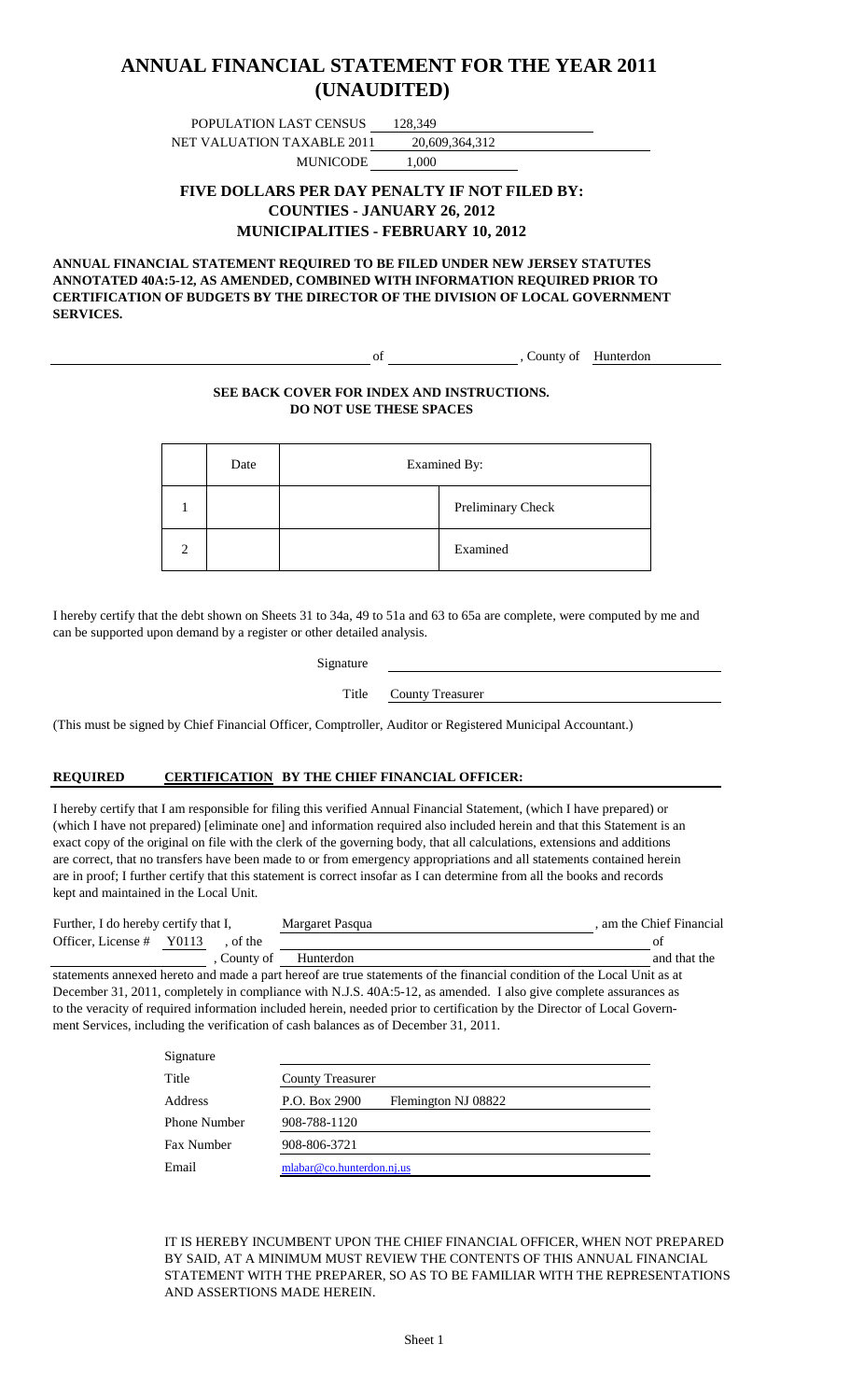#### **THE REQUIRED CERTIFICATION BY AN RMA IS AS FOLLOWS:**

#### **Preparation by Registered Municipal Accountant (Statement of Statutory Auditor Only)**

**I have prepared the post-closing trial balances, related statements and analyses included in the accompanying Annual Financial Statement from the books of account and records made available to me by the of as of December 31, 20 and have applied certain agreed-upon procedures thereon as promulgated by the Division of Local Government Services, solely to assist the Chief Financial Officer in connection with the filing of the Annual Financial Statement for the year then ended as required by N.J.S. 40A:5-12, as amended.**

**Because the agreed-upon procedures do not constitute an examination of accounts made in accordance with generally accepted auditing standards, I do not express an opinion on any of the post-closing trial balances, related statements and analyses. In connection with the agreed-upon procedures, (except for circumstances as set forth below, no matters) or (no matters) [eliminate one] came to my attention that caused me to believe that the Annual** Financial Statement for the year ended **is not in substantial compliance with the requirements of the State of New Jersey, Department of Community Affairs, Division of Local Government Services. Had I performed additional procedures or had I made an examination of the financial statements in accordance with generally accepted auditing standards, other matters might have come to my attention that would have been reported to the governing body and the Division. This Annual Financial Statement relates only to the accounts and items prescribed by the Division and does not extend to the financial statements of the municipality/county, taken as a whole.**

**Listing of agreed-upon procedures not performed and/or matters coming to my attention of which the Director should be informed:**

(Registered Municipal Accountant)

(Firm Name)

(Address)

(Address)

(Phone Number)

Certified by me

This day of , 2012

(Fax Number)

(Email)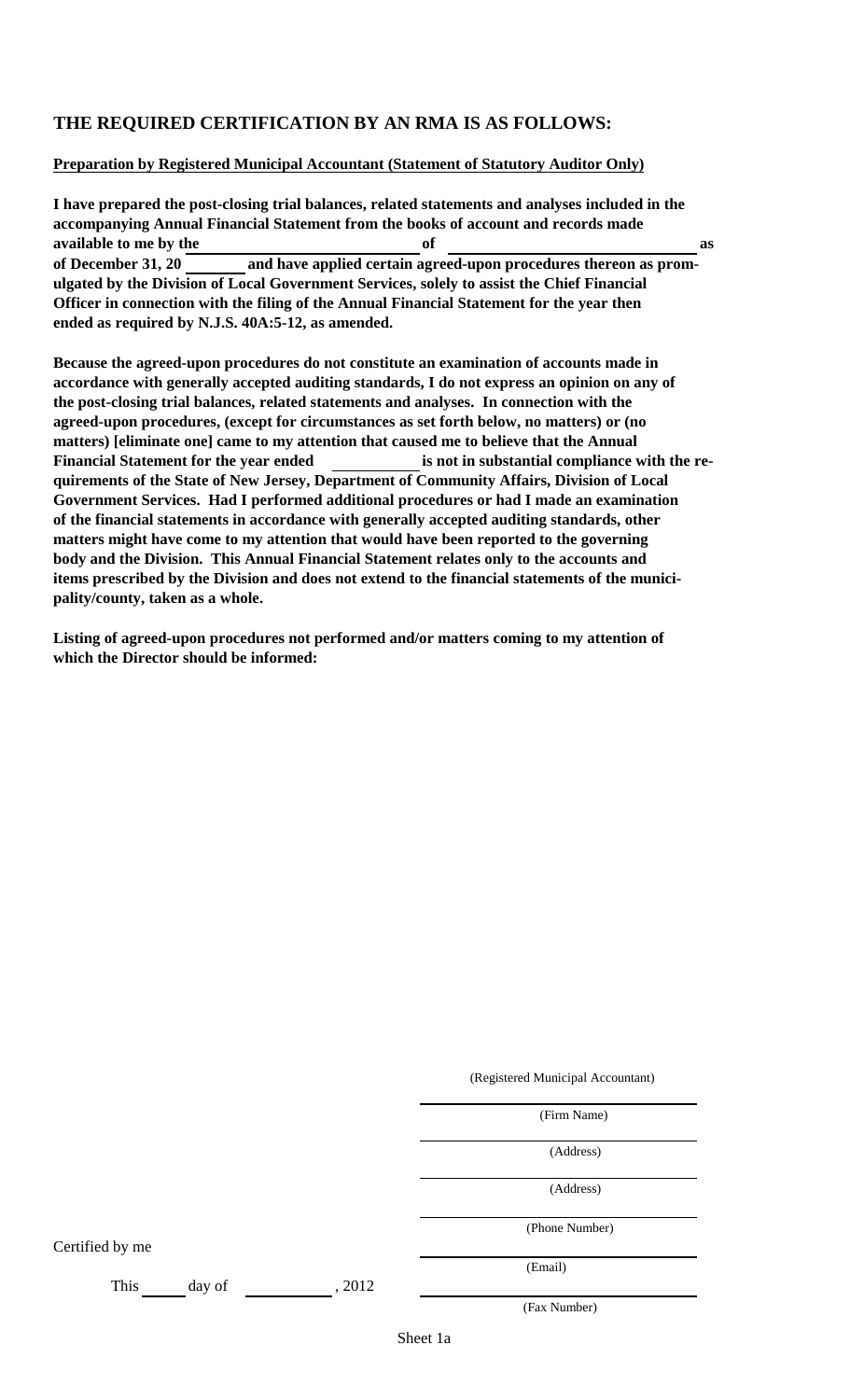| UNIFORM CONSTRUCTION CODE CERTIFICATION |
|-----------------------------------------|
| BY CONSTRUCTION CODE OFFICIAL           |

The undersigned certifies that the municipality has compiled with the regulations governing revenues generated by uniform construction code fees and expenditures for construction code operations for fiscal year 2011 as required under N.J.A.C. 5:23-4.17.

| <b>Printed Name:</b> |  |
|----------------------|--|
| Signature:           |  |

Date: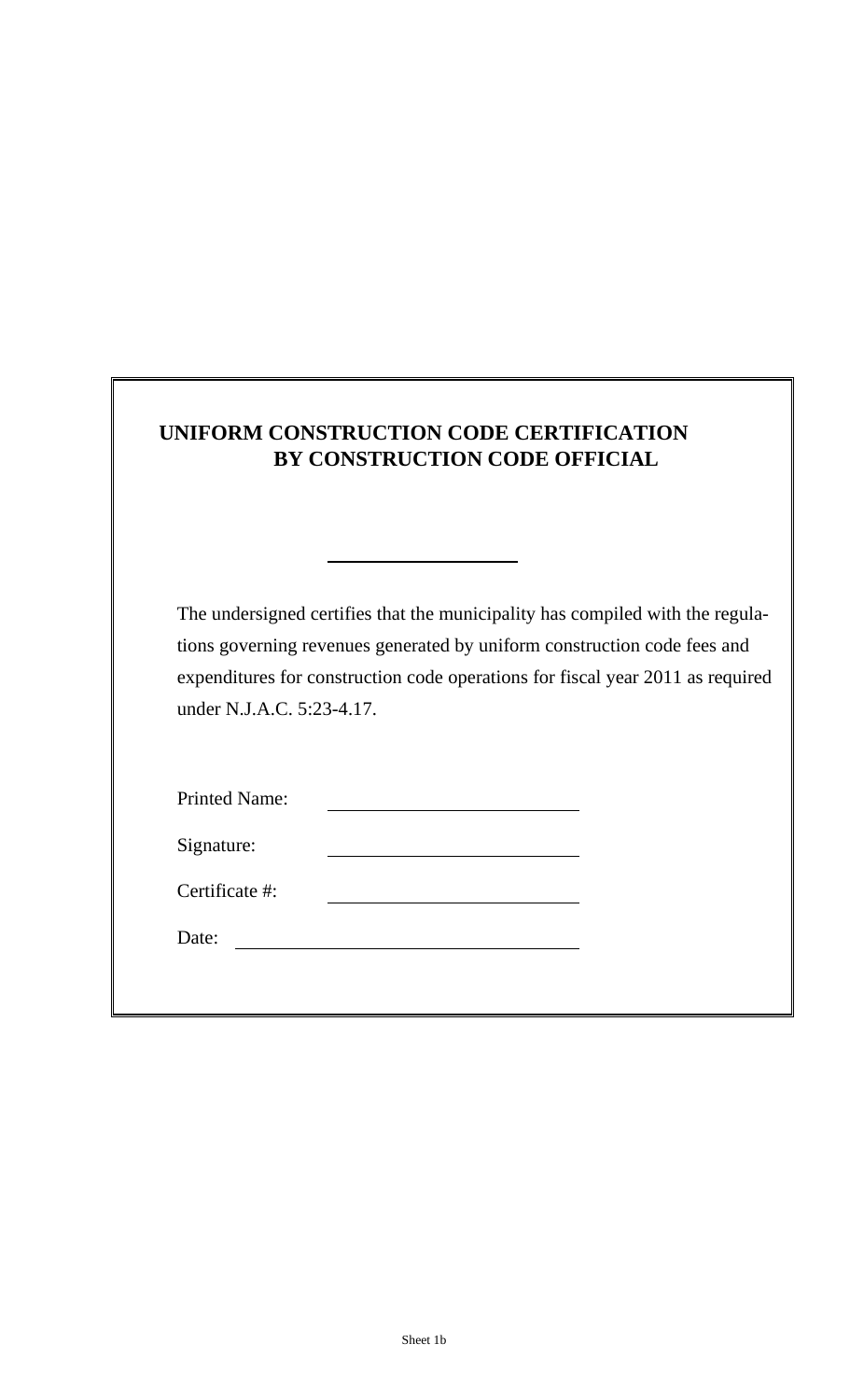#### **MUNICIPAL BUDGET LOCAL EXAMINATION QUALIFICATION CERTIFICATION BY CHIEF FINANCIAL OFFICER**

*One of the following Certifications must be signed by the Chief Financial Officer if your municipality is eligible for local examination.*

| 1.         | The outstanding indebtedness of the previous fiscal year is not in excess of 3.5%                                                                                                                                              |  |  |
|------------|--------------------------------------------------------------------------------------------------------------------------------------------------------------------------------------------------------------------------------|--|--|
| 2.         | All emergencies approved for the previous fiscal year did not exceed 3%<br>of total<br>appropriations;                                                                                                                         |  |  |
| 3.         | The tax collection rate exceeded 90%                                                                                                                                                                                           |  |  |
| 4.         | Total deferred charges did not equal or exceed 4% of the total tax levy;                                                                                                                                                       |  |  |
| 5.         | There were no "procedural deficiencies" noted<br>by the registered municipal<br>accountant on Sheet 1a of the Annual Financial Statement; and                                                                                  |  |  |
| 6.         | There was no operating deficit<br>for the previous fiscal year.                                                                                                                                                                |  |  |
| 7.         | The municipality did not conduct an accelerated tax sale for less than 3 consecutive years.                                                                                                                                    |  |  |
| 8.         | The municipality did not conduct a tax levy sale the previous fiscal year and does not plan to<br>conduct one in the current year.                                                                                             |  |  |
| 9.         | The current year budget does not contain a levy or appropriation "CAP" referendum.                                                                                                                                             |  |  |
| 10.        | The municipality will not apply for Transitional Aid for 2012.                                                                                                                                                                 |  |  |
|            | The undersigned certifies that<br>this municipality has complied in full in meeting ALL<br>of the above criteria in determining its qualification for local examination of its Budget<br>in accordance with N.J.A.C. 5:30-7.5. |  |  |
|            | Municipality:                                                                                                                                                                                                                  |  |  |
|            | <b>Chief Financial Officer:</b>                                                                                                                                                                                                |  |  |
| Signature: |                                                                                                                                                                                                                                |  |  |
|            | Certificate #:                                                                                                                                                                                                                 |  |  |
|            |                                                                                                                                                                                                                                |  |  |

| The undersigned certifies that<br>above and therefore does not qualify<br>with N.J.A.C. 5:30-7.5. | this municipality does not meet Item(s)#<br>of the criteria<br>for local examination of its Budget in accordance |  |
|---------------------------------------------------------------------------------------------------|------------------------------------------------------------------------------------------------------------------|--|
| Municipality:                                                                                     |                                                                                                                  |  |
| Chief Financial Officer:                                                                          |                                                                                                                  |  |
| Signature:                                                                                        |                                                                                                                  |  |
| Certificate #:                                                                                    |                                                                                                                  |  |
| Date:                                                                                             |                                                                                                                  |  |
|                                                                                                   |                                                                                                                  |  |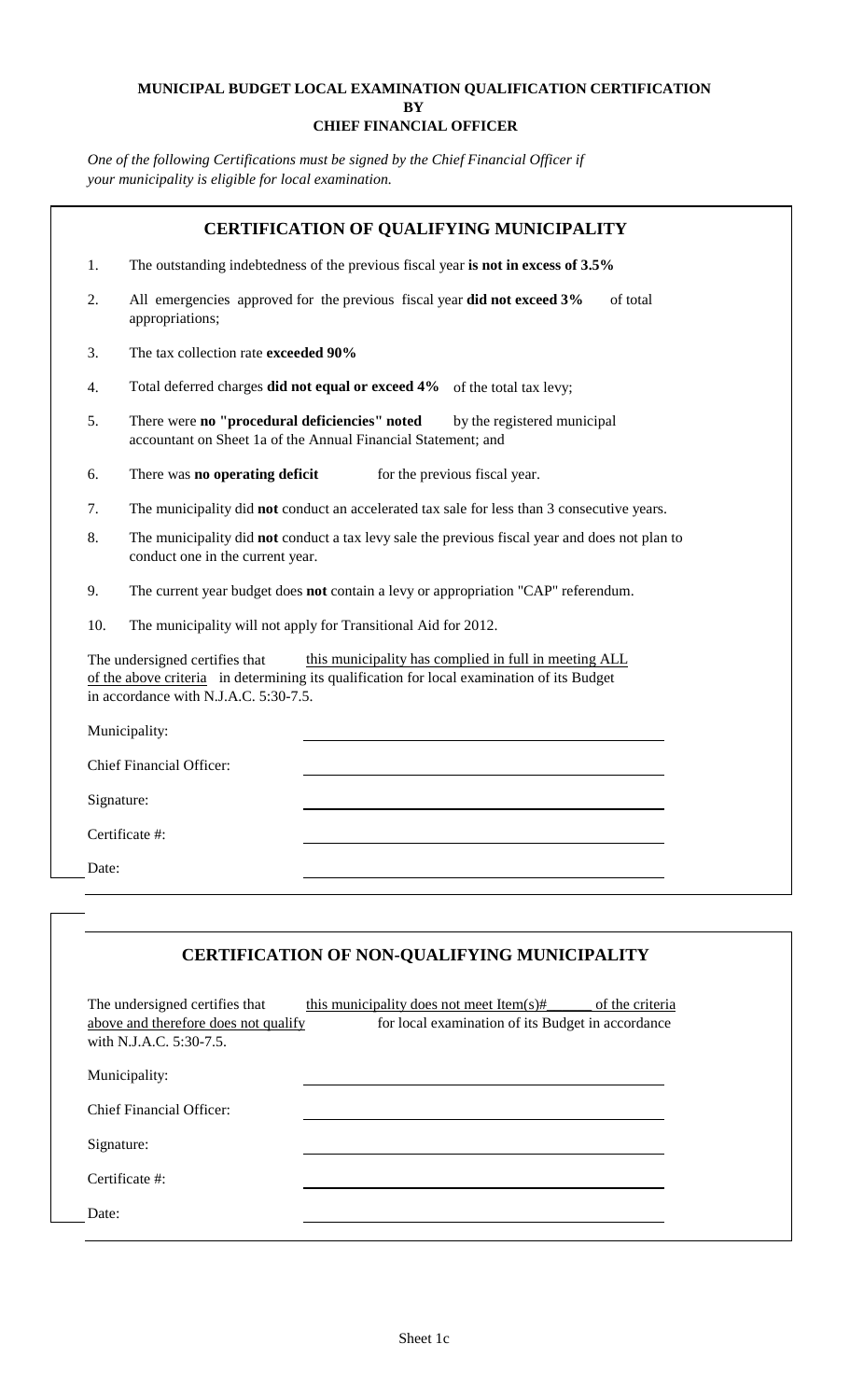22-6002450

Fed I.D. #

Municipality

Hunterdon

County

### **Report of Federal and State Financial Assistance Expenditures of Awards**

|  | Fiscal Year Ending:                                                     | 12/31/2011                           |                                       |  |  |
|--|-------------------------------------------------------------------------|--------------------------------------|---------------------------------------|--|--|
|  | (1)                                                                     | (2)                                  | (3)                                   |  |  |
|  | <b>Federal Programs</b><br>Expended<br>(administered by<br>the State)   | <b>State</b><br>Programs<br>Expended | Other Federal<br>Programs<br>Expended |  |  |
|  | TOTAL \$ 2,513,829.12                                                   | $\mathbb{S}$<br>2,662,606.40         | \$                                    |  |  |
|  | Type of Audit required by OMB A-133 and OMB 04-04:<br>Single Audit<br>X |                                      |                                       |  |  |
|  |                                                                         |                                      |                                       |  |  |
|  | Program Specific Audit                                                  |                                      |                                       |  |  |
|  | Financial Statement Audit Performed in Accordance                       |                                      |                                       |  |  |

With Government Auditing Standards (Yellow Book)

Note: All local governments, who are recipients of federal and state awards (financial assistance), must report the total amount of federal and state funds expended during its fiscal year and the type of audit required to comply with OMB A-133 (Revised 6/27/03) and OMB 04-04. The single audit threshold has been increased to \$500,000 beginning with fiscal year ending 12/31/03. Expenditures are defined in Section 205 of OMB A-133.

(1) Report expenditures from federal pass-through programs received directly from state governments. Federal pass-through funds can be identified by the Catalog of Federal Domestic Assistance (CFDA) number reported in the State's grant/contract agreements.

(2) Report expenditures from state programs received directly from state government or indirectly from pass-through entities. **Exclude state aid (I.e., CMPTRA, Energy Receipts tax, etc.) since there are no compliance requirements.**

(3) Report expenditures from federal programs received directly from the federal government or indirectly from entities other than state governments.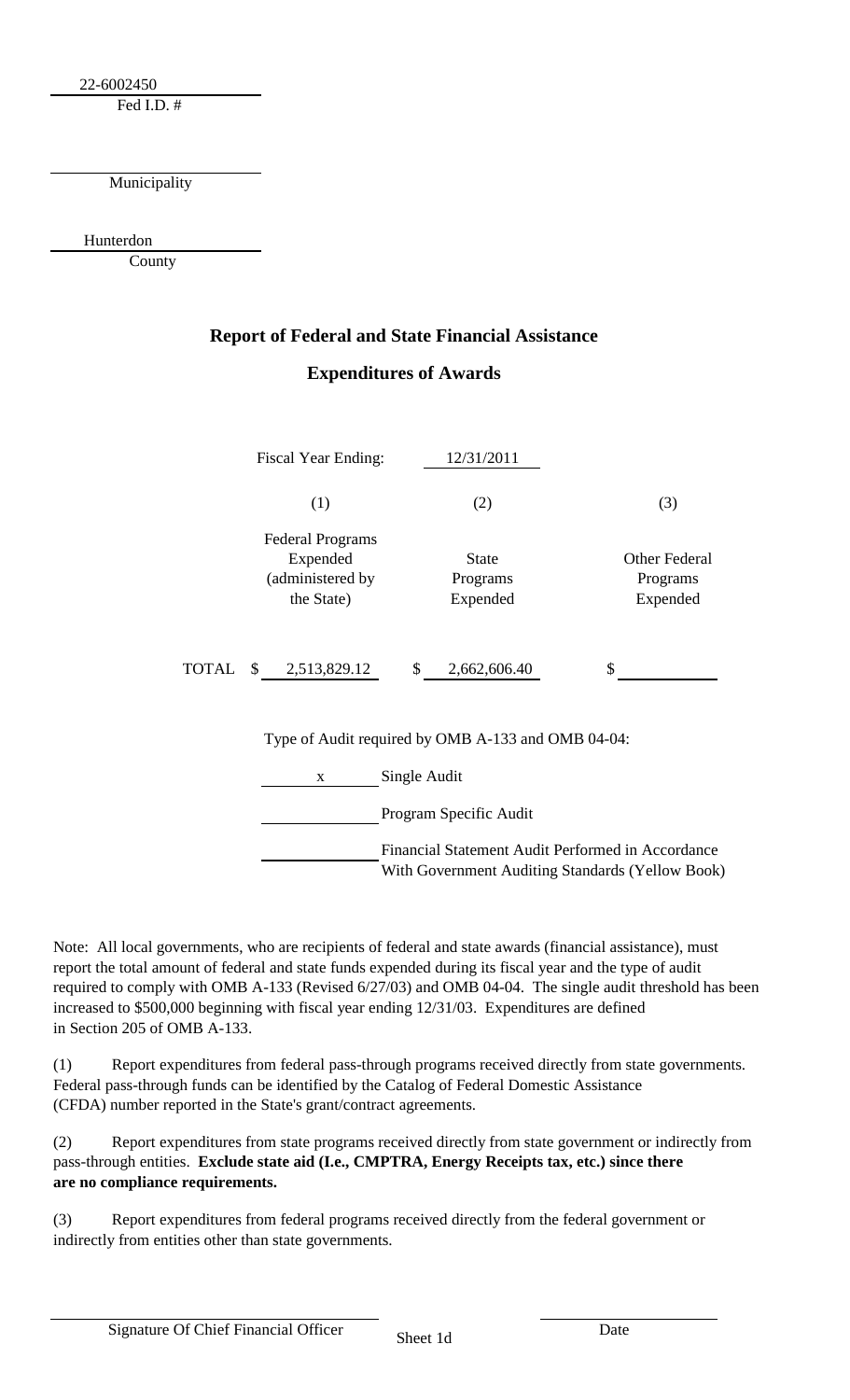## **IMPORTANT!**

# **READ INSTRUCTIONS**

### **INSTRUCTION**

The following certification is to be used ONLY in the event there is NO municipality operated utility.

If there is a utility operated by the municipality or if a "utility fund" existed on the books of account, do not sign this statement and do not remove any of the UTILITY sheets from the document.

### **CERTIFICATION**

I hereby certify that there was no "utility fund" on the books of account and there was no

| utility owned and operated by the |  |
|-----------------------------------|--|
|                                   |  |

County of Hunterdon during the year 2011 and that sheets 40 to 68 are unnec-

essary.

I have therefore removed from this statement the sheets pertaining only to utilities

Name

Title County Treasurer

(This must be signed by the Chief Financial Officer, Comptroller, Auditor or Registered Munici-

pal Accountant.)

NOTE:

When removing the utility sheets, please be sure to refasten the "index" sheet (the last sheet

in the statement) in order to provide a protective cover sheet to the back of the document.

#### **MUNICIPAL CERTIFICATION OF TAXABLE PROPERTY AS OF OCTOBER 1, 2011**

Certification is hereby made that the Net Valuation Taxable of property liable to taxation for

the tax year 2012 and filed with the County Board of Taxation on January 10, 2012 in accordance

with the requirement of N.J.S.A. 54:4-35, was in the amount of  $\$\$$ 

SIGNATURE OF TAX ASSESSOR

MUNICIPALITY

**COUNTY**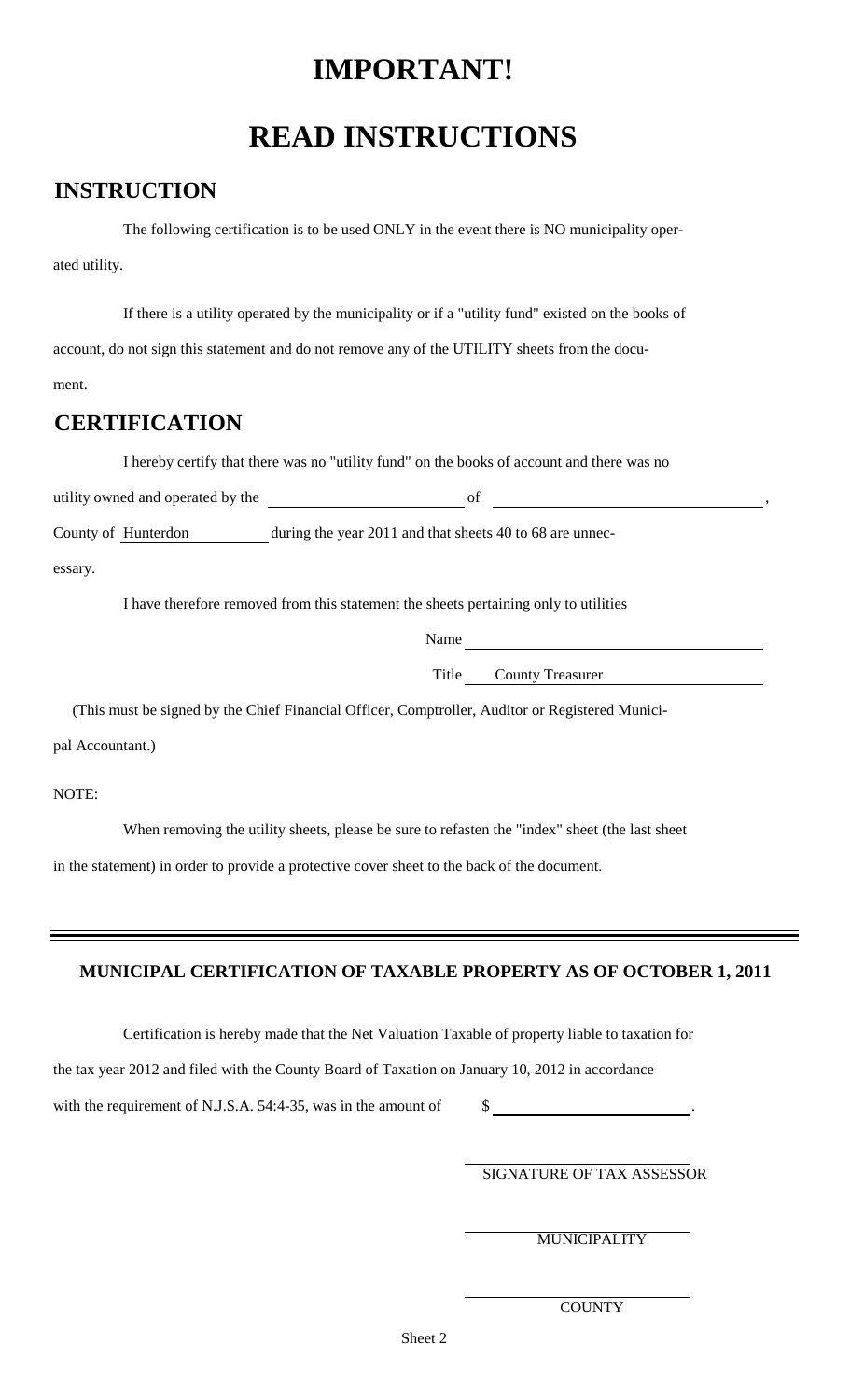### **POST CLOSING**

## **TRIAL BALANCE - CURRENT FUND**

AS AT DECEMBER 31, 2011

Cash Liabilities Must be Subtotaled and Subtotal Must be Marked With "C" - Taxes Receivable Must Be Subtotaled

| Title of Account                        | Debit         | Credit        |     |  |
|-----------------------------------------|---------------|---------------|-----|--|
| CASH                                    |               |               |     |  |
| Checking Fulton Bank of New Jersey      | 4,756,997.78  |               |     |  |
| Checking TD Bank                        | 3,778,479.20  |               |     |  |
| Savings TD Bank                         | 5,374,414.23  |               |     |  |
| Savings Fulton Bank of New Jersey       | 9,071,417.54  |               |     |  |
| New Jersey Cash Management Fund         | 9,144,037.72  |               |     |  |
| Change Fund                             | 650.00        |               |     |  |
| Added & Omitted Taxes Receivable        | 254,437.87    |               |     |  |
| Revenue Accounts Receivable             |               |               |     |  |
| Revenue Accounts Receivable-Golf Course | 1,836,041.43  |               |     |  |
|                                         |               |               |     |  |
| Due From:                               |               |               |     |  |
| State of New Jersey Courts              | 18,729.25     |               |     |  |
| Golf Course                             | 125,000.00    |               |     |  |
| Engineering                             | 24,466.30     |               |     |  |
| Transportation                          | 160,564.77    |               |     |  |
| Welfare                                 | 1,359.84      |               |     |  |
| $4-H$                                   | 9.00          |               |     |  |
| <b>Appropriation Reserves</b>           |               | 6,414,850.95  |     |  |
| <b>Accounts Payable</b>                 |               | 0.00          |     |  |
| Reserve Expenses Payable                |               | 42,582.63     |     |  |
| Reserve for Tri Centennial              |               | 60,000.00     |     |  |
| Sub Total                               |               | 6,517,433.58  | "C" |  |
| <b>Reserve for Receivables</b>          |               | 2,420,608.46  |     |  |
| Fund Balance                            |               | 25,608,562.89 |     |  |
|                                         | 34,546,604.93 | 34,546,604.93 |     |  |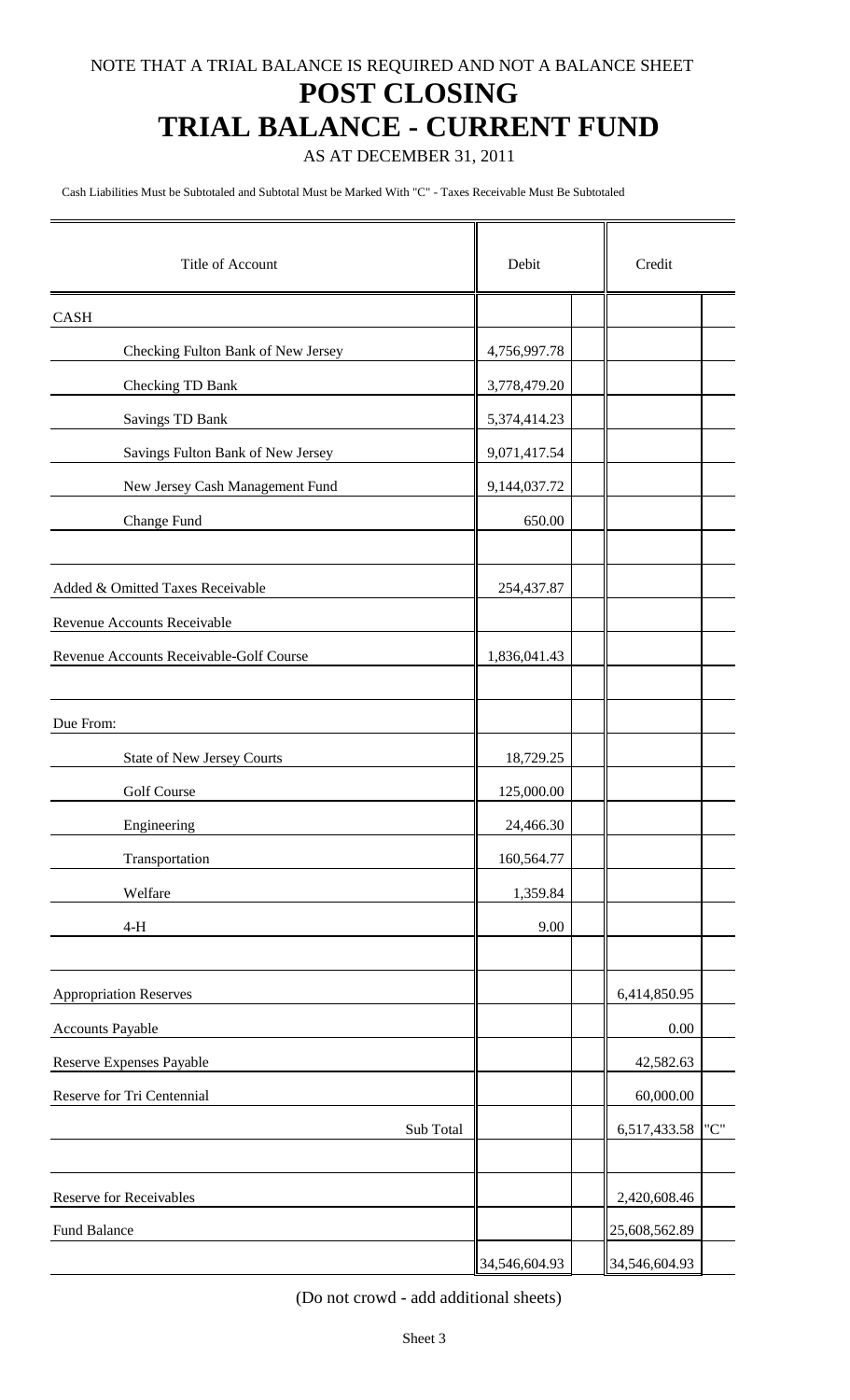### **POST CLOSING**

## **TRIAL BALANCE - CURRENT FUND (CONT'D)**

AS AT DECEMBER 31, 2011

Cash Liabilities Must be Subtotaled and Subtotal Must be Marked With "C" - Taxes Receivable Must Be Subtotaled

| Title of Account | Debit | $\bf Credit$ |  |  |
|------------------|-------|--------------|--|--|
|                  |       |              |  |  |
|                  |       |              |  |  |
|                  |       |              |  |  |
|                  |       |              |  |  |
|                  |       |              |  |  |
|                  |       |              |  |  |
|                  |       |              |  |  |
|                  |       |              |  |  |
|                  |       |              |  |  |
|                  |       |              |  |  |
|                  |       |              |  |  |
|                  |       |              |  |  |
|                  |       |              |  |  |
|                  |       |              |  |  |
|                  |       |              |  |  |
|                  |       |              |  |  |
|                  |       |              |  |  |
|                  |       |              |  |  |
|                  |       |              |  |  |
|                  |       |              |  |  |
|                  |       |              |  |  |
|                  |       |              |  |  |
|                  |       |              |  |  |
|                  |       |              |  |  |
|                  |       |              |  |  |
|                  |       |              |  |  |
|                  |       |              |  |  |
|                  |       |              |  |  |
|                  |       |              |  |  |
|                  |       |              |  |  |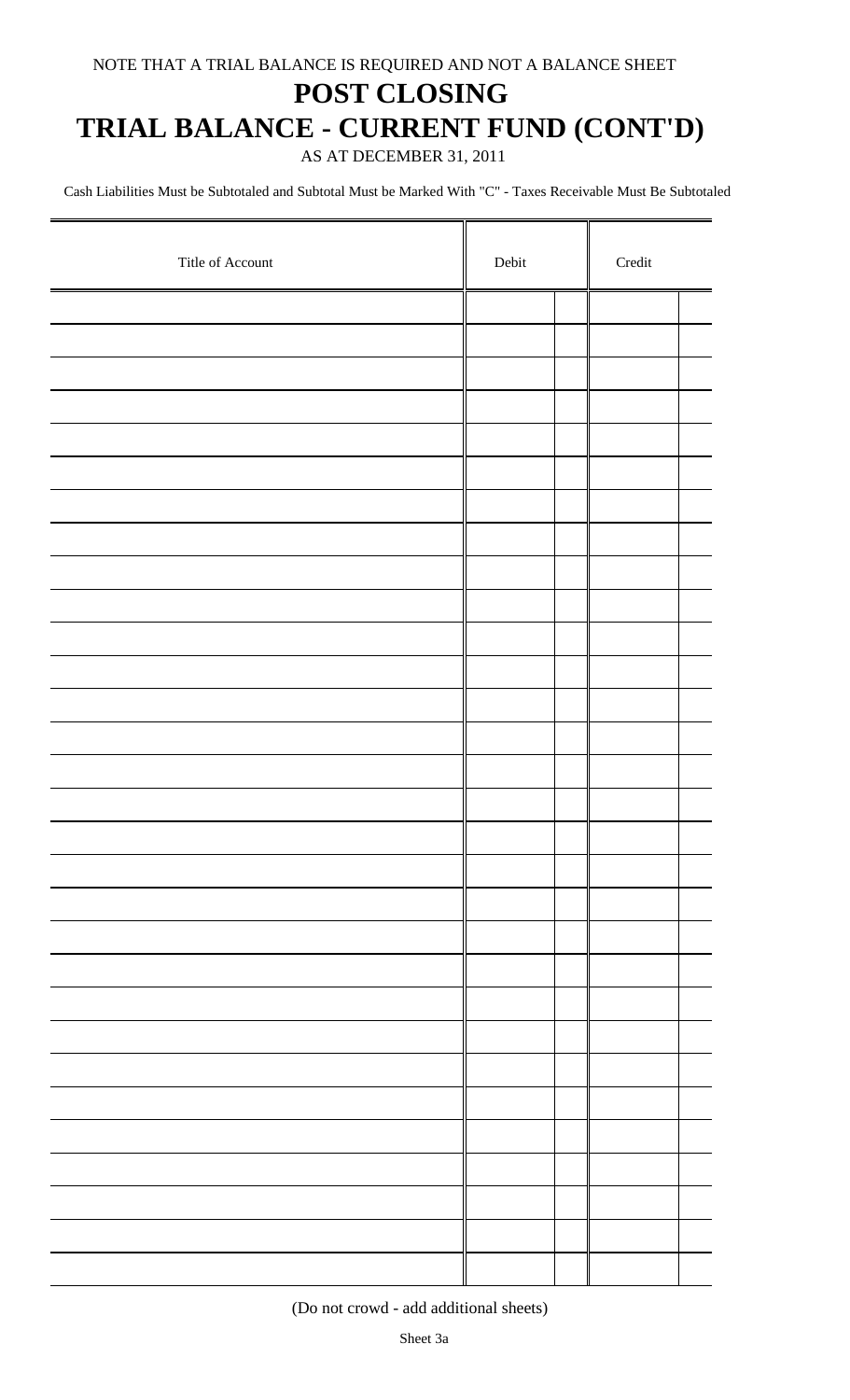### **POST CLOSING TRIAL BALANCE - PUBLIC ASSISTANCE FUND**

 Accounts #1 and #2\* AS AT DECEMBER 31, 2011

| Title of Account | Debit | $\bf Credit$ |  |  |
|------------------|-------|--------------|--|--|
|                  |       |              |  |  |
|                  |       |              |  |  |
|                  |       |              |  |  |
|                  |       |              |  |  |
|                  |       |              |  |  |
|                  |       |              |  |  |
|                  |       |              |  |  |
|                  |       |              |  |  |
|                  |       |              |  |  |
|                  |       |              |  |  |
|                  |       |              |  |  |
|                  |       |              |  |  |
|                  |       |              |  |  |
|                  |       |              |  |  |
|                  |       |              |  |  |
|                  |       |              |  |  |
|                  |       |              |  |  |
|                  |       |              |  |  |
|                  |       |              |  |  |
|                  |       |              |  |  |
|                  |       |              |  |  |
|                  |       |              |  |  |
|                  |       |              |  |  |
|                  |       |              |  |  |
|                  |       |              |  |  |
|                  |       |              |  |  |
|                  |       |              |  |  |
|                  |       |              |  |  |
|                  |       |              |  |  |
|                  |       |              |  |  |

(Do not crowd - add additional sheets)

\* To be prepared in compliance with Department of Human Services Municipal Audit Guide, Public Welfare, General Assistance Program.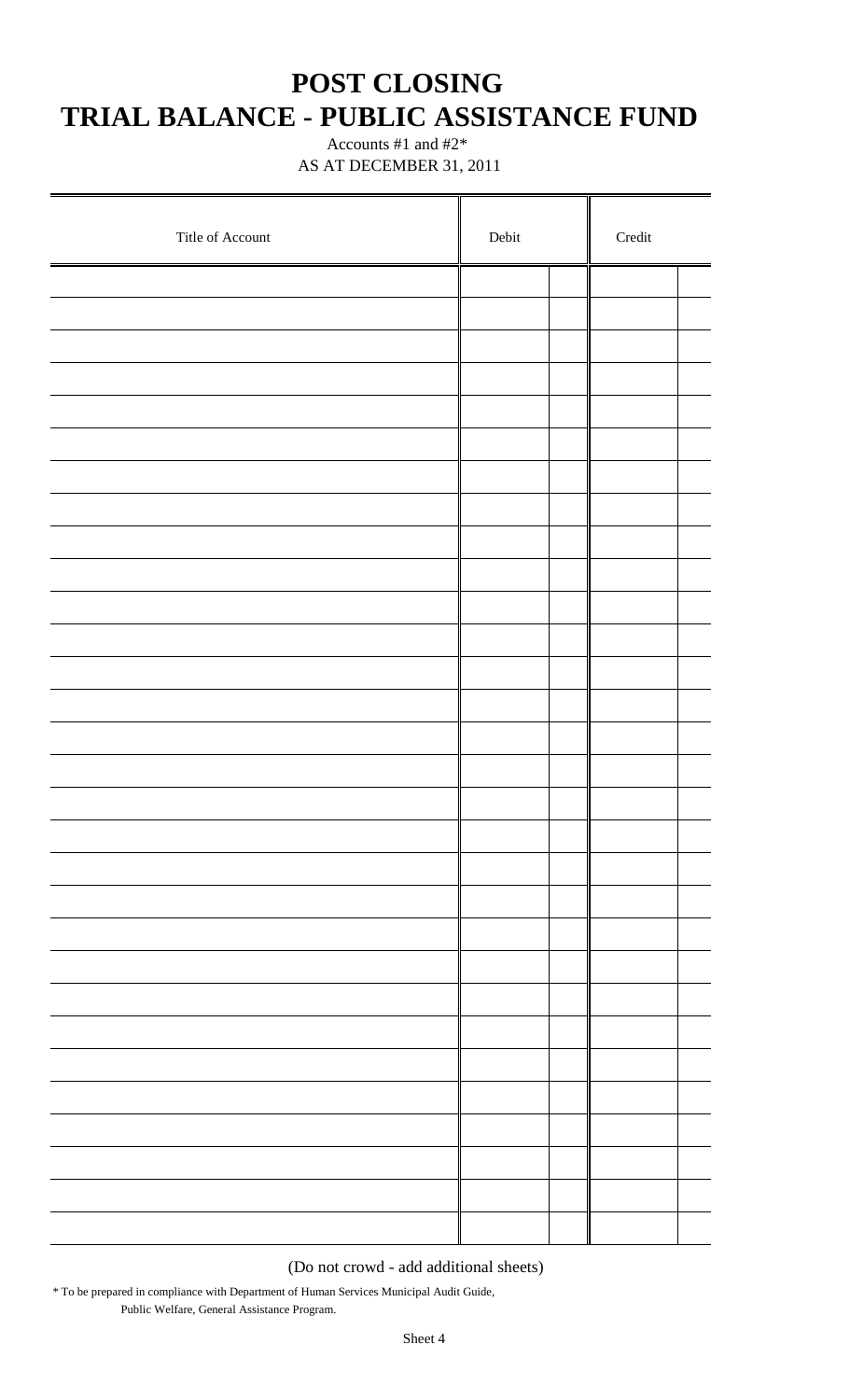## **POST CLOSING TRIAL BALANCE - FEDERAL AND STATE GRANTS**

#### AS AT DECEMBER 31, 2011

| Title of Account                         | Debit        | $\bf Credit$ |  |  |
|------------------------------------------|--------------|--------------|--|--|
| $\operatorname{Cash}$                    | 347,310.67   |              |  |  |
| Federal & State Receivables (Sheet 10-4) | 5,130,322.01 |              |  |  |
| Federal & State Reserves (Sheet 11a-5)   |              | 5,477,632.68 |  |  |
|                                          |              |              |  |  |
|                                          |              |              |  |  |
|                                          |              |              |  |  |
|                                          |              |              |  |  |
|                                          |              |              |  |  |
|                                          |              |              |  |  |
|                                          |              |              |  |  |
|                                          |              |              |  |  |
|                                          |              |              |  |  |
|                                          |              |              |  |  |
|                                          |              |              |  |  |
|                                          |              |              |  |  |
|                                          |              |              |  |  |
|                                          |              |              |  |  |
|                                          |              |              |  |  |
|                                          |              |              |  |  |
|                                          |              |              |  |  |
|                                          |              |              |  |  |
|                                          |              |              |  |  |
|                                          |              |              |  |  |
|                                          |              |              |  |  |
|                                          |              |              |  |  |
|                                          |              |              |  |  |
|                                          |              |              |  |  |
|                                          |              |              |  |  |
|                                          |              |              |  |  |
|                                          |              |              |  |  |
|                                          | 5,477,632.68 | 5,477,632.68 |  |  |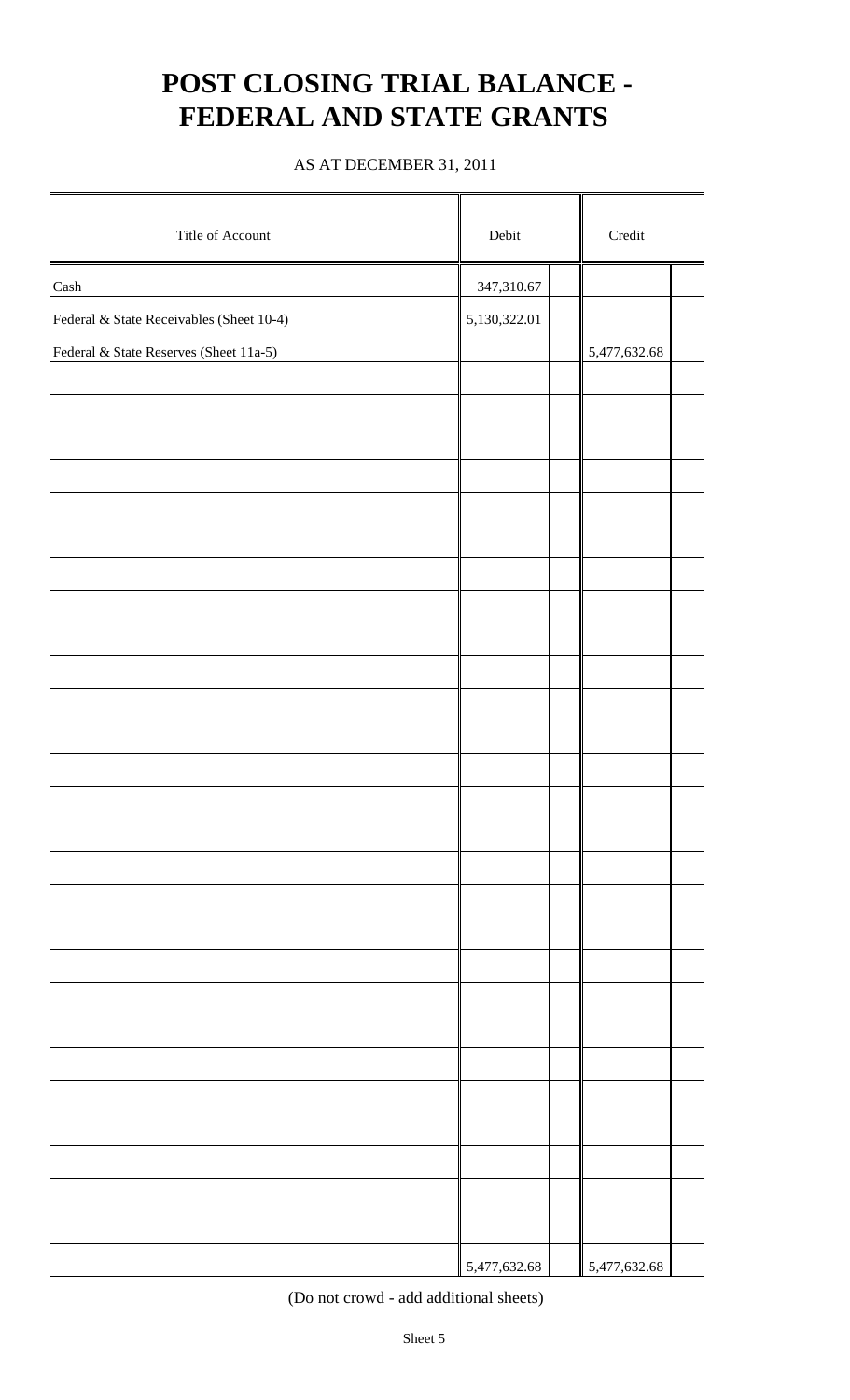(Assessment Section Must be Separately Stated)

AS AT DECEMBER 31, 2011

| Title of Account                         | Debit        | Credit       |
|------------------------------------------|--------------|--------------|
| <b>Trust General</b>                     |              |              |
| Cash-Checking                            | 19,076.54    |              |
| Cash-Savings                             | 153,644.89   |              |
| Cash-Investments                         | 2,578,012.17 |              |
| Road Opening Deposit                     |              | 105,479.57   |
| Motor Vehicle Fines                      |              | 901,739.08   |
| Road Dept Performance Bond               |              | 298,248.13   |
| Driveway Performance Bond                |              | 93,500.00    |
| Board of Taxation Appeals Fee            |              | 221,269.02   |
| Cultural & Heritage                      |              | 19,587.93    |
| Recreational Memorial Gift Fund          |              | 14,576.89    |
| Environmental Quality & Enforcement Fund |              | 69,888.01    |
| Special Activities Senior Services       |              | 154,908.49   |
| Sheriff's Project Lifesaver              |              | 1,341.05     |
| <b>Special Recreation Trust</b>          |              | 551,769.93   |
| Refundable Bids                          |              | 6,696.60     |
| Document Fee Surrogate                   |              | 33,099.31    |
| Weights & Measures                       |              | 97,109.12    |
| Senior Health Services                   |              | 144,484.11   |
| Sheriff's Trust (DARE)                   |              | 36,211.36    |
| Attorney ID Program                      |              | 825.00       |
|                                          |              |              |
|                                          |              |              |
|                                          |              |              |
|                                          |              |              |
|                                          |              |              |
|                                          |              |              |
|                                          |              |              |
|                                          |              |              |
|                                          |              |              |
|                                          |              |              |
|                                          | 2,750,733.60 | 2,750,733.60 |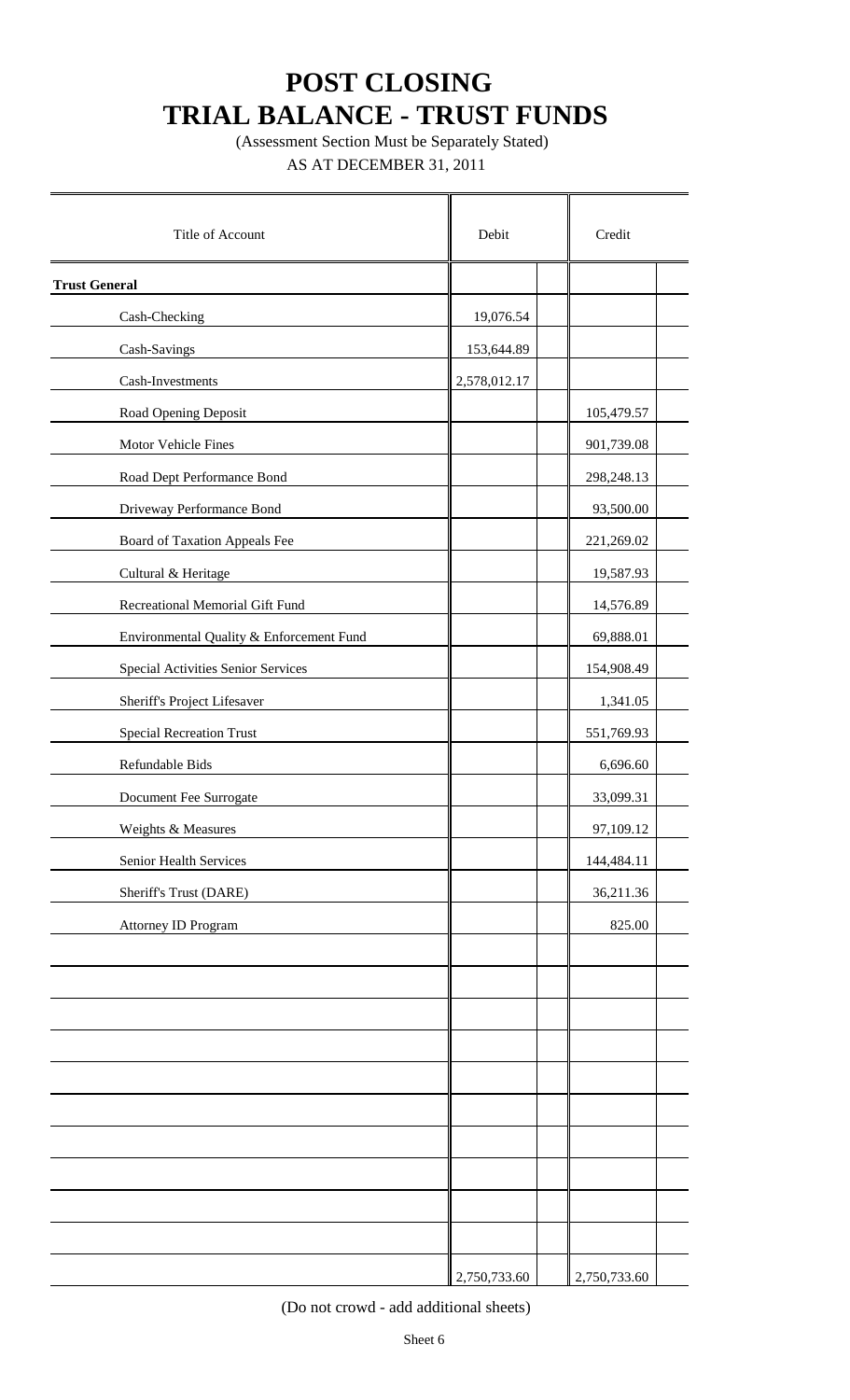(Assessment Section Must be Separately Stated)

AS AT DECEMBER 31, 2011

| Title of Account                             | Debit        | Credit       |
|----------------------------------------------|--------------|--------------|
| <b>County Library Fund</b>                   |              |              |
| Cash-Checking                                | 2,312,993.03 |              |
| Cash-Investments                             | 3,968,286.74 |              |
| Cash-Change Fund                             | 225.00       |              |
| Added & Omitted Taxes Receivable             | 21,367.66    |              |
| Accounts Payable                             |              | 122,492.25   |
| Bookmobile & Library Development<br>Reserve: |              | 1,298,189.63 |
| <b>Stefani Donation</b><br>Reserve:          |              | 880,592.09   |
| Reserve:<br>Donations                        |              | 11,158.27    |
| Holland Township Library<br>Reserve:         |              | 57,477.01    |
| Tewksbury Township<br>Reserve:               |              | 37,604.20    |
| High Bridge Library<br>Reserve:              |              | 6,409.62     |
| Reserve:<br>Frenchtown Library               |              | 3,389.12     |
| Reserve:<br>Computer Equipment               |              | 65,311.94    |
| Reserve:<br>Sounty County Branch             |              | 69,851.17    |
| Reserve:<br>Added & Omitted Taxes            |              | 21,367.66    |
| Reserve:<br>North County Branch              |              | 487,979.62   |
| Three Bridges<br>Reserve:                    |              | 16,757.57    |
| Readington Township<br>Reserve:              |              | 61,820.89    |
| Bunnvale<br>Reserve:                         |              | 39,292.34    |
| Reserve:<br>NJSCA Partnership                |              | 772.00       |
| Reserve:<br>Gifts From Friends of Library    |              | 7,140.15     |
| Reserve:<br><b>Copier Monies</b>             |              | 54,497.46    |
| Fund Balance                                 |              | 3,060,769.44 |
|                                              |              |              |
|                                              |              |              |
|                                              |              |              |
|                                              |              |              |
|                                              |              |              |
|                                              |              |              |
|                                              |              |              |
|                                              | 6,302,872.43 | 6,302,872.43 |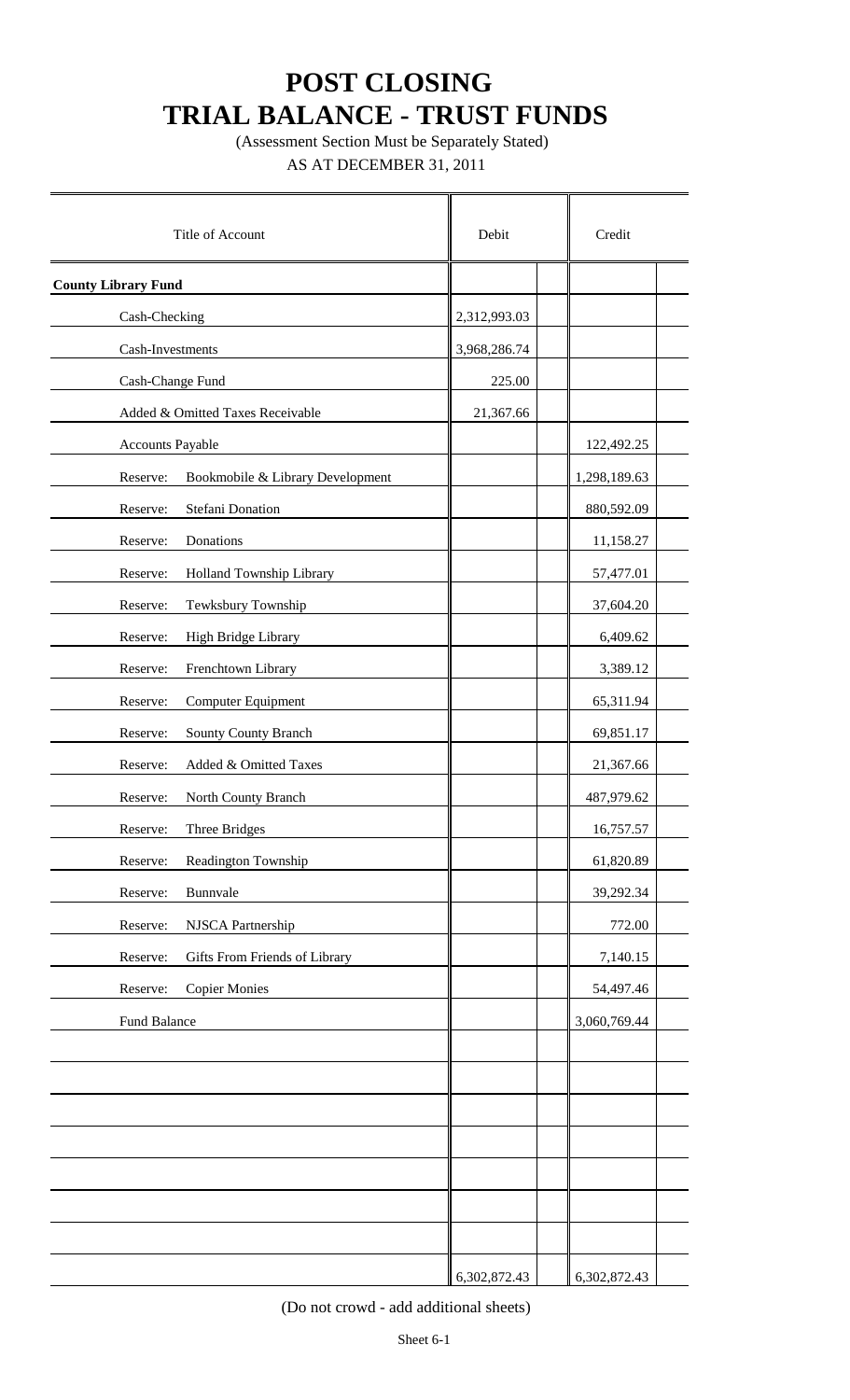(Assessment Section Must be Separately Stated) AS AT DECEMBER 31, 2011

| Title of Account                           | Debit         | Credit        |  |
|--------------------------------------------|---------------|---------------|--|
| <b>County Clerk Trust Fund</b>             |               |               |  |
| Cash-Checking                              | 457,523.31    |               |  |
| Reserve: Clerk Trust                       |               | 457,523.31    |  |
| <b>Total Clerk Trust</b>                   | 457,523.31    | 457,523.31    |  |
| Cafeteria Plan Trust (AFLAC)               |               |               |  |
| Cash-Cafeteria Plan                        | 23,970.92     |               |  |
| Reserve: Cafeteria Plan                    |               | 23,970.92     |  |
| <b>Total AFLAC</b>                         | 23,970.92     | 23,970.92     |  |
| <b>Board of Recreation Trust</b>           |               |               |  |
| Cash-Checking                              | 31,478.53     |               |  |
| Reserve: Bd of Recreation Trust            |               | 31,478.53     |  |
| <b>Total Bd of Rec Trust</b>               | 31,478.53     | 31,478.53     |  |
| <b>Clearing Account</b>                    |               |               |  |
| Cash-Checking                              | 0.00          |               |  |
| Reserve-Clearing                           |               | 0.00          |  |
| <b>Total Clearing</b>                      | 0.00          | 0.00          |  |
| <b>Developers Trust</b>                    |               |               |  |
| Cash-Checking                              | 213,799.26    |               |  |
| Reserve: Developers Trust                  |               | 213,799.26    |  |
| <b>Total Developers Trust</b>              | 213,799.26    | 213,799.26    |  |
| <b>Open Space Trust</b>                    |               |               |  |
| Cash-Checking                              | 274,741.72    |               |  |
| Cash-Savings                               | 12,934,447.60 |               |  |
| Reserve: Open Space                        |               | 13,209,189.32 |  |
| <b>Total Open Space</b>                    | 13,209,189.32 | 13,209,189.32 |  |
| <b>Personal Attendant Services Program</b> |               |               |  |
| Cash-Checking                              | 15,559.56     |               |  |
| Reserve: PASP                              |               | 15,559.56     |  |
| <b>Total PASP</b>                          | 15,559.56     | 15,559.56     |  |
| <b>Planning Board Developers Escrow</b>    |               |               |  |
| Cash-Checking                              | 5,147.38      |               |  |
| <b>Reserve: Planner Developers</b>         |               | 5,147.38      |  |
| <b>Total Planner Dev</b>                   | 5,147.38      | 5,147.38      |  |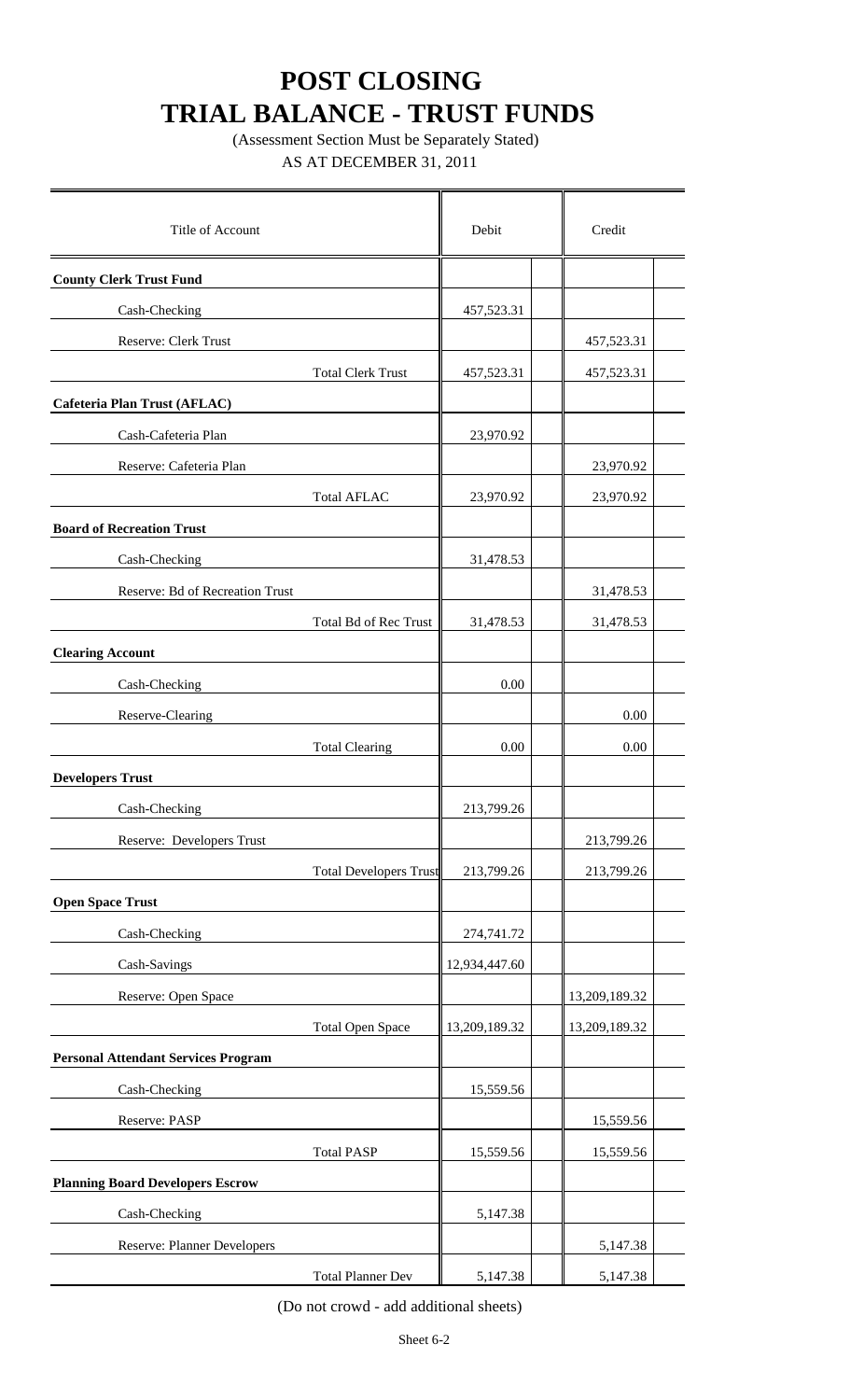(Assessment Section Must be Separately Stated)

AS AT DECEMBER 31, 2011

| Title of Account                                      | Debit      | Credit     |  |
|-------------------------------------------------------|------------|------------|--|
| <b>Employees Tax Deduction</b>                        |            |            |  |
| Cash-Checking                                         | 229,736.70 |            |  |
| Social Security Tax                                   |            | 871.26     |  |
| <b>Public Employees Retirement</b>                    |            | 214,127.93 |  |
| Contributory Insurance                                |            | 9,491.84   |  |
| <b>US Savings Bonds</b>                               |            | 125.00     |  |
| <b>Employee Council Dues</b>                          |            | 14.65      |  |
| Probation & Support Payments                          |            | 0.28       |  |
| PA Gross Income tax                                   |            | 0.00       |  |
| NJ Gross Income Tax                                   |            | 10.25      |  |
| State Unemployement & Disability                      |            | 2,152.57   |  |
| <b>Deferred Compensation</b>                          |            | 0.00       |  |
| Met Life                                              |            | 320.96     |  |
| MS Life                                               |            | 150.45     |  |
| Federal Tax                                           |            | 1,663.20   |  |
| Dependant Care                                        |            | 0.03       |  |
| Disability Insurance                                  |            | 363.52     |  |
| <b>AFLAC</b> Dental                                   |            | 150.11     |  |
| <b>AFLAC Vision</b>                                   |            | 244.85     |  |
| Cancer Care                                           |            | 49.80      |  |
| <b>Total ETD</b>                                      | 229,736.70 | 229,736.70 |  |
| <b>Prosecutor's Asset Maintenance</b>                 |            |            |  |
| Cash-Checking                                         | 7,408.80   |            |  |
| Reserve: PAMA                                         |            | 7,408.80   |  |
| <b>Total PAMA</b>                                     | 7,408.80   | 7,408.80   |  |
| <b>Prosecutor's Federal Equitable Sharing Program</b> |            |            |  |
| Cash-Checking                                         | 415,816.91 |            |  |
| Due to/from CLETA                                     |            | 2,000.00   |  |
| <b>Reserve: PFES</b>                                  |            | 413,816.91 |  |
| <b>Total PFES</b>                                     | 415,816.91 | 415,816.91 |  |
|                                                       |            |            |  |
|                                                       |            |            |  |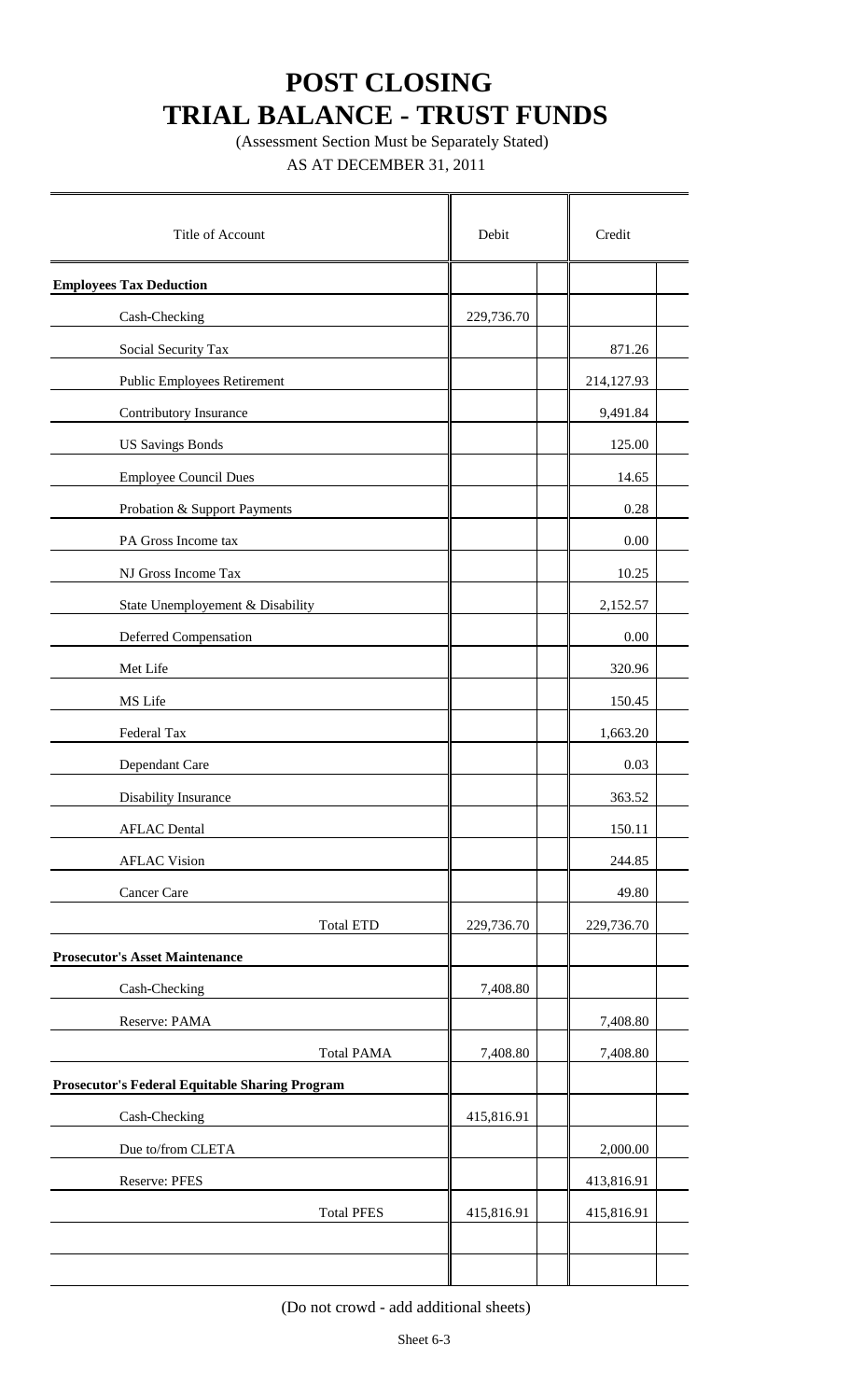(Assessment Section Must be Separately Stated)

AS AT DECEMBER 31, 2011

| Title of Account                                   | Debit        | Credit       |
|----------------------------------------------------|--------------|--------------|
|                                                    |              |              |
| <b>Prosecutor's Law Enforcement Trust Fund</b>     |              |              |
| Cash-Checking                                      | 88,813.43    |              |
| Due to/from Prosecutor's Federal Equitable Sharing | 2,000.00     |              |
| Vehicles & Property                                | 9,920.00     |              |
| Reserve: Assets in Custodianship of the Prosecutor |              | 9,920.00     |
| Reserve: CLETA                                     |              | 90,813.43    |
| <b>Total CLETA</b>                                 | 100,733.43   | 100,733.43   |
| <b>Prosecutor's Seized Asset</b>                   |              |              |
| Cash-Checking                                      | 20,408.49    |              |
| <b>Safety Deposit Box</b>                          | 13,328.26    |              |
| Vehicles & Property                                | 21,240.00    |              |
| Reserve: Assets in Custodianship of the Prosecutor |              | 21,240.00    |
| Reserve: Prosecutor's Seized                       |              | 33,736.75    |
| <b>Total Seized Asset</b>                          | 54,976.75    | 54,976.75    |
| <b>Self Insurance</b>                              |              |              |
| Cash Checking                                      | 826,030.84   |              |
| <b>Cash Investments</b>                            | 818,522.87   |              |
| Reserve Self Insurance                             |              | 1,644,553.71 |
| <b>Total Self Insurance</b>                        | 1,644,553.71 | 1,644,553.71 |
| <b>Sutton Escrow</b>                               |              |              |
| Cash Checking                                      | 14,885.70    |              |
| <b>Reserve Sutton</b>                              |              | 14,885.70    |
| <b>Total Sutton</b>                                | 14,885.70    | 14,885.70    |
| <b>Unemployment Compensation</b>                   |              |              |
|                                                    |              |              |
| Cash Checking                                      | 47,854.56    |              |
| <b>Cash Investments</b>                            | 396,083.72   |              |
| Reserve Unemployment Compensation                  |              | 443,938.28   |
| <b>Total Unemployment</b>                          | 443,938.28   | 443,938.28   |
| <b>Community Development Block Grant</b>           |              |              |
| Cash Checking                                      | 412,043.51   |              |
| Reserve CDBG                                       |              | 412,043.51   |
| <b>Total CDBG</b>                                  | 412,043.51   | 412,043.51   |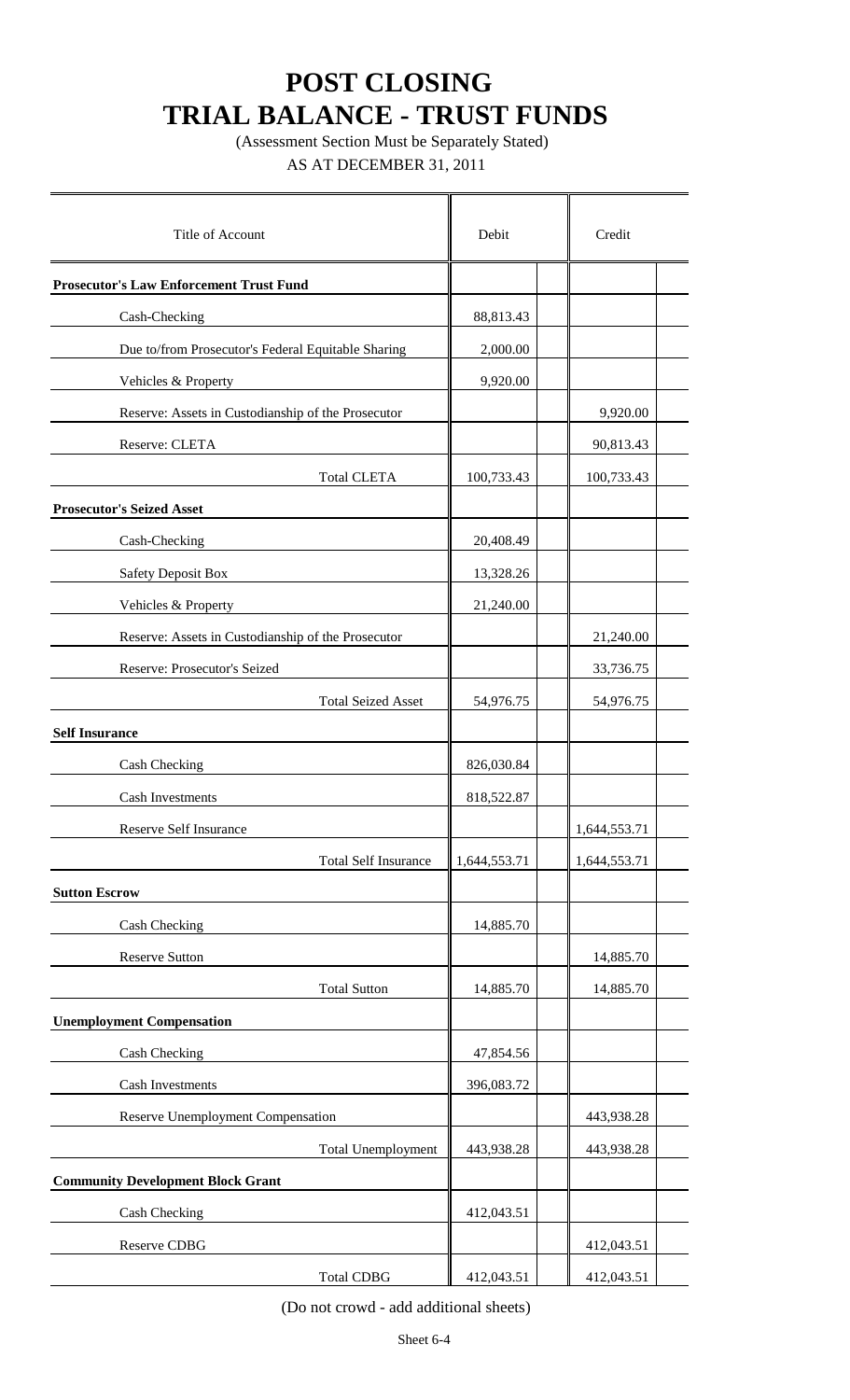### MUNICIPAL PUBLIC DEFENDER

### **CERTIFICATION**

Public Law 1998, C. 256

|                                                                                                                                                                                                                                                                                                                                                                                                                                                                    |                                                              |                                            | (1)<br>(2) | \$<br>25%<br>\$ |
|--------------------------------------------------------------------------------------------------------------------------------------------------------------------------------------------------------------------------------------------------------------------------------------------------------------------------------------------------------------------------------------------------------------------------------------------------------------------|--------------------------------------------------------------|--------------------------------------------|------------|-----------------|
| Municipal Public Defender Trust Cash Balance December 31, 2011:  (3)                                                                                                                                                                                                                                                                                                                                                                                               |                                                              |                                            |            | \$              |
| Note: If the amount of money in a dedicated fund established pursuant to this section exceeds by more than 25%<br>the amount which the municipality expended during the prior year providing the services of a municipal public<br>defender, the amount in excess of the amount expended shall be forwarded to the Criminal Disposition and<br>Review Collection Fund administered by the Victims of Crime Compensation Board (P.O. Box 084, Trenton, N.J. 08625). |                                                              |                                            |            |                 |
| with the regulations governing Municipal Public Defender                                                                                                                                                                                                                                                                                                                                                                                                           | The undersigned certifies that the municipality has complied | as required under Public Law 1998, C. 256. |            |                 |
|                                                                                                                                                                                                                                                                                                                                                                                                                                                                    | <b>Chief Financial Officer:</b>                              |                                            |            |                 |
|                                                                                                                                                                                                                                                                                                                                                                                                                                                                    | Signature:                                                   |                                            |            |                 |
|                                                                                                                                                                                                                                                                                                                                                                                                                                                                    | Certificate #:                                               |                                            |            |                 |
|                                                                                                                                                                                                                                                                                                                                                                                                                                                                    | Date:                                                        |                                            |            |                 |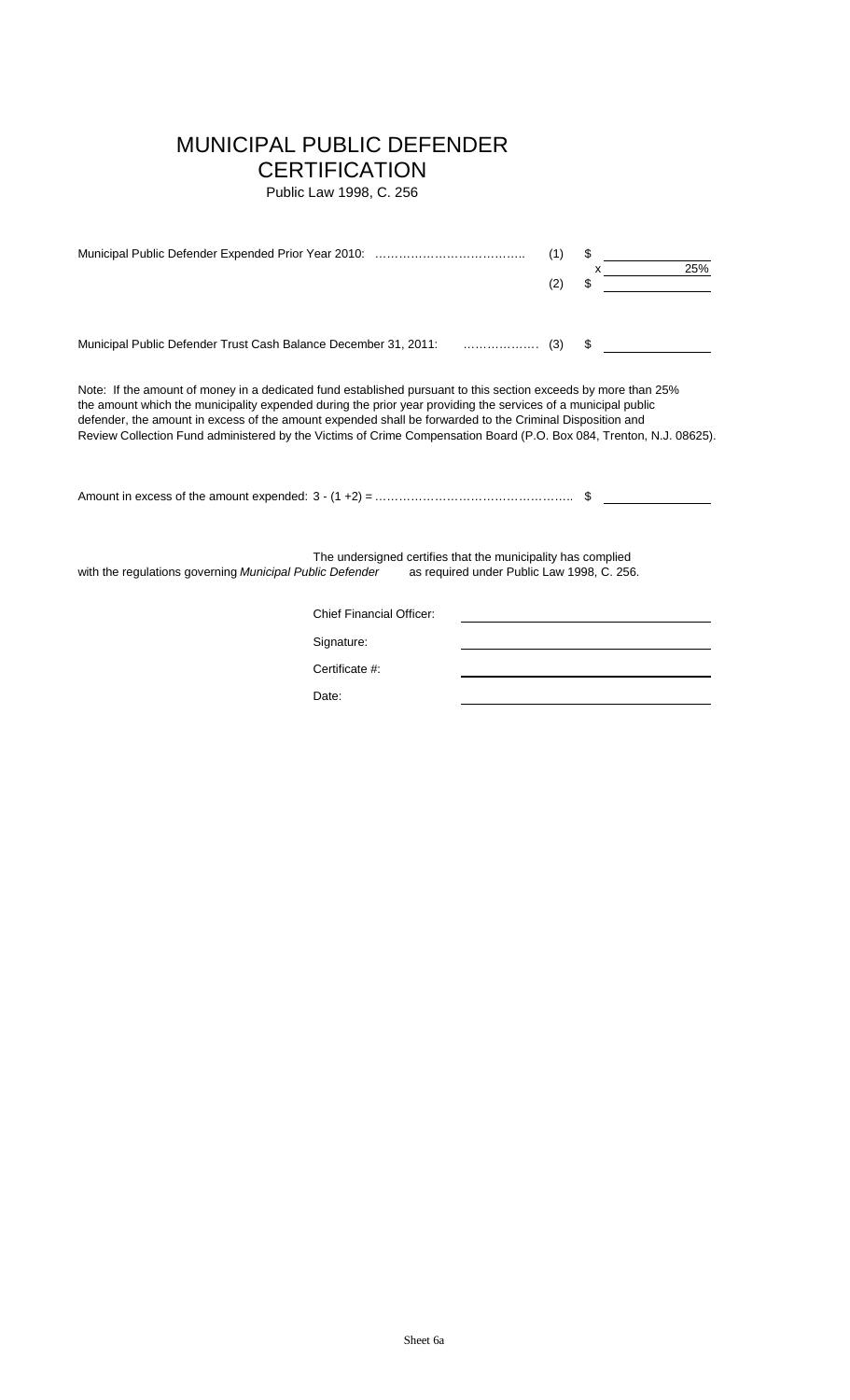### **Schedule of Trust Fund Reserves**

|     | Purpose                                                                                                               | Amount<br>Dec. 31, 2010<br>per Audit<br><b>Report</b> |               | Receipts      | Disbursements                  | <b>Balance</b><br>as at<br>Dec. 31, 2011 |
|-----|-----------------------------------------------------------------------------------------------------------------------|-------------------------------------------------------|---------------|---------------|--------------------------------|------------------------------------------|
| 1.  | <b>General Trust</b><br>\$                                                                                            | 3,493,571.57                                          | $\mathcal{S}$ | 2,299,084.96  | 3,041,922.93 \$                | 2,750,733.60                             |
| 2.  | <b>Planning Bd Developers</b>                                                                                         | 5,147.38                                              |               | 0.00          | 0.00                           | 5,147.38                                 |
| 3.  | <b>Employees Tax Ded</b>                                                                                              | 197,721.50                                            |               | 17,232,391.15 | 17,200,375.95                  | 229,736.70                               |
| 4.  | Self Insurance                                                                                                        | 1,545,884.73                                          |               | 258,987.67    | 160,318.69                     | 1,644,553.71                             |
| 5.  | Open Space Trust                                                                                                      | 15,536,168.59                                         |               | 17,693,131.58 | 20,020,110.85                  | 13,209,189.32                            |
| 6.  | Unemployment                                                                                                          | 561,669.76                                            |               | 291,244.19    | 408,975.67                     | 443,938.28                               |
| 7.  | <b>Seized Asset Maint</b>                                                                                             | 54,042.84                                             | ∗             | 46,303.58     | 45,369.67                      | 54,976.75                                |
| 8.  | Law Enforcement                                                                                                       | 92,066.65                                             | **            | 37,955.89     | 29,289.11                      | 100,733.43                               |
| 9.  | <b>Asset Maintenance</b>                                                                                              | 7,204.59                                              |               | 386.95        | 182.74                         | 7,408.80                                 |
| 10. | Federal Equitable Sharin                                                                                              | 506,432.88                                            |               | 34,374.83     | 124,990.80                     | 415,816.91                               |
| 11. | <b>CDBG</b>                                                                                                           | 292,776.21                                            |               | 119,267.30    | 0.00                           | 412,043.51                               |
| 12. | <b>Developers Trust</b>                                                                                               | 213,721.58                                            |               | 106.88        | 29.20                          | 213,799.26                               |
| 13. | <b>Bd</b> of Recreation                                                                                               | 38,443.58                                             |               | 20.70         | 6,985.75                       | 31,478.53                                |
| 14. | <b>PASP</b>                                                                                                           | 17,126.37                                             |               | 21.19         | 1,588.00                       | 15,559.56                                |
| 15. | <b>Sutton Escrow</b>                                                                                                  | 14,866.96                                             |               | 18.74         | 0.00                           | 14,885.70                                |
| 16. | <b>AFLAC</b>                                                                                                          | 32,293.63                                             |               | 59,437.96     | 67,760.67                      | 23,970.92                                |
|     | 17. County Clerk Trust                                                                                                | 0.00                                                  |               | 459,949.03    | 2,425.72                       | 457,523.31                               |
| 18. | <u> 1980 - Jan James James James James James James James James James James James James James James James James Ja</u> |                                                       |               |               |                                |                                          |
| 19. | <u> 1990 - Johann John Stone, mars et al. 1990 - John Stone (f. 1980)</u>                                             |                                                       |               |               |                                |                                          |
| 20. |                                                                                                                       |                                                       |               |               |                                |                                          |
| 21. |                                                                                                                       |                                                       |               |               |                                |                                          |
| 22. |                                                                                                                       |                                                       |               |               |                                |                                          |
| 23. |                                                                                                                       |                                                       |               |               |                                |                                          |
| 24. |                                                                                                                       |                                                       |               |               |                                |                                          |
| 25. | <u> 1989 - Johann John Stone, mars et al. 19</u>                                                                      |                                                       |               |               |                                |                                          |
| 26. | <u> 1980 - John Harry Barn, mars and de la partie de la partie de la partie de la partie de la partie de la part</u>  |                                                       |               |               |                                |                                          |
| 27. |                                                                                                                       |                                                       |               |               |                                |                                          |
|     | Totals:                                                                                                               | \$22,609,138.82                                       |               | 38,532,682.60 | 41,110,325.75 \$ 20,031,495.67 |                                          |

\* off by \$.01 in 2009 audit…corrected in receipts

\*\* missed 12/31/09 receipt still not picked up in audit…corrected in receipts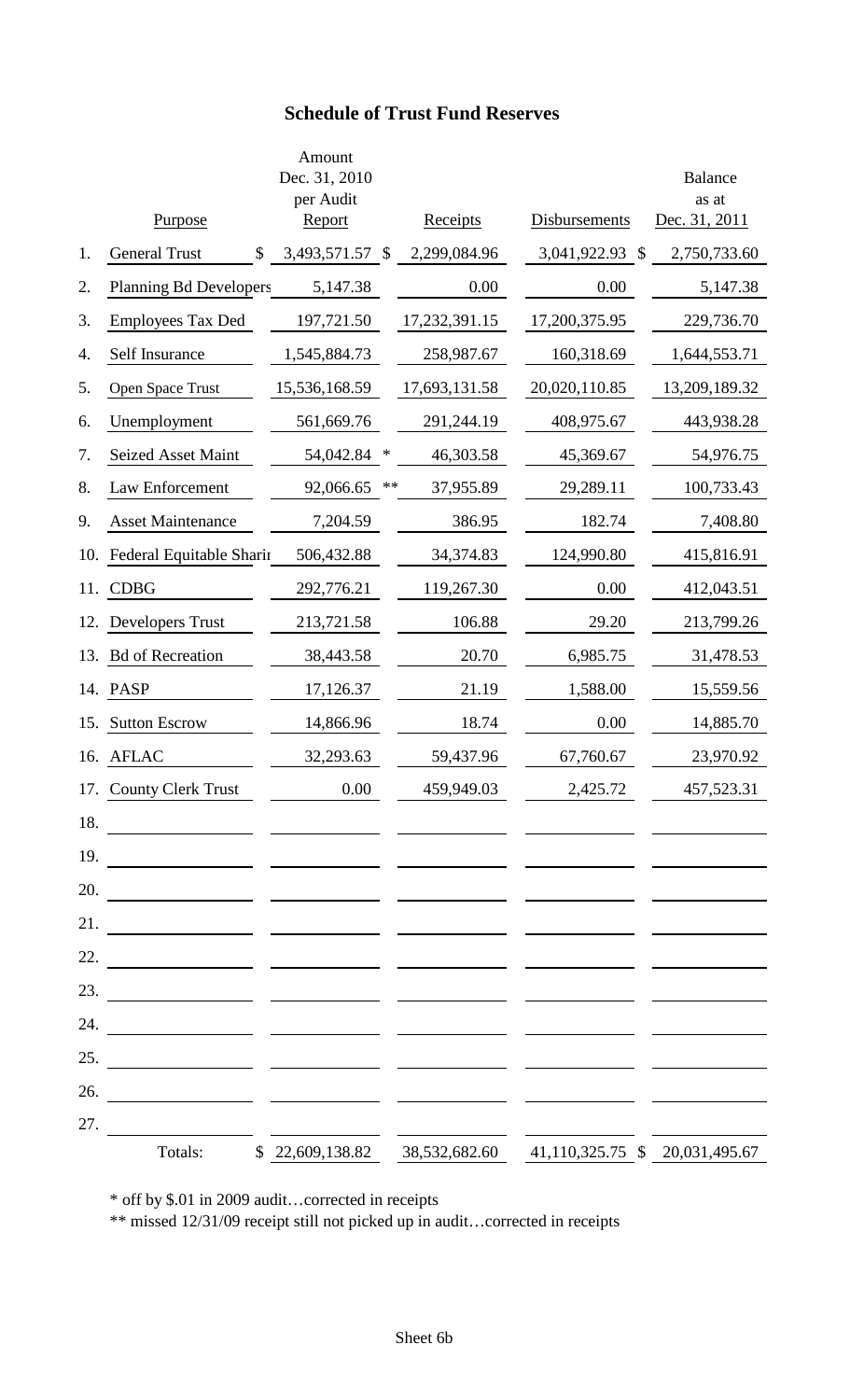### **ANALYSIS OF TRUST ASSESSMENT CASH AND INVESTMENTS PLEDGED TO LIABILITIES AND SURPLUS**

|                                           | Audit          |                        | <b>RECEIPTS</b> |                        |              |                        |              |                        |              |               |                |    |              |    |               |    |
|-------------------------------------------|----------------|------------------------|-----------------|------------------------|--------------|------------------------|--------------|------------------------|--------------|---------------|----------------|----|--------------|----|---------------|----|
| Title of Liability to which Cash          | Balance        |                        |                 | Current<br>Assessments |              |                        |              |                        |              |               | Disbursements  |    | Balance      |    |               |    |
| and Investments are Pledged               | Dec. 31, 2010  |                        | and Liens       |                        | Budget       |                        |              |                        |              |               |                |    |              |    | Dec. 31, 2011 |    |
| Assessment Serial Bond Issues:            | <b>XXXXX</b>   | $\mathbf{X}\mathbf{X}$ | <b>XXXXX</b>    | $\mathbf{X}\mathbf{X}$ | <b>XXXXX</b> | $\mathbf{X}\mathbf{X}$ | <b>XXXXX</b> | XX                     | <b>XXXXX</b> | XX            | <b>XXXXX</b>   | XX | <b>XXXXX</b> | XX | <b>XXXXX</b>  | XX |
|                                           |                |                        |                 |                        |              |                        |              |                        |              |               |                |    |              |    |               |    |
|                                           |                |                        |                 |                        |              |                        |              |                        |              |               |                |    |              |    |               |    |
|                                           |                |                        |                 |                        |              |                        |              |                        |              |               |                |    |              |    |               |    |
|                                           |                |                        |                 |                        |              |                        |              |                        |              |               |                |    |              |    |               |    |
|                                           |                |                        |                 |                        |              |                        |              |                        |              |               |                |    |              |    |               |    |
| Assessment Bond Anticipation Note Issues: | $\bold{XXXXX}$ | XX                     | <b>XXXXX</b>    | $\mathbf{X}\mathbf{X}$ | <b>XXXXX</b> | XX                     | <b>XXXXX</b> | $\mathbf{X}\mathbf{X}$ | <b>XXXXX</b> | XX            | $\bold{XXXXX}$ | XX | <b>XXXXX</b> | XX | <b>XXXXX</b>  | XX |
|                                           |                |                        |                 |                        |              |                        |              |                        |              |               |                |    |              |    |               |    |
|                                           |                |                        |                 |                        |              |                        |              |                        |              |               |                |    |              |    |               |    |
|                                           |                |                        |                 |                        |              |                        |              |                        |              |               |                |    |              |    |               |    |
|                                           |                |                        |                 |                        |              |                        |              |                        |              |               |                |    |              |    |               |    |
| Other Liabilities                         |                |                        |                 |                        |              |                        |              |                        |              |               |                |    |              |    |               |    |
| <b>Trust Surplus</b>                      |                |                        |                 |                        |              |                        |              |                        |              |               |                |    |              |    |               |    |
| Less Assets "Unfinanced"                  | <b>XXXXX</b>   | $\mathbf{XX}$          | <b>XXXXX</b>    | $\mathbf{XX}$          | <b>XXXXX</b> | XX <sup>I</sup>        | <b>XXXXX</b> | XX                     | <b>XXXXX</b> | $\mathbf{XX}$ | <b>XXXXX</b>   | XX | <b>XXXXX</b> | XX | <b>XXXXX</b>  | XX |
|                                           |                |                        |                 |                        |              |                        |              |                        |              |               |                |    |              |    |               |    |
|                                           |                |                        |                 |                        |              |                        |              |                        |              |               |                |    |              |    |               |    |
|                                           |                |                        |                 |                        |              |                        |              |                        |              |               |                |    |              |    |               |    |
|                                           |                |                        |                 |                        |              |                        |              |                        |              |               |                |    |              |    |               |    |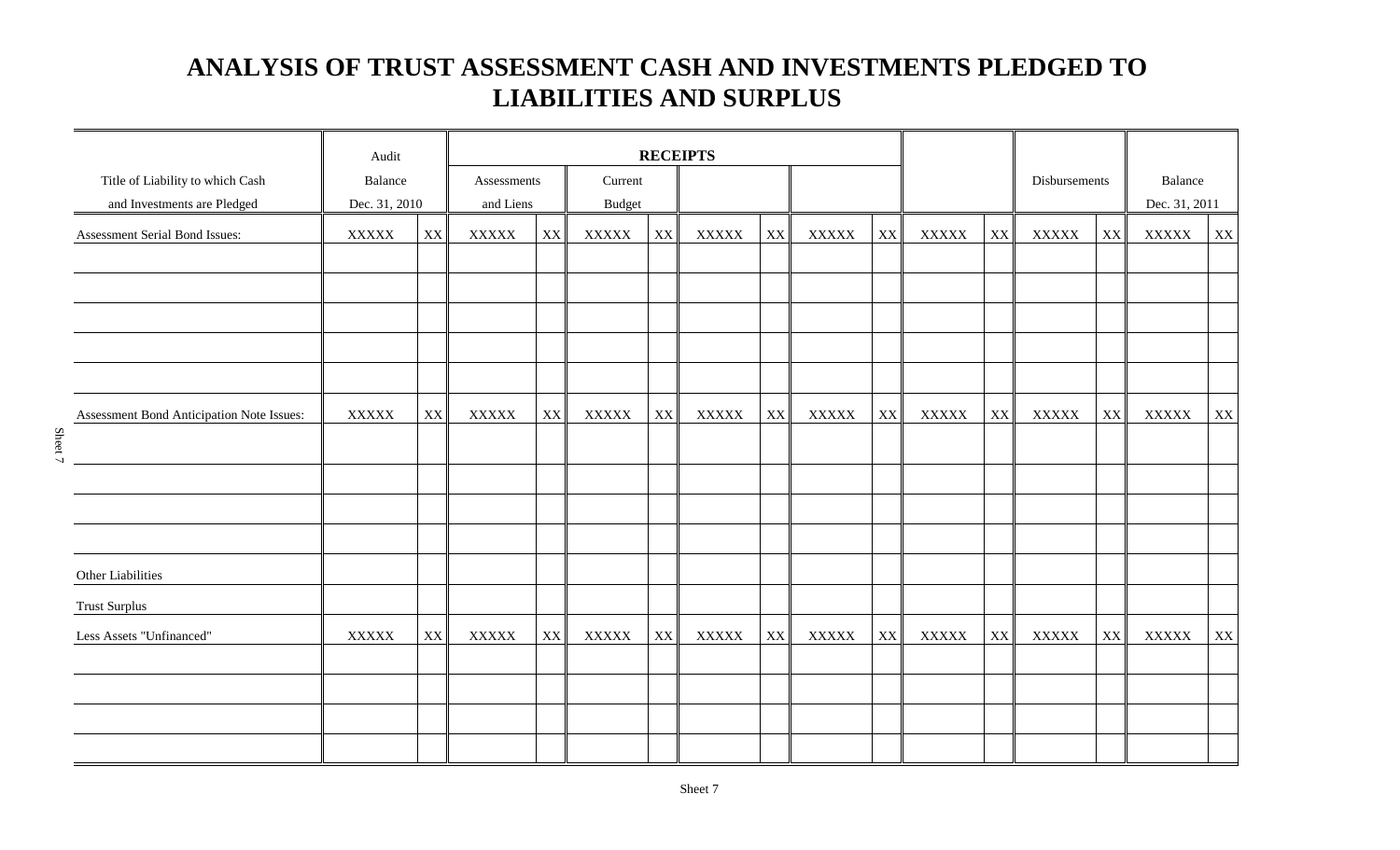# **POST CLOSING TRIAL BALANCE - GENERAL CAPITAL FUND**

AS AT DECEMBER 31, 2011

| Title of Account                           | Debit          |                         | Credit         |    |  |
|--------------------------------------------|----------------|-------------------------|----------------|----|--|
| Est. Proceeds Bonds and Notes Authorized   | 67,150,325.26  |                         | XXXXXXXX       | XX |  |
| Bonds and Notes Authorized but Not Issued  | XXXXXXXX       | $\mathbf{X} \mathbf{X}$ | 67,150,325.26  |    |  |
| Cash                                       | 22,952,698.80  |                         |                |    |  |
| Investments                                | 96,708.11      |                         |                |    |  |
| State Road Aid Receivable                  | 4,420,503.00   |                         |                |    |  |
|                                            |                |                         |                |    |  |
|                                            |                |                         |                |    |  |
| Deferred Charges to Future Taxation        |                |                         |                |    |  |
| Funded                                     | 16,065,059.97  |                         |                |    |  |
| Unfunded                                   | 67,150,325.26  |                         |                |    |  |
| Capital Improvement Fund                   |                |                         | 4,299,421.82   |    |  |
| <b>Improvement Authorizations</b>          |                |                         |                |    |  |
| Funded                                     |                |                         | 18,616,283.46  |    |  |
| Unfunded                                   |                |                         | 60,680,306.12  |    |  |
|                                            |                |                         |                |    |  |
| Reserve for:                               |                |                         |                |    |  |
| <b>Preliminary Cost</b>                    |                |                         | 166,255.53     |    |  |
| Acquisition of Parkland                    |                |                         | 6,000.00       |    |  |
| Green Trust Arboretum                      |                |                         | 39,975.53      |    |  |
| State Road Aid Receivable                  |                |                         | 4,420,503.00   |    |  |
| Payment in Lieu of Improvements            |                |                         | 1,224,512.26   |    |  |
| 4-H Fairgrounds                            |                |                         | 400,000.00     |    |  |
| <b>Retained Percentage due Contractors</b> |                |                         | 142,214.97     |    |  |
| Green Acres Loan Payable                   |                |                         | 3,490,059.97   |    |  |
| <b>General Serial Bonds</b>                |                |                         | 1,100,000.00   |    |  |
| <b>Refunding Bonds</b>                     |                |                         | 11,475,000.00  |    |  |
| <b>Refunding Bonds Costs</b>               |                |                         | 4,646.49       |    |  |
| Fund Balance                               |                |                         | 4,620,115.99   |    |  |
|                                            | 177,835,620.40 |                         | 177,835,620.40 |    |  |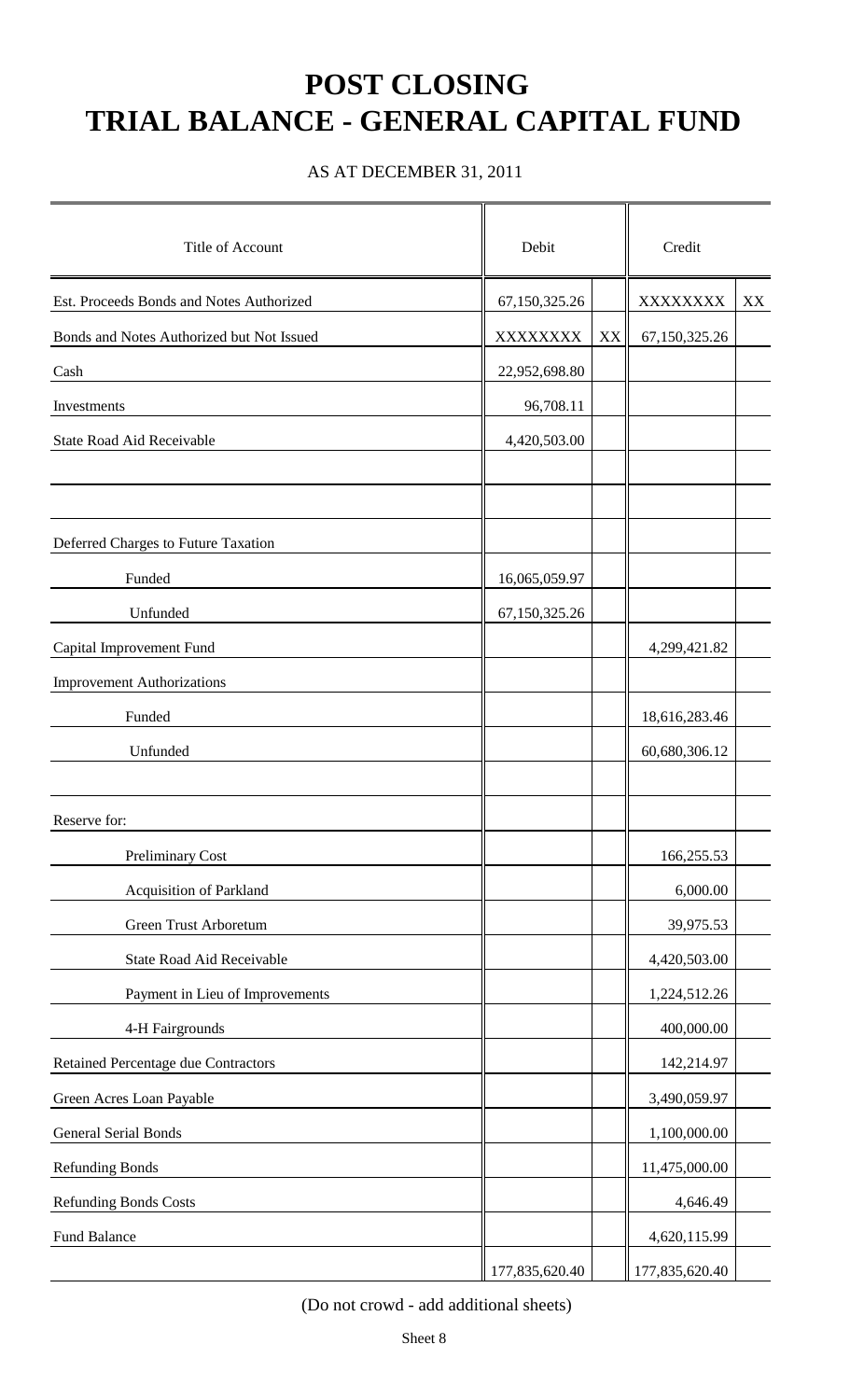### **CASH RECONCILIATION DECEMBER 31, 2011**

|                                      | *On Hand   | Cash<br>On Deposit | Less Checks<br>Outstanding | Cash Book<br><b>Balance</b> |
|--------------------------------------|------------|--------------------|----------------------------|-----------------------------|
| Current (Includes \$650 change fund) | 655,349.02 | 32,247,759.11      | 776,458.66                 | 32,126,649.47               |
| Trust - Open Space                   | 0.00       | 13,211,602.37      | 2,413.05                   | 13,209,189.32               |
| Trust - General                      | 2,774.00   | 2,769,933.30       | 21,973.70                  | 2,750,733.60                |
| Capital - General                    | 0.00       | 23,137,627.02      | 88,220.11                  | 23,049,406.91               |
| Federal & State Grants               | 158,299.60 | 216,863.95         | 27,852.88                  | 347,310.67                  |
| Library (includes \$225 change fund) | 231.60     | 6,343,891.60       | 62,618.43                  | 6,281,504.77                |
| Prosecutor's Asset Maintenance       | 0.00       | 7,408.80           | 0.00                       | 7,408.80                    |
| Prosecutor's Seized Asset            | 0.00       | 20,648.49          | 240.00                     | 20,408.49                   |
| Prosecutor's Federal Equitable       | 0.00       | 417,432.85         | 1,615.94                   | 415,816.91                  |
| Prosecutor's Law Enforcement         | 0.00       | 89,783.43          | 970.00                     | 88,813.43                   |
| <b>Employees Tax Deduction</b>       | 0.00       | 259,024.37         | 29,287.67                  | 229,736.70                  |
| <b>Unemployment Compensation</b>     | 0.00       |                    | 0.00                       | 443,938.28                  |
| Self Insurance Trust                 | 0.00       | 1,650,945.75       | 6,392.04                   | 1,644,553.71                |
| PASP                                 | 0.00       | 15,559.56          | 0.00                       | 15,559.56                   |
| Developer's Trust                    | 0.00       | 213,799.26         | 0.00                       | 213,799.26                  |
| <b>Sutton Escrow</b>                 | 0.00       | 14,885.70          | 0.00                       | 14,885.70                   |
| <b>Recreation Trust</b>              | 0.00       | 31,478.53          | 0.00                       | 31,478.53                   |
| <b>CDBG</b>                          | 0.00       | 412,043.51         | 0.00                       | 412,043.51                  |
| Payroll                              |            | 33,172.85          | 33,172.85                  | 0.00                        |
| Cafeteria Plan (AFLAC)               | 0.00       | 26,022.41          | 2,051.49                   | 23,970.92                   |
| Planning Board Developers Trust      | 2.00       | 5,145.38           | 0.00                       | 5,147.38                    |
| Clearing                             | 0.00       | 0.00               | 0.00                       | 0.00                        |
| County Clerk Trust                   | 5,168.00   | 452,355.31         | 0.00                       | 457,523.31                  |
|                                      |            |                    |                            | 0.00                        |
|                                      |            |                    |                            | 0.00                        |
|                                      |            |                    |                            | 0.00                        |
| Total                                | 821,824.22 | 82,021,321.83      | 1,053,266.82               | 81,789,879.23               |

\* - Include Deposits In Transit

\*\* - Be sure to include a Public Assistance reconciliation and trial balance if the municipality maintains such a bank account

#### **REQUIRED CERTIFICATION**

 I hereby certify that all amounts shown in the "Cash on Deposit" column on Sheet 9 and 9(a) have been verified with the applicable bank statements, certificates, agreements or passbooks at December 31, 2011.

 I also certify that all amounts, if any, shown for Investments in Savings and Loan Associations on any trial balance have been verified with the applicable passbooks at December 31, 2011.

 All "Certificates of Deposit", "Repurchase Agreements" and other investments must be reported as cash and included in this certification.

 (THIS MUST BE SIGNED BY THE REGISTERED MUNICIPAL ACCOUNTANT (STATUTORY AUDITOR) OR CHIEF FINANCIAL OFFICER) depending on who prepared this Annual Financial Statement as certified to on Sheet 1 or 1(a).

Signature: Title: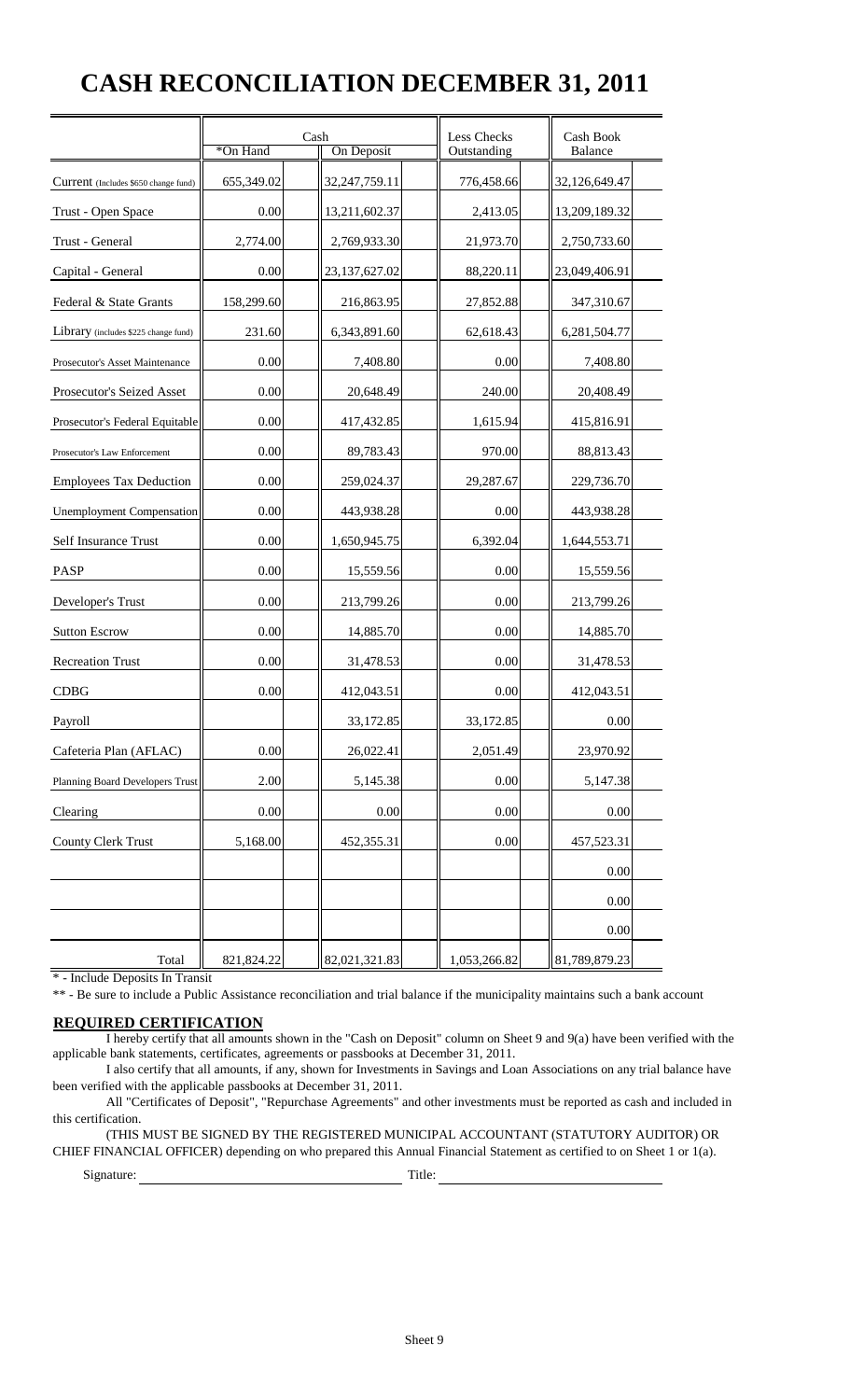### **CASH RECONCILIATION DECEMBER 31, 2011 (cont'd. LIST BANKS AND AMOUNTS SUPPORTING "CASH ON DEPOSIT"**

| <b>Bank of America</b>                         |               |
|------------------------------------------------|---------------|
| Library                                        | 552,928.72    |
| <b>Parks Recreation Trust</b>                  | 31,478.53     |
| Developers Trust                               | 213,799.26    |
| <b>TD Bank</b>                                 |               |
| Current                                        | 9,152,893.43  |
| Self Insurance                                 | 832,422.88    |
| <b>Sutton Escrow Account</b>                   | 14,885.70     |
| Library                                        | 2,375,604.86  |
| <b>PASP</b>                                    | 15,559.56     |
| Open Space Trust                               | 13,211,602.37 |
| Cafeteria Plan (AFLAC)                         | 26,022.41     |
| <b>Team Capital</b>                            |               |
| County Clerk Trust                             | 452,355.31    |
| <b>Merrill Lynch</b>                           |               |
| Capital                                        | 39,975.53     |
| <b>New Jersey Cash Management</b>              |               |
| Current                                        | 9,144,037.72  |
| <b>Trust</b>                                   | 2,578,012.17  |
| Capital                                        | 56,732.58     |
| Library                                        | 3,415,358.02  |
| <b>Unemployment Compensation</b>               | 396,083.72    |
| Self Insurance Trust                           | 818,522.87    |
| <b>Fulton Bank of New Jersey</b>               |               |
| Current                                        | 13,950,827.96 |
| Trust                                          | 191,921.13    |
| Prosecutor's Federal Equitable Sharing Program | 417,432.85    |
| Prosecutor's Asset Maintenance                 | 7,408.80      |
| Prosecutor's Seized Asset                      | 20,648.49     |
| Prosecutor's Law Enforcement                   | 89,783.43     |
| Clearing Account                               | 0.00          |
| <b>Employees Tax Deduction Account</b>         | 259,024.37    |
| CDBG                                           | 412,043.51    |
| Capital                                        | 23,040,918.91 |
| Payroll                                        | 33,172.85     |
| Planning Board Developers Escrow               | 5,145.38      |
| <b>Unemployment Compensation</b>               | 47,854.56     |
| Federal & State Grants                         | 216,863.95    |
|                                                | 82,021,321.83 |

Note: Sections N.J.S. 40A:4-61, 40A:4-62 and 40A:4-63 of the Local Budget Law require that separate bank accounts be maintained for each allocated fund.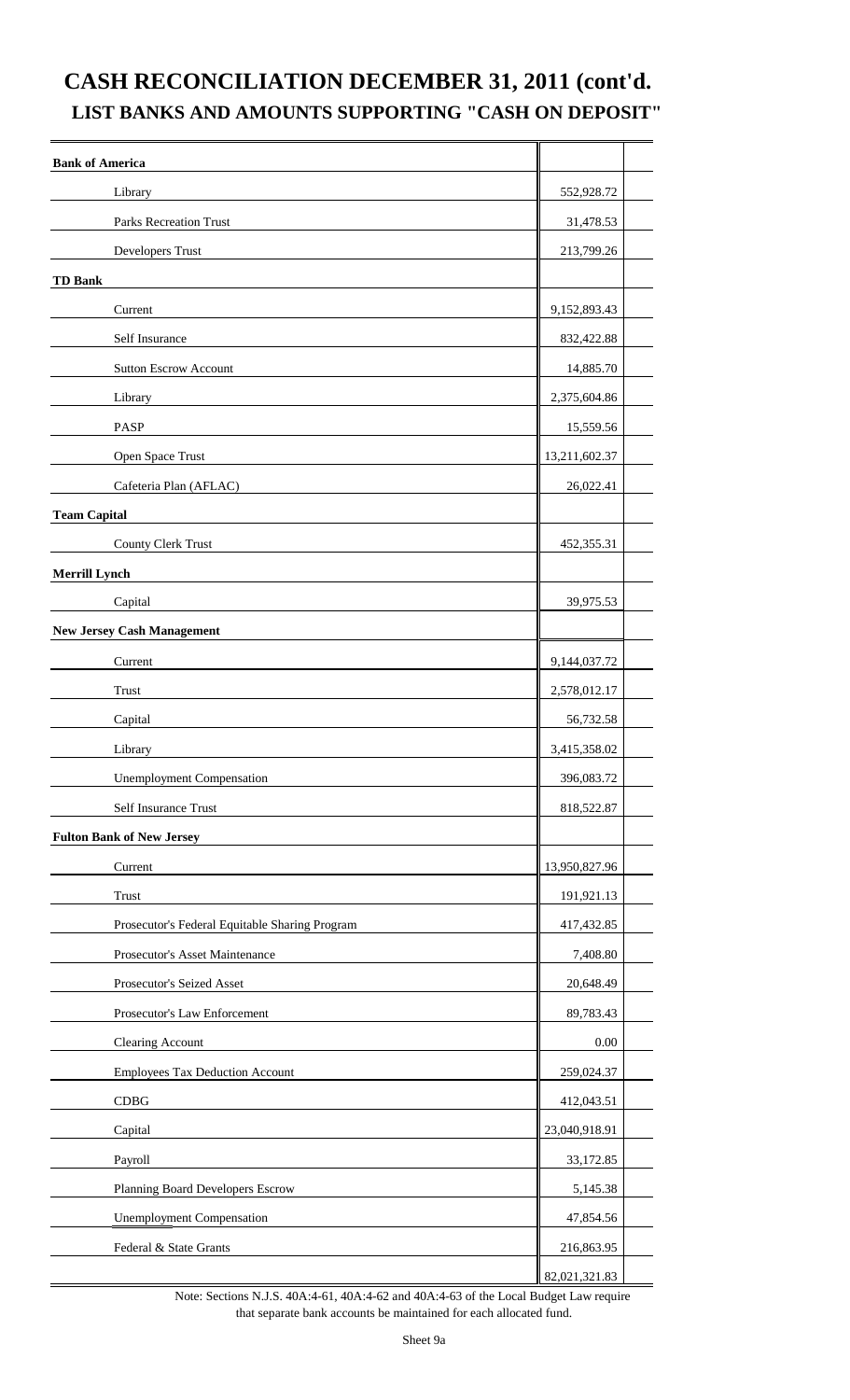| Grant                                   | Balance<br>Jan. 1, 2011 | 2011 Budget<br>Revenue<br>Realized | Received   | Transfer to/<br>from | Cancelled/<br>Returned to State | <b>Balance</b><br>Dec. 31, 2011 |
|-----------------------------------------|-------------------------|------------------------------------|------------|----------------------|---------------------------------|---------------------------------|
| Wildlife Habitat Incentive Program      | 3,738.25                |                                    | 750.00     |                      |                                 | 2,988.25                        |
| 2007 Small Cities CDBG                  | 102,336.00              |                                    | 102,336.00 |                      |                                 | 0.00                            |
| 2007 P.A.R.I.S.                         | 260,106.33              |                                    |            |                      |                                 | 260,106.33                      |
| 2008 Area Plan                          | 53,882.00               |                                    |            |                      |                                 | 53,882.00                       |
| 2008-11 Homeland Security               | 236,616.41              |                                    | 117,618.46 |                      |                                 | 118,997.95                      |
| 2007-10 Homeland Security               | 223,015.52              |                                    | 68,431.73  |                      |                                 | 154,583.79                      |
| 2009 C.E.H.A.                           | 4,413.00                |                                    | 873.00     |                      | 3,540.00                        | 0.00                            |
| 2009 Comprehensive Alcohol              | 39.00                   |                                    |            |                      | 39.00                           | 0.00                            |
| 2009 Family Court                       | 20.00                   |                                    |            |                      | 20.00                           | 0.00                            |
| 2009-10 Kids Are Riding Safe            | 5,905.00                |                                    |            |                      | 5,905.00                        | 0.00                            |
| Highlands Assessment Plan               | 20,000.00               |                                    |            |                      |                                 | 20,000.00                       |
| 2009 Casino Revenue                     | 31,720.81               |                                    |            | (31,720.81)          |                                 | 0.00                            |
| 09-10 Subregional Transportation        | 14,718.41               |                                    | 14,718.41  |                      |                                 | 0.00                            |
| 09-10 Conprehensive Cancer Control Plan | 22,842.00               |                                    |            |                      | 22,842.00                       | 0.00                            |
| 2009 Area Plan                          | 30,076.00               |                                    |            |                      |                                 | 30,076.00                       |
| Job Access Reverse Commute              | 62,678.79               |                                    | 62,678.79  |                      |                                 | 0.00                            |
| Special Initiatives/Transportation      | 16,658.00               |                                    |            | (6,887.00)           | 9,771.00                        | 0.00                            |
| 2009 State/Community Partnership        | 23,099.05               |                                    |            |                      | 23,099.05                       | 0.00                            |
| 2009 HIV Counseling & Testing           | 392.00                  |                                    |            |                      | 392.00                          | 0.00                            |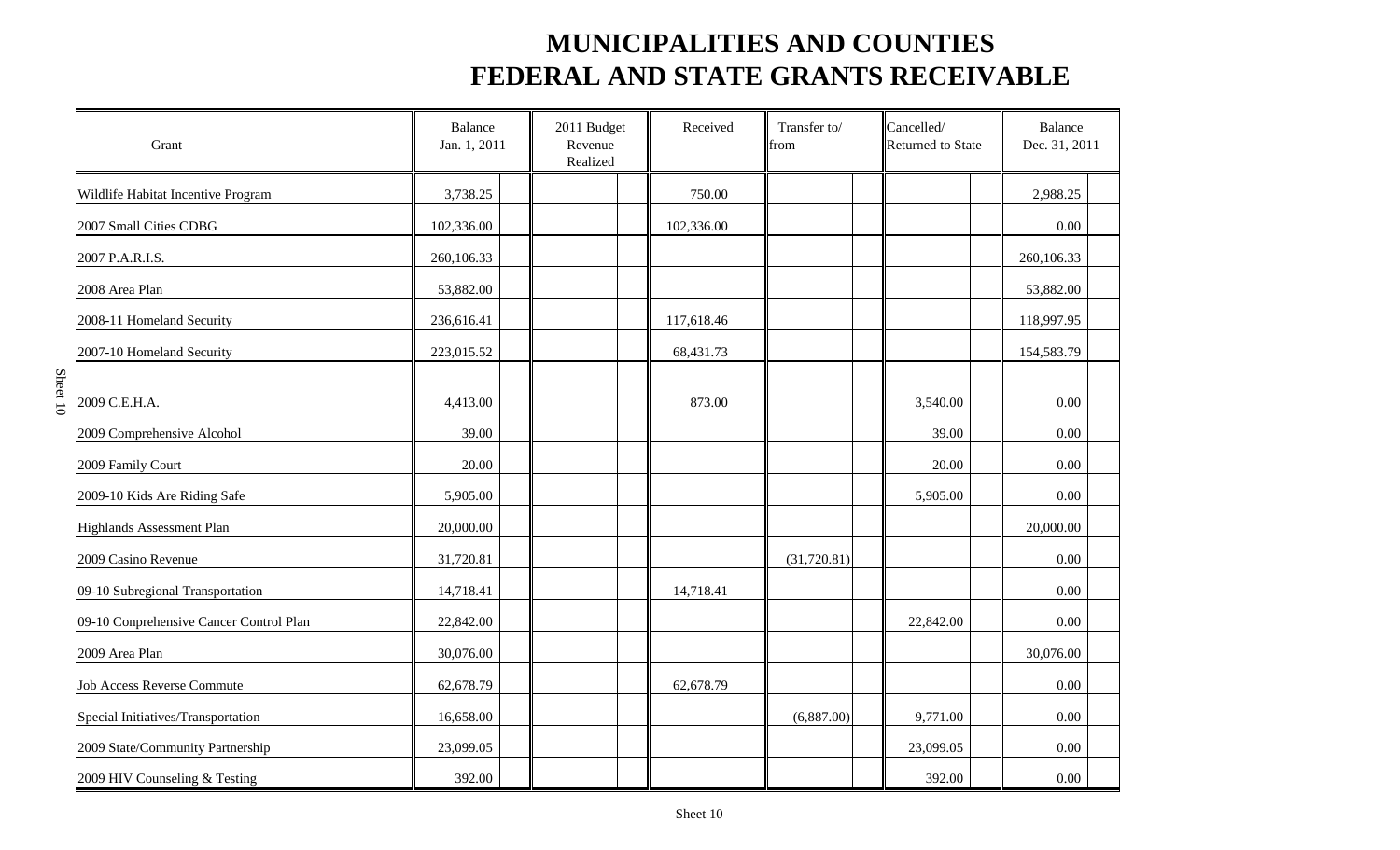| Grant                                     | Balance<br>Jan. 1, 2011 | 2011 Budget<br>Revenue<br>Realized | Received  | Transfer to/<br>from | Cancelled/<br>Returned to State | <b>Balance</b><br>Dec. 31, 2011 |  |
|-------------------------------------------|-------------------------|------------------------------------|-----------|----------------------|---------------------------------|---------------------------------|--|
| 2009-10 FTA Section 5311                  | 10,861.01               |                                    | 10,861.01 |                      |                                 | 0.00                            |  |
| 2009-10 SANE                              | 21,603.14               |                                    |           |                      | 21,603.14                       | 0.00                            |  |
| Highlands Sustainable Agriculture         | 75,000.00               |                                    |           |                      |                                 | 75,000.00                       |  |
| 2009-10 State Health Services (BT)        | 36,020.00               |                                    |           |                      | 36,020.00                       | 0.00                            |  |
| <b>COPS</b> Grant                         | 250,000.00              |                                    |           |                      |                                 | 250,000.00                      |  |
| P.A.R.I.S. Grant                          | 153,448.25              |                                    |           |                      |                                 | 153,448.25                      |  |
| Highlands Ag Market Development           | 40,000.00               |                                    | 40,000.00 |                      |                                 | 0.00                            |  |
| Wastewater Management                     | 42,604.11               |                                    | 42,604.11 |                      |                                 | 0.00                            |  |
| 2009-10 Homeland Security                 | 548,702.46              | 65,000.00                          |           |                      |                                 | 613,702.46                      |  |
| 2010 C.E.H.A.                             | 90,036.00               |                                    | 86,994.00 |                      | 3,042.00                        | 0.00                            |  |
| 2010 Comprehensive Alcohol                | 74,947.00               |                                    | 53,103.00 |                      | 21,844.00                       | 0.00                            |  |
| 2010 Family Court                         | 53,428.36               |                                    | 53,428.36 |                      |                                 | 0.00                            |  |
| 2010 SSHC (Homeless)                      | 1.00                    |                                    |           |                      | 1.00                            | 0.00                            |  |
| 2010-11 Kids Are Riding Safe              | 18,000.00               |                                    | 17,810.00 |                      |                                 | 190.00                          |  |
| 2010 Small Cities CDBG                    | 200,000.00              |                                    | 66,667.00 |                      |                                 | 133,333.00                      |  |
| <b>Community Forestry Program</b>         | 7,000.00                |                                    | 7,000.00  |                      |                                 | 0.00                            |  |
| 2010 Personal Assistance Services Program | 4,799.66                |                                    | 4,799.66  |                      |                                 | 0.00                            |  |
| 2010 Right to Know                        | 4,809.00                |                                    | 4,809.00  |                      |                                 | $0.00\,$                        |  |
| Housing Preservation Program              | 55,000.00               |                                    |           |                      |                                 | 55,000.00                       |  |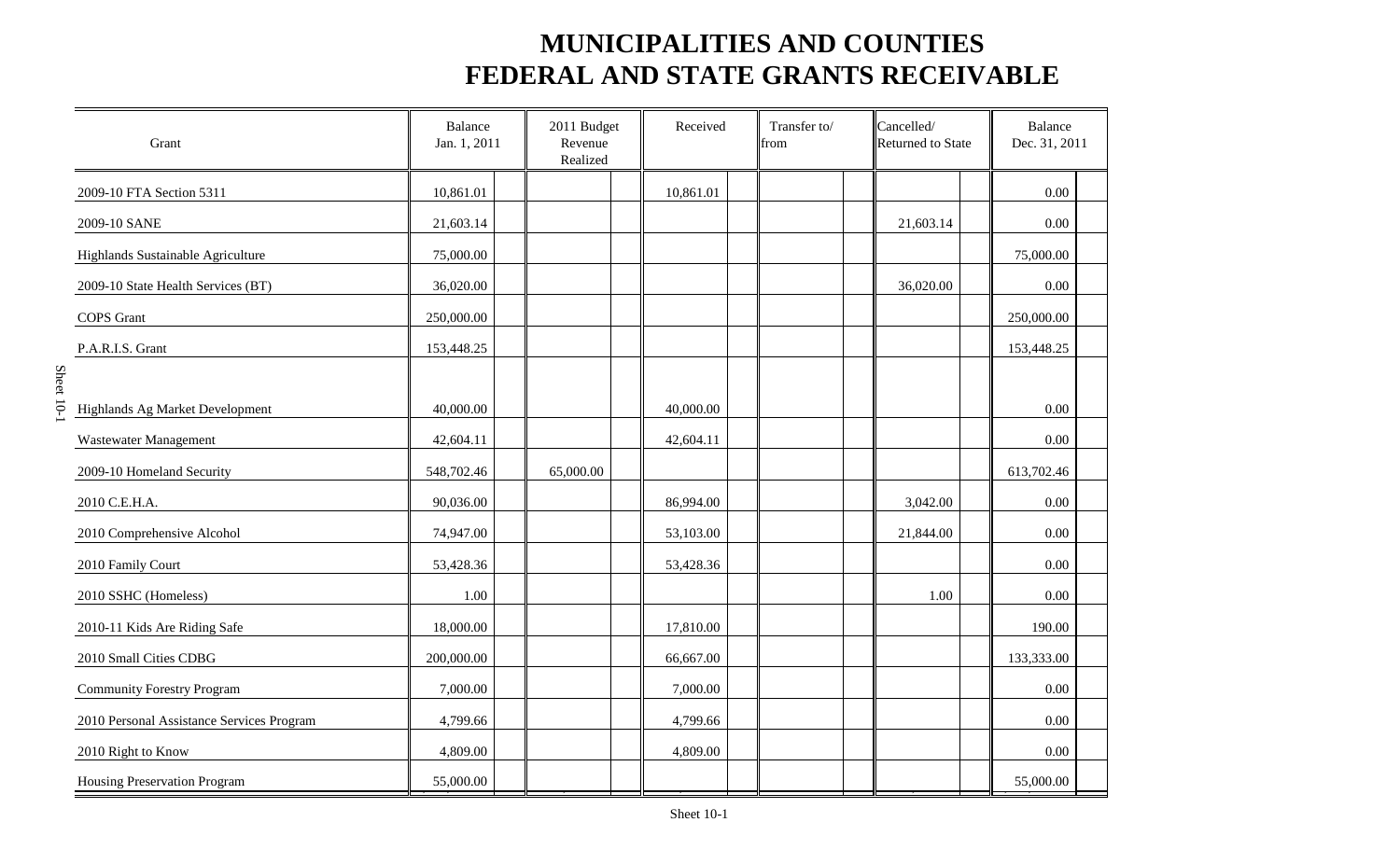| Grant                                 | <b>Balance</b><br>Jan. 1, 2011 | 2011 Budget<br>Revenue<br>Realized | Received   | Transfer to/<br>from | Cancelled/<br>Returned to State | <b>Balance</b><br>Dec. 31, 2011 |
|---------------------------------------|--------------------------------|------------------------------------|------------|----------------------|---------------------------------|---------------------------------|
| State Council on the Arts             | 8,340.00                       |                                    | 8,340.00   |                      |                                 | 0.00                            |
| 2010 Casino Revenue                   | 100,089.12                     |                                    | 79,863.57  |                      |                                 | 20,225.55                       |
| 2010-11 Subregional Transportation    | 80,161.02                      |                                    | 72,031.54  |                      |                                 | 8,129.48                        |
| 2010 Area Plan                        | 163,008.00                     |                                    | 131,433.00 |                      | (6,314.00)                      | 37,889.00                       |
| <b>Job Access Reverse Commute</b>     | 60,000.00                      |                                    | 39,570.96  |                      |                                 | 20,429.04                       |
| <b>Buffer Zone Protection Program</b> | 174,500.00                     |                                    | 107,567.69 |                      |                                 | 66,932.31                       |
| 2010-2011 State Health Services (BT)  | 446,239.00                     | 10,000.00                          | 439,985.00 |                      |                                 | 16,254.00                       |
| Juvenile Accountability Incentive     | 4,969.18                       |                                    | 4,633.38   |                      |                                 | 335.80                          |
| <b>Homeland Security</b>              | 468,116.67                     |                                    |            |                      |                                 | 468,116.67                      |
| NJ Historic Commission GOS            | 1,973.30                       |                                    | 1,973.30   |                      |                                 | 0.00                            |
| Special Initiatives/Transportation    | 11,239.00                      |                                    | 17,702.00  | 6,887.00             | 424.00                          | 0.00                            |
| 2010 Handicapped Recreation           | 1,100.00                       |                                    | 1,094.50   |                      | 5.50                            | 0.00                            |
| 2010 State/Community Partnership      | 128,414.00                     |                                    | 128,414.00 |                      |                                 | 0.00                            |
| 2010 Municipal Alliance               | 105,202.87                     |                                    | 97,260.72  |                      | 7,942.15                        | (0.00)                          |
| Narcotics Task Force                  | 51,734.00                      |                                    | 51,734.00  |                      |                                 | 0.00                            |
| 2010 HIV Counseling & Testing         | 59,800.00                      |                                    | 53,388.00  |                      | 6,412.00                        | 0.00                            |
| 2010-11-FTA Section 5311              | 407,310.00                     |                                    | 285,565.96 |                      |                                 | 121,744.04                      |
| 2010-11 Victim Assistance             | 81,688.00                      |                                    | 81,688.00  |                      |                                 | 0.00                            |
| 2010-11 SANE                          | 67,655.00                      |                                    | 43,643.81  |                      |                                 | 24,011.19                       |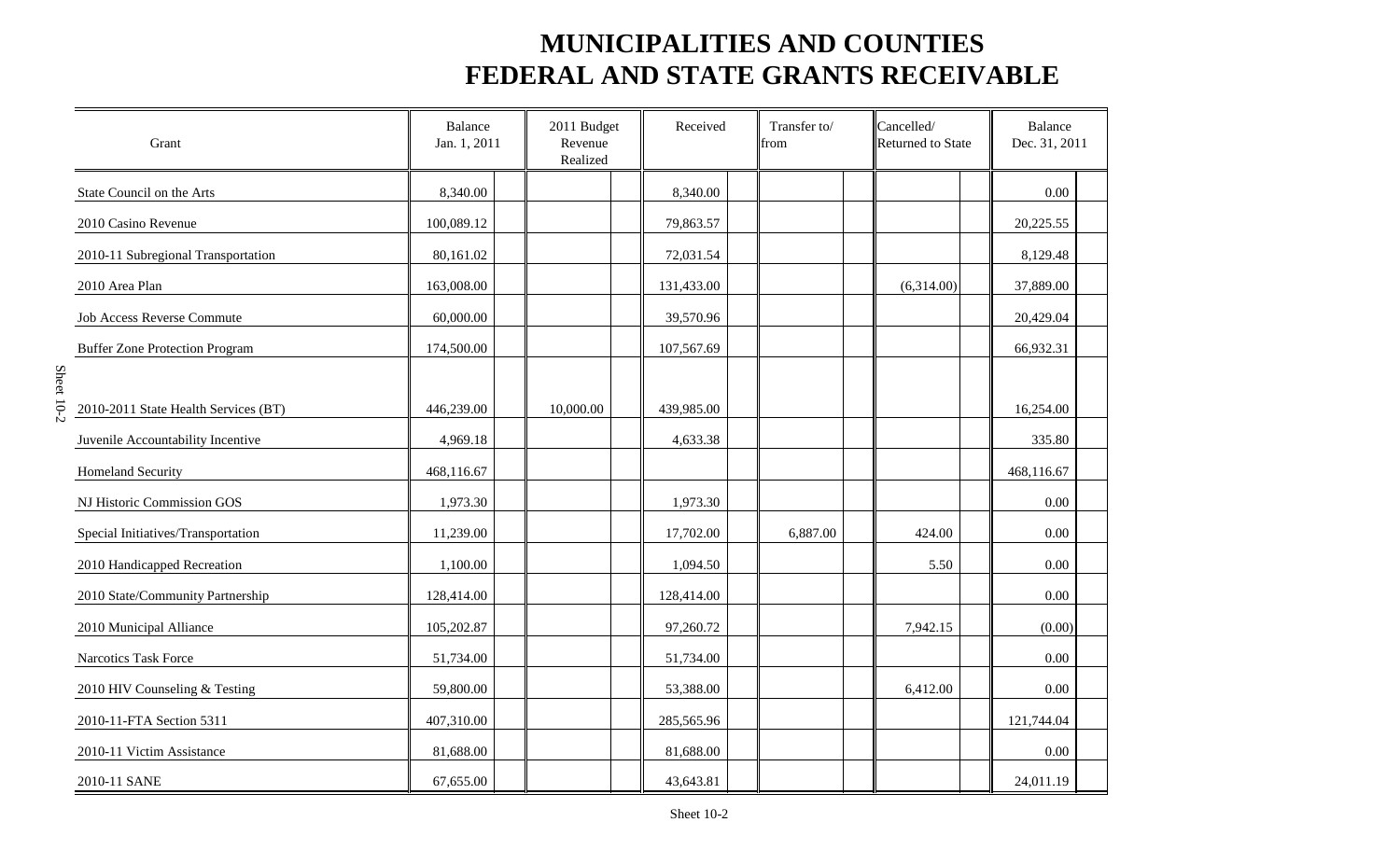| Grant                                     | Balance<br>Jan. 1, 2011 | 2011 Budget<br>Revenue<br>Realized | Received   | Transfer to/<br>from | Cancelled/<br>Returned to State | <b>Balance</b><br>Dec. 31, 2011 |  |
|-------------------------------------------|-------------------------|------------------------------------|------------|----------------------|---------------------------------|---------------------------------|--|
| 2011 Title XX Transportation              |                         | 133,463.00                         | 133,463.00 |                      |                                 | 0.00                            |  |
| 2011 C.E.H.A.                             |                         | 134,200.00                         | 60,849.00  |                      |                                 | 73,351.00                       |  |
| 2011 Comprehensive Alcohol                |                         | 222,397.00                         | 90,308.00  |                      |                                 | 132,089.00                      |  |
| 2011 Human Services Advisory Council      |                         | 73,742.00                          | 73,742.00  |                      |                                 | $0.00\,$                        |  |
| 2011 Family Court                         |                         | 97,157.00                          | 20,749.00  |                      |                                 | 76,408.00                       |  |
| 2011 SSH (Homeless)                       |                         | 57,378.00                          | 55,378.00  |                      |                                 | 2,000.00                        |  |
|                                           |                         |                                    |            |                      |                                 |                                 |  |
| 2011-12 Kids Are Riding Safe              |                         | 19,975.00                          | 0.00       |                      |                                 | 19,975.00                       |  |
| 2011 Personal Assistance Services Program |                         | 28,798.00                          | 28,798.00  |                      |                                 | 0.00                            |  |
| 2011 Right to Know                        |                         | 9,618.00                           | 7,213.50   |                      |                                 | 2,404.50                        |  |
| State Council on the Arts                 |                         | 60,049.00                          | 51,042.00  |                      |                                 | 9,007.00                        |  |
| <b>Clean Communities</b>                  |                         | 62,831.86                          | 62,831.86  |                      |                                 | 0.00                            |  |
| $\rm{NJ}$ Dex                             |                         | 134,500.00                         | 134,500.00 |                      |                                 | 0.00                            |  |
| 2011 Casino Revenue                       |                         | 499,630.00                         | 311,447.40 | 31,720.81            |                                 | 219,903.41                      |  |
| 2011-12 Subregional Transportation        |                         | 51,904.00                          | 0.00       |                      |                                 | 51,904.00                       |  |
| 2011 Area Plan                            |                         | 748,152.00                         | 696,576.00 |                      |                                 | 51,576.00                       |  |
| Job Access/Reverse Commute                |                         | 80,000.00                          | 0.00       |                      |                                 | 80,000.00                       |  |
| Victim Witness Advocacy                   |                         | 6,027.00                           | 6,027.00   |                      |                                 | 0.00                            |  |
| NJ Historical Commission GOS              |                         | 13,146.00                          | 11,174.10  |                      |                                 | 1,971.90                        |  |
| Transportation/TIP                        |                         | 33,768.00                          | 8,442.00   |                      |                                 | 25,326.00                       |  |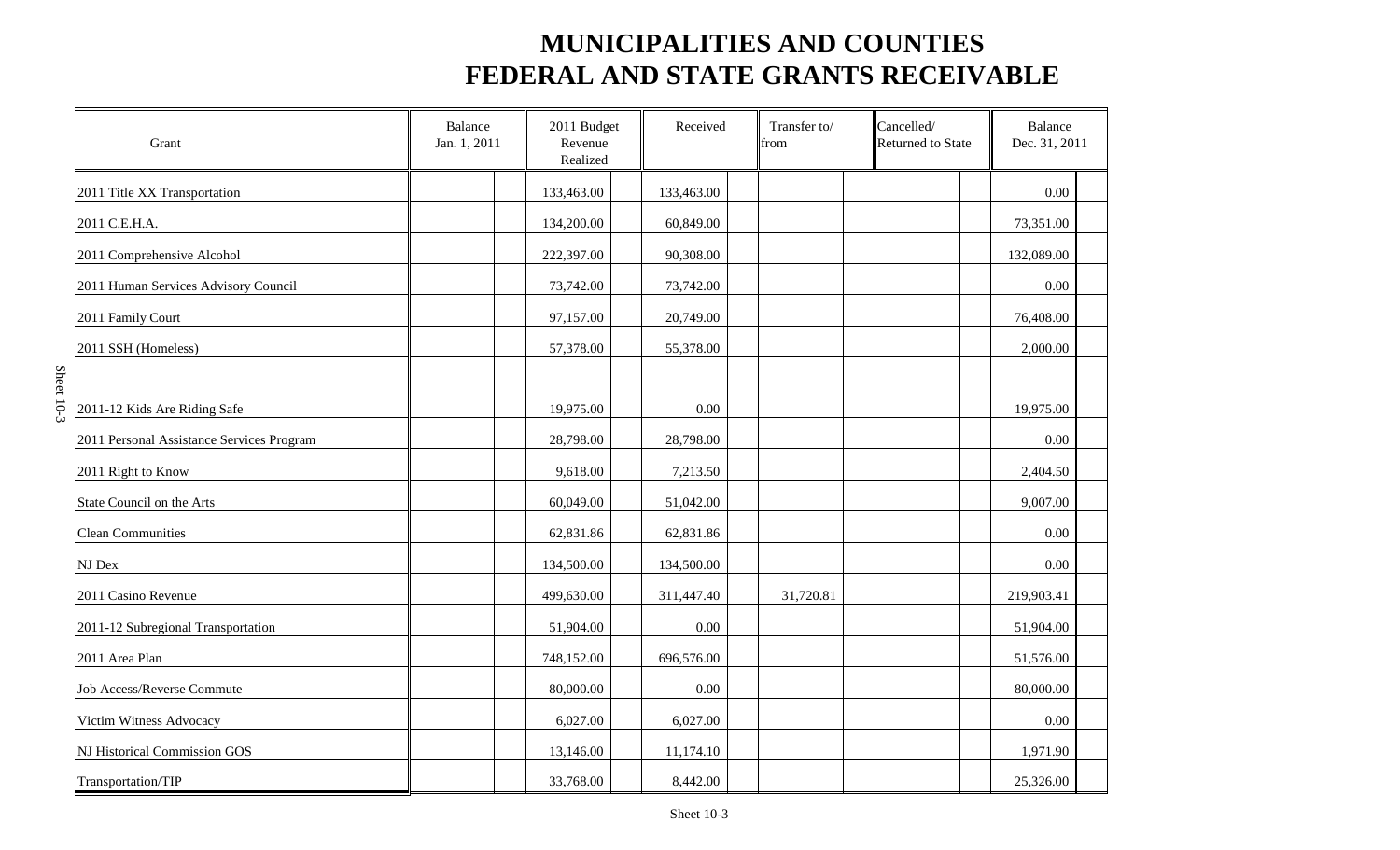| Grant                              | <b>Balance</b><br>Jan. 1, 2011 | 2011 Budget<br>Revenue<br>Realized | Received     | Transfer to/<br>from | Cancelled/<br>Returned to State | Balance<br>Dec. 31, 2011 |
|------------------------------------|--------------------------------|------------------------------------|--------------|----------------------|---------------------------------|--------------------------|
| <b>SHIP Program</b>                |                                | 27,000.00                          | 6,782.00     |                      |                                 | 20,218.00                |
| 2011 State/Community Partnership   |                                | 191,117.00                         | 43,581.68    |                      |                                 | 147,535.32               |
| 2011 Municipal Alliance            |                                | 161,502.00                         | 61,689.06    |                      |                                 | 99,812.94                |
| 2011 Farm Market Nutrition Program |                                | 1,000.00                           | 1,000.00     |                      |                                 | 0.00                     |
| Narcotics Task Force               |                                | 49,434.00                          | 29,542.00    |                      |                                 | 19,892.00                |
| HIV Counseling & Testing           |                                | 59,800.00                          |              |                      |                                 | 59,800.00                |
| 2011-12 FTA Section 5311           |                                | 439,098.00                         |              |                      |                                 | 439,098.00               |
| Victim Assistance                  |                                | 85,949.00                          |              |                      |                                 | 85,949.00                |
| Victim Witness Advocacy            |                                | 12,385.00                          |              |                      |                                 | 12,385.00                |
| SANE/SART                          |                                | 70,000.00                          |              |                      |                                 | 70,000.00                |
| FEMA Performance Grant             |                                | 100,000.00                         | 50,000.00    |                      |                                 | 50,000.00                |
| <b>Body Armor Program</b>          |                                | 8,827.85                           | 8,827.85     |                      |                                 | 0.00                     |
| <b>MRC Capacity Building Award</b> |                                | 5,000.00                           | 5,000.00     |                      |                                 | 0.00                     |
| Solid Waste Services Tax           |                                | 282,000.00                         | 282,000.00   |                      |                                 | 0.00                     |
| Universal Services Fund            |                                | 987.00                             | 987.00       |                      |                                 | 0.00                     |
| Low Income Home Energy Assistance  |                                | 1,833.00                           | 1,833.00     |                      |                                 | 0.00                     |
| 2011-12 State Health Services (BT) |                                | 306,814.00                         |              |                      |                                 | 306,814.00               |
| Subregional Traffic Sign Inventory |                                | 133,000.00                         |              |                      |                                 | 133,000.00               |
| Juvenile Accountability Incentive  |                                | 8,065.00                           |              |                      |                                 | 8,065.00                 |
| 2011 Homeland Security             |                                | 226,461.83                         |              |                      |                                 | 226,461.83               |
| Totals                             | 5,220,055.72                   | 4,712,009.54                       | 4,645,155.41 | 0.00                 | 156,587.84                      | 5,130,322.01             |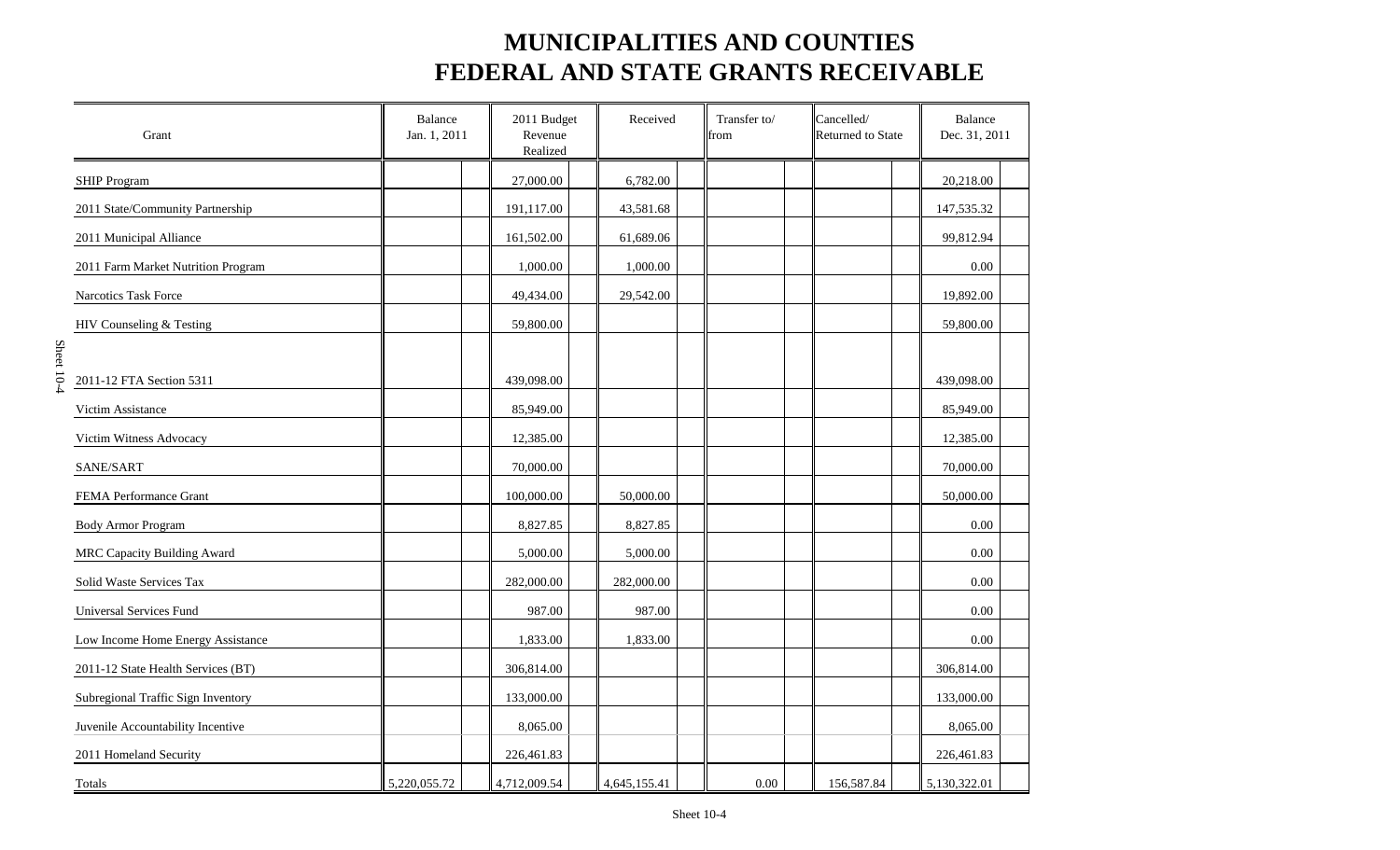| Grant                                | Balance<br>Jan. 1, 2011 | <b>Budget</b> | Transferred from 2011<br><b>Budget Appropriations</b><br>Appropriation<br>By 40A:4-87 | Cancellation of<br>Purchase Order | Expended   | Cancelled | Transfer<br>To/From | Balance<br>Dec. 31, 2011 |
|--------------------------------------|-------------------------|---------------|---------------------------------------------------------------------------------------|-----------------------------------|------------|-----------|---------------------|--------------------------|
| 1999 Hurricane Flood Relief          | 87,153.43               |               |                                                                                       |                                   | 87,153.43  |           |                     | 0.00                     |
| Solid Waste Service Tax              | 6,998.20                |               |                                                                                       |                                   | 7,508.86   |           | 6,910.60            | 6,399.94                 |
| Enhanced 911 General Assistance      | 4,479.96                |               |                                                                                       |                                   |            |           |                     | 4,479.96                 |
| Wildlife Habitat Incentive           | 3,738.25                |               |                                                                                       |                                   |            |           |                     | 3,738.25                 |
| 2007 Enhanced 911 General Assistance | 7,341.01                |               |                                                                                       |                                   |            |           |                     | 7,341.01                 |
| 2007-08 Public Archives & Records    | 295,803.26              |               |                                                                                       |                                   | 27,089.78  |           |                     | 268,713.48               |
| <b>Small Cities CDBG</b>             | 34,197.91               |               |                                                                                       |                                   | 34,197.91  |           |                     | 0.00                     |
| 2007 Area Plan                       | 50,550.61               |               |                                                                                       |                                   |            |           |                     | 50,550.61                |
| 2007-10 Homeland Security            | 51,061.82               |               |                                                                                       |                                   | 50,203.02  |           |                     | 858.80                   |
| 2008-11 Homeland Security            | 330,524.66              |               |                                                                                       |                                   | 200,121.44 |           |                     | 130,403.22               |
| 2008 Enhanced 911 General Assistance | 10,612.30               |               |                                                                                       |                                   |            |           |                     | 10,612.30                |
| 2008 Area Plan                       | 26,112.60               |               |                                                                                       |                                   |            |           |                     | 26,112.60                |
| MRC Capacity Building Award          | 4,050.92                |               |                                                                                       |                                   | 30.00      |           |                     | 4,020.92                 |
| 2008 Body Armor                      | 3,468.78                |               |                                                                                       |                                   | 2,369.31   |           |                     | 1,099.47                 |
| 2010-13 Homeland Security            | 468,116.67              |               |                                                                                       |                                   | 22,667.13  |           |                     | 445,449.54               |
| 2010 Handicapped Recreation          | 6.60                    |               |                                                                                       |                                   |            | 6.60      |                     | 0.00                     |

Sheet 11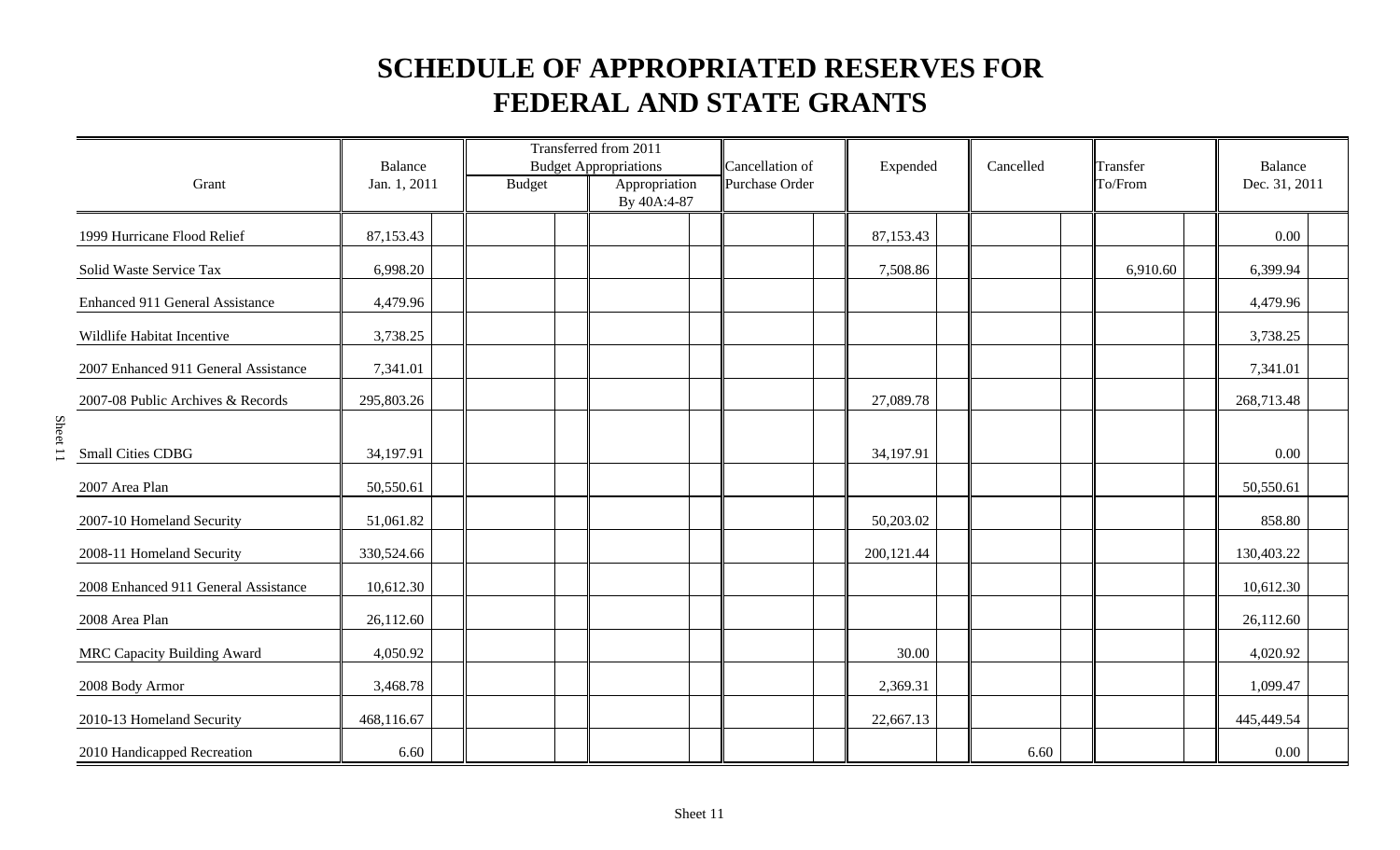|                                           | <b>Balance</b> |               | Transferred from 2011<br><b>Budget Appropriations</b> | Cancellation of | Expended   | Cancelled | Transfer   | Balance       |
|-------------------------------------------|----------------|---------------|-------------------------------------------------------|-----------------|------------|-----------|------------|---------------|
| Grant                                     | Jan. 1, 2011   | <b>Budget</b> | Appropriation<br>By 40A:4-87                          | Purchase Order  |            |           | To/From    | Dec. 31, 2011 |
| <b>Community Forestry Program</b>         | 7,000.00       |               |                                                       |                 | 7,000.00   |           |            | 0.00          |
| 2010 Clean Communities                    | 10,970.15      |               |                                                       |                 | 10,970.15  |           |            | 0.00          |
| 2010-11 HIV Counseling & Testing          | 45,626.23      |               |                                                       |                 | 39,203.46  | 6,422.77  |            | 0.00          |
| 2009 Solid Waste Services Tax             | 119,964.00     |               |                                                       |                 | 107,114.25 |           | (6,910.60) | 5,939.15      |
| NJ Historic Commission GOS                | 13,161.00      |               |                                                       |                 | 13,161.00  |           |            | 0.00          |
| Housing Preservation Program              | 55,000.00      |               |                                                       |                 |            |           |            | 55,000.00     |
| 2010-11 Kids Are Riding Safe              | 15,000.00      |               |                                                       |                 | 14,810.00  |           |            | 190.00        |
| 2010 Small Cities CDBG                    | 189,755.00     |               |                                                       |                 | 67,193.77  |           |            | 122,561.23    |
| 2010 Personal Assistance Services Program | 28,798.00      |               |                                                       |                 | 23,163.00  | 5,635.00  |            | 0.00          |
| 2010-11 SANE                              | 55,957.95      |               |                                                       |                 | 31,946.76  |           |            | 24,011.19     |
| 2010-11 Victim Assistance                 | 66,392.00      |               |                                                       |                 | 66,392.00  |           |            | 0.00          |
| 2010-11 Subregional Transportation        | 47,902.06      |               |                                                       |                 | 39,772.58  |           |            | 8,129.48      |
| State Council on the Arts                 | 2,165.08       |               |                                                       |                 | 2,165.08   |           |            | 0.00          |
| Job Access/Reverse Commute                | 60,000.00      |               |                                                       |                 | 39,570.96  |           |            | 20,429.04     |
| Title XX Transportation                   | 162,152.00     |               |                                                       |                 | 162,152.00 |           |            | 0.00          |
| 2009-12 Homeland Security                 | 548,702.46     |               | 65,000.00                                             |                 | 12,980.60  |           |            | 600,721.86    |
| <b>Higlands Assessment Plan</b>           | 35,000.00      |               |                                                       |                 |            |           |            | 35,000.00     |

Sheet 11a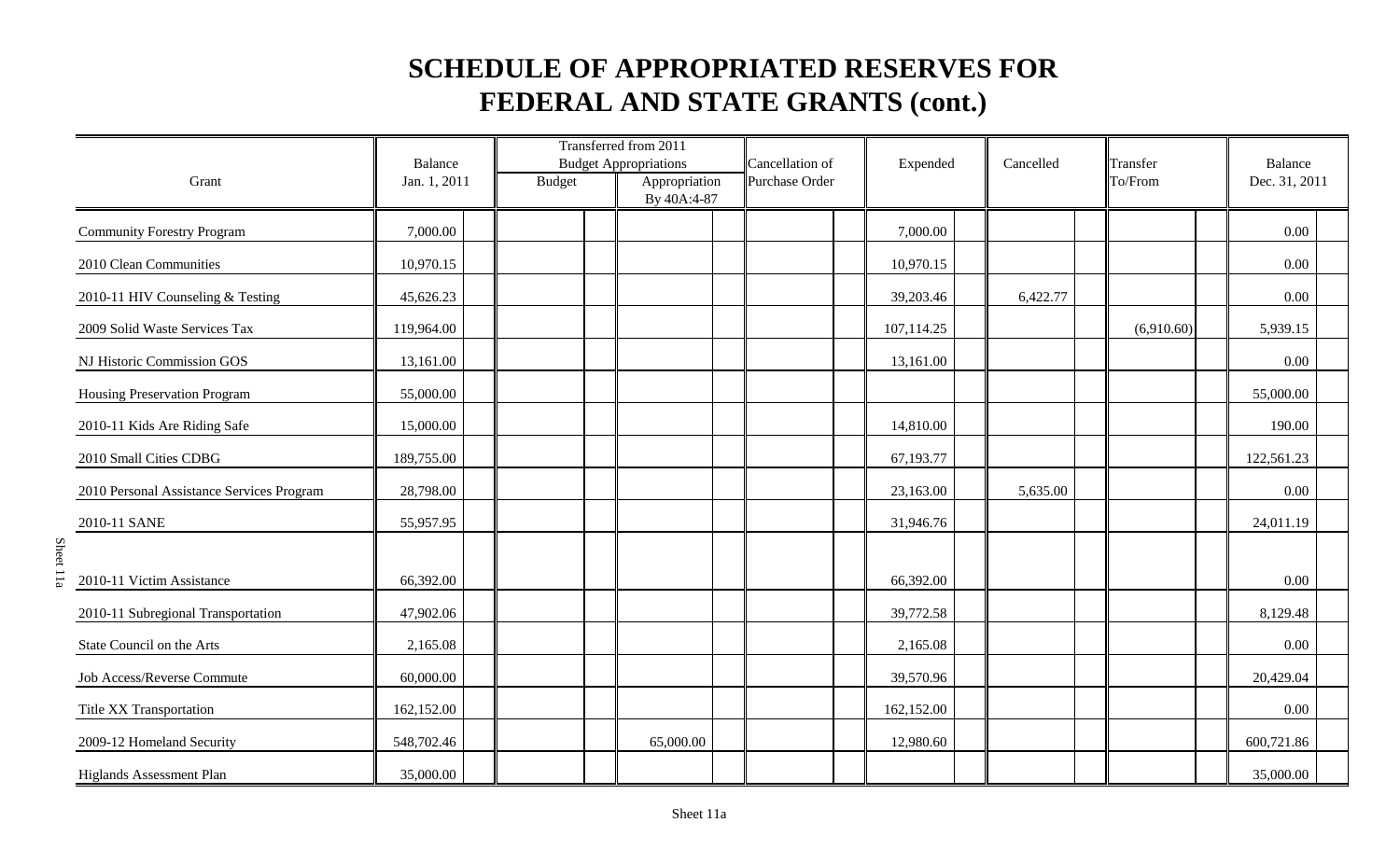|                                            | Balance      |               | Transferred from 2011<br><b>Budget Appropriations</b> | Cancellation of | Expended   | Cancelled | Transfer    | <b>Balance</b> |
|--------------------------------------------|--------------|---------------|-------------------------------------------------------|-----------------|------------|-----------|-------------|----------------|
| Grant                                      | Jan. 1, 2011 | <b>Budget</b> | Appropriation<br>By 40A:4-87                          | Purchase Order  |            |           | To/From     | Dec. 31, 2011  |
| 2009-10 Comprehensive Cancer               | 22,842.57    |               |                                                       |                 |            | 22,842.57 |             | 0.00           |
| 2009 H.I.V. Counseling & Testing           | 392.17       |               |                                                       |                 |            | 392.17    |             | 0.00           |
| 2009-10 Kids Are Riding Safe               | 5,905.00     |               |                                                       |                 |            | 5,905.00  |             | 0.00           |
| 2009-10 SANE                               | 21,603.14    |               |                                                       |                 |            | 21,603.14 |             | 0.00           |
| Job Access/Reverse Commute                 | 36,111.27    |               |                                                       |                 | 36,111.27  |           |             | 0.00           |
| 2009 State/Community Partnership           | 23,099.05    |               |                                                       |                 |            | 23,099.05 |             | 0.00           |
| 2009 Family Court                          | 20.00        |               |                                                       |                 |            | 20.00     |             | 0.00           |
| 2009-10 P.A.R.I.S.                         | 583,124.02   |               |                                                       |                 | 126,374.75 |           |             | 456,749.27     |
| Highlands AG Market Development            | 40,000.00    |               |                                                       |                 | 40,000.00  |           |             | 0.00           |
| Highlands Sustainable Ag                   | 75,000.00    |               |                                                       |                 |            |           |             | 75,000.00      |
| 2009 Comprehensive Alcohol                 | 19.88        |               |                                                       |                 |            | 19.88     |             | 0.00           |
| 2009-10 Special Initiatives/Transportation | 9,771.00     |               |                                                       |                 |            | 9,771.00  |             | 0.00           |
| 2009 C.E.H.A.                              | 4,412.43     |               |                                                       |                 | 873.00     | 3,539.43  |             | 0.00           |
| 2009 Casino Revenue                        | 31,720.81    |               |                                                       |                 |            |           | (31,720.81) | 0.00           |
| 2009-10 State Health Services (BT)         | 36,108.98    |               |                                                       |                 | 88.98      | 36,020.00 |             | 0.00           |
| 2009 Area Plan                             | 40,374.09    |               |                                                       |                 |            |           |             | 40,374.09      |
| Wastewater Management Plan                 | 94,377.94    |               |                                                       |                 | 94,377.94  |           |             | 0.00           |

Sheet 11a-1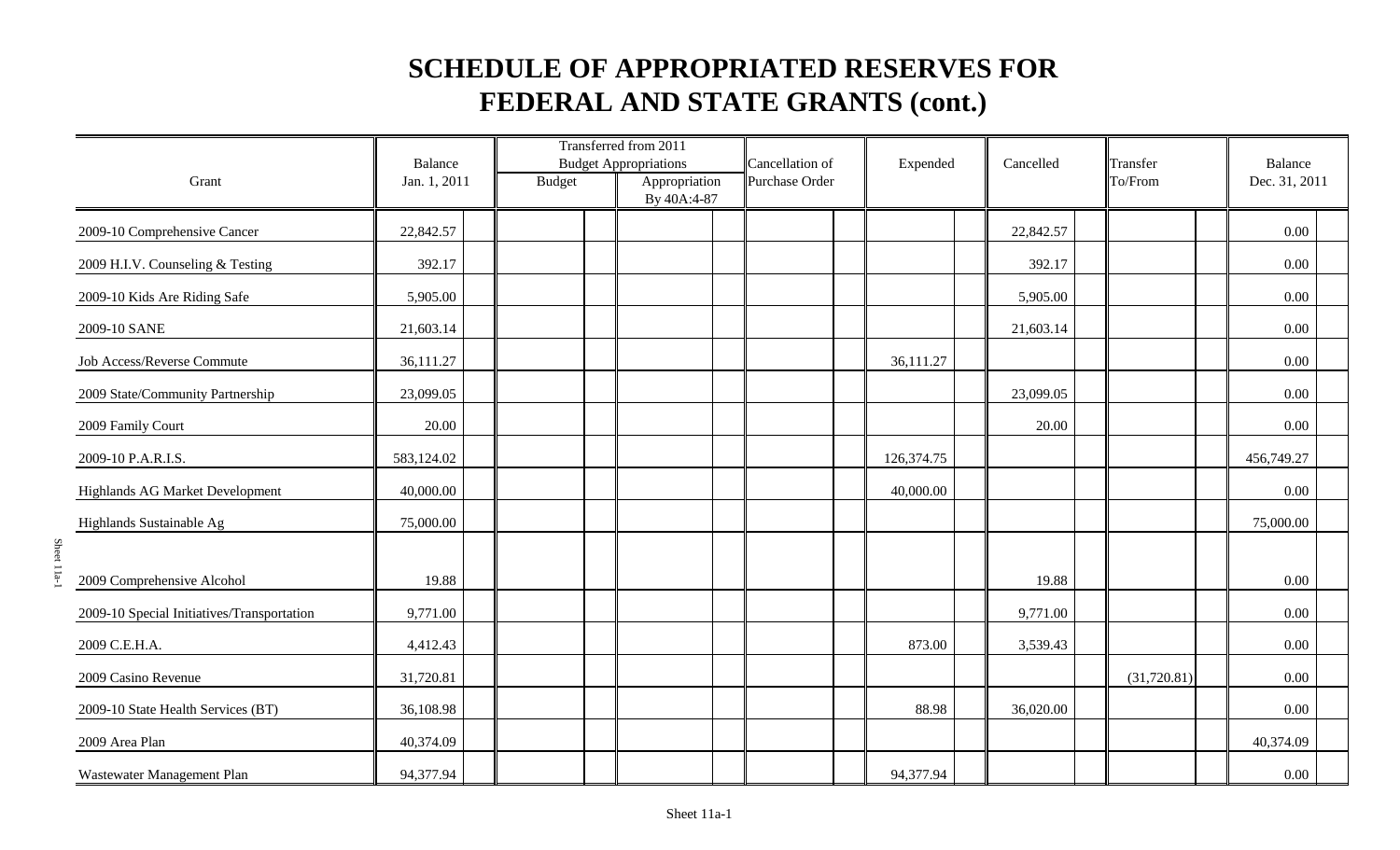|                                            | Balance      |               | Transferred from 2011<br><b>Budget Appropriations</b> |                              | Cancellation of | Expended   | Cancelled | Transfer | Balance       |
|--------------------------------------------|--------------|---------------|-------------------------------------------------------|------------------------------|-----------------|------------|-----------|----------|---------------|
| Grant                                      | Jan. 1, 2011 | <b>Budget</b> |                                                       | Appropriation<br>By 40A:4-87 | Purchase Order  |            |           | To/From  | Dec. 31, 2011 |
| <b>COPS</b> Grant                          | 242,755.00   |               |                                                       |                              |                 | 35,410.50  |           |          | 207,344.50    |
| <b>MRC Capacity Building Award</b>         | 5,000.00     |               |                                                       |                              |                 | 5,000.00   |           |          | $0.00\,$      |
| MRC Capacity Building Award                | 5,000.00     |               |                                                       |                              |                 | 4,450.00   |           |          | 550.00        |
| Juvenile Accountability                    | 4,969.18     |               |                                                       |                              |                 | 4,633.38   |           |          | 335.80        |
| <b>Buffer Zone Protection Program</b>      | 172,100.00   |               |                                                       |                              |                 | 149,066.32 |           |          | 23,033.68     |
| Delta Dental                               | 9,902.00     |               |                                                       |                              |                 | 9,902.00   |           |          | 0.00          |
| 2010 Municipal Alliance                    | 41,850.00    |               |                                                       |                              |                 | 33,907.85  | 7,942.15  |          | 0.00          |
| State/Community Partnership                | 56,158.00    |               |                                                       |                              |                 | 56,158.00  |           |          | 0.00          |
| <b>Family Court</b>                        | 38,773.56    |               |                                                       |                              |                 | 38,773.56  |           |          | 0.00          |
| Comprehensive Alcohol                      | 42,929.00    |               |                                                       |                              |                 | 21,083.00  | 21,846.00 |          | 0.00          |
| Human Services Advisory Counsel            | 5,682.99     |               |                                                       |                              |                 | 3,664.80   | 2,018.19  |          | (0.00)        |
| 2010-11 Special Initiatives/Transportation | 33,768.00    |               |                                                       |                              |                 | 33,344.00  | 424.00    |          | 0.00          |
| 2010 CEHA                                  | 86,649.15    |               |                                                       |                              |                 | 83,607.46  | 3,041.69  |          | (0.00)        |
| 2009-10 Body Armor                         | 12,215.00    |               |                                                       |                              |                 | 698.19     |           |          | 11,516.81     |
| 2010 Casino Revenue                        | 60,786.81    |               |                                                       |                              |                 | 40,561.26  |           |          | 20,225.55     |
| 2010 SSH (Homeless)                        | 69,602.25    |               |                                                       |                              |                 | 67,452.25  | 2,150.00  |          | 0.00          |
| 2010-11 FTA Section 5311                   | 543,080.00   |               |                                                       |                              |                 | 543,080.00 |           |          | 0.00          |

Sheet 11a-2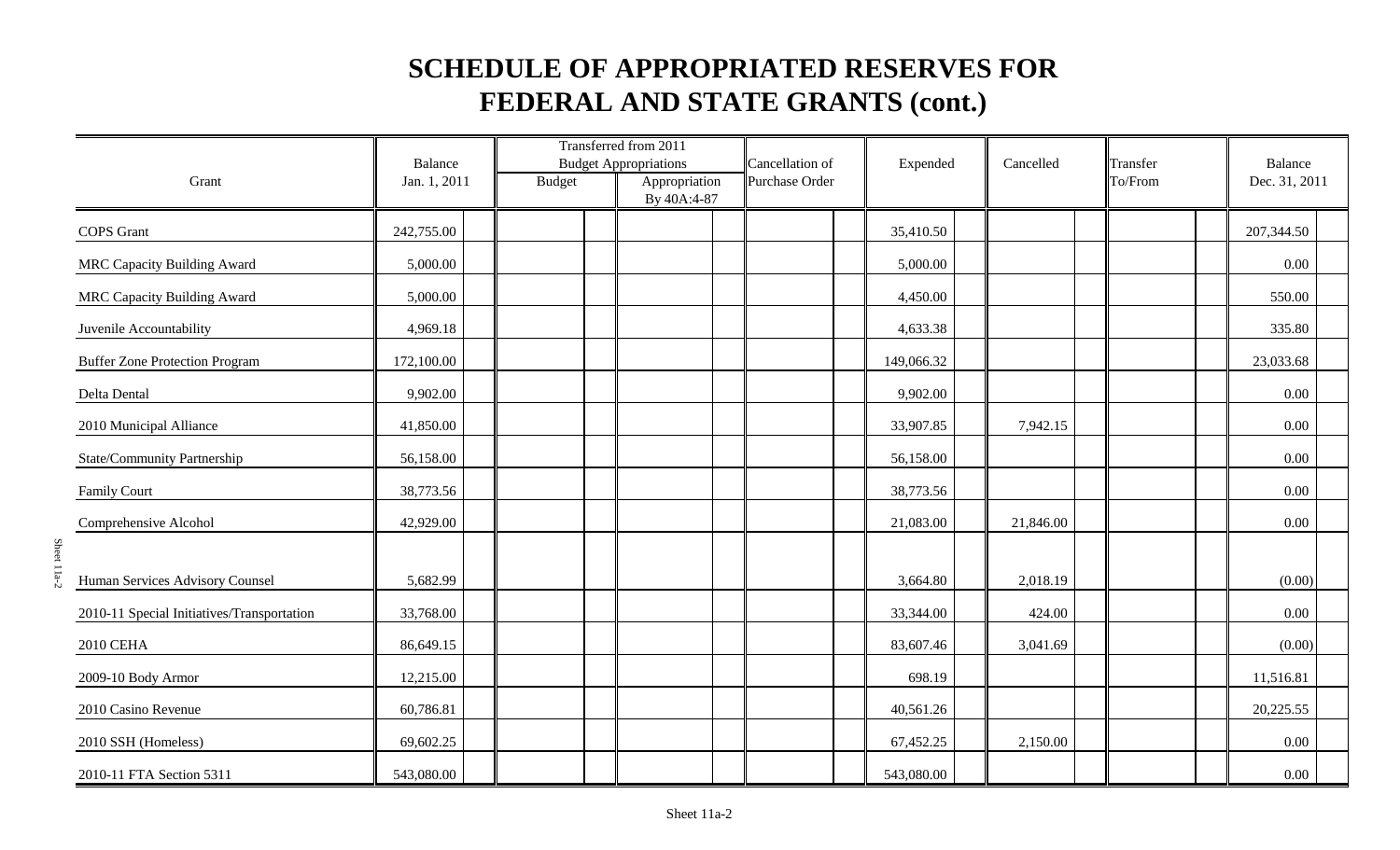|                                    | Balance      |               | Transferred from 2011<br><b>Budget Appropriations</b> | Cancellation of | Expended   | Cancelled | Transfer | Balance       |
|------------------------------------|--------------|---------------|-------------------------------------------------------|-----------------|------------|-----------|----------|---------------|
| Grant                              | Jan. 1, 2011 | <b>Budget</b> | Appropriation<br>By 40A:4-87                          | Purchase Order  |            |           | To/From  | Dec. 31, 2011 |
| 2010-11 State Health Services (BT) | 402,991.86   | 10,000.00     |                                                       |                 | 392,490.53 |           |          | 20,501.33     |
| Narcotics Task Force               | 51,734.00    |               |                                                       |                 | 51,734.00  |           |          | 0.00          |
| 2010 Area Plan                     | 171,592.24   |               |                                                       |                 | 160,698.91 |           |          | 10,893.33     |
| 2011 Homeland Security             | 0.00         |               | 226,461.83                                            |                 |            |           |          | 226,461.83    |
| $\rm{NJ}$ DEX                      | $0.00\,$     | 134,500.00    |                                                       |                 | 134,500.00 |           |          | $0.00\,$      |
| <b>Clean Communities</b>           | 0.00         |               | 62,831.86                                             |                 | 44,076.10  |           |          | 18,755.76     |
| 2011 HIV Counseling & Testing      | 0.00         |               | 59,800.00                                             |                 | 388.12     |           |          | 59,411.88     |
| Solid Waste Services Tax           | 0.00         | 200,000.00    | 82,000.00                                             |                 | 134,805.00 |           |          | 147,195.00    |
| NJ Historical Commission-GOS       | 0.00         |               | 13,146.00                                             |                 |            |           |          | 13,146.00     |
| 2011-12 Kids Are Riding Safe       | $0.00\,$     |               | 19,975.00                                             |                 | 4,050.00   |           |          | 15,925.00     |
| Victim Witness Advocacy            | $0.00\,$     |               | 6,027.00                                              |                 | 6,027.00   |           |          | 0.00          |
| <b>SHIP Program</b>                | 0.00         |               | 27,000.00                                             |                 | 18,892.50  |           |          | 8,107.50      |
| FEMA Performance Grant             | $0.00\,$     |               | 100,000.00                                            |                 | 50,000.00  |           |          | 50,000.00     |
| Personal Assitant Services Program | 0.00         | 28,798.00     |                                                       |                 |            |           |          | 28,798.00     |
| SANE/SART                          | 0.00         |               | 70,000.00                                             |                 | 10,471.00  |           |          | 59,529.00     |
| Victim Witness Advocacy-Supplement | $0.00\,$     |               | 12,385.00                                             |                 |            |           |          | 12,385.00     |
| Victim Assistance                  | 0.00         | 85,949.00     |                                                       |                 | 22,048.00  |           |          | 63,901.00     |

Sheet 11a-3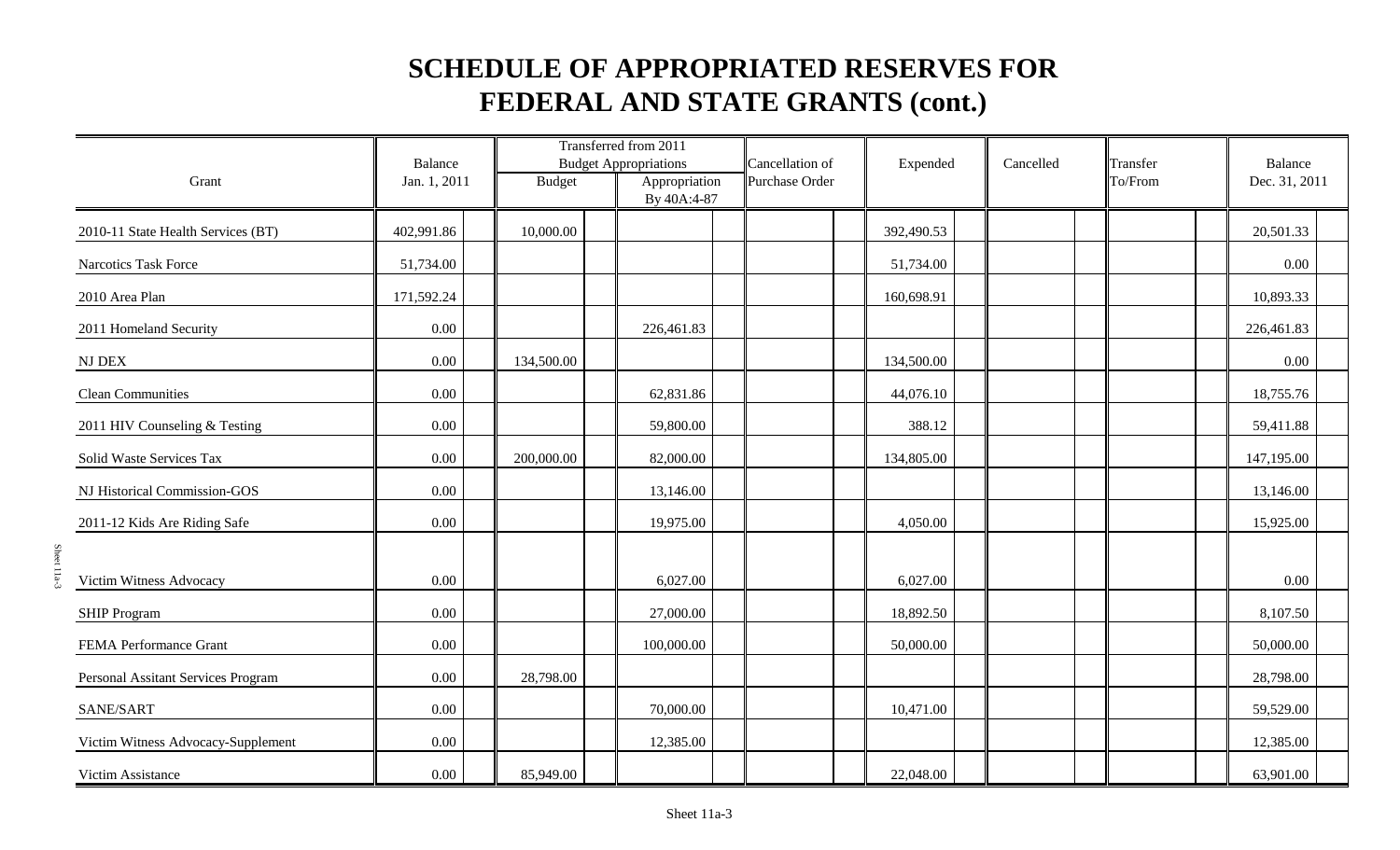|                                      | <b>Balance</b> |               | Transferred from 2011<br><b>Budget Appropriations</b> | Cancellation of | Expended   | Cancelled | Transfer  | Balance       |
|--------------------------------------|----------------|---------------|-------------------------------------------------------|-----------------|------------|-----------|-----------|---------------|
| Grant                                | Jan. 1, 2011   | <b>Budget</b> | Appropriation<br>By 40A:4-87                          | Purchase Order  |            |           | To/From   | Dec. 31, 2011 |
| Subregional Transportation           |                |               | 51,904.00                                             |                 | 12,408.95  |           |           | 39,495.05     |
| State Council on the Arts            |                | 60,049.00     |                                                       |                 | 49,905.56  |           |           | 10,143.44     |
| Subregional Traffic Sign Inv         |                |               | 133,000.00                                            |                 |            |           |           | 133,000.00    |
| Job Access/Reverse Commute           |                | 80,000.00     |                                                       |                 |            |           |           | 80,000.00     |
| Title XX Transportation              |                | 166,167.00    |                                                       |                 | 4,015.00   |           |           | 162,152.00    |
| 2011 Municipal Alliance              |                | 161,502.00    |                                                       |                 | 117,752.00 |           |           | 43,750.00     |
| 2011 State/Community Partnership     |                | 191,117.00    |                                                       |                 | 155,567.82 |           |           | 35,549.18     |
| 2011 Family Court                    |                | 97,157.00     |                                                       |                 | 73,885.59  |           |           | 23,271.41     |
| Farm Market Nutrition Program        |                |               | 1,000.00                                              |                 | 1,000.00   |           |           | 0.00          |
| 2011 Comprehensive Alcohol           |                | 222,397.00    |                                                       |                 | 196,655.28 |           |           | 25,741.72     |
| 2011 Human Services Advisory Council |                | 89,147.00     |                                                       |                 | 87,252.39  |           |           | 1,894.61      |
| <b>Right to Know</b>                 |                |               | 9,618.00                                              |                 | 9,547.60   |           |           | 70.40         |
| Transportation/TIP                   |                |               | 33,768.00                                             |                 |            |           |           | 33,768.00     |
| 2011 C.E.H.A.                        |                |               | 134,200.00                                            |                 | 95,100.79  |           |           | 39,099.21     |
| 2011 Body Armor                      |                |               | 8,827.85                                              |                 |            |           |           | 8,827.85      |
| 2011 Casino Revenue                  |                | 499,630.00    |                                                       |                 | 311,447.40 |           | 31,720.81 | 219,903.41    |
| 2011 SSH (Homeless)                  |                | 57,378.00     |                                                       |                 |            |           |           | 57,378.00     |

Sheet 11a-4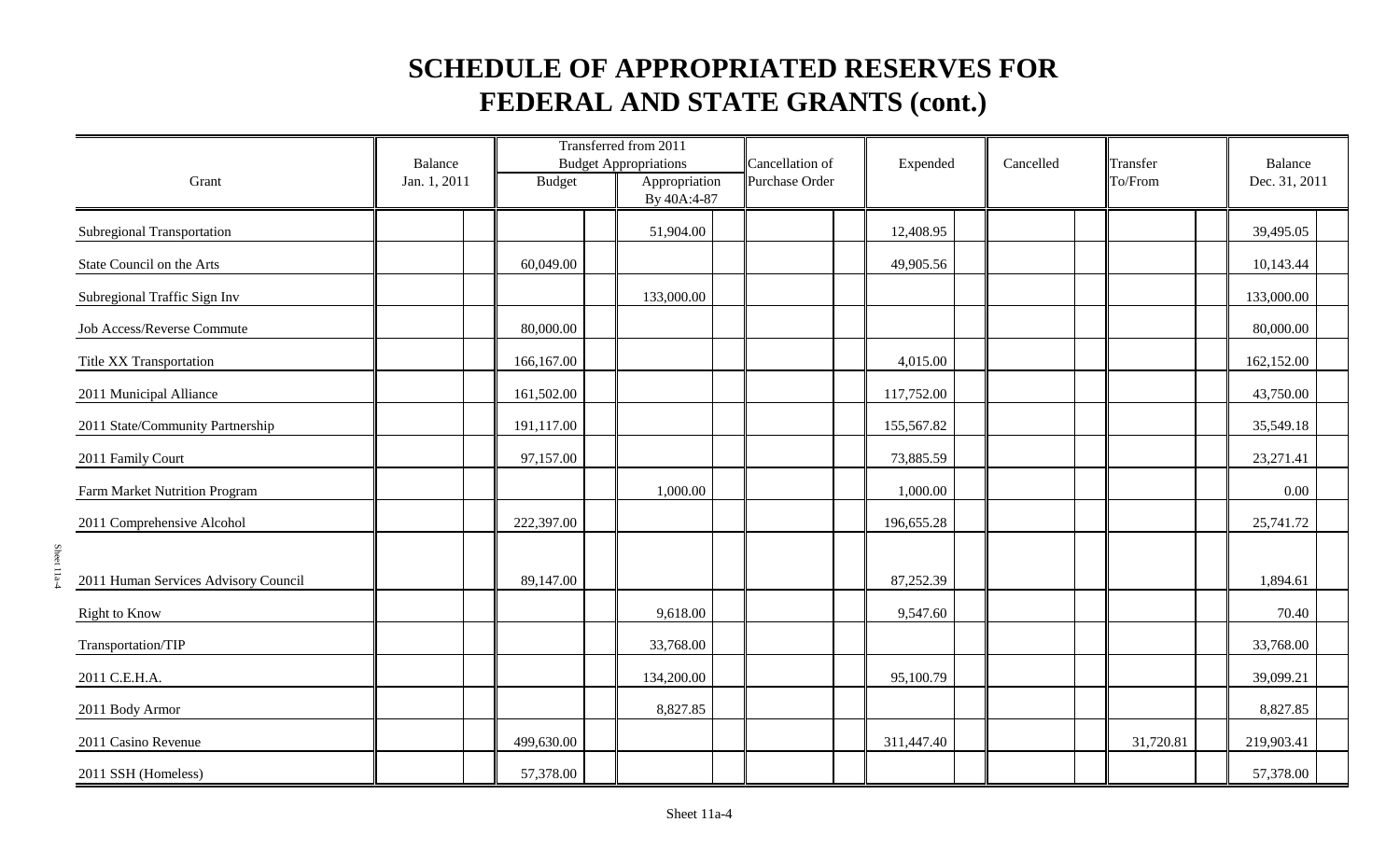|                                    | Balance      |               | Transferred from 2011<br><b>Budget Appropriations</b> | Cancellation of | Expended     | Cancelled  | Transfer | Balance       |  |
|------------------------------------|--------------|---------------|-------------------------------------------------------|-----------------|--------------|------------|----------|---------------|--|
| Grant                              | Jan. 1, 2011 | <b>Budget</b> | Appropriation<br>By 40A:4-87                          | Purchase Order  |              |            | To/From  | Dec. 31, 2011 |  |
| 2011-12 FTA Section 5311           |              |               | 585,464.00                                            |                 |              |            |          | 585,464.00    |  |
| State Health Services (BT)         |              |               | 306,814.00                                            |                 | 36,410.58    |            |          | 270,403.42    |  |
| Narcotics Task Force               |              |               | 49,434.00                                             |                 | 37,012.00    |            |          | 12,422.00     |  |
| 2011 Area Plan                     |              | 491,157.00    | 256,995.00                                            |                 | 461,368.89   |            |          | 286,783.11    |  |
| <b>MRC Capacity Building Award</b> |              | 5,000.00      |                                                       |                 |              |            |          | 5,000.00      |  |
| Juvenile Accountability            |              | 8,065.00      |                                                       |                 | 6,451.51     |            |          | 1,613.49      |  |
| Universal Fund                     |              | 987.00        |                                                       |                 | 987.00       |            |          | $0.00\,$      |  |
| Low Income Home Energy Assistance  |              | 1,833.00      |                                                       |                 | 1,833.00     |            |          | $0.00\,$      |  |
|                                    |              |               |                                                       |                 |              |            |          | $0.00\,$      |  |
|                                    |              |               |                                                       |                 |              |            |          | 0.00          |  |
|                                    |              |               |                                                       |                 |              |            |          |               |  |
|                                    |              |               |                                                       |                 |              |            |          | $0.00\,$      |  |
|                                    |              |               |                                                       |                 |              |            |          | $0.00\,$      |  |
|                                    |              |               |                                                       |                 |              |            |          | $0.00\,$      |  |
|                                    |              |               |                                                       |                 |              |            |          | 0.00          |  |
|                                    |              |               |                                                       |                 |              |            |          | 0.00          |  |
|                                    |              |               |                                                       |                 |              |            |          | $0.00\,$      |  |
|                                    |              |               |                                                       |                 |              |            |          | $0.00\,$      |  |
| Totals                             | 5,930,184.30 | 2,590,833.00  | 2,315,651.54                                          | $0.00\,$        | 5,186,337.52 | 172,698.64 | 0.00     | 5,477,632.68  |  |

Sheet 11a-5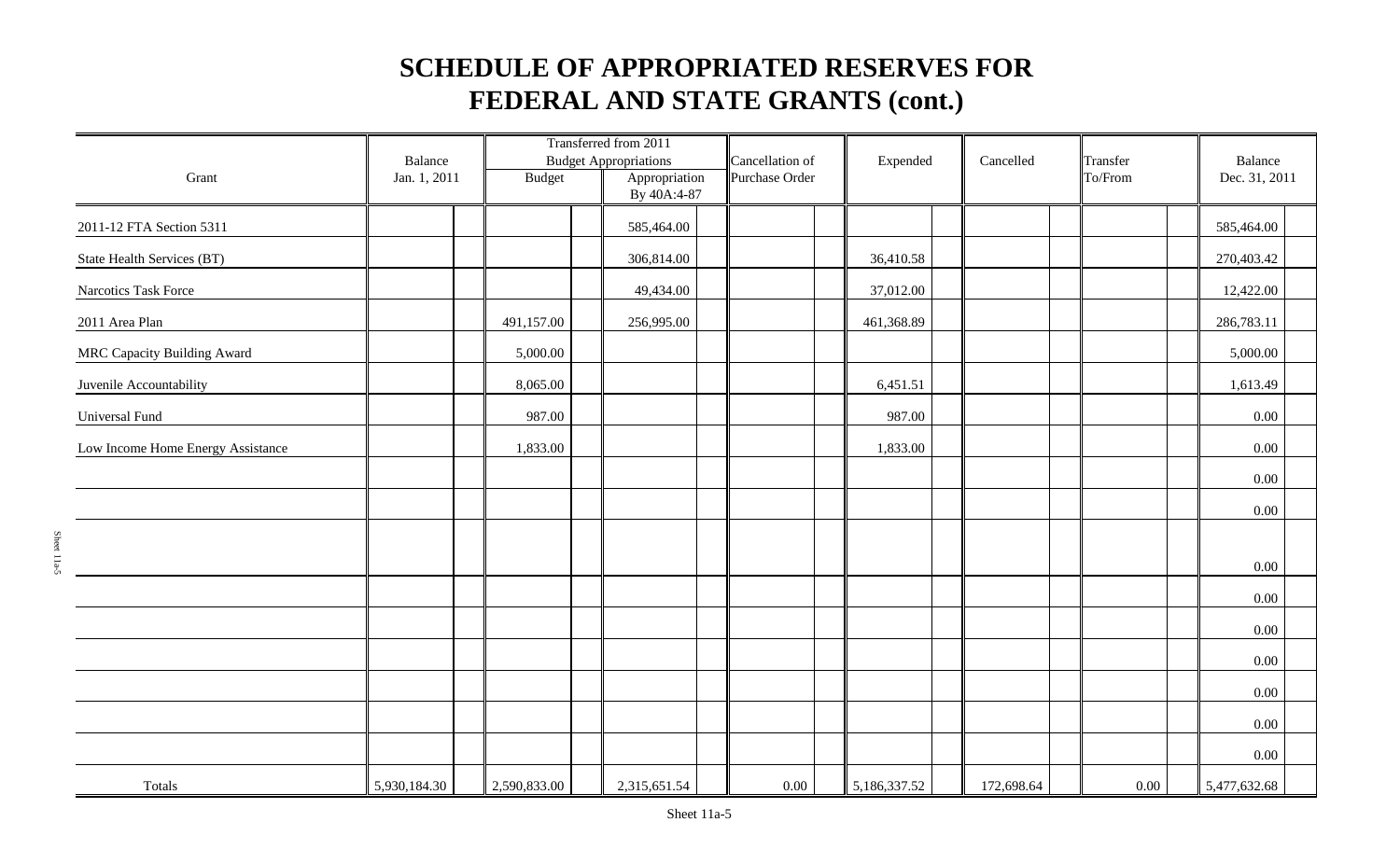| $\operatorname{Grant}$ | Balance<br>Jan. 1, 2011 | Budget | Transferred from 2011<br><b>Budget Appropriations</b><br>Appropriation<br>By 40A:4-87 |  | $\ensuremath{\mathsf{Expected}}$ |  |  | Balance<br>Dec. 31, 2011 |  |
|------------------------|-------------------------|--------|---------------------------------------------------------------------------------------|--|----------------------------------|--|--|--------------------------|--|
|                        |                         |        |                                                                                       |  |                                  |  |  |                          |  |
|                        |                         |        |                                                                                       |  |                                  |  |  |                          |  |
|                        |                         |        |                                                                                       |  |                                  |  |  |                          |  |
|                        |                         |        |                                                                                       |  |                                  |  |  |                          |  |
|                        |                         |        |                                                                                       |  |                                  |  |  |                          |  |
|                        |                         |        |                                                                                       |  |                                  |  |  |                          |  |
|                        |                         |        |                                                                                       |  |                                  |  |  |                          |  |
|                        |                         |        |                                                                                       |  |                                  |  |  |                          |  |
|                        |                         |        |                                                                                       |  |                                  |  |  |                          |  |
|                        |                         |        |                                                                                       |  |                                  |  |  |                          |  |
|                        |                         |        |                                                                                       |  |                                  |  |  |                          |  |
|                        |                         |        |                                                                                       |  |                                  |  |  |                          |  |
|                        |                         |        |                                                                                       |  |                                  |  |  |                          |  |
|                        |                         |        |                                                                                       |  |                                  |  |  |                          |  |
|                        |                         |        |                                                                                       |  |                                  |  |  |                          |  |
|                        |                         |        |                                                                                       |  |                                  |  |  |                          |  |
| Totals                 |                         |        |                                                                                       |  |                                  |  |  |                          |  |

Sheet 12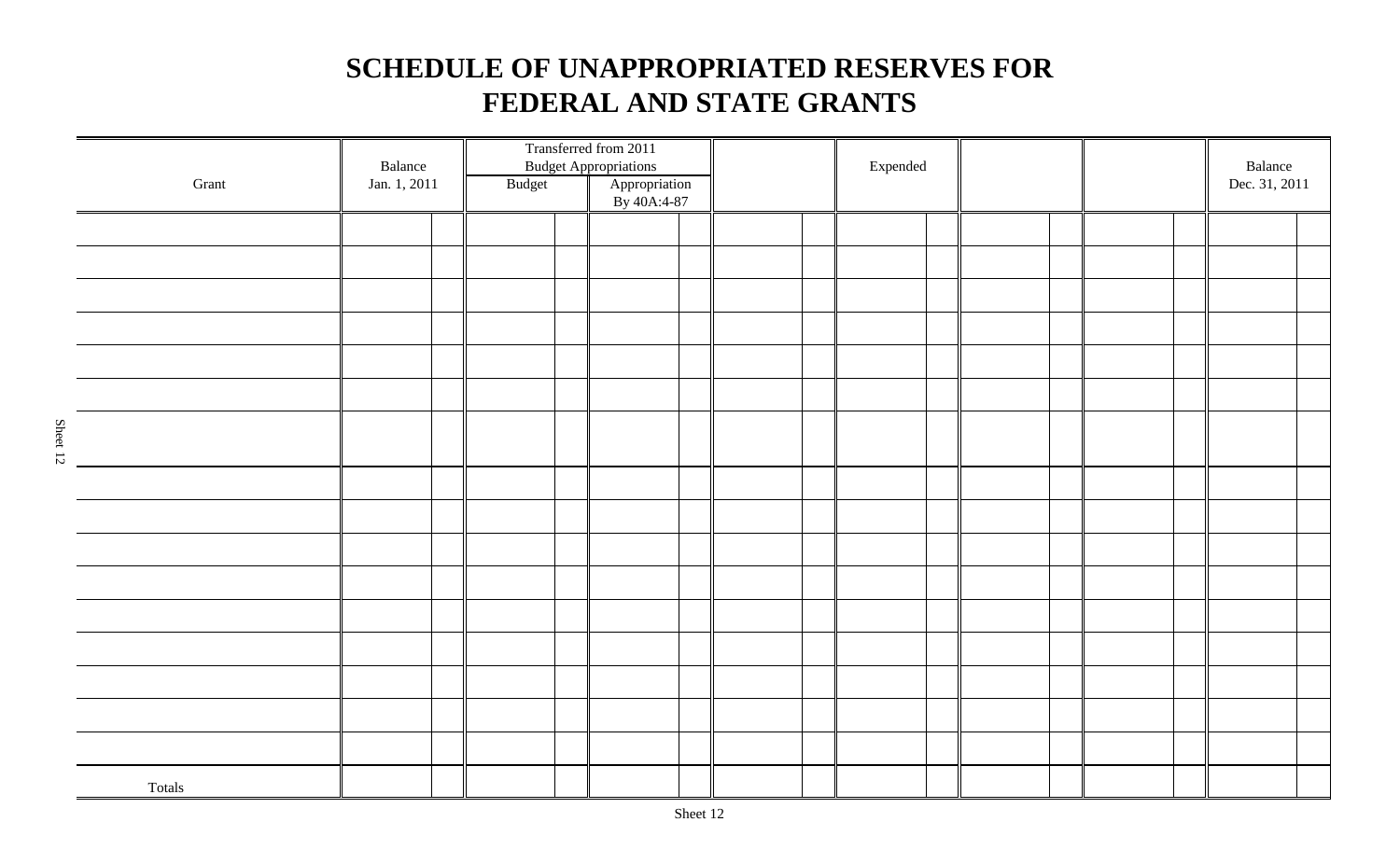# **\*LOCAL DISTRICT SCHOOL TAX**

|                                                                                         |          | Debit    |    | Credit   |    |
|-----------------------------------------------------------------------------------------|----------|----------|----|----------|----|
| Balance January 1, 2011                                                                 |          | XXXXXXXX | XX | XXXXXXXX | XX |
| School Tax Payable #                                                                    | 85001-00 | XXXXXXXX | XX |          |    |
| <b>School Tax Deferred</b><br>(Not in excess of 50% of Levy - 2010 - 2011)              | 85002-00 | XXXXXXXX | XX |          |    |
| Levy School Year July 1, 2011 - June 30, 2012                                           |          | XXXXXXXX | XX |          |    |
| Levy Calendar Year 2011                                                                 |          | XXXXXXXX | XX |          |    |
| Paid                                                                                    |          |          |    | XXXXXXXX | XX |
| Balance December 31, 2011                                                               |          | XXXXXXXX | XX | XXXXXXXX | XX |
| School Tax Payable #                                                                    | 85003-00 |          |    | XXXXXXXX | XX |
| <b>School Tax Deferred</b><br>(Not in excess of 50% of Levy - 2011 - 2012)              | 85004-00 |          |    | XXXXXXXX | XX |
| * Not including Type 1 school debt service emergency authorizations-schools transfer to |          |          |    |          |    |

ot including Type 1 school debt service, emergency authorizations-schools, transfer to

Board of Education for use of local schools

# Must include unpaid requisitions

# **MUNICIPAL OPEN SPACE TAX**

|                           | Debit                  |    | Credit           |    |
|---------------------------|------------------------|----|------------------|----|
| Balance January 1, 2011   | 85045-00 XXXXXXXX      |    | XX 15,536,168.59 |    |
|                           |                        |    |                  |    |
| 2011 Levy                 | 85105-00 XXXXXXXX      | XX | 6,901,000.00     |    |
| Added & Omitted Tax       |                        |    | 33,682.34        |    |
| <b>Interest Earned</b>    | XXXXXXXX               | XX | 74,359.82        |    |
|                           |                        |    |                  |    |
| Expenditures              |                        |    | XXXXXXXX         | XX |
|                           | 9,336,021.43           |    |                  |    |
| Balance December 31, 2011 | 85046-00 13,209,189.32 |    | XXXXXXXX         | XX |
|                           | 22,545,210.75          |    | 22,545,210.75    |    |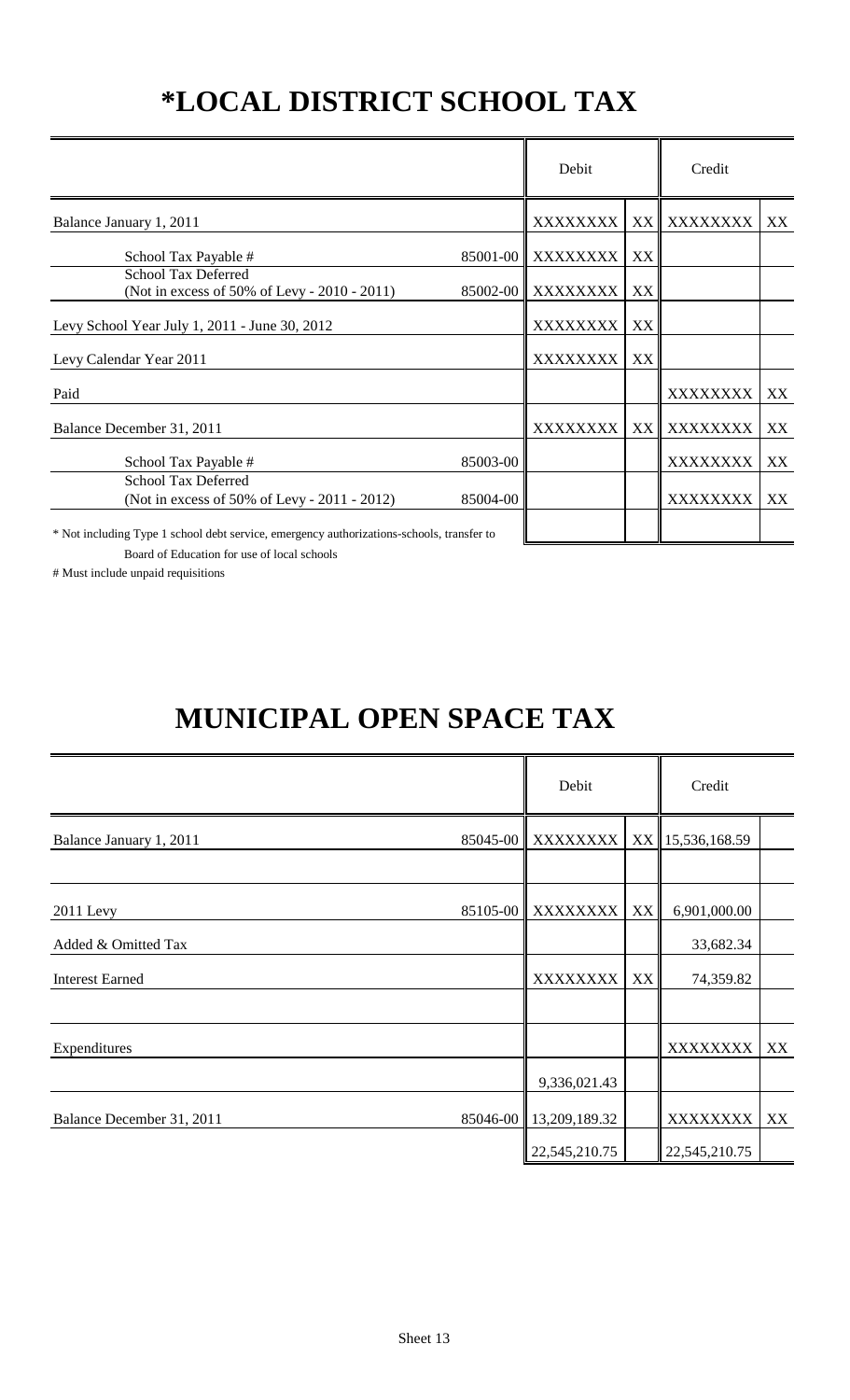# **REGIONAL SCHOOL TAX**

(Provide a separate statement for each Regional District involved)

|                                                                            |          | Debit             |    | Credit          |    |
|----------------------------------------------------------------------------|----------|-------------------|----|-----------------|----|
| Balance January 1, 2011                                                    |          | <b>XXXXXXXXI</b>  |    | XX XXXXXXXX     | XX |
| School Tax Payable #                                                       |          | 85031-00 XXXXXXXX | XX |                 |    |
| <b>School Tax Deferred</b><br>(Not in excess of 50% of Levy - 2010 - 2011) |          | 85032-00 XXXXXXXX | XX |                 |    |
| Levy School Year July 1, 2011 - June 30, 2012                              |          | <b>XXXXXXXX</b>   | XX |                 |    |
| Levy Calendar Year 2011                                                    |          | <b>XXXXXXXX</b>   | XX |                 |    |
| Paid                                                                       |          |                   |    | <b>XXXXXXXX</b> | XX |
| Balance December 31, 2011                                                  |          | <b>XXXXXXXX</b>   |    | XX XXXXXXXX     | XX |
| School Tax Payable #                                                       | 85033-00 |                   |    | <b>XXXXXXXX</b> | XX |
| <b>School Tax Deferred</b><br>(Not in excess of 50% of Levy - 2011 - 2012) | 85034-00 |                   |    | <b>XXXXXXXX</b> | XX |
| # Must include unpaid requisitions                                         |          |                   |    |                 |    |

# **REGIONAL HIGH SCHOOL TAX**

|                                                                            |          | Debit             |    | Credit          |    |
|----------------------------------------------------------------------------|----------|-------------------|----|-----------------|----|
| Balance January 1, 2011                                                    |          | <b>XXXXXXXXI</b>  |    | XX XXXXXXXX     | XX |
| School Tax Payable #                                                       |          | 85041-00 XXXXXXXX | XX |                 |    |
| <b>School Tax Deferred</b><br>(Not in excess of 50% of Levy - 2010 - 2011) |          | 85042-00 XXXXXXXX | XX |                 |    |
| Levy School Year July 1, 2011 - June 30, 2012                              |          | <b>XXXXXXXXI</b>  | XX |                 |    |
| Levy Calendar Year 2011                                                    |          | <b>XXXXXXXX</b>   | XX |                 |    |
| Paid                                                                       |          |                   |    | XXXXXXXX XX     |    |
| Balance December 31, 2011                                                  |          | <b>XXXXXXXX</b>   |    | XX XXXXXXXX XX  |    |
| School Tax Payable #                                                       | 85043-00 |                   |    | <b>XXXXXXXX</b> | XX |
| <b>School Tax Deferred</b><br>(Not in excess of 50% of Levy - 2011 - 2012) | 85044-00 |                   |    | XXXXXXXX XX     |    |
| # Must include unpaid requisitions                                         |          |                   |    |                 |    |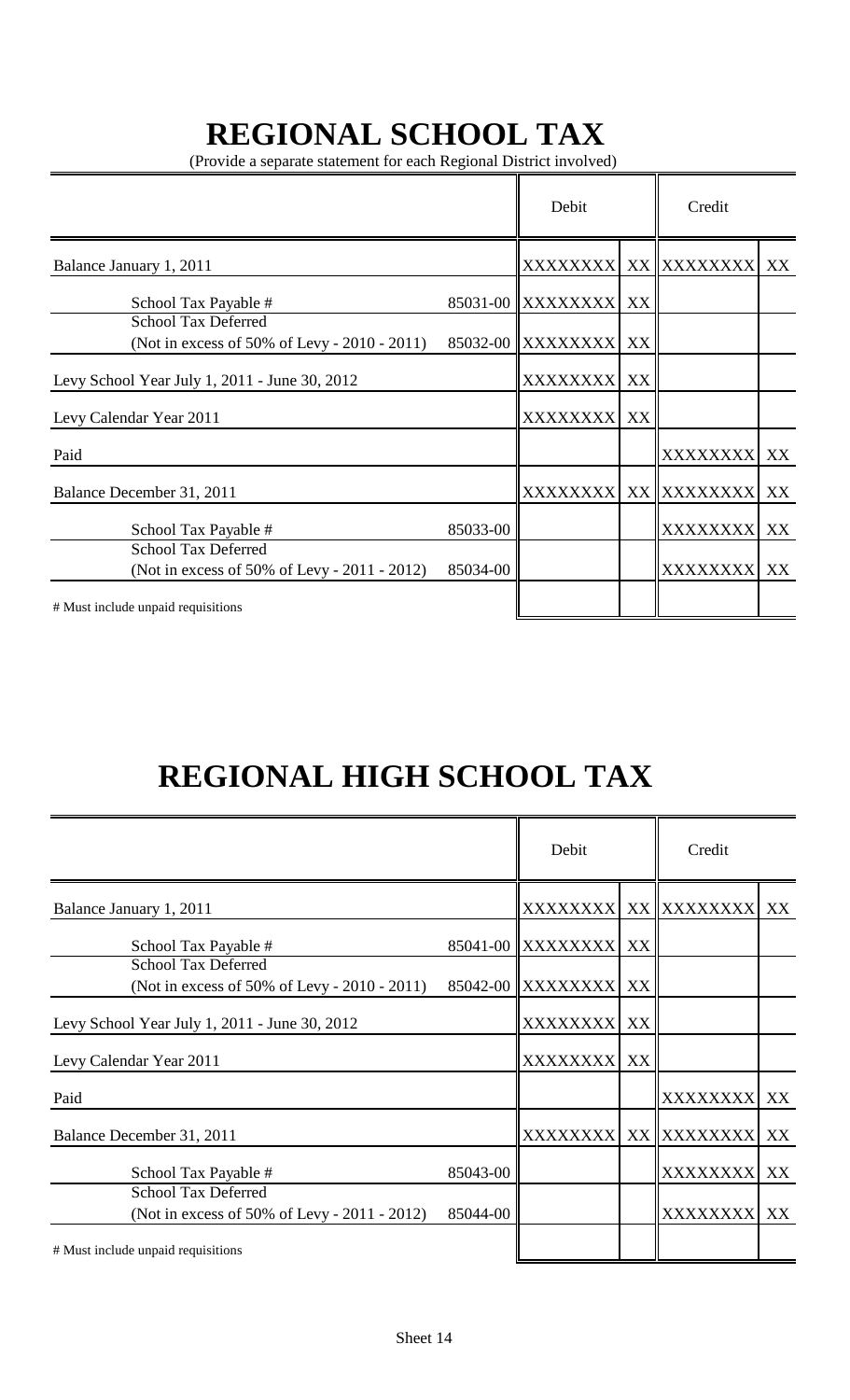# **COUNTY TAXES PAYABLE**

|                                        |          | Debit           |    |                       |    |
|----------------------------------------|----------|-----------------|----|-----------------------|----|
| Balance January 1, 2011                |          |                 |    | XXXXXXXX  XX XXXXXXXX | XX |
| <b>County Taxes</b>                    | 80003-01 | XXXXXXXX XX     |    |                       |    |
| Due County for Added and Omitted Taxes | 80003-02 | <b>XXXXXXXX</b> | XX |                       |    |
| 2011 Levy:                             |          |                 |    | XXXXXXXX XX XXXXXXXX  | XX |
| <b>General County</b>                  | 80003-03 | XXXXXXXX XX     |    |                       |    |
| County Library                         | 80003-04 | <b>XXXXXXXX</b> | XX |                       |    |
| <b>County Health</b>                   |          | XXXXXXXX XX     |    |                       |    |
| <b>County Open Space Preservation</b>  |          | XXXXXXXX XX     |    |                       |    |
| Due County for Added and Omitted Taxes | 80003-05 | <b>XXXXXXXX</b> | XX |                       |    |
| Paid                                   |          |                 |    | <b>XXXXXXXX</b>       | XX |
| Balance December 31, 2011              |          | <b>XXXXXXXX</b> |    | XX XXXXXXXX           | XX |
| <b>County Taxes</b>                    |          |                 |    | <b>XXXXXXXX</b>       | XX |
| Due County for Added and Omitted Taxes |          |                 |    | XXXXXXXX              | XX |
|                                        |          |                 |    |                       |    |

# **SPECIAL DISTRICT TAXES**

|                                                                       |          |          | Debit                 | Credit                  |    |
|-----------------------------------------------------------------------|----------|----------|-----------------------|-------------------------|----|
| Balance January 1, 2011                                               |          | 80003-06 | XXXXXXXX XX           |                         |    |
| 2011 Levy: (List Each Type of District Tax Separately - see Footnote) |          |          | XXXXXXXX  XX XXXXXXXX | XX                      |    |
| Fire -                                                                | 81108-00 |          |                       | XXXXXXXX  XX   XXXXXXXX | XX |
| Sewer-                                                                | 81111-00 |          |                       | XXXXXXXX  XX XXXXXXXX   | XX |
| Water -                                                               | 81112-00 |          |                       | XXXXXXXX  XX   XXXXXXXX | XX |
| Garbage -                                                             | 81109-00 |          |                       | XXXXXXXX  XX XXXXXXXX   | XX |
| Open Space -                                                          | 81105-00 |          |                       | XXXXXXXX  XX XXXXXXXX   | XX |
|                                                                       |          |          |                       | XXXXXXXX  XX XXXXXXXX   | XX |
|                                                                       |          |          |                       | XXXXXXXX  XX  XXXXXXXX  | XX |
| Total 2011 Levy                                                       |          | 80003-07 | XXXXXXXX XX           |                         |    |
| Paid                                                                  |          | 80003-08 |                       | XXXXXXXX XX             |    |
| Balance December 31, 2011                                             |          | 80003-09 |                       |                         |    |
|                                                                       |          |          |                       |                         |    |

Footnote: Please state the number of districts in each instance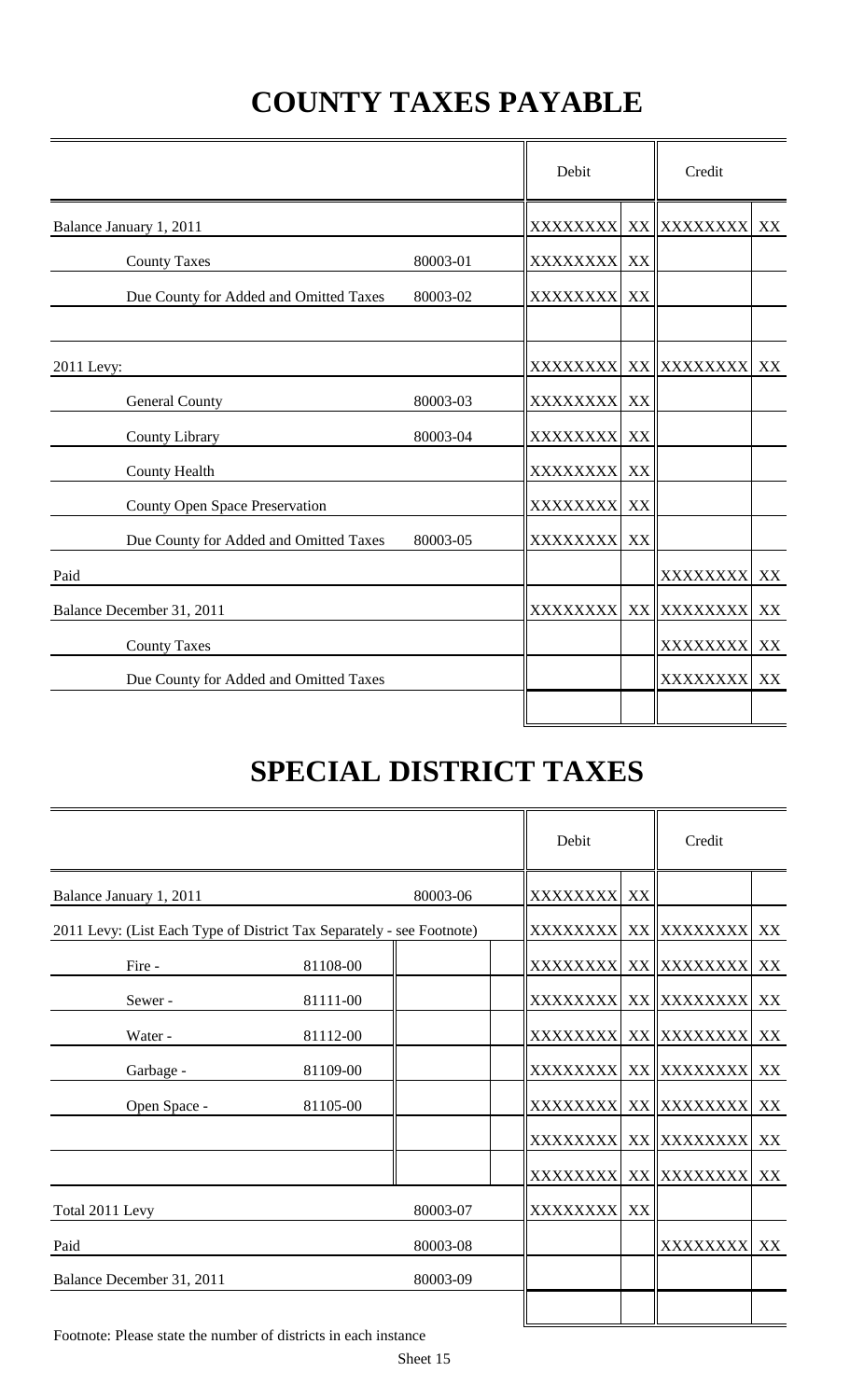## **STATE LIBRARY AID**

### **RESERVE FOR MAINTENANCE OF FREE PUBLIC LIBRARY WITH STATE AID**

|          |  |       | Credit                                       |             |
|----------|--|-------|----------------------------------------------|-------------|
|          |  |       |                                              |             |
|          |  |       |                                              |             |
|          |  |       |                                              |             |
| 80004-09 |  |       |                                              |             |
|          |  |       |                                              |             |
| 80004-10 |  |       |                                              |             |
|          |  | Debit | 80004-01 XXXXXXXX XX<br>80004-02 XXXXXXXX XX | XXXXXXXX XX |

### **RESERVE FOR EXPENSE OF PARTICIPATION IN FREE COUNTY LIBRARY WITH STATE AID**

| Balance January 1, 2011            |          | 80004-03 XXXXXXXX XX |             |  |
|------------------------------------|----------|----------------------|-------------|--|
| State Library Aid Received in 2011 |          | 80004-04 XXXXXXXX XX |             |  |
|                                    |          |                      |             |  |
| Expended                           | 80004-11 |                      | XXXXXXXX XX |  |
|                                    |          |                      |             |  |
| Balance December 31, 2011          | 80004-12 |                      |             |  |
|                                    |          |                      |             |  |

### **RESERVE FOR AID TO LIBRARY OR READING ROOM WITH STATE AID (N.J.S.A. 40:54-35)**

| Balance January 1, 2011            |          | 80004-05 XXXXXXXX XX |             |  |
|------------------------------------|----------|----------------------|-------------|--|
| State Library Aid Received in 2011 |          | 80004-06 XXXXXXXX XX |             |  |
|                                    |          |                      |             |  |
| Expended                           | 80004-13 |                      | XXXXXXXX XX |  |
|                                    |          |                      |             |  |
| Balance December 31, 2011          | 80004-14 |                      |             |  |
|                                    |          |                      |             |  |

#### **RESERVE FOR LIBRARY SERVICES WITH FEDERAL AID**

| Balance January 1, 2011            |          | 80004-07 XXXXXXXX XX |                 |    |
|------------------------------------|----------|----------------------|-----------------|----|
| State Library Aid Received in 2011 |          | 80004-08 XXXXXXXX XX |                 |    |
|                                    |          |                      |                 |    |
| Expended                           | 80004-15 |                      | <b>XXXXXXXX</b> | XX |
|                                    |          |                      |                 |    |
| Balance December 31, 2011          | 80004-16 |                      |                 |    |
|                                    |          |                      |                 |    |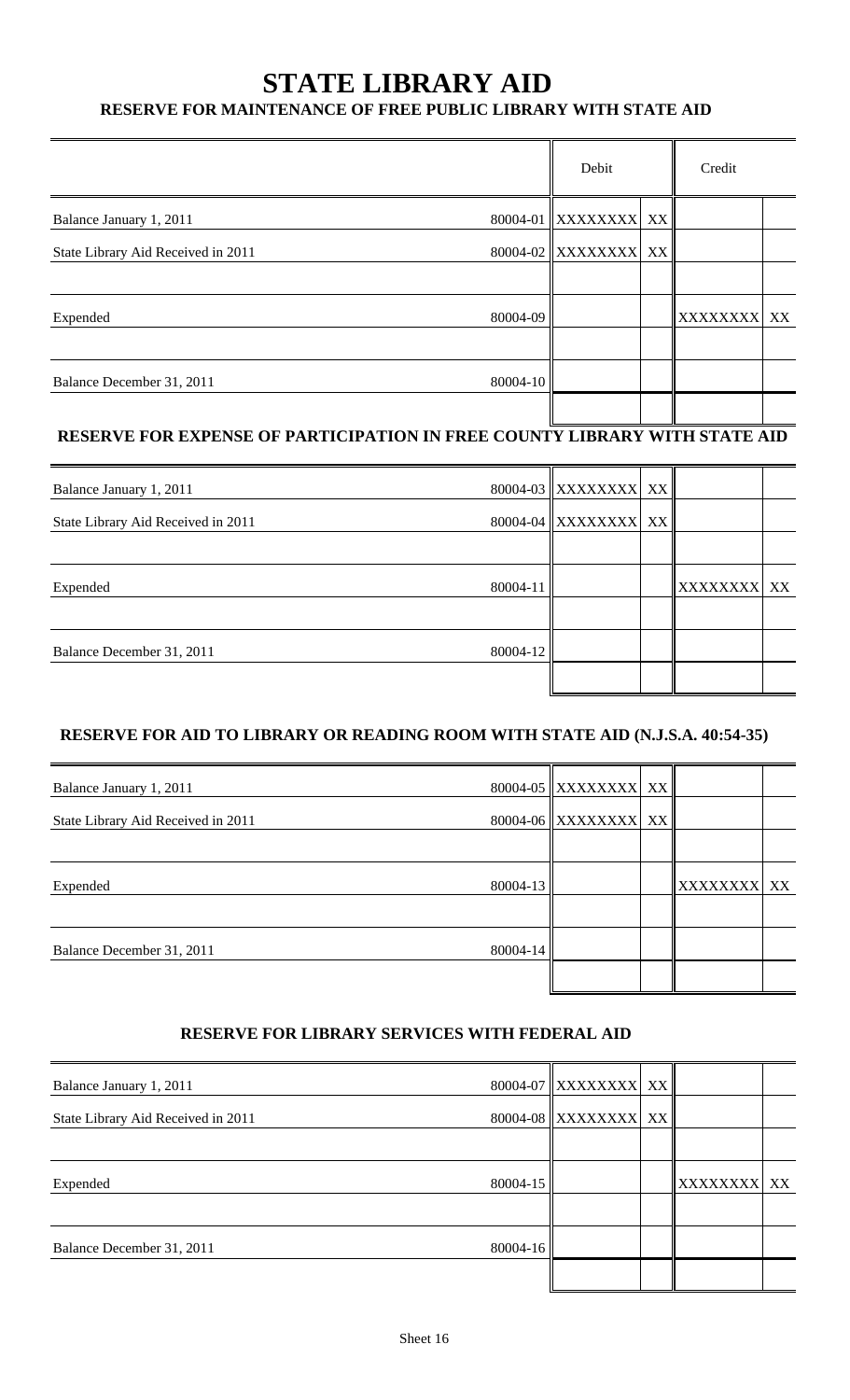## **STATEMENT OF GENERAL BUDGET REVENUES 2011**

| Source                                                                            |        | <b>Budget</b><br>$-01$ |    | Realized<br>$-02$ |    | Excess or Deficit*<br>$-03$ |    |
|-----------------------------------------------------------------------------------|--------|------------------------|----|-------------------|----|-----------------------------|----|
| <b>Surplus Anticipated</b>                                                        | 80101- | 13,000,000.00          |    | 13,000,000.00     |    |                             |    |
| Surplus Anticipated with Prior Written Consent of<br>Director of Local Government | 80102- |                        |    |                   |    |                             |    |
| Miscellaneous Revenue Anticipated:                                                |        | XXXXXXXX               |    | XX XXXXXXXX       | XX | XXXXXXXXX                   | XX |
| <b>Adopted Budget</b>                                                             |        | 11,409,006.00          |    | 11,506,133.97     |    | 97,127.97                   |    |
| Added by N.J.S. 40A:4-87: (List on 17a)                                           |        | <b>XXXXXXXX</b>        | XX | XXXXXXXX          | XX | XXXXXXXXX                   | XX |
|                                                                                   |        | 2,169,285.54           |    | 2,169,285.54      |    |                             |    |
|                                                                                   |        |                        |    |                   |    |                             |    |
| Total Miscellaneous Revenue Anticipated                                           | 80103- | 13,578,291.54          |    | 13,675,419.51     |    | 97,127.97                   |    |
| Receipts from Delinquent Taxes                                                    | 80104- |                        |    |                   |    |                             |    |
|                                                                                   |        |                        |    |                   |    |                             |    |
| Amount to be Raised by Taxation:                                                  |        | XXXXXXXX               |    | XX∥ XXXXXXXX      | XX | XXXXXXXXX                   | XX |
| (a) Local Tax for Municipal Purposes                                              | 80105- | 66,126,000.00          |    | XXXXXXXX          | XX | XXXXXXXXX                   | XX |
| (b) Addition to Local District School Tax                                         | 80106- |                        |    | XXXXXXXX          | XX | XXXXXXXXX                   | XX |
| Total Amount to be Raised by Taxation                                             | 80107- | 66,126,000.00          |    | 66,126,000.00     |    |                             |    |
|                                                                                   |        | 92,704,291.54          |    | 92,801,419.51     |    | 97.127.97                   |    |

## **ALLOCATION OF CURRENT TAX COLLECTIONS**

|                                                                                                      |          | Debit    |    | Credit    |    |
|------------------------------------------------------------------------------------------------------|----------|----------|----|-----------|----|
| Current Taxes Realized in Cash (Total of Item 10 or 14 on Sheet 22)                                  | 80108-00 | XXXXXXXX | XX |           |    |
| Amount to be Raised by Taxation                                                                      |          | XXXXXXXX | XX | XXXXXXXXX | XX |
| <b>Local District School Tax</b>                                                                     | 80109-00 |          |    | XXXXXXXXX | XX |
| Regional School Tax                                                                                  | 80119-00 |          |    | XXXXXXXXX | XX |
| Regional High School Tax                                                                             | 80110-00 |          |    | XXXXXXXXX | XX |
| <b>County Taxes</b>                                                                                  | 80111-00 |          |    | XXXXXXXXX | XX |
| Due County for Added and Omitted Taxes                                                               | 80112-00 |          |    | XXXXXXXXX | XX |
| <b>Special District Taxes</b>                                                                        | 80113-00 |          |    | XXXXXXXXX | XX |
| Municipal Open Space Tax                                                                             | 80120-00 |          |    | XXXXXXXXX | XX |
| <b>Reserve for Uncollected Taxes</b>                                                                 | 80114-00 | XXXXXXXX | XX |           |    |
| Deficit in Required Collection of Current Taxes (or)                                                 | 80115-00 | XXXXXXXX | XX |           |    |
| Balance for Support of Municipal Budget (or)                                                         | 80116-00 |          |    | XXXXXXXXX | XX |
| *Excess Non-Budget Revenue (see footnote)                                                            | 80117-00 |          |    | XXXXXXXXX | XX |
| *Deficit Non-Budget Revenue (see footnote)                                                           | 80118-00 | XXXXXXXX | XX |           |    |
| * These items are applicable only when there is no "Amount to be Raised by Taxation" in the "Budget" |          |          |    |           |    |

column of the statement at the top of this sheet. In such instances, any excess or deficit in the above allocation would apply to "Non-Budget Revenue" only.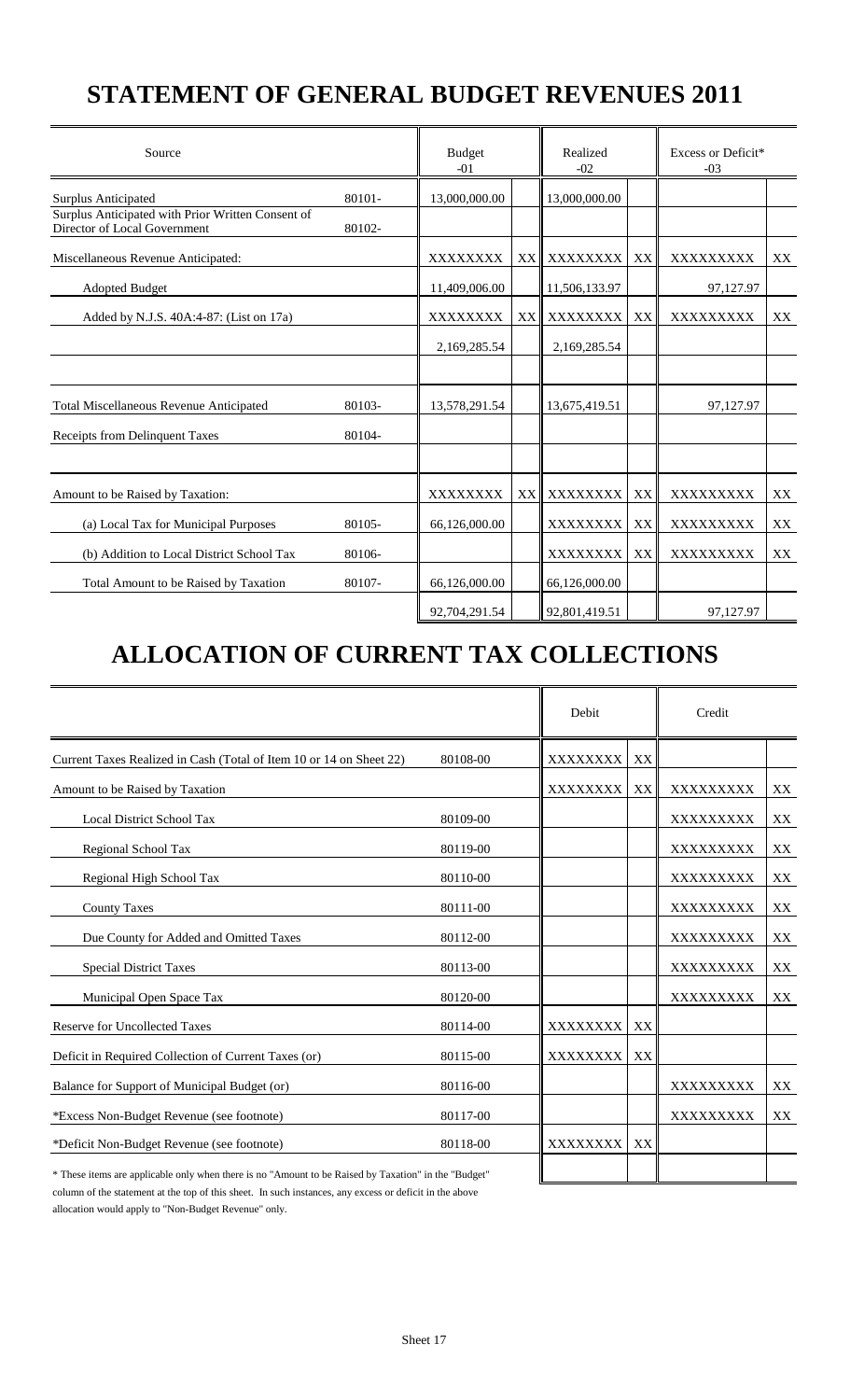### **STATEMENT OF GENERAL BUDGET REVENUES 2011 (Continued)**

### **MISCELLANEOUS REVENUES ANTICIPATED: ADDED BY N.J.S. 40A:4-87**

| Source                             | <b>Budget</b> | Realized     | <b>Excess or Deficit</b> |
|------------------------------------|---------------|--------------|--------------------------|
| 2009 Homeland Security             | 65,000.00     | 65,000.00    |                          |
| <b>Clean Communities</b>           | 62,831.86     | 62,831.86    |                          |
| FEMA Emergency Mgmt                | 100,000.00    | 100,000.00   |                          |
| <b>SANE</b>                        | 70,000.00     | 70,000.00    |                          |
| <b>Subregional Transportation</b>  | 51,904.00     | 51,904.00    |                          |
| State Health Services (BT)         | 306,814.00    | 306,814.00   |                          |
| NJ Historical Commission           | 13,146.00     | 13,146.00    |                          |
| FTA Section 5311                   | 439,098.00    | 439,098.00   |                          |
| Area Plan                          | 256,995.00    | 256,995.00   |                          |
| Homeland Security                  | 226,461.83    | 226,461.83   |                          |
| 2011 Body Armor                    | 8,827.85      | 8,827.85     |                          |
| Kids Are Riding Safe               | 19,975.00     | 19,975.00    |                          |
| Transportation/TIP                 | 33,768.00     | 33,768.00    |                          |
| HIV Counseling & Testing           | 59,800.00     | 59,800.00    |                          |
| C.E.H.A.                           | 134,200.00    | 134,200.00   |                          |
| Farm Market Nutrition Program      | 1,000.00      | 1,000.00     |                          |
| Narcotics Task Force               | 49,434.00     | 49,434.00    |                          |
| Right to Know                      | 9,618.00      | 9,618.00     |                          |
| Victim Witness Advocacy Recovery   | 6,027.00      | 6,027.00     |                          |
| Subregional Traffic Sign Inventory | 133,000.00    | 133,000.00   |                          |
| Victim Witness Advocacy            | 12,385.00     | 12,385.00    |                          |
| <b>SHIP Program</b>                | 27,000.00     | 27,000.00    |                          |
| 2009 Solid Waste Services Bonus    | 82,000.00     | 82,000.00    |                          |
|                                    |               |              |                          |
|                                    |               |              |                          |
|                                    |               |              |                          |
|                                    |               |              |                          |
| Total (Sheet 17)                   | 2,169,285.54  | 2,169,285.54 |                          |

I hereby certify that the above list of Chapter 159 insertions of revenue have been realized in cash or I have received written notification of the award of public or private revenue. These insertions meet the statutory requirements of N.J.S.A. 40A:4-87 and matching funds have been provided if applicable.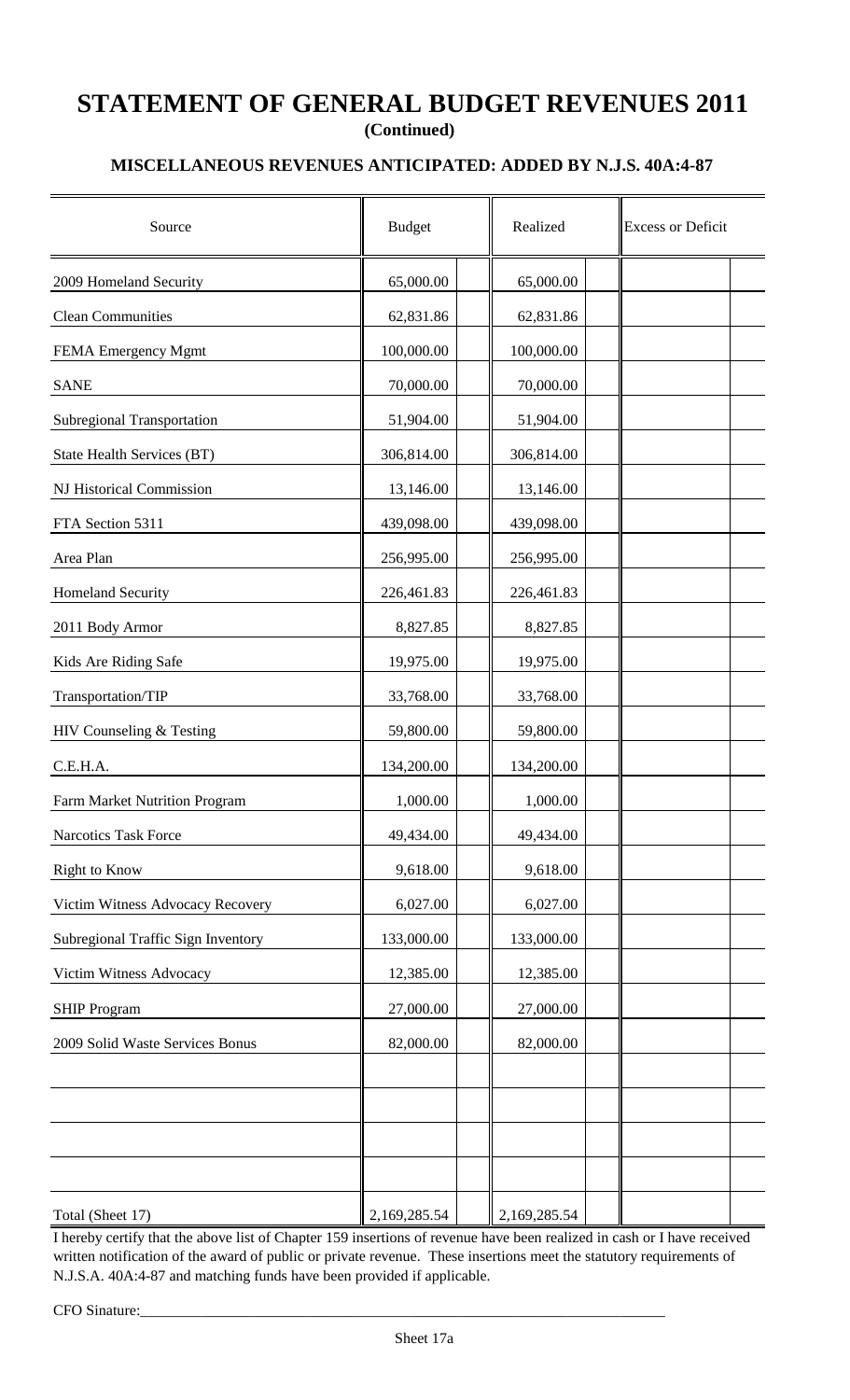### **STATEMENT OF GENERAL BUDGET APPROPRIATIONS 2011**

| 2011 Budget as Adopted                                                     |          | 80012-01      | 90,535,006.00 |  |
|----------------------------------------------------------------------------|----------|---------------|---------------|--|
| 2011 Budget - Added by N.J.S. 40A:4-87                                     |          | 80012-02      | 2,169,285.54  |  |
| Appropriated for 2011 (Budget Statement Item 9)                            |          | 80012-03      | 92,704,291.54 |  |
| Appropriated for 2011 by Emergency Appropriation (Budget Statement Item 9) |          | 80012-04      |               |  |
| Total General Appropriations (Budget Statement Item 9)                     |          | 80012-05      | 92,704,291.54 |  |
| Add: Overexpenditures (see footnote)                                       |          | 80012-06      |               |  |
| <b>Total Appropriations and Overexpenditures</b>                           |          | 80012-07      |               |  |
| Deduct Expenditures:                                                       |          |               |               |  |
| Paid or Charged [Budget Statement Item (L)]                                | 80012-08 | 85,197,601.96 |               |  |
| Paid or Charged - Reserve for Uncollected Taxes                            | 80012-09 |               |               |  |
| Reserved                                                                   | 80012-10 | 6,414,850.95  |               |  |
| <b>Total Expenditures</b>                                                  |          | 80012-11      | 91,612,452.91 |  |
| Unexpended Balances Canceled (see footnote)                                |          | 80012-12      | 1,091,838.63  |  |

FOOTNOTES - RE: OVEREXPENDITURES

Every appropriation overexpended in the budget document must be marked with an \* and must agree in the aggregate with this item. RE: UNEXPENDED BALANCES CANCELED:

Are not to be shown as "Paid or Charged" in the budget document. In all instances "Total Appropriations" and "Overexpenditures" must equal the sum of "Total Expenditures" and "Unexpended Balances Canceled".

### **SCHEDULE OF EMERGENCY APPROPRIATIONS FOR LOCAL DISTRICT SCHOOL PURPOSES**

### **(EXCEPT FOR TYPE I SCHOOL DEBT SERVICE)**

| 2011 Authorizations                           |  |  |
|-----------------------------------------------|--|--|
| N.J.S. 40A:4-46 (After adoption of Budget)    |  |  |
| N.J.S. 40A:4-20 (Prior to adoption of Budget) |  |  |
| <b>Total Authorizations</b>                   |  |  |
| Deduct Expenditures:                          |  |  |
| Paid or Charged                               |  |  |
| Reserved                                      |  |  |
| <b>Total Expenditures</b>                     |  |  |
|                                               |  |  |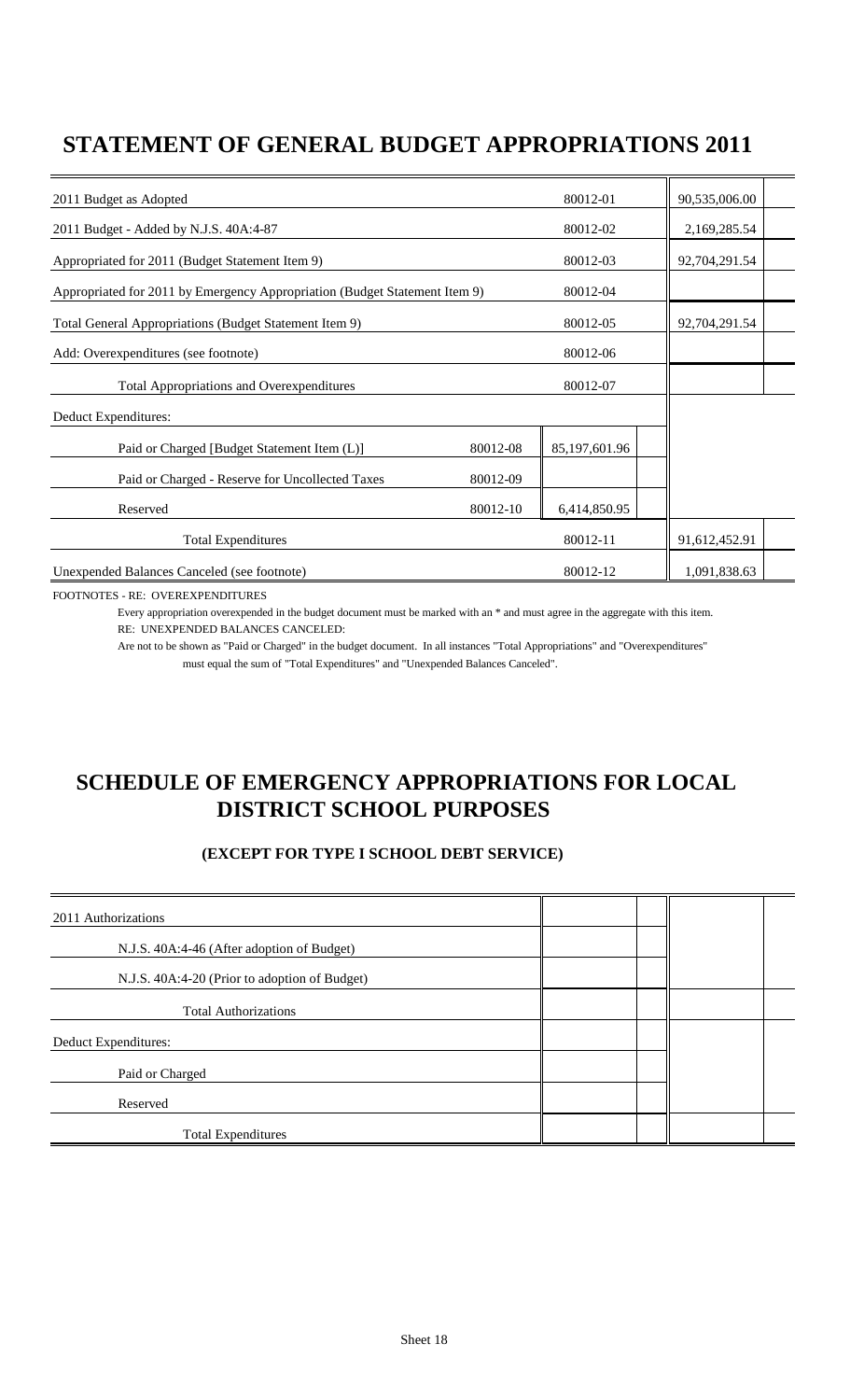# **RESULTS OF 2011 OPERATION**

### CURRENT FUND

|                                                                                              |          | Debit           |    | Credit        |    |
|----------------------------------------------------------------------------------------------|----------|-----------------|----|---------------|----|
| Excess of anticipated Revenues:                                                              |          | XXXXXXXX        | XX | XXXXXXXX      | XX |
| Miscellaneous Revenues anticipated                                                           | 80013-01 | XXXXXXXX        | XX | 97,127.97     |    |
| <b>Delinquent Tax Collections</b>                                                            | 80013-02 | XXXXXXXX        | XX |               |    |
|                                                                                              |          | XXXXXXXX        | XX |               |    |
| <b>Required Collection of Current Taxes</b>                                                  | 80013-03 | XXXXXXXX        | XX |               |    |
| Unexpended Balances of 2011 Budget Appropriations                                            | 80013-04 | XXXXXXXX        | XX | 1,091,838.63  |    |
| Miscellaneous Revenue Not Anticipated                                                        | 81113-   | XXXXXXXX        | XX | 2,863,203.22  |    |
| Miscellaneous Revenue Not Anticipated:<br>Proceeds of Sale of Foreclosed Property (Sheet 27) | 81114-   | <b>XXXXXXXX</b> | XX |               |    |
| Payments in Lieu of Taxes on Real Property                                                   | 81120-   | XXXXXXXX        | XX |               |    |
| Sale of Municipal Assets                                                                     |          | XXXXXXXX        | XX |               |    |
| Unexpended Balances of 2010 Appropriation Reserves                                           | 80013-05 | XXXXXXXX        | XX | 7,669,556.74  |    |
| Prior Years Interfunds Returned in 2011                                                      | 80013-06 | XXXXXXXX        | XX |               |    |
| Added & Omitted Taxes Realized                                                               |          | XXXXXXXX        | XX | 320,992.48    |    |
|                                                                                              |          | XXXXXXXX        | XX |               |    |
|                                                                                              |          | XXXXXXXX        | XX |               |    |
| Deferred School Tax Revenue: (See School Taxes, Sheets 13 & 14)                              |          | XXXXXXXX        |    | XX XXXXXXXX   | XX |
| Balance January 1, 2011                                                                      | 80013-07 |                 |    | XXXXXXXX      | XX |
| Balance December 31, 2011                                                                    | 80013-08 | XXXXXXXX        | XX |               |    |
| Deficit in Anticipated Revenues:                                                             |          | XXXXXXXX        | XX | XXXXXXXX      | XX |
| Miscellaneous Revenues Anticipated                                                           | 80013-09 |                 |    | XXXXXXXX      | XX |
| <b>Delinquent Tax Collections</b>                                                            | 80013-10 |                 |    | XXXXXXXX      | XX |
|                                                                                              |          |                 |    | XXXXXXXX      | XX |
| Required Collection of Current Taxes                                                         | 80013-11 |                 |    | XXXXXXXX      | XX |
| Interfund Advances Originating in 2011                                                       | 80013-12 | 98.15           |    | XXXXXXXX      | XX |
|                                                                                              |          |                 |    | XXXXXXXX      | XX |
|                                                                                              |          |                 |    | XXXXXXXX      | XX |
|                                                                                              |          |                 |    | XXXXXXXX      | XX |
|                                                                                              |          |                 |    | XXXXXXXX      | XX |
| Deficit Balance - To Trial Balance (Sheet 3)                                                 | 80013-13 | XXXXXXXX        | XX |               |    |
| Surplus Balance - To Surplus (Sheet 21)                                                      | 80013-14 | 12,042,620.89   |    | XXXXXXXX      | XX |
|                                                                                              |          | 12,042,719.04   |    | 12,042,719.04 |    |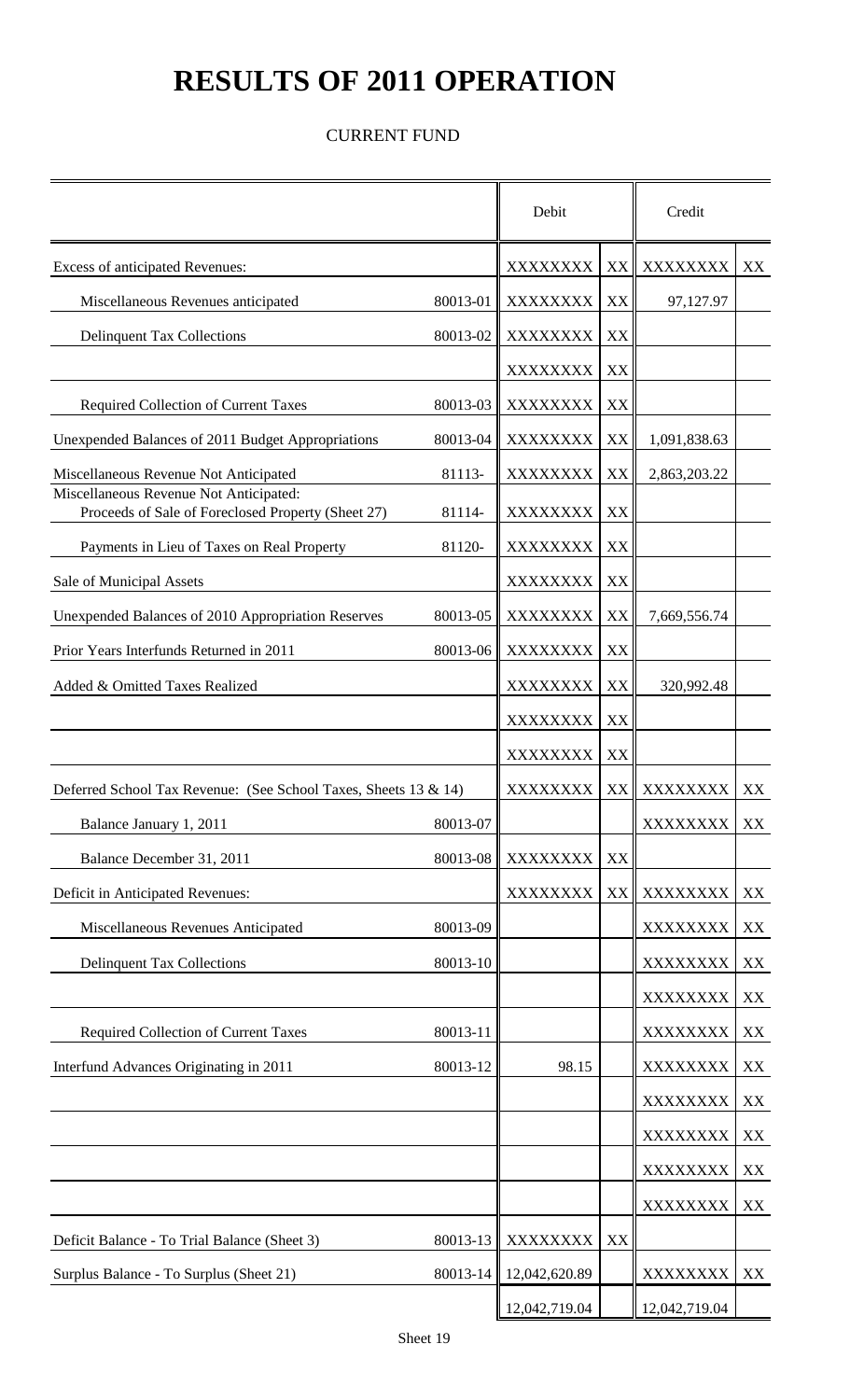## **SCHEDULE OF MISCELLANEOUS REVENUES NOT ANTICIPATED**

| <b>Source</b>                            | <b>Amount Realized</b> |
|------------------------------------------|------------------------|
| <b>Copier Fees</b>                       | 208.35                 |
| Sale of Maps                             | 187.50                 |
| Sale fo Scrap                            | 14,537.45              |
| <b>Telephone Commissions</b>             | 45,809.67              |
| Sale of Surplus Property                 | 151,807.50             |
| Labor Assistance Program                 | 4,645.00               |
| Bond & Bail Forfeit                      | 23,910.00              |
| <b>Discovery Fees</b>                    | 530.30                 |
| <b>Engineering Fees</b>                  | 7,755.85               |
| Damage Reimbursement                     | 21,826.09              |
| Parks                                    | 768.00                 |
| Misc Reimbursment Refunds & Donations    | 10,579.85              |
| Public Records Fees                      | 188.54                 |
| Title IV Sheriff                         | 61,697.59              |
| Title IV D Reimbursement                 | 117,165.64             |
| Senior Services                          | 58,000.00              |
| <b>Training Center Fees</b>              | 9,862.50               |
| Fines                                    | 5,948.49               |
| Restitution                              | 1,530.24               |
| Prior Year Refunds                       | 941,136.96             |
| Inmate Social Security Incentive Program | 4,800.00               |
| <b>Construction Board fo Appeals</b>     | 1,700.00               |
| Workmans Compensation Reimbursement      | 30,859.92              |
| Sale of Directories                      | 27.00                  |
| <b>Facility Use Fees</b>                 | 1,305.00               |
| Non Refundable Fees                      | 7,200.00               |
| Poll List                                | 221.25                 |
| <b>Reproduction Services</b>             | 200.00                 |
| <b>PHN</b> Testing                       | 375.00                 |
| FEMA Parks                               | 22,017.08              |
| <b>Emergency Management</b>              | 450.00                 |
| <b>Agency Reimbursement</b>              | 1,315,952.45           |
|                                          |                        |
|                                          |                        |
|                                          |                        |
|                                          |                        |
|                                          | \$<br>2,863,203.22     |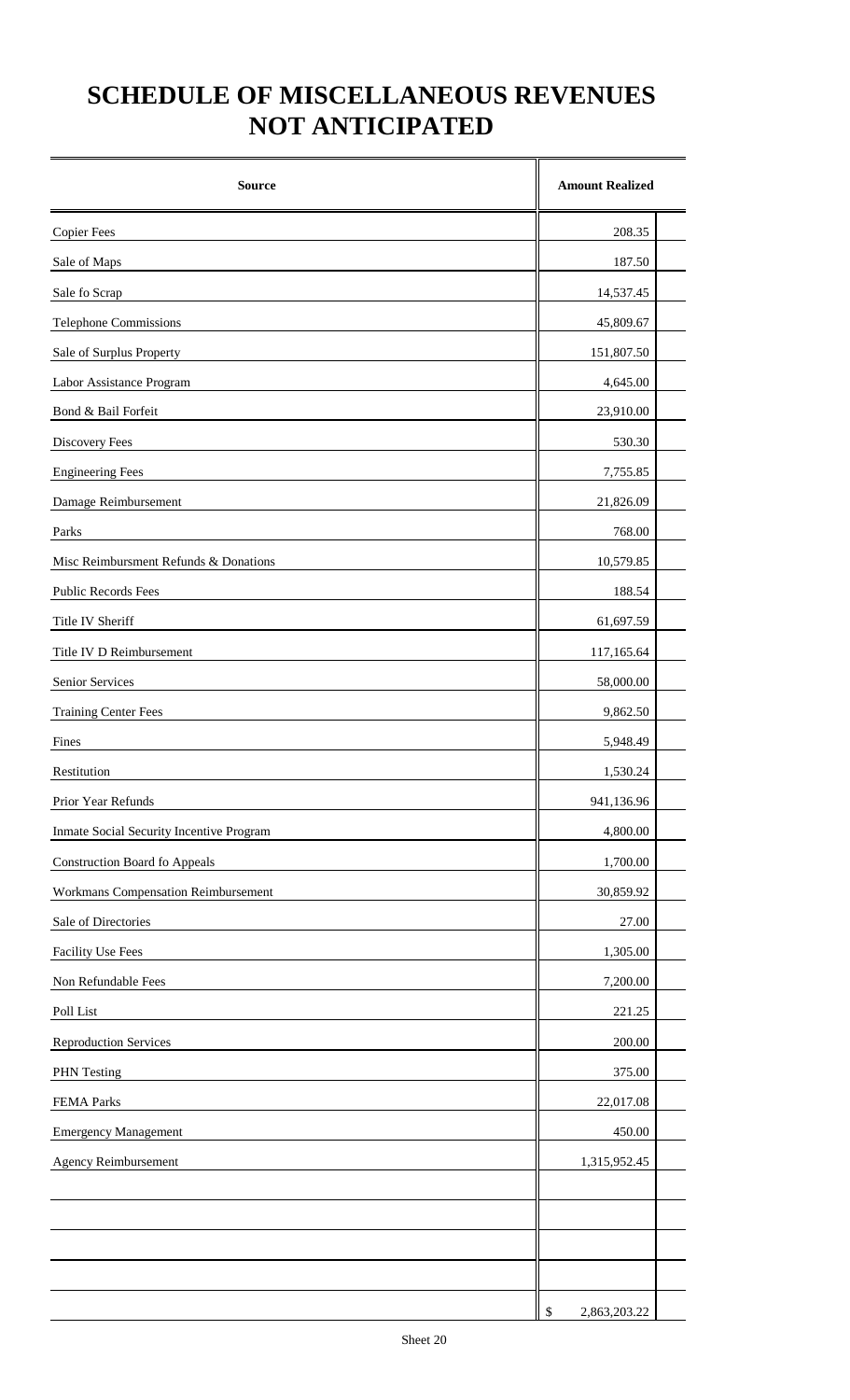# **SURPLUS - CURRENT FUND YEAR 2011**

|                                                                                                                      |          | Debit         |                 | Credit        |    |
|----------------------------------------------------------------------------------------------------------------------|----------|---------------|-----------------|---------------|----|
| Balance January 1, 2011                                                                                              | 80014-01 | XXXXXXXX      | XX <sup>I</sup> | 26,565,942.00 |    |
| 2.                                                                                                                   |          | XXXXXXXX      | XX              |               |    |
| 3. Excess Resulting from 2011 Operations                                                                             | 80014-02 | XXXXXXXX      | XX              | 12,042,620.89 |    |
| Amount Appropriated in the 2011 Budget - Cash<br>4.                                                                  | 80014-03 | 13,000,000.00 |                 | XXXXXXXX      | XX |
| 5. Amount Appropriated in the 2011 Budget - with Prior Writ-<br>ten Consent of Director of Local Government Services | 80014-04 |               |                 | XXXXXXXX      | XX |
| 6.                                                                                                                   |          |               |                 | XXXXXXXX      | XX |
| Balance December 31, 2011<br>7.                                                                                      | 80014-05 | 25,608,562.89 |                 | XXXXXXXX      | XX |
|                                                                                                                      |          | 38,608,562.89 |                 | 38,608,562.89 |    |

# **ANALYSIS OF BALANCE DECEMBER, 31, 2011 (FROM CURRENT FUND - TRIAL BALANCE)**

| Cash                                                        |          | 80014-06 | 32,125,996.47 |  |
|-------------------------------------------------------------|----------|----------|---------------|--|
| Investments                                                 |          | 80014-07 |               |  |
|                                                             |          |          |               |  |
| Sub Total                                                   |          |          |               |  |
| Deduct Cash Liabilities Marked with "C" on Trial Balance    |          | 80014-08 | 6,517,433.58  |  |
| Cash Surplus                                                |          | 80014-09 | 25,608,562.89 |  |
| Deficit in Cash Surplus                                     |          | 80014-10 | 0.00          |  |
| Other Assets Pledged to Surplus: *                          |          |          |               |  |
| (1) Due from State of N.J. Senior                           |          |          |               |  |
| Citizens and Veterans Deduction                             | 80014-16 |          |               |  |
| Deferred Charges #                                          | 80014-12 |          |               |  |
| Cash Deficit #                                              | 80014-13 |          |               |  |
|                                                             |          |          |               |  |
|                                                             |          |          |               |  |
|                                                             |          |          |               |  |
|                                                             |          |          |               |  |
| <b>Total Other Assets</b>                                   |          | 80014-14 |               |  |
| * IN THE CASE OF A "DEFICIT IN CASH SURPLUS", "OTHER ASSETS |          | 80014-15 | 25,608,562.89 |  |
| WOULD ALSO BE PLEDGED TO CASH LIABILITIES                   |          |          |               |  |

#### # MAY NOT BE ANTICIPATED AS NON-CASH SURPLUS IN 2012 BUDGET.

#### (1) MAY BE ALLOWED UNDER CERTAIN CONDITIONS.

NOTE: Deferred charges for authorizations under N.J.S. 40A:4-55 (Tax Map, etc.), N.J.S. 40A:4-55 (Flood Damage, etc.), N.J.S. 40A:4-55.1 (Roads and Bridges, etc.) and N.J.S. 40A:4-55.13 (Public Exigencies, etc.) to the extent of emergency notes issued and outstanding for such purposes, together with such emergency notes, may be omitted from this analysis.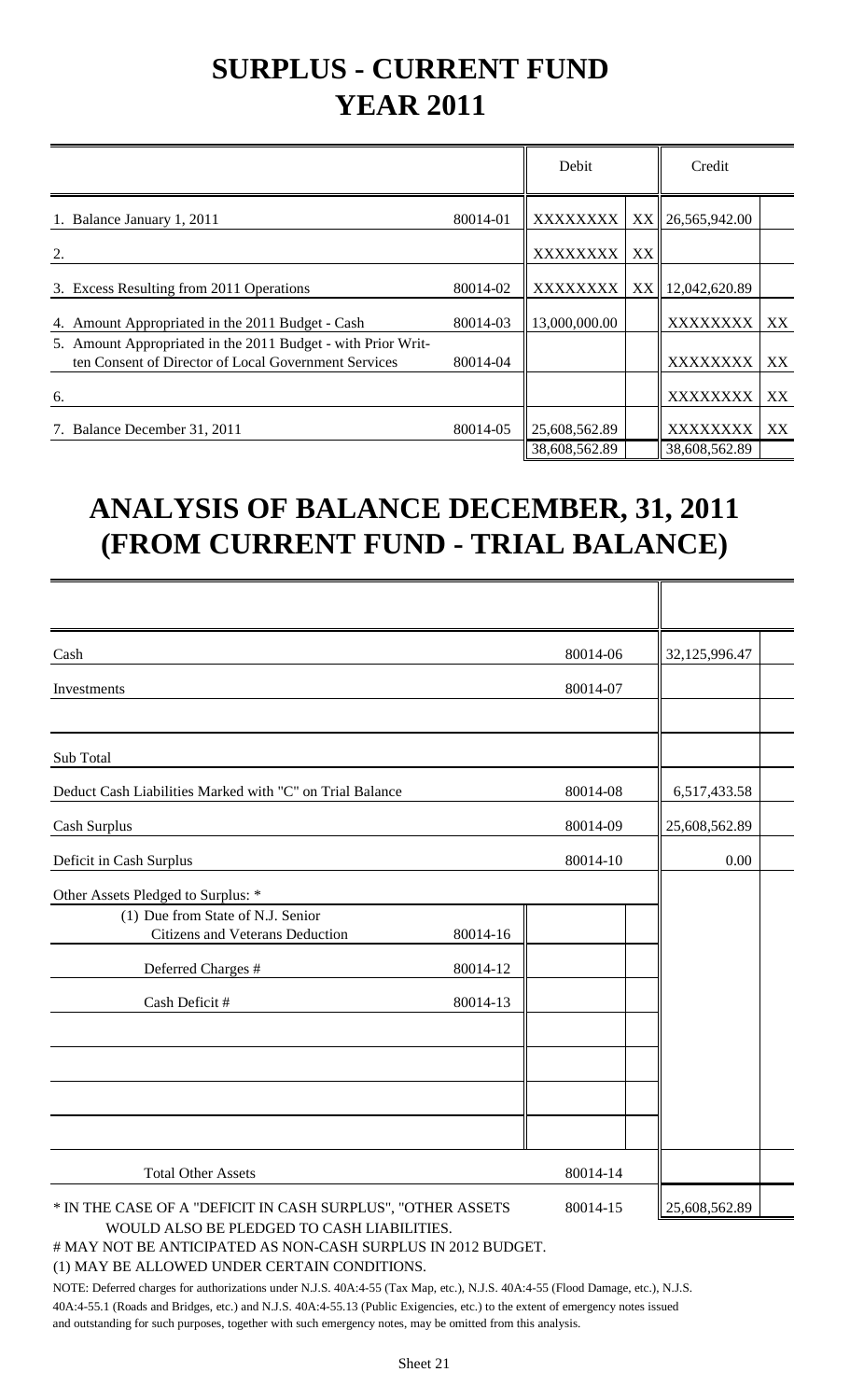## **(FOR MUNICIPALITIES ONLY) CURRENT TAXES - 2011 LEVY**

| 1. Amount of Levy as per Duplicate (Analysis) #                                                                                                                                                                                                                                                                                                  |          | 82101-00 \$ |                      |
|--------------------------------------------------------------------------------------------------------------------------------------------------------------------------------------------------------------------------------------------------------------------------------------------------------------------------------------------------|----------|-------------|----------------------|
| <sub>or</sub><br>(Abstract of Ratables)                                                                                                                                                                                                                                                                                                          |          |             | $82113-00$ \$        |
|                                                                                                                                                                                                                                                                                                                                                  |          |             |                      |
| 2. Amount of Levy Special District Taxes                                                                                                                                                                                                                                                                                                         |          |             | $82102-00$ \$        |
| 3. Amount Levied for Omitted Taxes under<br>N.J.S.A. 54:4-63.12 et. seq.                                                                                                                                                                                                                                                                         |          |             | $82103-00$ \$        |
| 4. Amount Levied for Added Taxes under<br>N.J.S.A. 54:4-63.1 et. seq.                                                                                                                                                                                                                                                                            |          |             | $82104-00$ \$        |
| 5a. Subtotal 2011 Levy                                                                                                                                                                                                                                                                                                                           |          |             |                      |
| 5b. Reductions due to tax appeals **                                                                                                                                                                                                                                                                                                             |          |             |                      |
| 5c. Total 2011 Tax Levy                                                                                                                                                                                                                                                                                                                          |          | 82106-00 \$ |                      |
| 6 Transferred to Tax Title Liens                                                                                                                                                                                                                                                                                                                 |          |             | 82107-00 \$          |
| 7. Transferred to Foreclosed Property                                                                                                                                                                                                                                                                                                            |          | 82108-00 \$ |                      |
| 8. Remitted, Abated or Canceled                                                                                                                                                                                                                                                                                                                  |          | 82109-00 \$ |                      |
| 9. Discount Allowed                                                                                                                                                                                                                                                                                                                              |          |             | 82110-00 \$          |
| 10. Collected in Cash: In 2010                                                                                                                                                                                                                                                                                                                   | 82121-00 |             |                      |
| In 2011 $*$                                                                                                                                                                                                                                                                                                                                      | 82122-00 |             |                      |
| R.E.A.P. Revenue                                                                                                                                                                                                                                                                                                                                 | 82124-00 |             |                      |
| State's Share of 2011 Senior Citizens<br>and Veterans Deductions Allowed                                                                                                                                                                                                                                                                         | 82123-00 |             |                      |
| Total to Line 14                                                                                                                                                                                                                                                                                                                                 | 82111-00 |             |                      |
| 11. Total Credits                                                                                                                                                                                                                                                                                                                                |          |             | \$                   |
| 12. Amount Outstanding December 31, 2011                                                                                                                                                                                                                                                                                                         |          | 83120-00 \$ |                      |
| 13. Percentage of Cash Collections to Total 2011 Levy,<br>(Item 10 divided by Item 5c) is<br>82112-00                                                                                                                                                                                                                                            |          |             |                      |
| Note: If municipality conducted Accelerated Tax Sale or Tax Levy Sale check here                                                                                                                                                                                                                                                                 |          |             | & complete sheet 22a |
| 14. Calculation of Current Taxes Realized in Cash:                                                                                                                                                                                                                                                                                               |          |             |                      |
| Total of Line 10                                                                                                                                                                                                                                                                                                                                 |          |             |                      |
| Less: Reserve for Tax Appeals Pending<br><b>State Division of Tax Appeals</b>                                                                                                                                                                                                                                                                    |          |             |                      |
| To Current Taxes Realized in Cash (Sheet 17)                                                                                                                                                                                                                                                                                                     |          |             |                      |
|                                                                                                                                                                                                                                                                                                                                                  |          |             |                      |
| Note A: In showing the above percentage the following should be noted:<br>Where Item 5 shows \$1,500,000.00, and Item 10 shows \$1,049,977.50,<br>the percentage represented by the cash collections would be<br>\$1,049,977.50 / \$1,500,000 or .699985. The correct percentage to<br>be shown as Item 13 is 69.99% and not 70.00%, nor 69.999% |          |             |                      |
| # Note: On Item 1 if Duplicate (Analysis) Figure is used; be sure to include<br>Senior Citizens and Veterans Deductions.                                                                                                                                                                                                                         |          |             |                      |
| * Include overpayments applied as part of 2011 collections.                                                                                                                                                                                                                                                                                      |          |             |                      |
| ** Tax appeals pursuant to R.S. 54:3-21 et seq and/or R.S. 54:48-1 et seq approved by resolution of the governing<br>body prior to introduction of municipal budget. (N.J.S.A. 40A:4-41)                                                                                                                                                         |          |             |                      |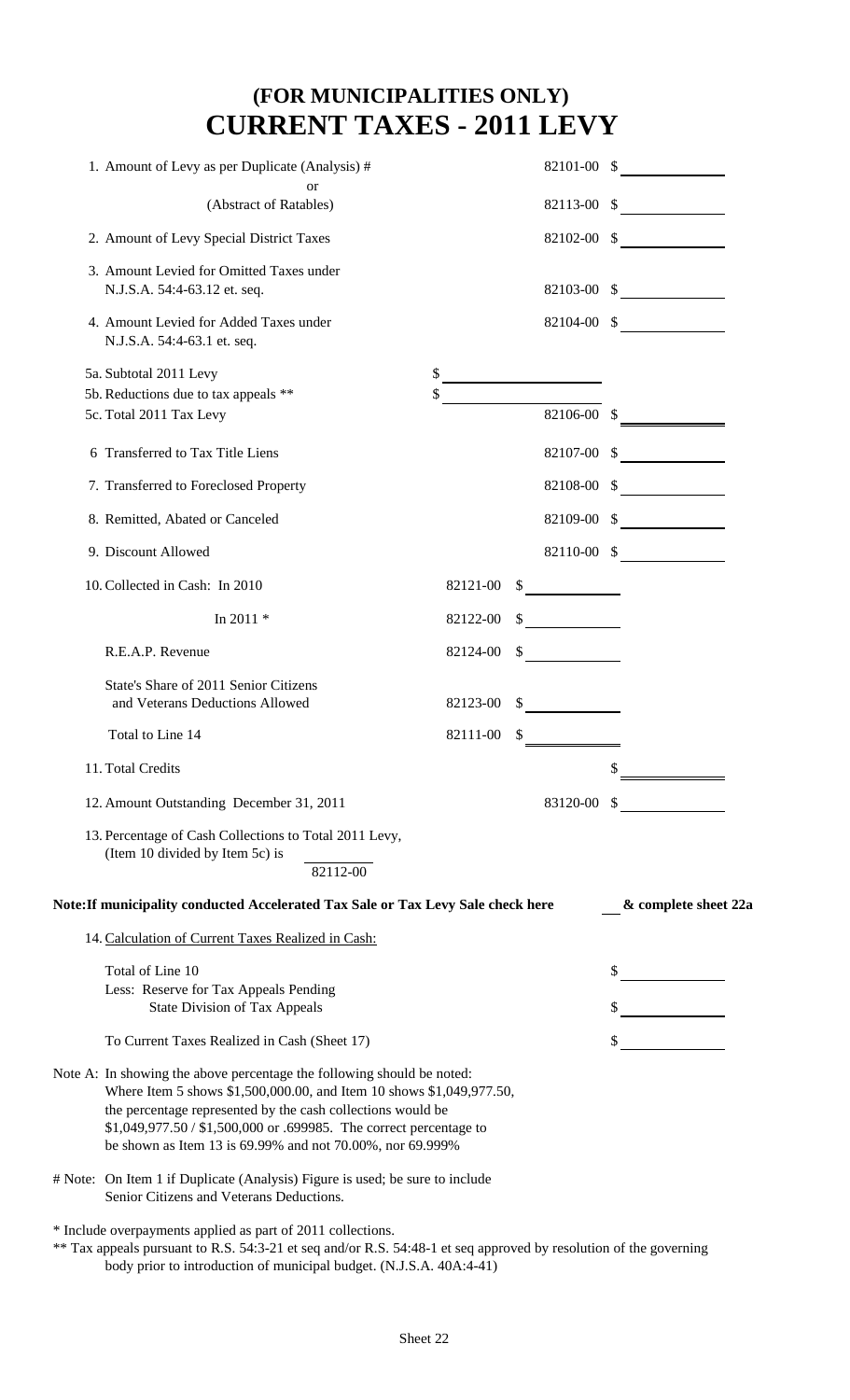### **ACCELERATED TAX SALE / TAX LEVY SALE - CHAPTER 99**

### **To Calculate Underlying Tax Collection Rate for 2011**

 Utilize this sheet only if you conducted an Accelerated Tax Sale or Tax Levy Sale pursuant to Chapter 99, P.L. 1997.

#### **(1) Utilizing Accelerated Tax Sale**

| Percentage of Collection Excluding Accelerated Tax Sale Proceeds | $\%$ |
|------------------------------------------------------------------|------|

#### **(2) Utilizing Tax Levy Sale**

| Percentage of Collection Excluding Accelerated Tax Sale Proceeds | $\%$ |
|------------------------------------------------------------------|------|

Ξ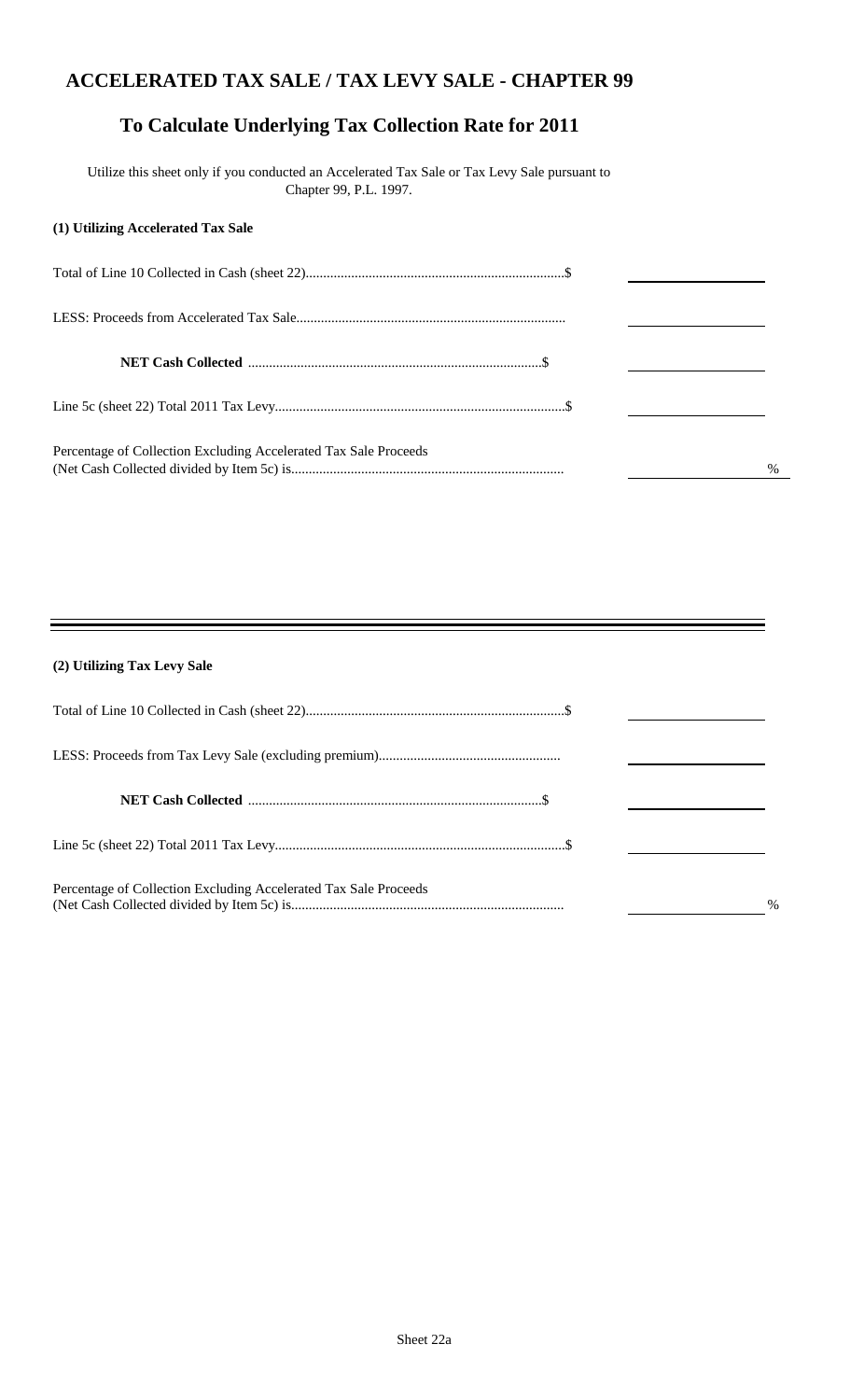## **SCHEDULE OF DUE FROM/TO STATE OF NEW JERSEY FOR SENIOR CITIZENS AND VETERANS DEDUCTIONS**

|                                                                      | Debit            |    | Credit          |    |
|----------------------------------------------------------------------|------------------|----|-----------------|----|
| Balance January 1, 2011<br>1.                                        | <b>XXXXXXXX</b>  |    | XX XXXXXXXX     | XX |
| Due From State of New Jersey                                         |                  |    | <b>XXXXXXXX</b> | XX |
| Due To State of New Jersey                                           | XXXXXXXX         | XX |                 |    |
| Sr. Citizens Deductions Per Tax Billings<br>2.                       |                  |    | XXXXXXXX        | XX |
| Veterans Deductions Per Tax Billings<br>3.                           |                  |    | XXXXXXXX        | XX |
| Sr. Citizens Deductions Allowed By Tax Collector<br>4.               |                  |    | XXXXXXXX        | XX |
| 5.                                                                   |                  |    |                 |    |
| 6.                                                                   |                  |    |                 |    |
| Sr. Citizens Deductions Disallowed By Tax Collector<br>7.            | <b>XXXXXXXX</b>  | XX |                 |    |
| Sr. Citizens Deductions Disallowed By Tax Collector 2010 Taxes<br>8. | XXXXXXXX         | XX |                 |    |
| Received in Cash from State<br>9.                                    | XXXXXXXX         | XX |                 |    |
| 10.                                                                  |                  |    |                 |    |
| 11.                                                                  |                  |    |                 |    |
| 12. Balance December 31, 2011                                        | XXXXXXXXI        |    | XX XXXXXXXX     | XX |
| Due From State of New Jersey                                         | <b>XXXXXXXXI</b> | XX |                 |    |
| Due To State of New Jersey                                           |                  |    | XXXXXXXX XX     |    |
|                                                                      |                  |    |                 |    |

Calculation of Amount to be included on Sheet 22, Item 10- 2011 Senior Citizens and Veterans Deductions Allowed

Line 2

Line 3

Line 4

Sub-Total

Less: Line 7

To Item 10, Sheet 22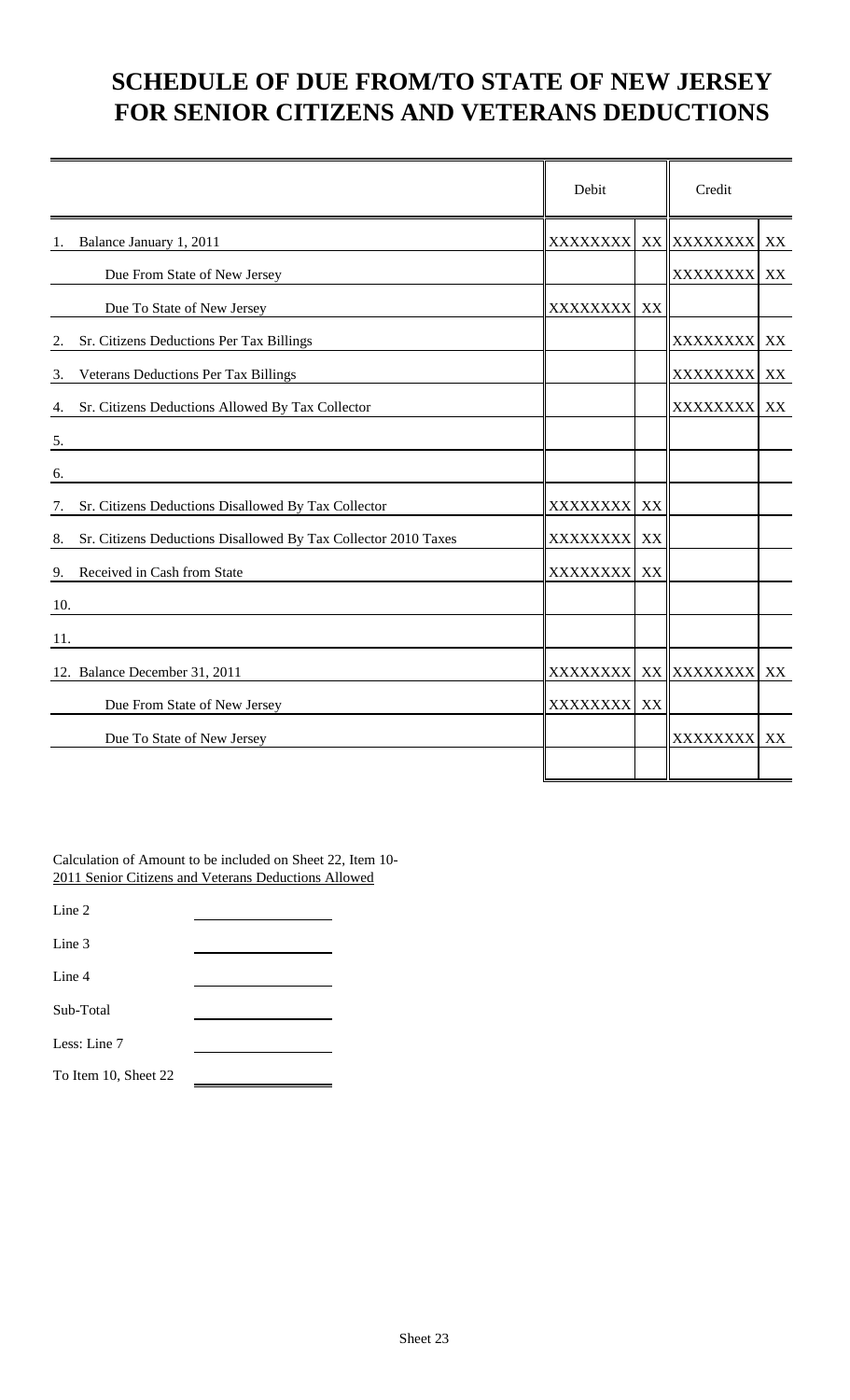## **SCHEDULE OF RESERVE FOR TAX APPEALS PENDING** (N.J.S.A. 54:3-27)

|                                                                                                |  | Debit            |    | Credit                   |    |
|------------------------------------------------------------------------------------------------|--|------------------|----|--------------------------|----|
| Balance January 1, 2011                                                                        |  | <b>XXXXXXXXI</b> | XX |                          |    |
| <b>Taxes Pending Appeals</b>                                                                   |  |                  |    | XXXXXXXX  XX   XXXXXXXXX | XX |
| <b>Interest Earned on Taxes Pending Appeals</b>                                                |  | <b>XXXXXXXX</b>  |    | XX XXXXXXXX              | XX |
| Contested Amount of 2011 Taxes Collected which<br>are Pending State Appeal (Item 14, Sheet 22) |  | <b>XXXXXXXX</b>  | XX |                          |    |
| <b>Interest Earned on Taxes Pending State Appeals</b>                                          |  | <b>XXXXXXXX</b>  | XX |                          |    |
|                                                                                                |  |                  |    |                          |    |
| Cash Paid to Appelants (Including 5% Interest from Date of Payment)                            |  |                  |    | <b>XXXXXXXX</b>          | XX |
| Closed to Results of Operations<br>(Portion of Appeal won by Municipality, including Interest) |  |                  |    | <b>XXXXXXXX</b>          | XX |
| Balance December 31, 2011                                                                      |  |                  |    | XXXXXXXX                 | XX |
| Taxes Pending Appeals*                                                                         |  | XXXXXXXX         |    | XX XXXXXXXX              | XX |
| <b>Interest Earned on Taxes Pending Appeals</b>                                                |  | XXXXXXXX         |    | XX XXXXXXXX              | XX |
| * Includes State Tax Court and County Board of Taxation                                        |  |                  |    |                          |    |

Appeals Not Adjusted by December 31, 2011

Signature of Tax Collector

License # Date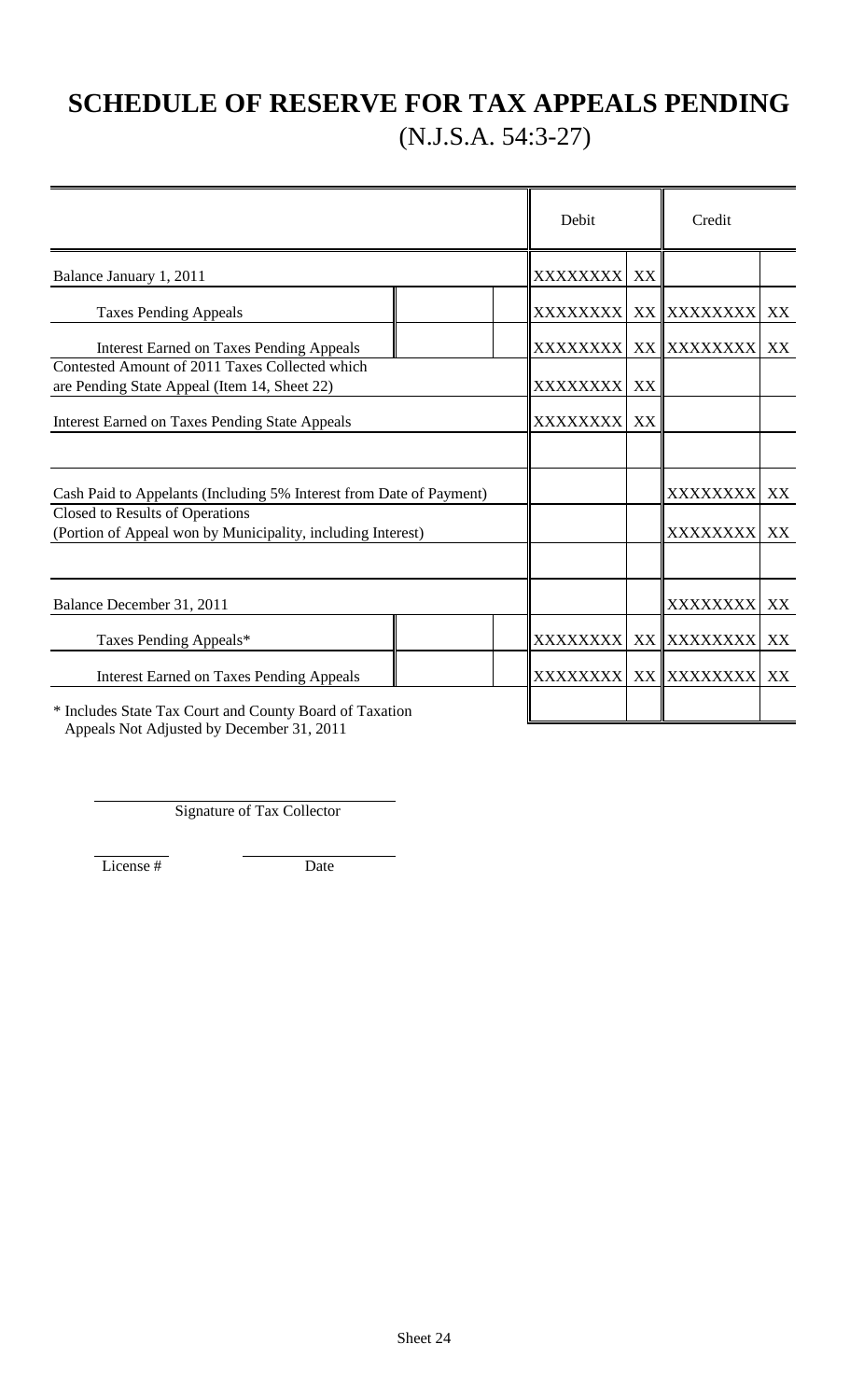## **COMPUTATION OF APPROPRIATION: RESERVE FOR UNCOLLECTED TAXES AND AMOUNT TO BE RAISED BY TAXATION IN 2012 MUNICIPAL BUDGET**

|                                                                                                                             |            |                                   | <b>YEAR 2012</b>           | <b>YEAR 2011</b>                                                                  |    |
|-----------------------------------------------------------------------------------------------------------------------------|------------|-----------------------------------|----------------------------|-----------------------------------------------------------------------------------|----|
| 1. Total General Appropriations for 2012 Municipal Budget Statement<br>Item 8 (L) (Exclusive of Reserve for Uncollected Tax |            | 80015-                            |                            | XXXXXXXX                                                                          | XX |
| 2. Local District School Tax -                                                                                              | Actual     | 80016-                            |                            |                                                                                   |    |
|                                                                                                                             | Estimate** | 80017-                            |                            | XXXXXXXX                                                                          | XX |
| 3. Regional School District Tax - Actual                                                                                    |            | 80025-                            |                            |                                                                                   |    |
|                                                                                                                             | Estimate*  | 80026-                            |                            | XXXXXXXX                                                                          | XX |
| 4. Regional High School Tax -                                                                                               | Actual     | 80018-                            |                            |                                                                                   |    |
| School Budget                                                                                                               | Estimate*  | 80019-                            |                            | XXXXXXXX                                                                          | XX |
| 5. County Tax                                                                                                               | Actual     | 80020-                            |                            |                                                                                   |    |
|                                                                                                                             | Estimate*  | 80021-                            |                            | XXXXXXXX                                                                          | XX |
| 6. Special District Taxes                                                                                                   | Actual     | 80022-                            |                            |                                                                                   |    |
|                                                                                                                             | Estimate*  | 80023-                            |                            | XXXXXXXX                                                                          | XX |
| 7. Municipal Open Space Tax                                                                                                 | Actual     | 80027-                            |                            |                                                                                   |    |
|                                                                                                                             | Estimate*  | 80028-                            |                            | <b>XXXXXXXX</b>                                                                   | XX |
| 8. Total General Appropriations & Other Taxes                                                                               |            | 80024-01                          |                            |                                                                                   |    |
| 9. Less: Total Anticipated Revenues from 2012 in<br>Municipal Budget (Item 5)                                               |            | 80024-02                          |                            |                                                                                   |    |
| 10. Cash Required from 2012 Taxes to Support                                                                                |            |                                   |                            |                                                                                   |    |
| Local Municipal Budget and Other Taxes<br>11. Amount of item 10 Divided by                                                  |            | 80024-03<br>$\%$<br>$[820034-04]$ |                            |                                                                                   |    |
| Equals Amount to be Raised by Taxation (Percentage                                                                          |            |                                   |                            |                                                                                   |    |
| used must not exceed the applicable percentage                                                                              |            |                                   |                            |                                                                                   |    |
| shown by Item 13, Sheet 22)                                                                                                 |            | 80024-05                          |                            |                                                                                   |    |
| Analysis of Item 11:                                                                                                        |            |                                   |                            |                                                                                   |    |
| Local District School Tax                                                                                                   |            |                                   |                            | Must not be stated in an amount less than                                         |    |
| (Amount Shown on Line 2 Above)<br>Regional School District Tax                                                              |            |                                   | "actual" Tax of year 2011. |                                                                                   |    |
| (Amount Shown on Line 3 Above)                                                                                              |            |                                   | **                         | May not be stated in an amount less than                                          |    |
| Regional High School Tax                                                                                                    |            |                                   |                            | proposed budget submitted by the Local                                            |    |
| (Amount Shown on Line 4 Above)<br>County Tax                                                                                |            |                                   |                            | Board of Education to the Commissioner<br>of Education on January 15, 2012 (Chap. |    |
| (Amount Shown on Line 5 Above)                                                                                              |            |                                   |                            | 136, P.L. 1978). Consideration must be                                            |    |
| <b>Special District Tax</b>                                                                                                 |            |                                   |                            | given to calendar year calculation.                                               |    |
| (Amount Shown on Line 6 Above)<br>Municipal Open Space Tax                                                                  |            |                                   |                            |                                                                                   |    |
| (Amount Shown on Line 7 Above)                                                                                              |            |                                   |                            |                                                                                   |    |
|                                                                                                                             |            |                                   |                            |                                                                                   |    |
| Tax in Local Municipal Budget                                                                                               |            |                                   |                            |                                                                                   |    |
| Total Amount (see Line 11)                                                                                                  |            |                                   |                            |                                                                                   |    |
| 12. Appropriation: Reserve for Uncollected Taxes (Budget                                                                    |            |                                   |                            |                                                                                   |    |
| Statement, Item 8 (M) (Item 11, Less Item 10)                                                                               |            | 80024-06                          |                            |                                                                                   |    |
| Computation of "Tax in Local Municipal Budget"<br>Item 1 - Total General Appropriations                                     |            |                                   |                            | Note:<br>The amount of                                                            |    |
| Item 12 - Appropriation: Reserve for Uncollected Taxes                                                                      |            |                                   |                            | anticipated rev-<br>enues (Item 9)                                                |    |
| Sub-Total                                                                                                                   |            |                                   |                            | may never exceed<br>the total of Items 1                                          |    |
| Less: Item 9 - Total Anticipated Revenues                                                                                   |            |                                   |                            | and 12.                                                                           |    |
| Amount to be Raised by Taxation in Municipal Budget 80024-07                                                                |            |                                   |                            |                                                                                   |    |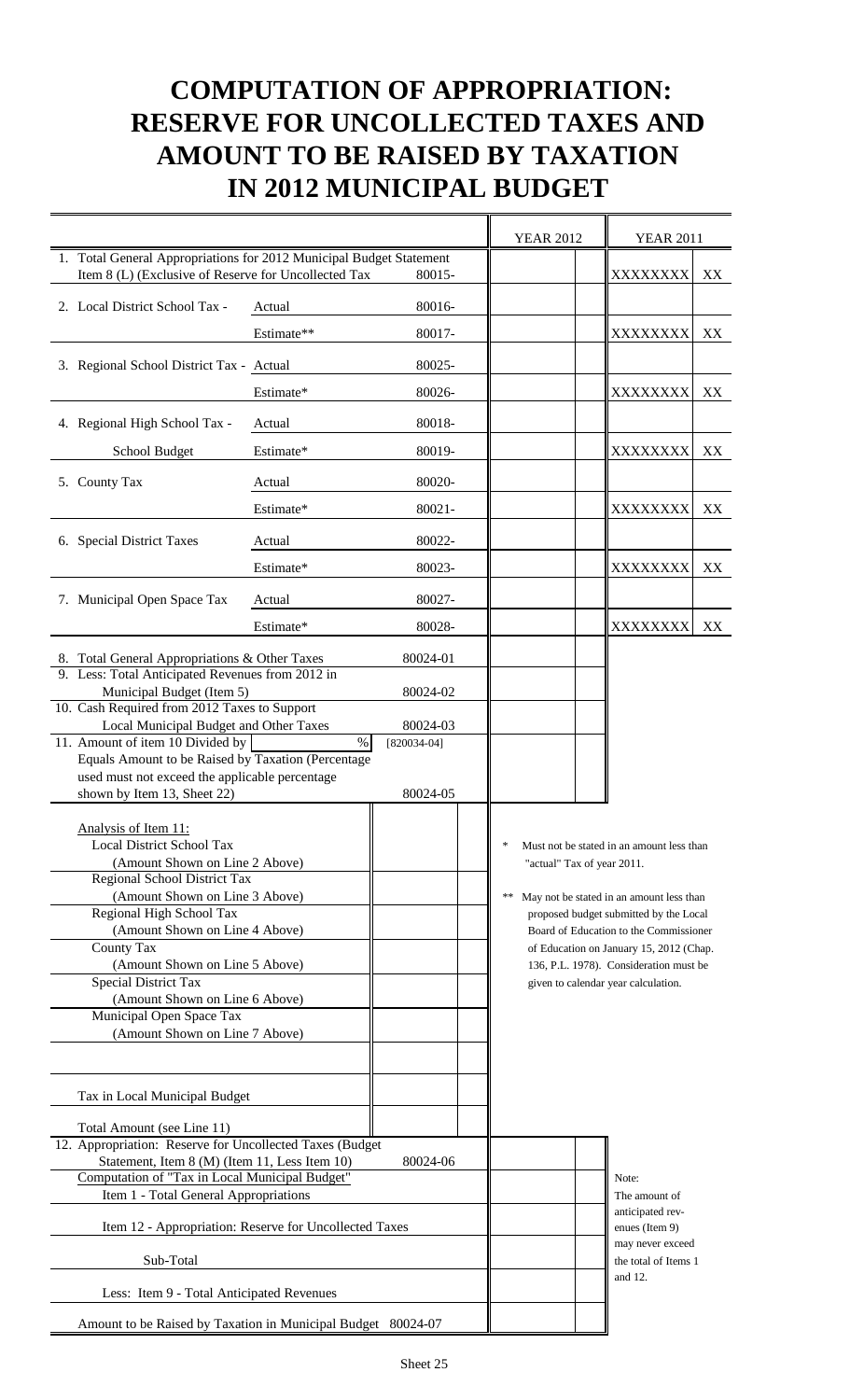# **ACCELERATED TAX SALE - CHAPTER 99**

### **Calculation To Utilize Proceeds In Current Budget As Deduction To Reserve For Uncollected Taxes Appropriation**

**Note: This sheet should be completed only if you are conducting an accelerated tax sale for the first time in the current year.**

|    | A. Reserve for Uncollected Taxes (sheet 25, Item 12)                                                                                                                                                                            | \$ |
|----|---------------------------------------------------------------------------------------------------------------------------------------------------------------------------------------------------------------------------------|----|
|    | B. Reserve for Uncollected Taxes Exclusion<br><b>Outstanding Balance of Delinquent Taxes</b><br>(sheet 26, Item 14A) $x$ % of<br>Collection (Item 16)                                                                           |    |
| C. | TIMES: % of increase of Amount to be<br>Raised by Taxes over Prior Year<br>$\%$<br>[(2012 Estimated Total Levy - 2011 Total Levy)/2011 Total Levy]<br>D. Reserve for Uncollected Taxes Exclusion Amount<br>$[(B \times C) + B]$ | \$ |
|    | <b>E.</b> Net Reserve for Uncollected Taxes<br><b>Appropriation in Current Budget</b><br>$(A - D)$                                                                                                                              |    |
|    | 2012 Reserve for Uncollected Taxes Appropriation Calculation (Actual)                                                                                                                                                           |    |
| 1. | Subtotal General Appropriations (item8(L) budget sheet 29)                                                                                                                                                                      | S  |
| 2. | Taxes not Included in the budget (AFS 25, items 2 thru 7)                                                                                                                                                                       | Φ  |
|    | <b>Total</b>                                                                                                                                                                                                                    | \$ |
| 3. | Less: Anticipated Revenues (item 5, budget sheet 11)                                                                                                                                                                            | \$ |
| 4. | <b>Cash Required</b>                                                                                                                                                                                                            | \$ |
| 5. | Total Required at _____________% (items 4+6)                                                                                                                                                                                    | \$ |
| 6. | <b>Reserve for Uncollected Taxes (item E above)</b>                                                                                                                                                                             | \$ |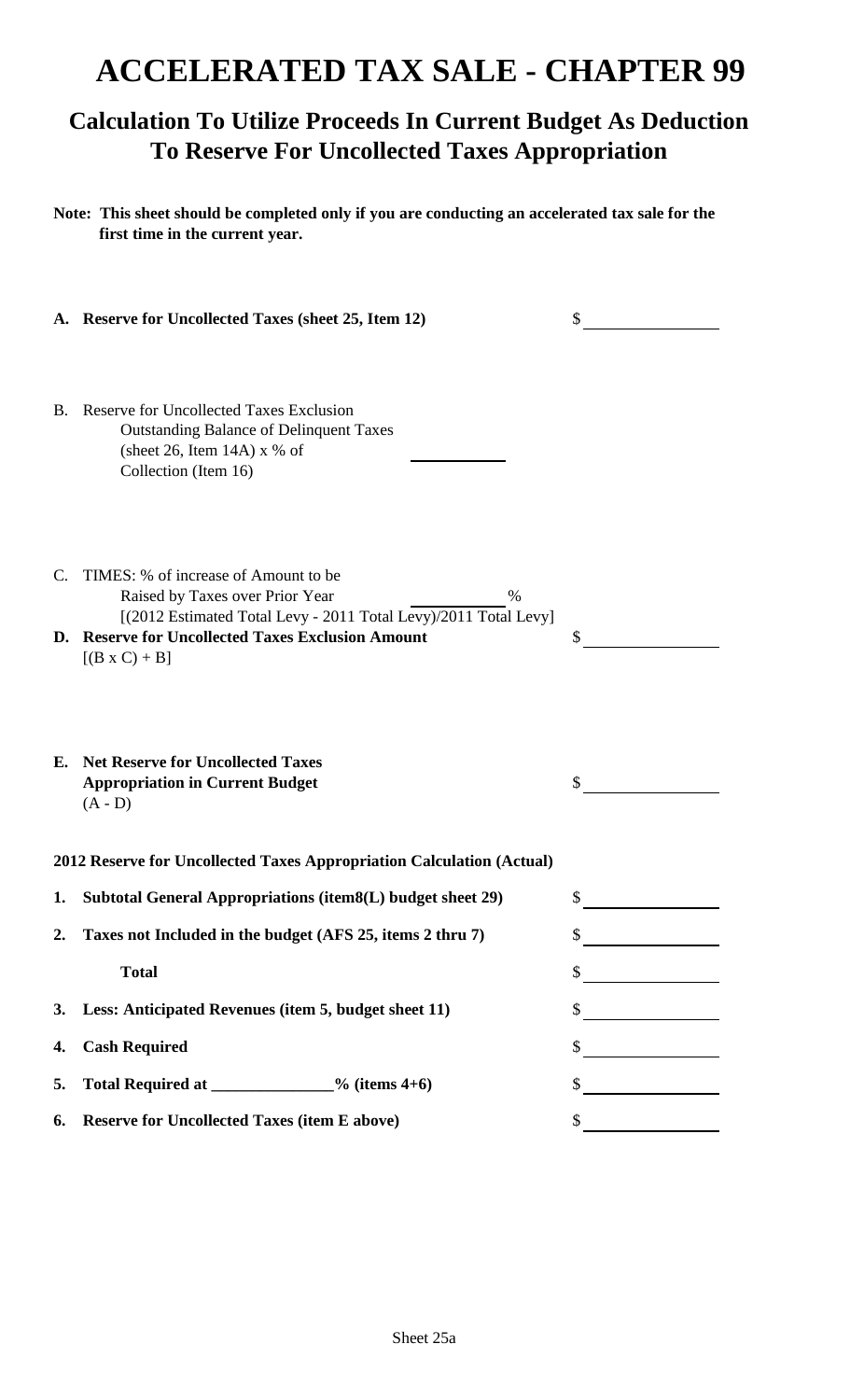## **SCHEDULE OF DELINQUENT TAXES AND TAX TITLE LIENS**

|     |                                                                                                         |          | Debit           |    | Credit          |    |
|-----|---------------------------------------------------------------------------------------------------------|----------|-----------------|----|-----------------|----|
| 1.  | Balance January 1, 2011                                                                                 |          |                 |    | XXXXXXXX        | XX |
|     | A. Taxes                                                                                                | 83102-00 | XXXXXXXX XX     |    | <b>XXXXXXXX</b> | XX |
|     | <b>B.</b> Tax Title Liens                                                                               | 83103-00 | XXXXXXXX XX     |    | XXXXXXXX XX     |    |
| 2.  | Canceled:                                                                                               |          | XXXXXXXX XX     |    | XXXXXXXX XX     |    |
|     | A. Taxes                                                                                                | 83105-00 | XXXXXXXX XX     |    |                 |    |
|     | B. Tax Title Liens                                                                                      | 83106-00 | XXXXXXXX XX     |    |                 |    |
| 3.  | Transferred to Foreclosed Tax Title Liens:                                                              |          | XXXXXXXX XX     |    | XXXXXXXX        | XX |
|     | A. Taxes                                                                                                | 83108-00 | XXXXXXXX XX     |    |                 |    |
|     | B. Tax Title Liens                                                                                      | 83109-00 | XXXXXXXX XX     |    |                 |    |
| 4.  | <b>Added Taxes</b>                                                                                      | 83110-00 |                 |    | XXXXXXXX        | XX |
| 5.  | <b>Added Tax Title Liens</b>                                                                            | 83111-00 |                 |    | XXXXXXXX        | XX |
| 6.  | Adjustment between Taxes (Other than current year)<br>and Tax Title Liens:                              |          | XXXXXXXX XX     |    | <b>XXXXXXXX</b> | XX |
|     | A. Taxes - Transfers to Tax Title Liens                                                                 | 83104-00 | XXXXXXXX XX (1) |    |                 |    |
|     | B. Tax Title Liens - Transfers from Taxes                                                               | 83107-00 | (1)             |    | XXXXXXXX        | XX |
| 7.  | <b>Balance Before Cash Payments</b>                                                                     |          | XXXXXXXX XX     |    |                 |    |
| 8.  | Totals                                                                                                  |          |                 |    |                 |    |
| 9.  | <b>Balance Brought Down</b>                                                                             |          |                 |    | XXXXXXXX XX     |    |
| 10. | Collected:                                                                                              |          | XXXXXXXX XX     |    |                 |    |
|     | A. Taxes                                                                                                | 83116-00 | XXXXXXX         | XX | XXXXXXXX        | XX |
|     | B. Tax Title Liens                                                                                      | 83117-00 | XXXXXXX         | XX | XXXXXXXX        | XX |
| 11. | Interest and Costs - 2011 Tax Sale                                                                      | 83118-00 |                 |    | XXXXXXXX        | XX |
| 12. | 2011 Taxes Transferred to Liens                                                                         | 83119-00 |                 |    | XXXXXXXX XX     |    |
| 13. | 2011 Taxes                                                                                              | 83123-00 |                 |    | XXXXXXXX        | XX |
| 14. | Balance December 31, 2011                                                                               |          | XXXXXXXX XX     |    |                 |    |
|     | A. Taxes                                                                                                | 83121-00 | XXXXXXXX XX     |    | XXXXXXXX        | XX |
|     | B. Tax Title Liens                                                                                      | 83122-00 | XXXXXXXX XX     |    | XXXXXXXX XX     |    |
| 15. | Totals                                                                                                  |          |                 |    |                 |    |
| 16. | Percentage of Cash Collections to Adjusted Amount Outstanding<br>(Item No. 10 divided by Item No. 9) is | $\%$     |                 |    |                 |    |

17. Item No. 14 multiplied by percentage shown above is \$ and represents the maximum amount that may be anticipated in 2012. 83125-00

(See Note A on Sheet 22 - Current Taxes)

(1) These amounts will always be the same.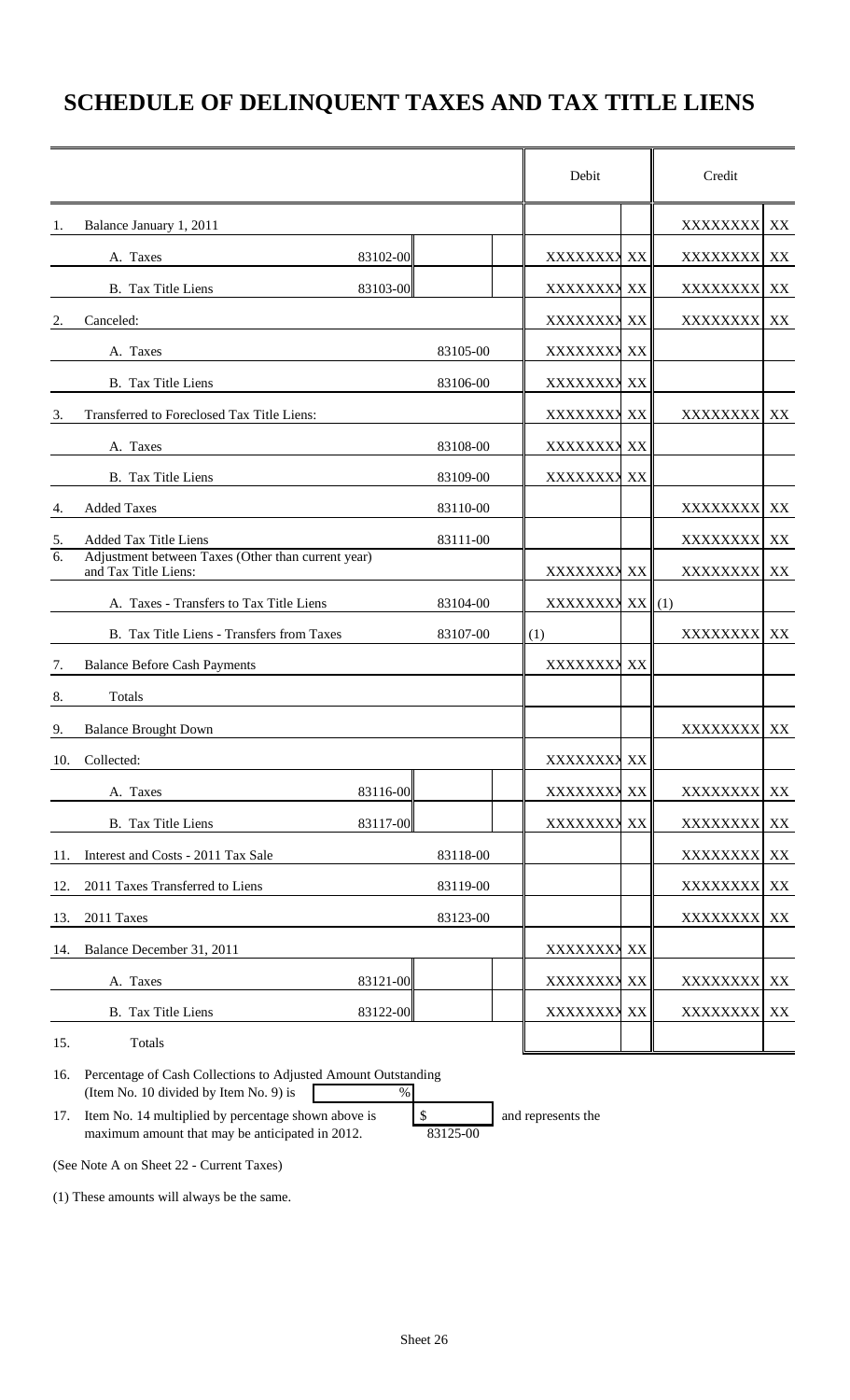# **SCHEDULE OF FORECLOSED PROPERTY**

 **(PROPERTY ACQUIRED BY TAX TITLE LIEN LIQUIDATION)**

|                    |                                  |          | Debit                |    | Credit          |               |
|--------------------|----------------------------------|----------|----------------------|----|-----------------|---------------|
| 1.                 | Balance January 1, 2011          | 84101-00 |                      |    | XXXXXXXX        | $\mathbf{XX}$ |
| 2.                 | Foreclosed or Deeded in 2011     |          | XXXXXXXX             |    | XX XXXXXXXX     | XX            |
| 3.                 | Tax Title Liens                  | 84103-00 |                      |    | XXXXXXXX        | XX            |
| 4.                 | <b>Taxes Receivable</b>          | 84104-00 |                      |    | <b>XXXXXXXX</b> | XX            |
| 5A.                |                                  | 84102-00 |                      |    | <b>XXXXXXXX</b> | XX            |
| 5B.                |                                  | 84105-00 | <b>XXXXXXXX</b>      | XX |                 |               |
| 6.                 | Adjustment to Assessed Valuation | 84106-00 |                      |    | XXXXXXXX        | XX            |
| 7.                 | Adjustment to Assessed Valuation |          | 84107-00 XXXXXXXX    | XX |                 |               |
| <b>Sales</b><br>8. |                                  |          | XXXXXXXX             | XX | XXXXXXXX        | XX            |
| 9.                 | Cash *                           |          | 84109-00 XXXXXXXX    | XX |                 |               |
| 10.                | Contract                         |          | 84110-00 XXXXXXXX    | XX |                 |               |
| 11.                | Mortgage                         |          | 84111-00 XXXXXXXX    | XX |                 |               |
| 12.                | Loss on Sales                    |          | 84112-00 XXXXXXXX    | XX |                 |               |
| 13.                | Gain on Sales                    | 84113-00 |                      |    | XXXXXXXX        | XX            |
|                    | 14. Balance December 31, 2011    |          | 84114-00 XXXXXXXX XX |    |                 |               |
|                    |                                  |          |                      |    |                 |               |

### **CONTRACT SALES**

|                                         |          | Debit                | Credit      |  |  |
|-----------------------------------------|----------|----------------------|-------------|--|--|
| 15. Balance January 1, 2011             | 84115-00 |                      | XXXXXXXX XX |  |  |
| 16. 2011 Sales from Foreclosed Property | 84116-00 |                      | XXXXXXXX XX |  |  |
| 17. Collected *                         |          | 84117-00 XXXXXXXX XX |             |  |  |
| 18.                                     |          | 84118-00 XXXXXXXX XX |             |  |  |
| 19. Balance December 31, 2011           |          | 84119-00 XXXXXXXX XX |             |  |  |
|                                         |          |                      |             |  |  |

### **MORTGAGE SALES**

|                                                                                        | Debit    | Credit               |                 |    |
|----------------------------------------------------------------------------------------|----------|----------------------|-----------------|----|
| 20. Balance January 1, 2011                                                            | 84120-00 |                      | XXXXXXXX        | XX |
| 21. 2011 Sales from Foreclosed Property                                                | 84121-00 |                      | <b>XXXXXXXX</b> | XX |
| 22. Collected *                                                                        |          | 84122-00 XXXXXXXX XX |                 |    |
| 23.                                                                                    |          | 84123-00 XXXXXXXX XX |                 |    |
| 24. Balance December 31, 2011                                                          |          | 84124-00 XXXXXXXX XX |                 |    |
| Analysis of Sale of Property:<br>\$.<br>* Total Cash Collected in 2011<br>$(84125-00)$ |          |                      |                 |    |
| Realized in 2011 Budget                                                                | 0        |                      |                 |    |

To Results of Operation (Sheet 19)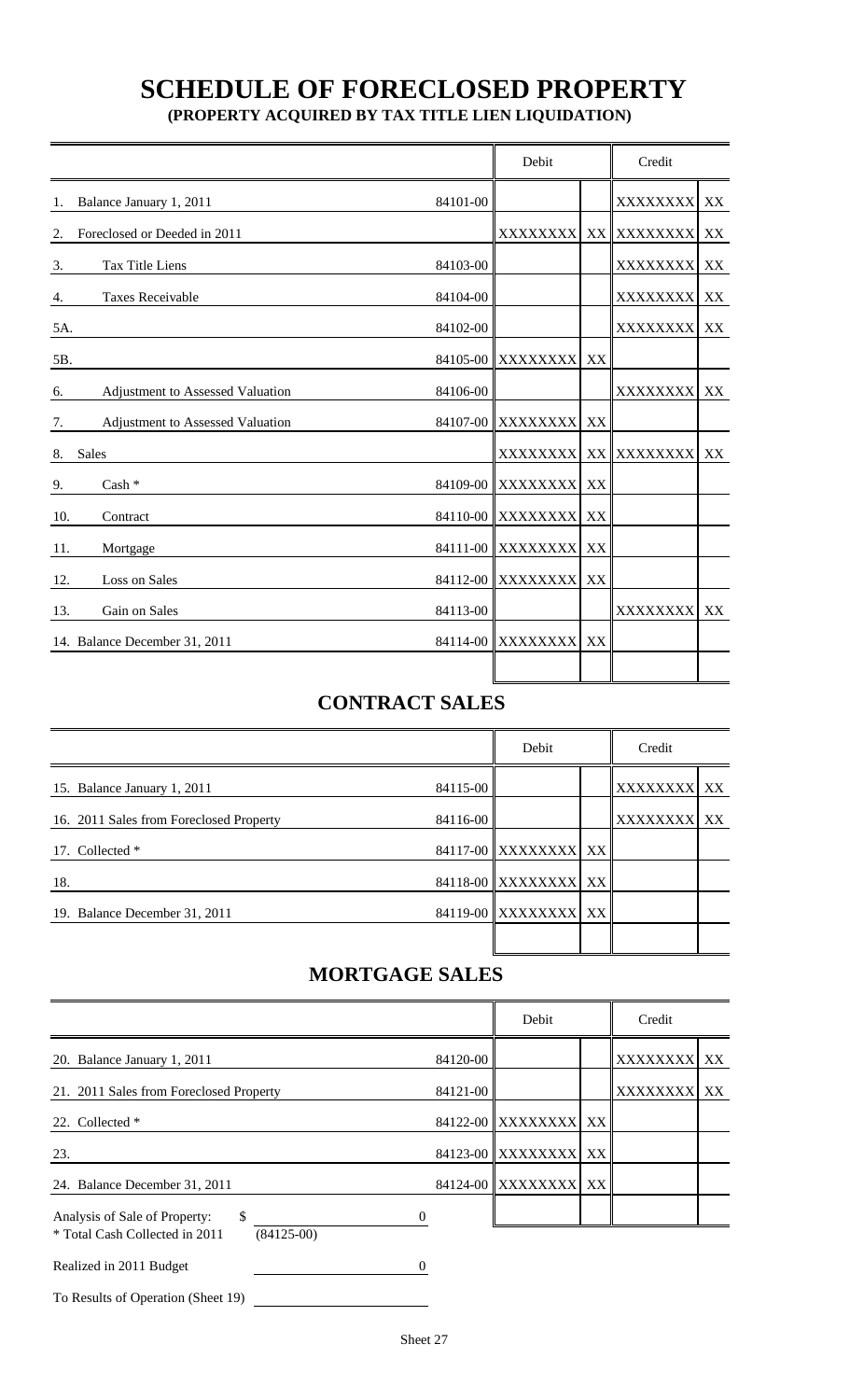# **DEFERRED CHARGES - MANDATORY CHARGES ONLY -**

 **CURRENT, TRUST, AND GENERAL CAPITAL FUNDS**

 **(Do not include the emergency authorizations pursuant to N.J.S. 40A:4-55, N.J.S. 40A:4-55.1 or N.J.S. 40A:4-55.13 listed on Sheets 29 and 30.)**

|     | Caused By                               | Amount<br>Dec. 31, 2010<br>per Audit<br>Report | Amount in<br>2011<br><b>Budget</b> | Amount<br>Resulting<br>from 2011 | Balance<br>as at<br>Dec. 31, 2011 |
|-----|-----------------------------------------|------------------------------------------------|------------------------------------|----------------------------------|-----------------------------------|
| 1.  | Emergency Authorization -<br>Municipal* | $\mathcal{S}$                                  | \$                                 | $\mathbb{S}$                     | $\mathcal{S}$                     |
| 2.  | Emergency Authorizations -<br>Schools   | $\mathbb{S}$                                   | $\mathbb{S}$                       | $\mathbb{S}$                     | \$                                |
| 3.  |                                         | $\mathbb{S}$                                   | $\mathsf{S}$                       | $\mathbb{S}$                     | \$                                |
| 4.  |                                         | $\mathbb{S}$                                   | $\mathbb{S}$                       | $\mathcal{S}$                    | $\mathbb{S}$                      |
| 5.  |                                         | $\mathcal{S}$                                  | $\mathsf{\$}$                      | $\boldsymbol{\mathsf{S}}$        | $\mathsf{\$}$                     |
| 6.  |                                         | \$                                             | \$                                 | \$                               | \$                                |
| 7.  |                                         | \$                                             | \$                                 | \$                               | \$                                |
| 8.  |                                         | \$                                             | \$                                 | \$                               | \$                                |
| 9.  |                                         | \$                                             | $\mathbb{S}$                       | $\mathbb{S}$                     | $\mathbb{S}$                      |
| 10. |                                         | \$                                             | \$                                 | \$                               | \$                                |

\*Do not include items funded or refunded as listed below.

### **EMERGENCY AUTHORIZATIONS UNDER N.J.S. 40A:4-47 WHICH HAVE BEEN FUNDED OR REFUNDED UNDER N.J.S. 40A:2-3 OR N.J.S. 40A:2-51**



### **JUDGEMENTS ENTERED AGAINST MUNICIPALITY AND NOT SATISFIED**

|                | In Favor of | On Account of | Date Entered |     | Amount | Appropriated for<br>in Budget of<br>Year 2012 |
|----------------|-------------|---------------|--------------|-----|--------|-----------------------------------------------|
| 1.             |             |               |              | \$. |        |                                               |
| $\overline{2}$ |             |               |              | \$  |        |                                               |
| 3.             |             |               |              | S.  |        |                                               |
| 4.             |             |               |              | \$  |        |                                               |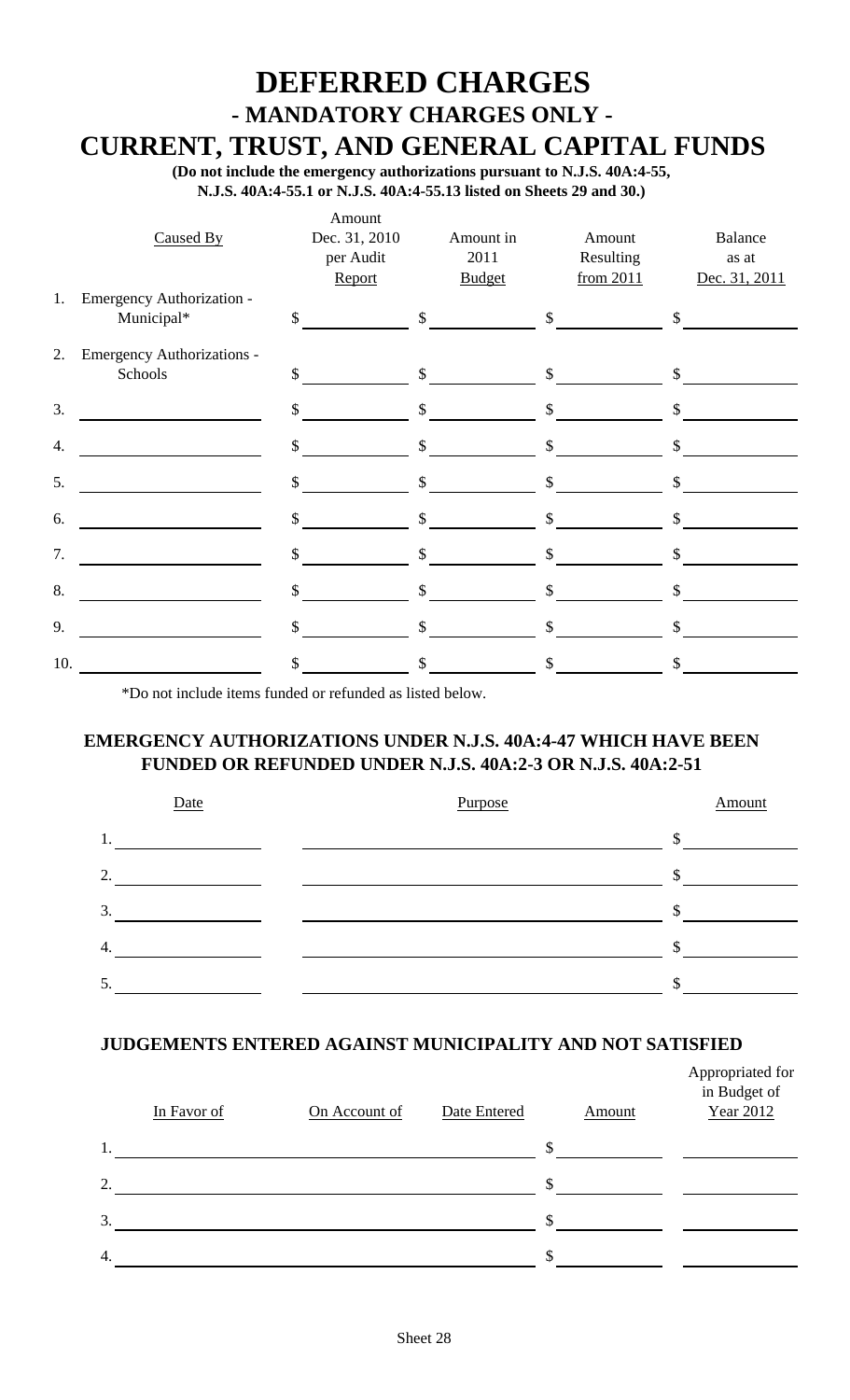#### **N.J.S. 40A:4-53 SPECIAL EMERGENCY -** TAX MAP; REVALUATION; MASTER PLAN; REVISION AND CODIFICATION OF ORDINANCES; DRAINAGE MAPS FOR FLOOD CONTROL; PRELIMINARY ENGINEERING STUDIES, ETC. FOR SANITARY SEWER SYSTEM; MUNICI-PAL CONSOLIDATION ACT; FLOOD OR HURRICANE DAMAGE.

| Date     | Purpose | Amount<br>Authorized |  | Not Less Than<br>1/5 of Amount<br>Authorized* |  | Balance<br>Dec. 31, 2010 |  | By 2011<br><b>Budget</b> |  | REDUCED IN 2011<br>Canceled<br>by Resolution |  | Balance<br>Dec. 31, 2011 |  |
|----------|---------|----------------------|--|-----------------------------------------------|--|--------------------------|--|--------------------------|--|----------------------------------------------|--|--------------------------|--|
|          |         |                      |  |                                               |  |                          |  |                          |  |                                              |  |                          |  |
|          |         |                      |  |                                               |  |                          |  |                          |  |                                              |  |                          |  |
|          |         |                      |  |                                               |  |                          |  |                          |  |                                              |  |                          |  |
|          |         |                      |  |                                               |  |                          |  |                          |  |                                              |  |                          |  |
|          |         |                      |  |                                               |  |                          |  |                          |  |                                              |  |                          |  |
|          |         |                      |  |                                               |  |                          |  |                          |  |                                              |  |                          |  |
|          |         |                      |  |                                               |  |                          |  |                          |  |                                              |  |                          |  |
| Sheet 29 |         |                      |  |                                               |  |                          |  |                          |  |                                              |  |                          |  |
|          |         |                      |  |                                               |  |                          |  |                          |  |                                              |  |                          |  |
|          |         |                      |  |                                               |  |                          |  |                          |  |                                              |  |                          |  |
|          |         |                      |  |                                               |  |                          |  |                          |  |                                              |  |                          |  |
|          |         |                      |  |                                               |  |                          |  |                          |  |                                              |  |                          |  |
|          | Totals  |                      |  |                                               |  |                          |  | 80025-00                 |  | 80026-00                                     |  |                          |  |

It is hereby certified that all outstanding "Special Emergency" appropriations have been adopted by the governing body in full compliance with N.J.S. 40A:4-53 et seq. and are recorded on this page

Chief Financial Officer

\* Not less than one-fifth (1/5) of amount authorized but not more than the amount shown in the column "Balance Dec. 31, 2011" must be entered here and then raised in the 2012 budget.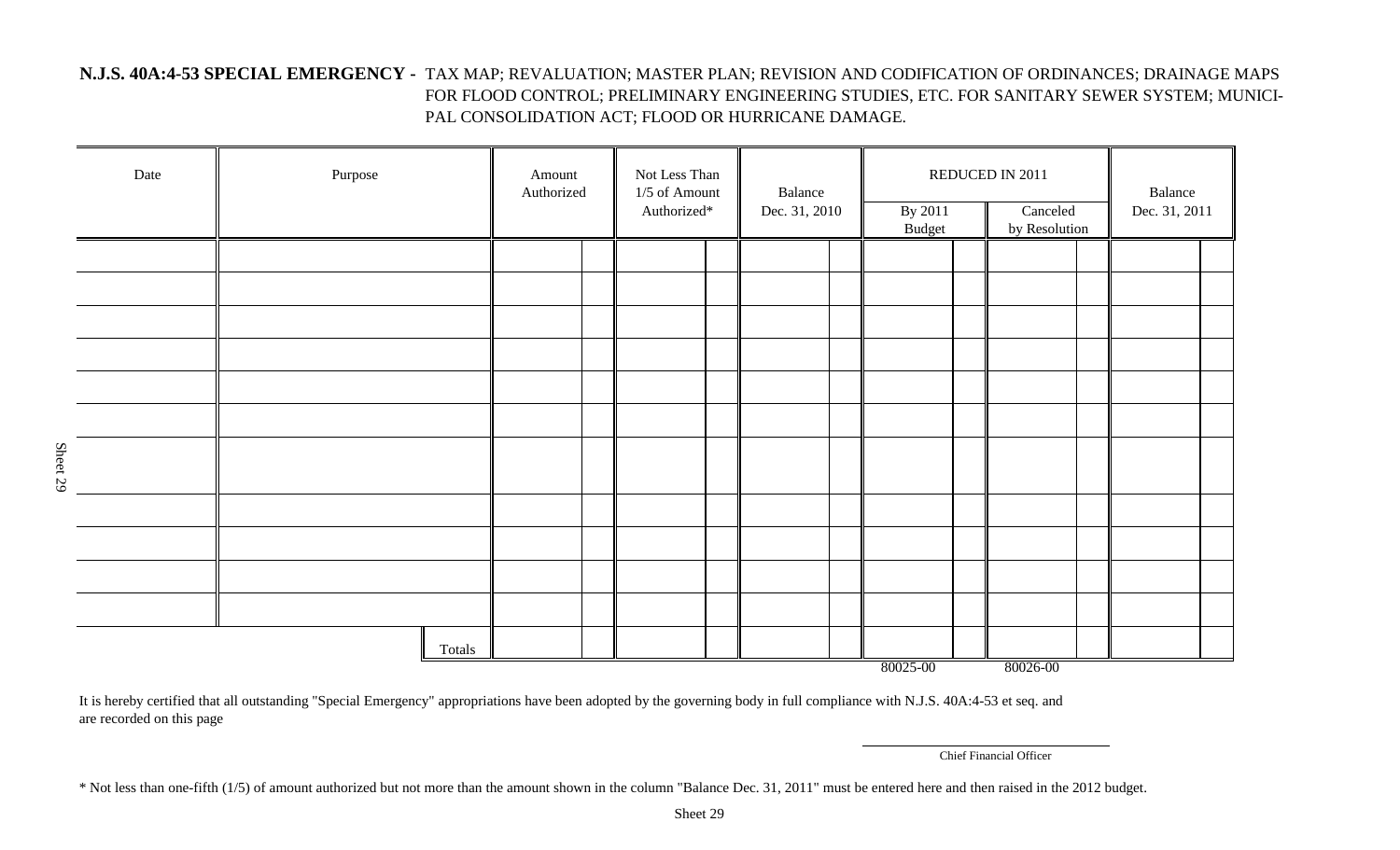#### **N.J.S. 40A:4-55.1, ET SEQ., SPECIAL EMERGENCY - DAMAGE CAUSED TO ROADS OR BRIDGES BY SNOW, ICE, FROST OR FLOOD N.J.S. 40A:4-55.13, ET SEQ., SPECIAL EMERGENCY - PUBLIC EXIGENCIES CAUSED BY CIVIL DISTURBANCES**

|          | Date | Purpose | Amount<br>Authorized | Not Less Than<br>1/3 of Amount<br>Authorized* | Balance<br>Dec. 31, 2010 | By 2011<br><b>Budget</b> | REDUCED IN 2011<br>Canceled<br>by Resolution | Balance<br>Dec. 31, 2011 |
|----------|------|---------|----------------------|-----------------------------------------------|--------------------------|--------------------------|----------------------------------------------|--------------------------|
|          |      |         |                      |                                               |                          |                          |                                              |                          |
|          |      |         |                      |                                               |                          |                          |                                              |                          |
|          |      |         |                      |                                               |                          |                          |                                              |                          |
|          |      |         |                      |                                               |                          |                          |                                              |                          |
|          |      |         |                      |                                               |                          |                          |                                              |                          |
|          |      |         |                      |                                               |                          |                          |                                              |                          |
| Sheet 30 |      |         |                      |                                               |                          |                          |                                              |                          |
|          |      |         |                      |                                               |                          |                          |                                              |                          |
|          |      |         |                      |                                               |                          |                          |                                              |                          |
|          |      |         |                      |                                               |                          |                          |                                              |                          |
|          |      |         |                      |                                               |                          |                          |                                              |                          |
|          |      | Totals  |                      |                                               |                          | 80027-00                 | 80028-00                                     |                          |

It is hereby certified that all outstanding "Special Emergency" appropriations have been adopted by the governing body in full compliance with N.J.S. 40A:4-55.1 et seq. and N.J.S.A. 40A:4-55.13 et seq. are recorded on this page

Chief Financial Officer

\* Not less than one-third (1/3) of amount authorized but not more than the amount shown in the column "Balance Dec. 31, 2011" must be entered here and then raised in the 2012 budget.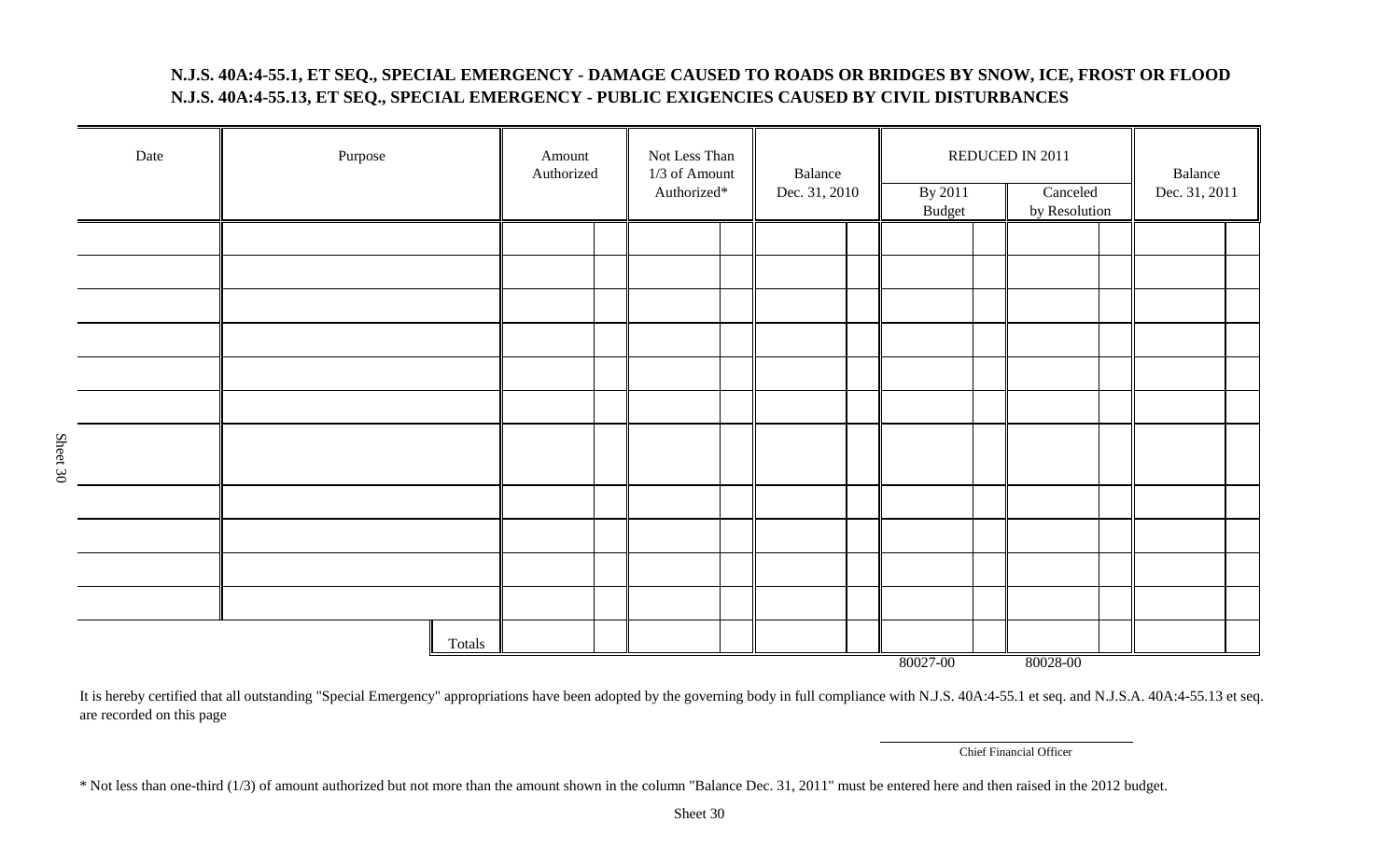# **SCHEDULE OF BONDS ISSUED AND OUTSTANDING AND 2012 DEBT SERVICE FOR BONDS**

**(COUNTY) (MUNICIPAL) GENERAL CAPITAL BONDS**

|                                                   |          | Debit                          |               | Credit                    |                           | 2012 Debt<br>Service |
|---------------------------------------------------|----------|--------------------------------|---------------|---------------------------|---------------------------|----------------------|
| Outstanding January 1, 2011                       | 80033-01 | <b>XXXXXXXX</b>                |               | XX 17,300,000.00          |                           |                      |
| Issued                                            | 80033-02 | <b>XXXXXXXX</b>                | XX            |                           |                           |                      |
| Paid                                              | 80033-03 | 4,725,000.00                   |               | XXXXXXXX                  | XX                        |                      |
|                                                   |          |                                |               |                           |                           |                      |
| Outstanding December 31, 2011                     | 80033-04 | 12,575,000.00<br>17,300,000.00 |               | XXXXXXXX<br>17,300,000.00 | XX                        |                      |
| 2012 Bond Maturities - General Capital Bonds      |          |                                |               | 80033-05                  | $\mathbb{S}$              | 4,720,000.00         |
| 2012 Interest on Bonds *                          |          | 80033-06                       | $\mathcal{S}$ | 439,360.00                |                           |                      |
|                                                   |          | <b>ASSESSMENT SERIAL BONDS</b> |               |                           |                           |                      |
| Outstanding January 1, 2011                       | 80033-07 | XXXXXXXX                       | XX            |                           |                           |                      |
| Issued                                            | 80033-08 | <b>XXXXXXXX</b>                | XX            |                           |                           |                      |
|                                                   |          |                                |               |                           |                           |                      |
| Paid                                              | 80033-09 |                                |               | XXXXXXXX                  | XX                        |                      |
|                                                   |          |                                |               |                           |                           |                      |
| Outstanding December 31, 2011                     | 80033-10 |                                |               | XXXXXXXX                  | XX                        |                      |
| 2012 Bond Maturities - Assessment Bonds           |          |                                |               |                           |                           |                      |
| 2012 Interest on Bonds *                          |          | 80033-12                       | $\mathcal{S}$ |                           |                           |                      |
| Total "Interest on Bonds - Debt Service" (*Items) |          |                                |               | 80033-13                  | $\boldsymbol{\mathsf{S}}$ | 439,360.00           |

### **LIST OF BONDS ISSUED DURING 2011**

| Purpose | 2012 Maturity |  | Amount Issued | Date of<br>Issue | Interest<br>Rate |
|---------|---------------|--|---------------|------------------|------------------|
|         |               |  |               |                  |                  |
|         |               |  |               |                  |                  |
|         |               |  |               |                  |                  |
|         |               |  |               |                  |                  |
|         |               |  |               |                  |                  |
|         |               |  |               |                  |                  |
|         |               |  |               |                  |                  |
|         |               |  |               |                  |                  |
| Total   |               |  |               |                  |                  |
|         | 80033-14      |  | 80033-15      |                  |                  |

Sheet 31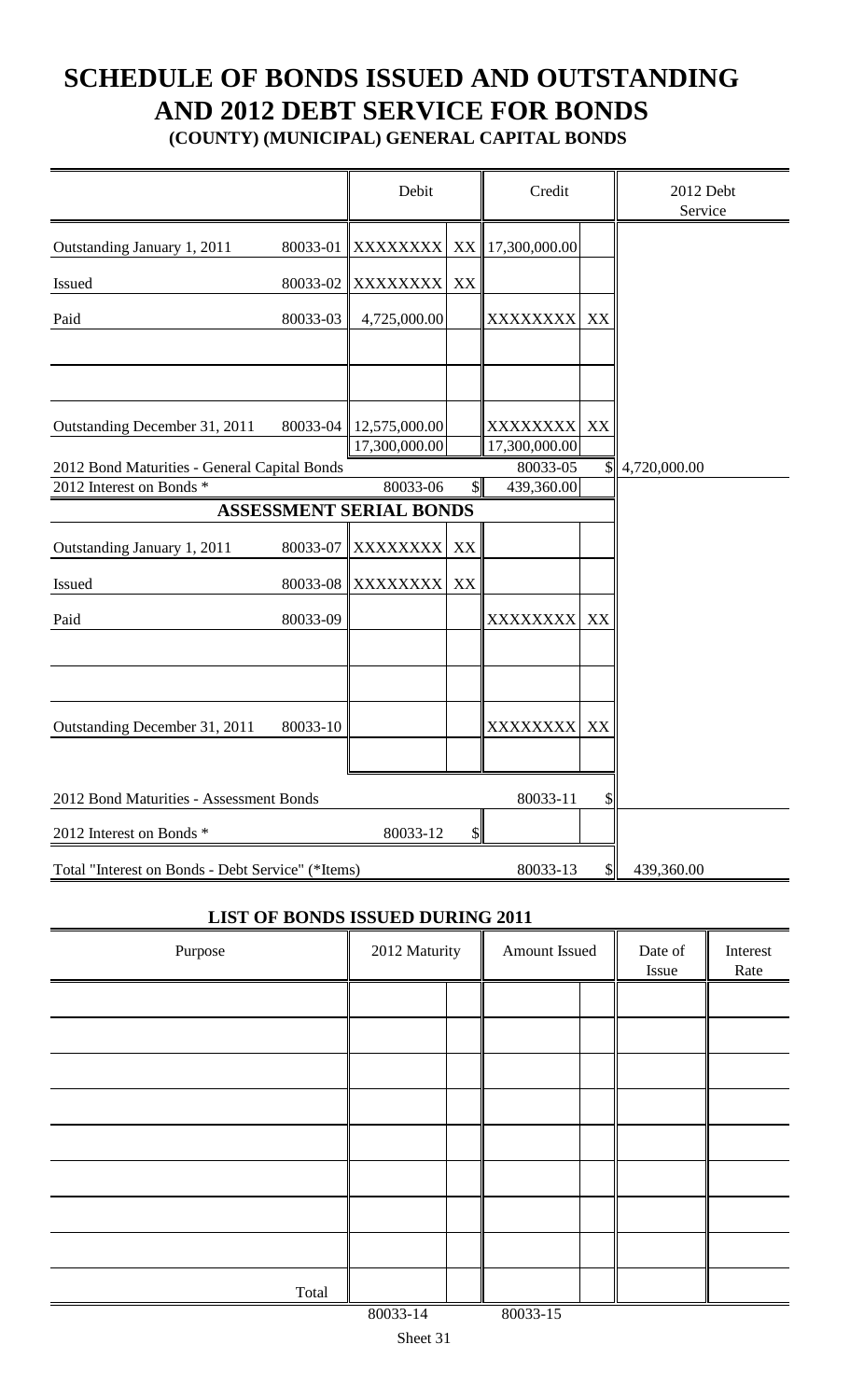## **SCHEDULE OF LOANS ISSUED AND OUTSTANDING AND 2012 DEBT SERVICE FOR LOANS**

**(COUNTY) (MUNICIPAL) Green Acres LOAN**

|                               |          | Debit                        |               | Credit                   |                           | 2012 Debt<br>Service |
|-------------------------------|----------|------------------------------|---------------|--------------------------|---------------------------|----------------------|
| Outstanding January 1, 2011   | 80033-01 | XXXXXXXX                     | $\mathbf{XX}$ | 4,054,899.06             |                           |                      |
| Issued                        | 80033-02 | XXXXXXXX                     | XX            |                          |                           |                      |
| Paid                          | 80033-03 | 564,839.09                   |               | XXXXXXXX                 | XX                        |                      |
|                               |          |                              |               |                          |                           |                      |
| Outstanding December 31, 2011 | 80033-04 | 3,490,059.97<br>4,054,899.06 |               | XXXXXXXX<br>4,054,899.06 | XX                        |                      |
| 2012 Loan Maturities          |          |                              |               | 80033-05                 | $\mathcal{S}$             | 576,192.35           |
| 2012 Interest on Loans        |          |                              |               | 80033-06                 | \$                        | 66,934.56            |
| Total 2012 Debt Service for   |          | Loan                         |               | 80033-13                 | \$I                       | 643,126.91           |
|                               |          | <b>LOAN</b>                  |               |                          |                           |                      |
| Outstanding January 1, 2011   | 80033-07 | XXXXXXXX                     | XX            |                          |                           |                      |
| Issued                        | 80033-08 | XXXXXXXX                     | XX            |                          |                           |                      |
| Paid                          | 80033-09 |                              |               | XXXXXXXX                 | XX                        |                      |
|                               |          |                              |               |                          |                           |                      |
| Outstanding December 31, 2011 | 80033-10 |                              |               | XXXXXXXX                 | XX                        |                      |
|                               |          |                              |               |                          |                           |                      |
| 2012 Loan Maturities          |          |                              |               | 80033-11                 | Φ                         |                      |
| 2012 Interest on Loans        |          |                              |               | 80033-12                 |                           |                      |
| Total 2012 Debt Service for   |          | Loan                         |               | 80033-13                 | $\boldsymbol{\mathsf{S}}$ |                      |

|  |  |  |  | <b>LIST OF LOANS ISSUED DURING 2011</b> |
|--|--|--|--|-----------------------------------------|
|--|--|--|--|-----------------------------------------|

| Purpose | 2012 Maturity |  | Amount Issued | Date of<br>Issue | Interest<br>Rate |
|---------|---------------|--|---------------|------------------|------------------|
|         |               |  |               |                  |                  |
|         |               |  |               |                  |                  |
|         |               |  |               |                  |                  |
|         |               |  |               |                  |                  |
|         |               |  |               |                  |                  |
|         |               |  |               |                  |                  |
|         |               |  |               |                  |                  |
|         |               |  |               |                  |                  |
| Total   |               |  |               |                  |                  |
|         | 80033-14      |  | 80033-15      |                  |                  |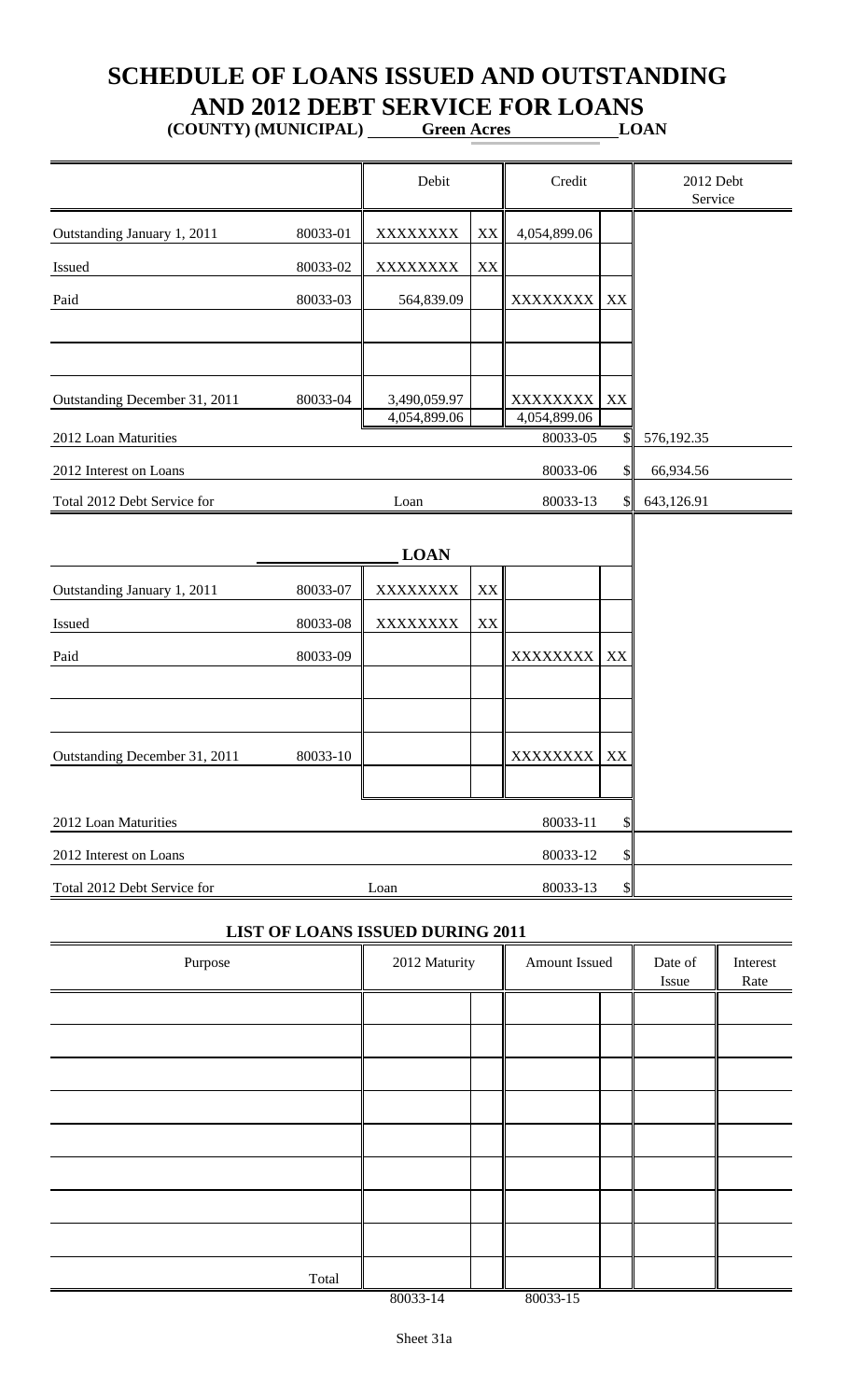## **SCHEDULE OF BONDS ISSUED AND OUTSTANDING AND 2012 DEBT SERVICE FOR BONDS**

#### **TYPE I SCHOOL TERM BONDS**

|                                                                 |          | Debit                                        |    | Credit                                                                                                                                                                                                                                                                                                                                                                                                                          |               | 2012 Debt<br>Service         |          |
|-----------------------------------------------------------------|----------|----------------------------------------------|----|---------------------------------------------------------------------------------------------------------------------------------------------------------------------------------------------------------------------------------------------------------------------------------------------------------------------------------------------------------------------------------------------------------------------------------|---------------|------------------------------|----------|
| Outstanding January 1, 2011                                     | 80034-01 | <b>XXXXXXXX</b>                              | XX |                                                                                                                                                                                                                                                                                                                                                                                                                                 |               |                              |          |
| Paid                                                            | 80034-02 |                                              |    | XXXXXXXX                                                                                                                                                                                                                                                                                                                                                                                                                        | XX            |                              |          |
|                                                                 |          |                                              |    |                                                                                                                                                                                                                                                                                                                                                                                                                                 |               |                              |          |
| Outstanding December 31, 2011                                   | 80034-03 |                                              |    | XXXXXXXX                                                                                                                                                                                                                                                                                                                                                                                                                        | XX            |                              |          |
|                                                                 |          |                                              |    |                                                                                                                                                                                                                                                                                                                                                                                                                                 |               |                              |          |
| 2012 Bond Maturities - Term Bonds                               |          | 80034-04                                     | \$ |                                                                                                                                                                                                                                                                                                                                                                                                                                 |               |                              |          |
| 2012 Interest on Bonds *                                        |          | 80034-05<br><b>TYPE I SCHOOL SERIAL BOND</b> | \$ |                                                                                                                                                                                                                                                                                                                                                                                                                                 |               |                              |          |
| Outstanding January 1, 2011                                     | 80034-06 | XXXXXXXX                                     | XX |                                                                                                                                                                                                                                                                                                                                                                                                                                 |               |                              |          |
|                                                                 |          |                                              |    |                                                                                                                                                                                                                                                                                                                                                                                                                                 |               |                              |          |
| Issued                                                          | 80034-07 | XXXXXXXX                                     | XX |                                                                                                                                                                                                                                                                                                                                                                                                                                 |               |                              |          |
| Paid                                                            | 80034-08 |                                              |    | XXXXXXXX                                                                                                                                                                                                                                                                                                                                                                                                                        | XX            |                              |          |
|                                                                 |          |                                              |    |                                                                                                                                                                                                                                                                                                                                                                                                                                 |               |                              |          |
|                                                                 |          |                                              |    |                                                                                                                                                                                                                                                                                                                                                                                                                                 |               |                              |          |
| Outstanding December 31, 2011                                   | 80034-09 |                                              |    | XXXXXXXX                                                                                                                                                                                                                                                                                                                                                                                                                        | XX            |                              |          |
|                                                                 |          |                                              |    |                                                                                                                                                                                                                                                                                                                                                                                                                                 |               |                              |          |
| 2012 Interest on Bonds *                                        |          | 80034-10                                     | \$ |                                                                                                                                                                                                                                                                                                                                                                                                                                 |               |                              |          |
| 2012 Bond Maturities - Serial Bonds                             |          |                                              |    | 80034-11                                                                                                                                                                                                                                                                                                                                                                                                                        | SI            |                              |          |
| Total "Interest on Bonds - Type I School Debt Service" (*Items) |          |                                              |    | 80034-12                                                                                                                                                                                                                                                                                                                                                                                                                        | $\frac{1}{2}$ |                              |          |
| <b>LIST OF BONDS ISSUED DURING 2011</b>                         |          |                                              |    |                                                                                                                                                                                                                                                                                                                                                                                                                                 |               |                              |          |
| Purpose                                                         |          | 2012 Maturity                                |    | <b>Amount Issued</b>                                                                                                                                                                                                                                                                                                                                                                                                            |               | Date of                      | Interest |
|                                                                 |          | $-01$                                        |    | $-02$                                                                                                                                                                                                                                                                                                                                                                                                                           |               | Issue                        | Rate     |
|                                                                 |          |                                              |    |                                                                                                                                                                                                                                                                                                                                                                                                                                 |               |                              |          |
|                                                                 |          |                                              |    |                                                                                                                                                                                                                                                                                                                                                                                                                                 |               |                              |          |
|                                                                 |          |                                              |    |                                                                                                                                                                                                                                                                                                                                                                                                                                 |               |                              |          |
| Total                                                           | 80035-   |                                              |    |                                                                                                                                                                                                                                                                                                                                                                                                                                 |               |                              |          |
|                                                                 |          |                                              |    |                                                                                                                                                                                                                                                                                                                                                                                                                                 |               |                              |          |
| 2012 INTEREST REQUIREMENT - CURRENT FUND DEBT ONLY              |          |                                              |    | Outstanding<br>Dec. 31, 2011                                                                                                                                                                                                                                                                                                                                                                                                    |               | 2012 Interest<br>Requirement |          |
| 1. Emergency Notes                                              |          | 80036-                                       |    | $\frac{1}{\sqrt{1-\frac{1}{2}}}\frac{1}{\sqrt{1-\frac{1}{2}}}\frac{1}{\sqrt{1-\frac{1}{2}}}\frac{1}{\sqrt{1-\frac{1}{2}}}\frac{1}{\sqrt{1-\frac{1}{2}}}\frac{1}{\sqrt{1-\frac{1}{2}}}\frac{1}{\sqrt{1-\frac{1}{2}}}\frac{1}{\sqrt{1-\frac{1}{2}}}\frac{1}{\sqrt{1-\frac{1}{2}}}\frac{1}{\sqrt{1-\frac{1}{2}}}\frac{1}{\sqrt{1-\frac{1}{2}}}\frac{1}{\sqrt{1-\frac{1}{2}}}\frac{1}{\sqrt{1-\frac{1}{2}}}\frac{1}{\sqrt{1-\frac{$ |               | $\frac{\text{S}}{\text{S}}$  |          |
| 2. Special Emergency Notes                                      |          | 80037-                                       | \$ |                                                                                                                                                                                                                                                                                                                                                                                                                                 |               | $\sim$                       |          |
| 3. Tax Anticipation Notes                                       |          | 80038-                                       |    |                                                                                                                                                                                                                                                                                                                                                                                                                                 |               |                              |          |
| 4. Interest on Unpaid State and County Taxes 80039-             |          |                                              |    | $\sim$                                                                                                                                                                                                                                                                                                                                                                                                                          |               | $\frac{\sqrt{2}}{2}$         |          |
| 5.<br><u> 1980 - Andrea Andrew Maria (b. 1980)</u>              |          |                                              |    | $\sim$                                                                                                                                                                                                                                                                                                                                                                                                                          |               | $\sim$                       |          |
| 6.                                                              |          |                                              |    | $\mathbb{S}$                                                                                                                                                                                                                                                                                                                                                                                                                    |               | $\sim$                       |          |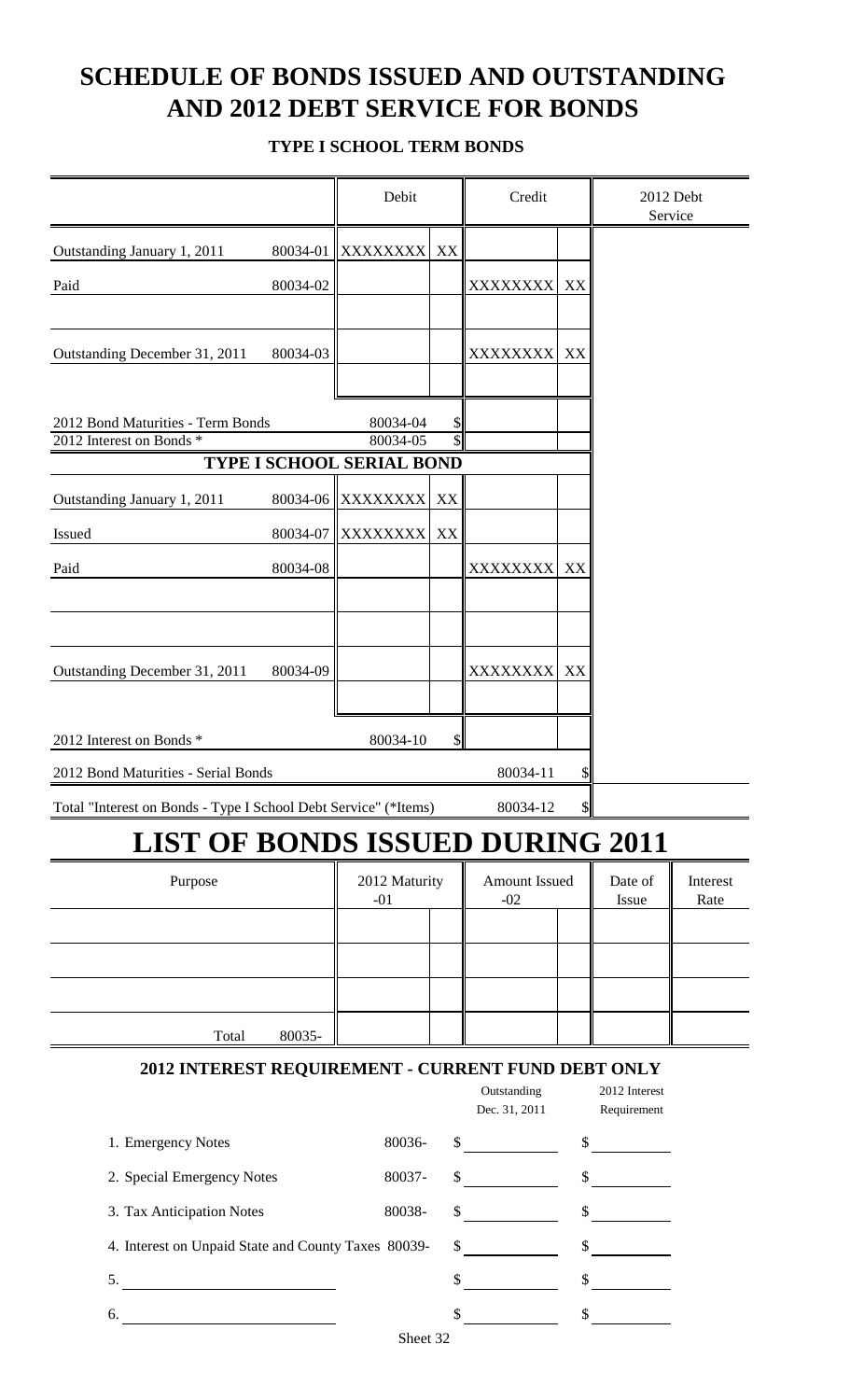### **DEBT SERVICE FOR NOTES (OTHER THAN ASSESSMENT NOTES)**

|                    | Title or Purpose of Issue                                                                                                                                                   | Original<br>Amount<br>Issued | Original<br>Date of<br>Issue* | Amount<br>of Note<br>Outstanding | Date<br>$% \left( \left( \mathcal{A},\mathcal{A}\right) \right) =\left( \mathcal{A},\mathcal{A}\right)$ of<br>Maturity | Rate<br>of<br>Interest | For Principal | 2012 Budget Requirement<br>For Interest | Interest<br>Computed to<br>(Insert Date) |
|--------------------|-----------------------------------------------------------------------------------------------------------------------------------------------------------------------------|------------------------------|-------------------------------|----------------------------------|------------------------------------------------------------------------------------------------------------------------|------------------------|---------------|-----------------------------------------|------------------------------------------|
|                    |                                                                                                                                                                             |                              |                               | Dec. 31, 2011                    |                                                                                                                        |                        |               | $**$                                    |                                          |
|                    |                                                                                                                                                                             |                              |                               |                                  |                                                                                                                        |                        |               |                                         |                                          |
| 2.                 |                                                                                                                                                                             |                              |                               |                                  |                                                                                                                        |                        |               |                                         |                                          |
|                    |                                                                                                                                                                             |                              |                               |                                  |                                                                                                                        |                        |               |                                         |                                          |
| 4.                 | $\frac{3}{2}$                                                                                                                                                               |                              |                               |                                  |                                                                                                                        |                        |               |                                         |                                          |
| 5.                 |                                                                                                                                                                             |                              |                               |                                  |                                                                                                                        |                        |               |                                         |                                          |
| 6.                 |                                                                                                                                                                             |                              |                               |                                  |                                                                                                                        |                        |               |                                         |                                          |
|                    | <u> 1989 - Jan Barbara Barat, prima popula</u>                                                                                                                              |                              |                               |                                  |                                                                                                                        |                        |               |                                         |                                          |
| 7.                 |                                                                                                                                                                             |                              |                               |                                  |                                                                                                                        |                        |               |                                         |                                          |
| Sheet 33<br>8.     |                                                                                                                                                                             |                              |                               |                                  |                                                                                                                        |                        |               |                                         |                                          |
| 9.                 |                                                                                                                                                                             |                              |                               |                                  |                                                                                                                        |                        |               |                                         |                                          |
| $\underline{10}$ . |                                                                                                                                                                             |                              |                               |                                  |                                                                                                                        |                        |               |                                         |                                          |
|                    | $\overline{11}$ .                                                                                                                                                           |                              |                               |                                  |                                                                                                                        |                        |               |                                         |                                          |
|                    | $\overline{12.}$                                                                                                                                                            |                              |                               |                                  |                                                                                                                        |                        |               |                                         |                                          |
|                    |                                                                                                                                                                             |                              |                               |                                  |                                                                                                                        |                        |               |                                         |                                          |
| 13.                | <u> 1980 - Jan Barat, prima prima prima prima prima prima prima prima prima prima prima prima prima prima prima p</u>                                                       |                              |                               |                                  |                                                                                                                        |                        |               |                                         |                                          |
| 14.                |                                                                                                                                                                             |                              |                               |                                  |                                                                                                                        |                        |               |                                         |                                          |
|                    | Total<br>Memo: Designate all "Capital Notes" issued under N.J.S. 40A:2-8(b) with "C". Such notes must be retired at the rate of 20% of the original amount issued annually. |                              |                               |                                  |                                                                                                                        |                        | 80051-01      | 80051-02                                |                                          |

Memo: Type I School Notes should be separately listed and totaled.

Memo: Refunding Bond Anticipation Notes Notes should be separately listed and totaled.

\* " Original Date of Issue" refers to the date when the first money was borrowed for a particular improvement, not the renewal date of subsequent notes which were issued.

All notes with an original date of issue of 2009 or prior require one legally payable installment to be budgeted if it is contemplated that such notes will be renewed in 2012 or

written intent of permanent financing submitted with statement.

\*\* If interest on notes is financed by ordinance, designate same, otherwise an amount must be included in this column. **(Do not crowd - add additional sheets)**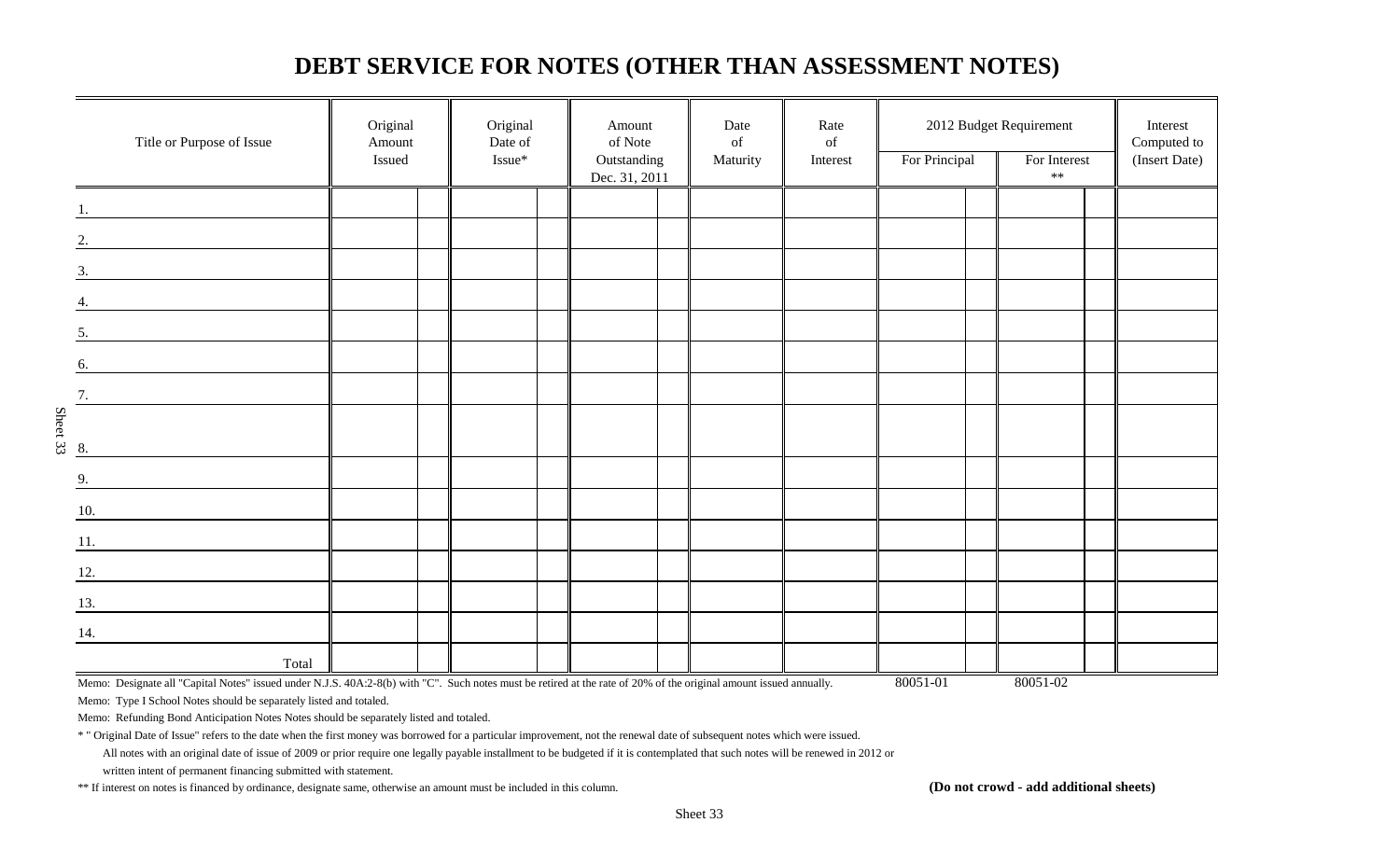### **DEBT SERVICE SCHEDULE FOR ASSESSMENT NOTES**

|          | Title or Purpose of Issue                                         | Original<br>Amount<br>Issued | Original<br>Date of<br>Issue* | Amount<br>of Note<br>Outstanding | Date<br>$% \left( \left( \mathcal{A},\mathcal{A}\right) \right) =\left( \mathcal{A},\mathcal{A}\right)$ of<br>Maturity | Rate<br>$% \left( \left( \mathcal{A},\mathcal{A}\right) \right) =\left( \mathcal{A},\mathcal{A}\right)$ of<br>Interest | For Principal | 2012 Budget Requirement<br>For Interest | Interest<br>Computed to<br>(Insert Date) |
|----------|-------------------------------------------------------------------|------------------------------|-------------------------------|----------------------------------|------------------------------------------------------------------------------------------------------------------------|------------------------------------------------------------------------------------------------------------------------|---------------|-----------------------------------------|------------------------------------------|
|          |                                                                   |                              |                               | Dec. 31, 2011                    |                                                                                                                        |                                                                                                                        |               | $\ast\ast$                              |                                          |
|          |                                                                   |                              |                               |                                  |                                                                                                                        |                                                                                                                        |               |                                         |                                          |
|          | 2.                                                                |                              |                               |                                  |                                                                                                                        |                                                                                                                        |               |                                         |                                          |
|          | 3.                                                                |                              |                               |                                  |                                                                                                                        |                                                                                                                        |               |                                         |                                          |
|          | 4.                                                                |                              |                               |                                  |                                                                                                                        |                                                                                                                        |               |                                         |                                          |
|          | 5.                                                                |                              |                               |                                  |                                                                                                                        |                                                                                                                        |               |                                         |                                          |
|          | 6.                                                                |                              |                               |                                  |                                                                                                                        |                                                                                                                        |               |                                         |                                          |
|          |                                                                   |                              |                               |                                  |                                                                                                                        |                                                                                                                        |               |                                         |                                          |
| Sheet 34 | 7.                                                                |                              |                               |                                  |                                                                                                                        |                                                                                                                        |               |                                         |                                          |
|          | 8.                                                                |                              |                               |                                  |                                                                                                                        |                                                                                                                        |               |                                         |                                          |
|          | 9.                                                                |                              |                               |                                  |                                                                                                                        |                                                                                                                        |               |                                         |                                          |
|          | 10.                                                               |                              |                               |                                  |                                                                                                                        |                                                                                                                        |               |                                         |                                          |
|          | 11.                                                               |                              |                               |                                  |                                                                                                                        |                                                                                                                        |               |                                         |                                          |
|          | 12.                                                               |                              |                               |                                  |                                                                                                                        |                                                                                                                        |               |                                         |                                          |
|          | 13.                                                               |                              |                               |                                  |                                                                                                                        |                                                                                                                        |               |                                         |                                          |
|          | 14.                                                               |                              |                               |                                  |                                                                                                                        |                                                                                                                        |               |                                         |                                          |
|          | Total                                                             |                              |                               |                                  |                                                                                                                        |                                                                                                                        |               |                                         |                                          |
|          | MEMO: *See Sheet 33 for clarification of "Original Date of Issue" |                              |                               |                                  |                                                                                                                        |                                                                                                                        | 80051-01      | 80051-02                                |                                          |

Assessment Notes with an original date of issue of December 31, 2009 or prior must be appropriated in full in the 2012 Dedicated Assessment Budget or written intent of permanent financing

submitted with statement.

\*\*Interest on Assessment Notes must be included in the Current Fund Budget appropriation "Interest on Notes".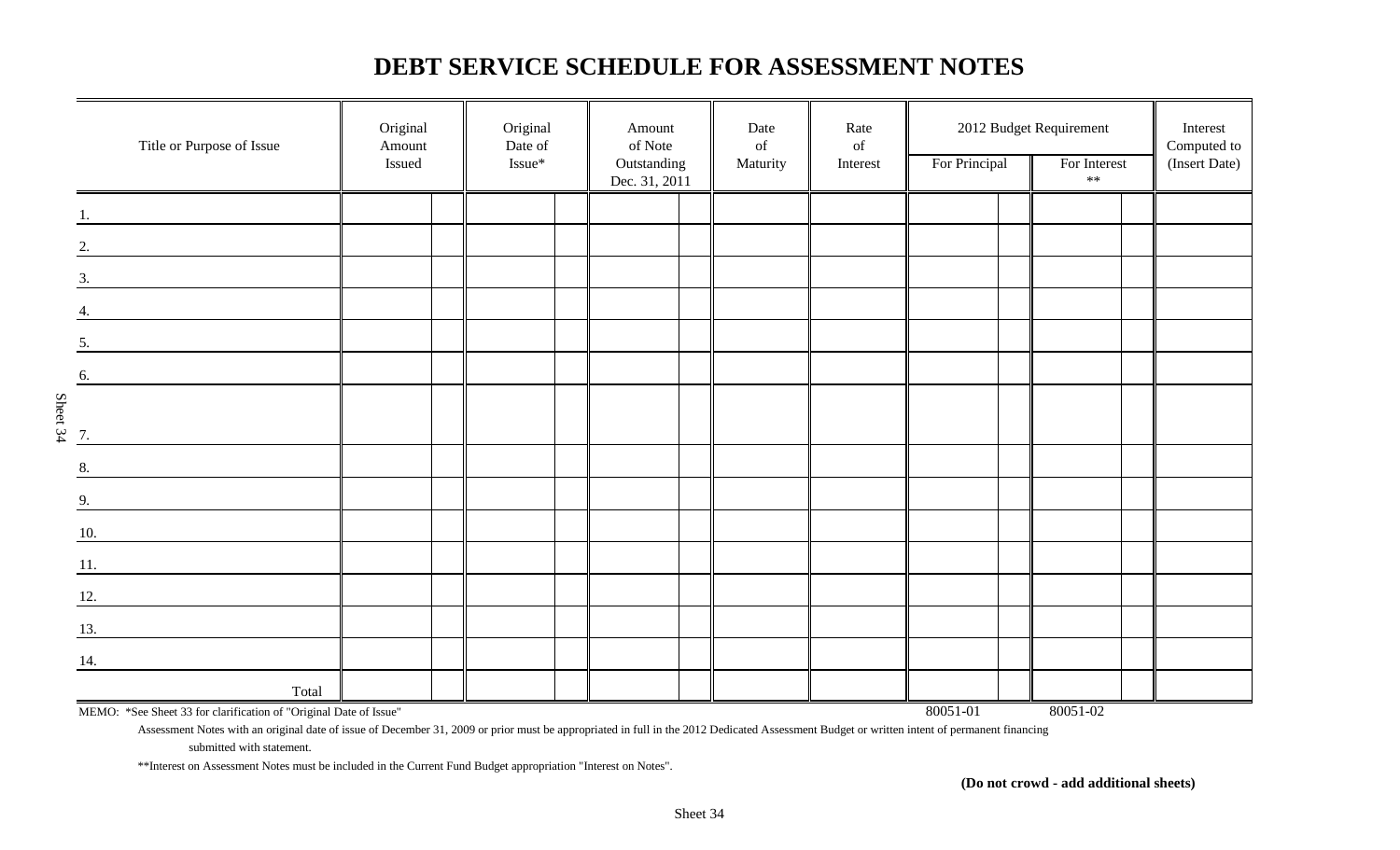## **SCHEDULE OF CAPITAL LEASE PROGRAM OBLIGATIONS**

|           | Purpose                                                                   | Amount<br>of Obligation<br>Outstanding<br>Dec. 31, 2011 | For Principal | 2012 Budget Requirement<br>For Interest/Fees |
|-----------|---------------------------------------------------------------------------|---------------------------------------------------------|---------------|----------------------------------------------|
|           |                                                                           |                                                         |               |                                              |
|           |                                                                           |                                                         |               |                                              |
|           | 2.                                                                        |                                                         |               |                                              |
|           | 3.                                                                        |                                                         |               |                                              |
|           | 4.                                                                        |                                                         |               |                                              |
|           | 5.                                                                        |                                                         |               |                                              |
|           |                                                                           |                                                         |               |                                              |
| Sheet 34a | 6.                                                                        |                                                         |               |                                              |
|           | 7.                                                                        |                                                         |               |                                              |
|           | 8.                                                                        |                                                         |               |                                              |
|           | 9.                                                                        |                                                         |               |                                              |
|           | 10.                                                                       |                                                         |               |                                              |
|           | 11.<br><u> 1989 - Johann Barbara, martxa amerikan personal (h. 1989).</u> |                                                         |               |                                              |
|           | 12.                                                                       |                                                         |               |                                              |
|           | 13.                                                                       |                                                         |               |                                              |
|           | Total                                                                     |                                                         | 80051-01      | 80051-02                                     |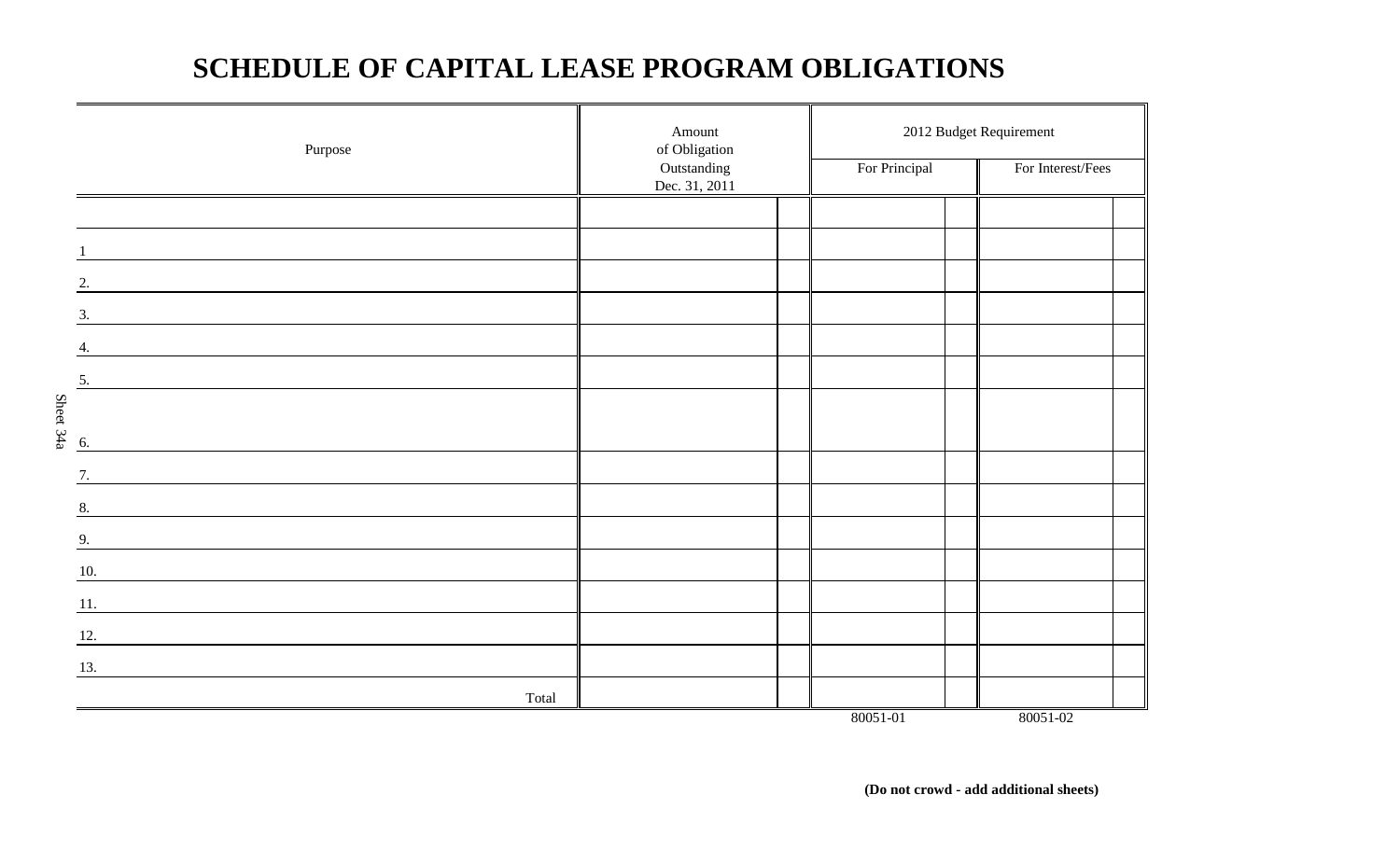## **SCHEDULE OF IMPROVEMENT AUTHORIZATIONS (GENERAL CAPITAL FUND)**

|          | <b>IMPROVEMENTS</b><br>Specify each authorization by purpose. Do |        | Balance - January 1, 2011 | 2011           |  | Expended | Authorizations |        | Balance - December 31, 2011 |  |
|----------|------------------------------------------------------------------|--------|---------------------------|----------------|--|----------|----------------|--------|-----------------------------|--|
|          | not merely designate by a code number.                           | Funded | Unfunded                  | Authorizations |  |          | Canceled       | Funded | Unfunded                    |  |
|          |                                                                  |        |                           |                |  |          |                |        |                             |  |
|          |                                                                  |        |                           |                |  |          |                |        |                             |  |
|          |                                                                  |        |                           |                |  |          |                |        |                             |  |
|          |                                                                  |        |                           |                |  |          |                |        |                             |  |
|          |                                                                  |        |                           |                |  |          |                |        |                             |  |
|          |                                                                  |        |                           |                |  |          |                |        |                             |  |
|          |                                                                  |        |                           |                |  |          |                |        |                             |  |
|          |                                                                  |        |                           |                |  |          |                |        |                             |  |
|          |                                                                  |        |                           |                |  |          |                |        |                             |  |
| Sheet 35 |                                                                  |        |                           |                |  |          |                |        |                             |  |
|          |                                                                  |        |                           |                |  |          |                |        |                             |  |
|          |                                                                  |        |                           |                |  |          |                |        |                             |  |
|          |                                                                  |        |                           |                |  |          |                |        |                             |  |
|          |                                                                  |        |                           |                |  |          |                |        |                             |  |
|          |                                                                  |        |                           |                |  |          |                |        |                             |  |
|          |                                                                  |        |                           |                |  |          |                |        |                             |  |
|          |                                                                  |        |                           |                |  |          |                |        |                             |  |
|          |                                                                  |        |                           |                |  |          |                |        |                             |  |
|          |                                                                  |        |                           |                |  |          |                |        |                             |  |
|          |                                                                  |        |                           |                |  |          |                |        |                             |  |
|          |                                                                  |        |                           |                |  |          |                |        |                             |  |
|          |                                                                  |        |                           |                |  |          |                |        |                             |  |

Place an \* before each item of "Improvement" which represents a funding or refunding of an emergency authorization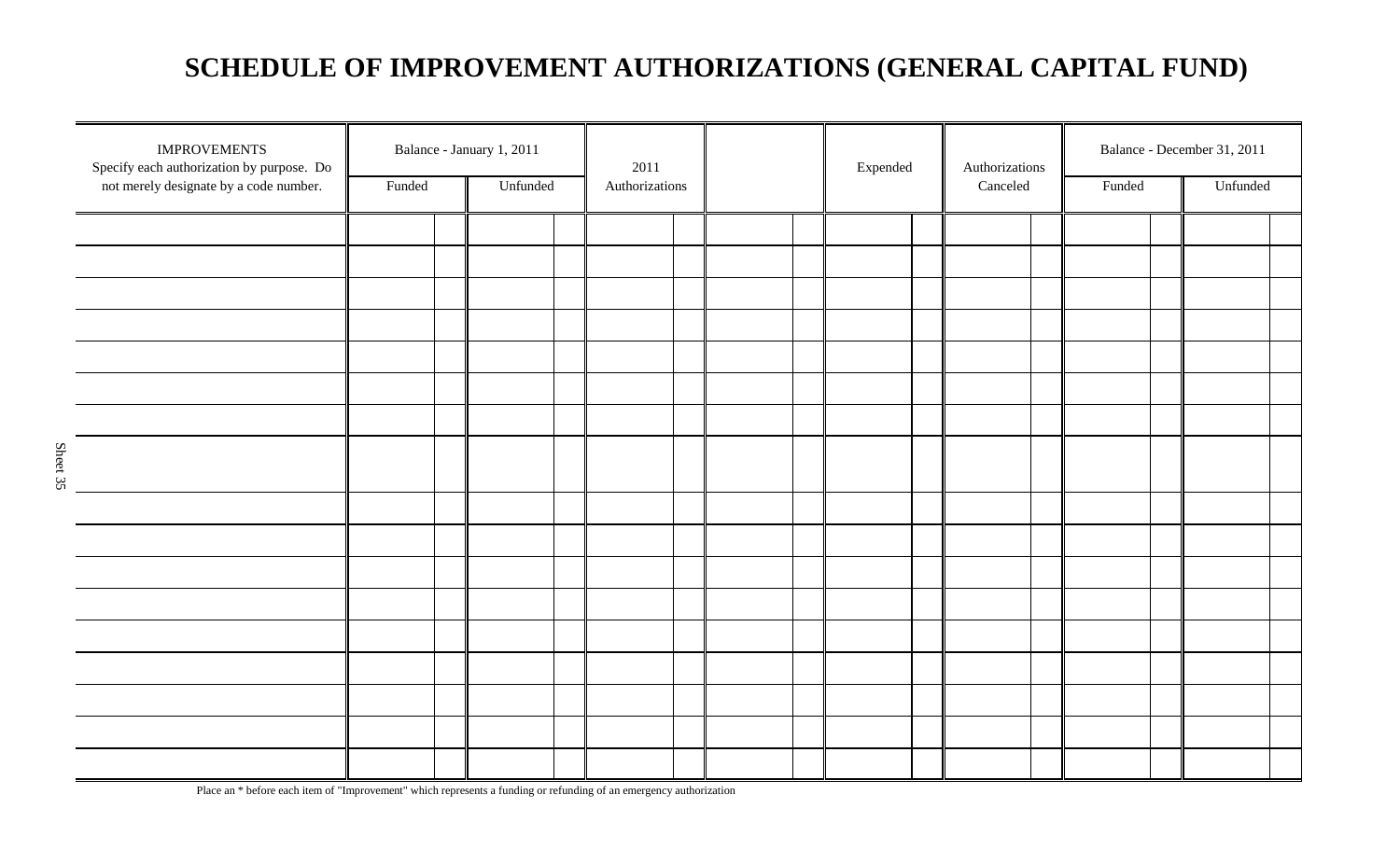## **SCHEDULE OF IMPROVEMENT AUTHORIZATIONS (GENERAL CAPITAL FUND) (cont.)**

| <b>IMPROVEMENTS</b><br>Specify each authorization by purpose. Do<br>not merely designate by a code number. | Funded | Balance - January 1, 2011<br>Unfunded | 2011<br>Authorizations | Expended | Authorizations<br>Canceled | Funded | Balance - December 31, 2011<br>Unfunded |  |
|------------------------------------------------------------------------------------------------------------|--------|---------------------------------------|------------------------|----------|----------------------------|--------|-----------------------------------------|--|
|                                                                                                            |        |                                       |                        |          |                            |        |                                         |  |
|                                                                                                            |        |                                       |                        |          |                            |        |                                         |  |
|                                                                                                            |        |                                       |                        |          |                            |        |                                         |  |
|                                                                                                            |        |                                       |                        |          |                            |        |                                         |  |
|                                                                                                            |        |                                       |                        |          |                            |        |                                         |  |
|                                                                                                            |        |                                       |                        |          |                            |        |                                         |  |
|                                                                                                            |        |                                       |                        |          |                            |        |                                         |  |
|                                                                                                            |        |                                       |                        |          |                            |        |                                         |  |
|                                                                                                            |        |                                       |                        |          |                            |        |                                         |  |
|                                                                                                            |        |                                       |                        |          |                            |        |                                         |  |
|                                                                                                            |        |                                       |                        |          |                            |        |                                         |  |
|                                                                                                            |        |                                       |                        |          |                            |        |                                         |  |
|                                                                                                            |        |                                       |                        |          |                            |        |                                         |  |
|                                                                                                            |        |                                       |                        |          |                            |        |                                         |  |
|                                                                                                            |        |                                       |                        |          |                            |        |                                         |  |
|                                                                                                            |        |                                       |                        |          |                            |        |                                         |  |
| 70000-<br>Total                                                                                            |        |                                       |                        |          |                            |        |                                         |  |

Place an \* before each item of "Improvement" which represents a funding or refunding of an emergency authorization<br>Sheet 35a

Sheet 35a

Sheet 35a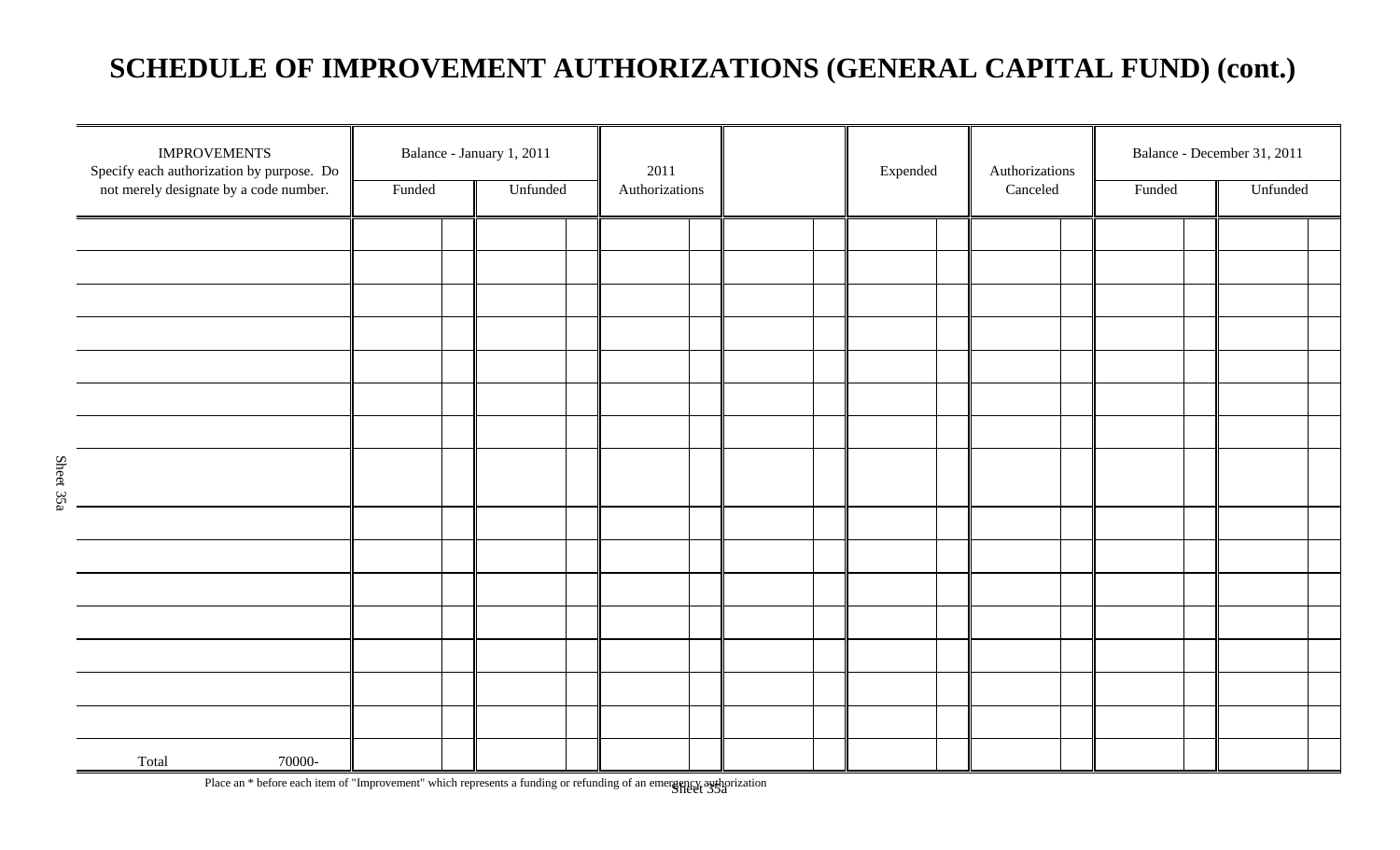# **GENERAL CAPITAL FUND**

### **SCHEDULE OF CAPITAL IMPROVEMENT FUND**

|                                                                                                            |          | Debit             |    | Credit           |    |
|------------------------------------------------------------------------------------------------------------|----------|-------------------|----|------------------|----|
| Balance January 1, 2011                                                                                    |          | 80031-01 XXXXXXXX | XX | 4,339,148.90     |    |
| Received from 2011 Budget Appropriation *                                                                  | 80031-02 | <b>XXXXXXXX</b>   | XX | 900,000.00       |    |
| Received from Open Space                                                                                   |          | <b>XXXXXXXX</b>   | XX | 4,250,000.00     |    |
| <b>Improvement Authorizations Canceled</b><br>(financed in whole by the Capital Improvement Fund) 80031-03 |          | <b>XXXXXXXX</b>   | XX | 285,272.92       |    |
|                                                                                                            |          |                   |    |                  |    |
| List by Improvements - Direct Charges Made for Preliminary Costs:                                          |          | XXXXXXXX          |    | XX XXXXXXXX XX   |    |
|                                                                                                            |          |                   |    | XXXXXXXX XX      |    |
|                                                                                                            |          |                   |    | XXXXXXXX XX      |    |
|                                                                                                            |          |                   |    | XXXXXXXX XX      |    |
|                                                                                                            |          |                   |    | <b>XXXXXXXXI</b> | XX |
|                                                                                                            |          |                   |    | XXXXXXXX XX      |    |
|                                                                                                            |          |                   |    | XXXXXXXX XX      |    |
|                                                                                                            |          |                   |    | XXXXXXXX XX      |    |
|                                                                                                            |          |                   |    | <b>XXXXXXXX</b>  | XX |
|                                                                                                            |          |                   |    | XXXXXXXX XX      |    |
|                                                                                                            |          |                   |    | XXXXXXXX XX      |    |
|                                                                                                            |          |                   |    | XXXXXXXX XX      |    |
|                                                                                                            |          |                   |    | XXXXXXXX XX      |    |
|                                                                                                            |          |                   |    | XXXXXXXX XX      |    |
| Appropriated to Finance Improvement Authorizations                                                         | 80031-04 | 5,475,000.00      |    | XXXXXXXX XX      |    |
|                                                                                                            |          |                   |    | XXXXXXXX XX      |    |
| Balance December 31, 2011                                                                                  | 80031-05 | 4,299,421.82      |    | XXXXXXXX         | XX |
|                                                                                                            |          | 9,774,421.82      |    | 9,774,421.82     |    |

\* The full amount of the 2011 budget appropriation should be transferred to this account unless the balance of the appropriation is to be permitted to lapse.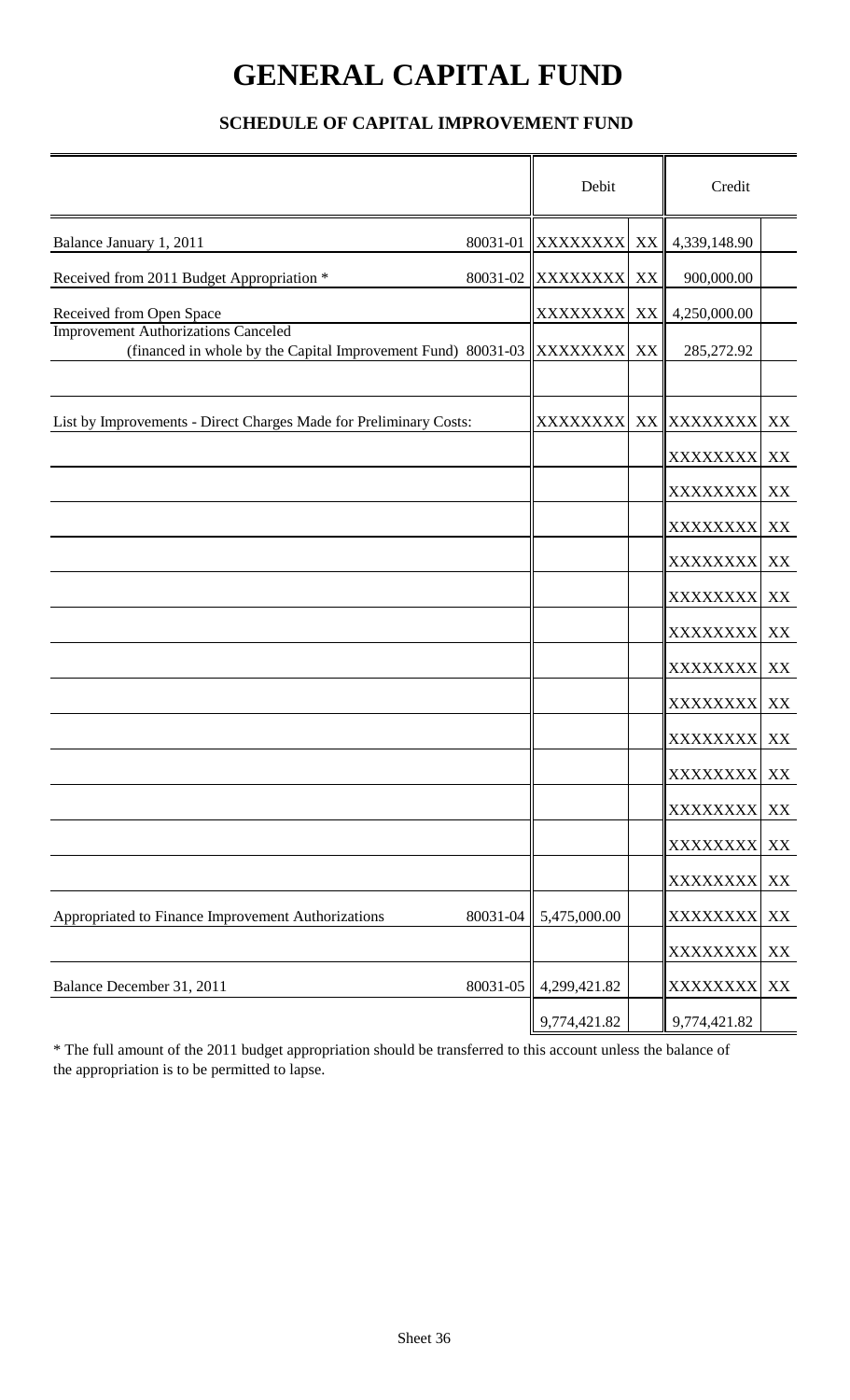## **GENERAL CAPITAL FUND**

### **SCHEDULE OF DOWN PAYMENTS ON IMPROVEMENTS**

| Debit                                                    |    | Credit          |    |
|----------------------------------------------------------|----|-----------------|----|
| <b>XXXXXXXX</b>                                          | XX |                 |    |
| <b>XXXXXXXX</b>                                          | XX |                 |    |
| <b>XXXXXXXX</b>                                          | XX |                 |    |
|                                                          |    | XXXXXXXX        | XX |
|                                                          |    | <b>XXXXXXXX</b> | XX |
|                                                          |    | <b>XXXXXXXX</b> | XX |
| 80030-01<br>80030-02<br>80030-03<br>80030-04<br>80030-05 |    |                 |    |

\*The full amount of the 2011 appropriation should be transferred to this account unless the balance of the appropriation is permitted to lapse.

### **CAPITAL IMPROVEMENTS AUTHORIZED IN 2011 AND DOWN PAYMENTS (N.J.S. 40A:2-11)**

### **GENERAL CAPITAL FUND ONLY**

| Purpose         | Amount<br>Appropriated | Total<br>Obligations<br>Authorized | Down Payment<br>Provided by<br>Ordinance | Amount of Down<br>Payment in Budget<br>of 2011 or Prior<br>Years |  |
|-----------------|------------------------|------------------------------------|------------------------------------------|------------------------------------------------------------------|--|
| See Sheet 35a-2 | 16,678,000.00          | 10,653,000.00                      | 1,775,000.00                             | 1,775,000.00                                                     |  |
|                 |                        |                                    |                                          |                                                                  |  |
|                 |                        |                                    |                                          |                                                                  |  |
|                 |                        |                                    |                                          |                                                                  |  |
|                 |                        |                                    |                                          |                                                                  |  |
|                 |                        |                                    |                                          |                                                                  |  |
|                 |                        |                                    |                                          |                                                                  |  |
|                 |                        |                                    |                                          |                                                                  |  |
| Total 80032-00  | 16,678,000.00          | 10,653,000.00                      | 1,775,000.00                             | 1,775,000.00                                                     |  |

NOTE - Where amount in column "Down Payment Provided by Ordinance" is LESS than 5% of amount in column "Total Obligations Authorized", explanation must be made part of or attached to this sheet.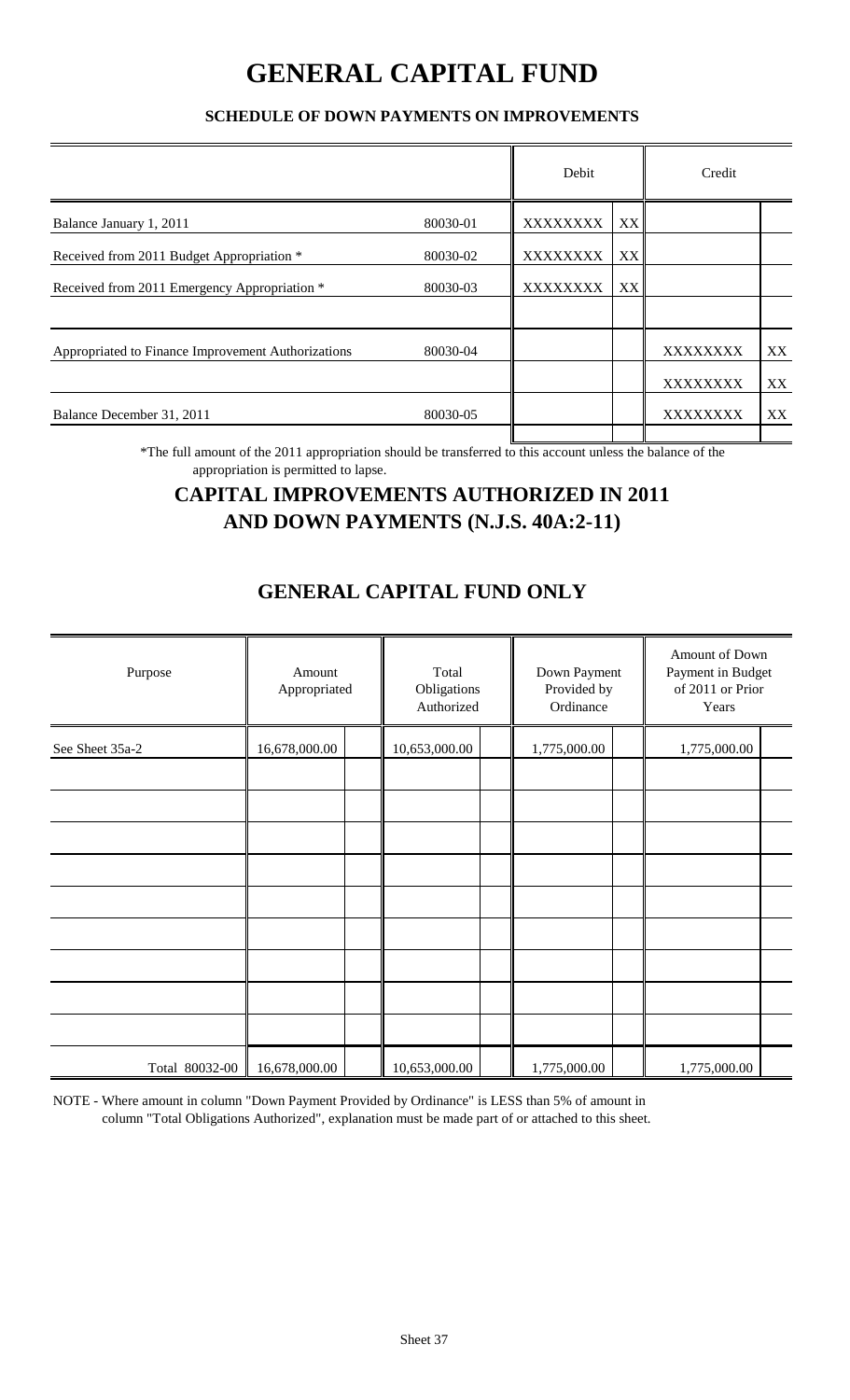# **GENERAL CAPITAL FUND**

### **STATEMENT OF CAPITAL SURPLUS YEAR - 2011**

|                                                    |          | Debit            |                 | Credit          |    |
|----------------------------------------------------|----------|------------------|-----------------|-----------------|----|
| Balance January 1, 2011                            | 80029-01 | <b>XXXXXXXXI</b> | XX <sup>I</sup> | 3,196,736.48    |    |
| Premium on Sale of Bonds                           |          | <b>XXXXXXXX</b>  | XX              |                 |    |
| <b>Funded Improvement Authorizations Canceled</b>  |          | <b>XXXXXXXX</b>  |                 | XX 1,961,978.07 |    |
| <b>Reimbursement to Cancelled Ordinance</b>        |          |                  |                 | 11,401.44       |    |
|                                                    |          |                  |                 |                 |    |
|                                                    |          |                  |                 |                 |    |
| Appropriated to Finance Improvement Authorizations | 80029-02 |                  |                 | XXXXXXXX XX     |    |
| Appropriated to 2011 Budget Revenue                | 80029-03 | 550,000.00       |                 | XXXXXXXX XX     |    |
| Balance December 31, 2011                          | 80029-04 | 4,620,115.99     |                 | <b>XXXXXXXX</b> | XX |
|                                                    |          | 5,170,115.99     |                 | 5,170,115.99    |    |

### **BONDS ISSUED WITH A COVENANT OR COVENANTS**

|    | 1. Amount of Serial Bonds Issued Under Provisions of Chapter 233,<br>P.L. 1944, Chapter 268, P.L. 1944, Chapter 428, P.L. 1943 or<br>Chapter 77, Article VI-A, P.L. 1945, with Covenant or Covenants; |    |  |
|----|-------------------------------------------------------------------------------------------------------------------------------------------------------------------------------------------------------|----|--|
|    | Outstanding December 31, 2011                                                                                                                                                                         | \$ |  |
|    | 2. Amount of Cash in Special Trust Fund as of December 31, 2011 (Note A)                                                                                                                              |    |  |
|    | 3. Amount of Bonds Issued Under Item 1<br>Maturing in 2012                                                                                                                                            |    |  |
|    | 4. Amount of Interest on Bonds with a<br>Covenant - 2012 Requirement                                                                                                                                  |    |  |
| 5. | Total of 3 and 4 - Gross Appropriation                                                                                                                                                                |    |  |
|    | 6. Less Amount of Special Trust Fund to be Used                                                                                                                                                       |    |  |
|    | 7. Net Appropriation Required                                                                                                                                                                         | \$ |  |

NOTE A - This amount to be supported by confirmation from bank or banks

Footnote: Any formula other than the one shown above and required to be used by covenant or covenants is to be attached hereto

Item 5 must be shown as an item of appropriation, short extended, with Item 6 shown directly following as a deduction and with the amount of Item 7 extended into the 2011 appropriation column.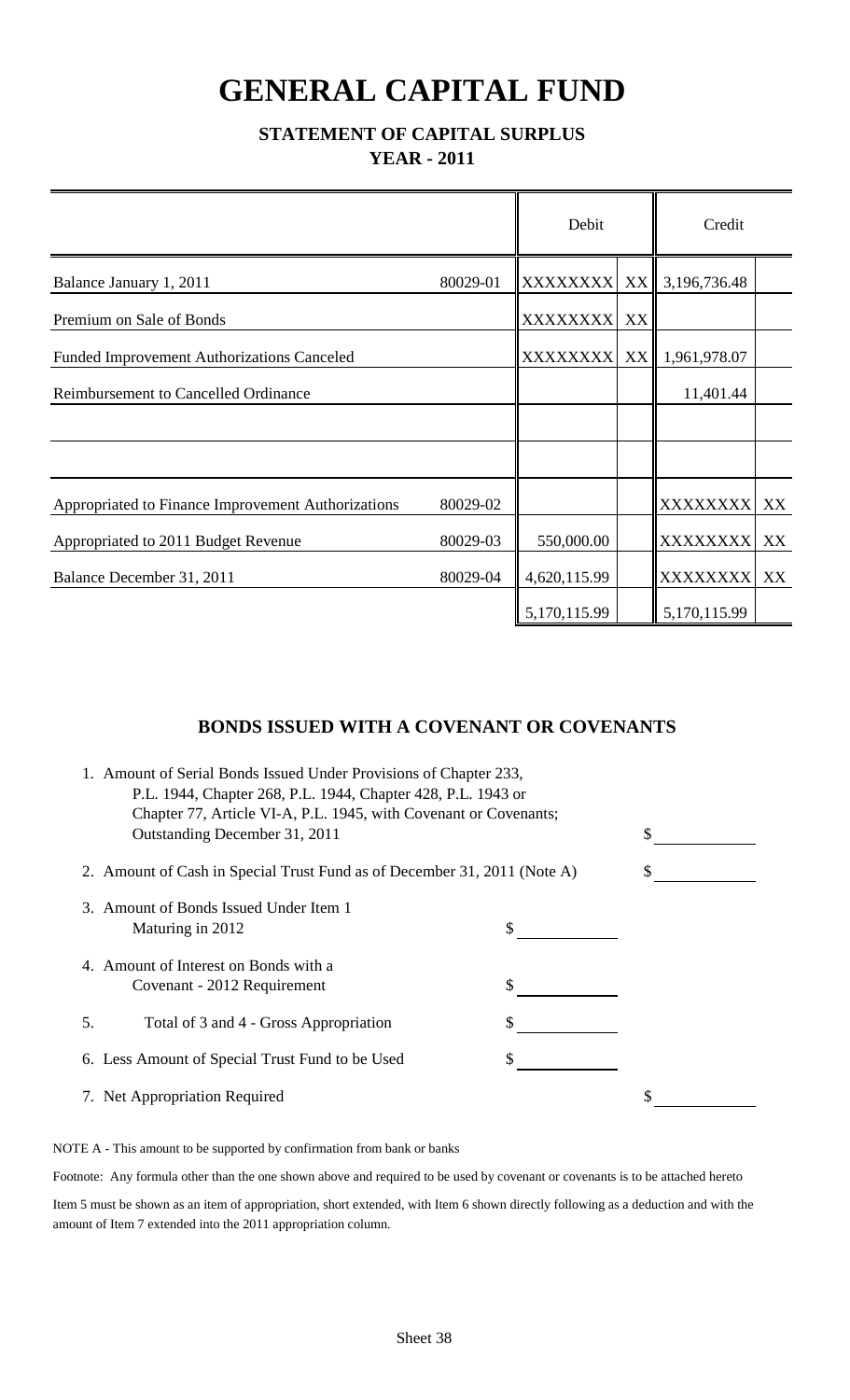## **MUNICIPALITIES ONLY IMPORTANT**

This Sheet Must Be Completely Filled in or the Statement Will Be Considered Incomplete

#### **(N.J.S.A.52:27BB-55 as Amended by Chap. 211, P.L 1981)**

| A.        |    |                                                                                                      |                                |
|-----------|----|------------------------------------------------------------------------------------------------------|--------------------------------|
|           | 1. | Total Tax Levy for the Year 2011 was                                                                 | \$                             |
|           | 2. | Amount of Item 1 Collected in 2011 (*)<br>\$                                                         |                                |
|           | 3. | Seventy (70) percent of Item 1                                                                       | \$                             |
|           |    | (*) Including prepayments and overpayments applied.                                                  |                                |
| <b>B.</b> |    |                                                                                                      |                                |
|           | 1. | Did any maturities of bonded obligations or notes fall due during the year 2011?<br>Answer YES or NO |                                |
|           | 2. | Have payments been made for all bonded obligations or notes due on or before<br>December 31, 2011?   |                                |
|           |    | Answer YES or NO:                                                                                    | If answer is "NO" give details |
|           |    |                                                                                                      |                                |
|           |    | NOTE: If answer to Item B1 is YES, then Item B2 must be answered                                     |                                |

### C. Does the appropriation required to be included in the 2012 budget for the liquidation of all bonded obligations or notes exceed 25% of the total of appropriations for operating purposes in the budget for the year just ended? Answer YES or NO:

| D.<br>1. | Cash Deficit 2010                     |                                                      |               |      | \$                        |       |
|----------|---------------------------------------|------------------------------------------------------|---------------|------|---------------------------|-------|
| 2.       | 4% of 2010 Tax Levy for all purposes: |                                                      |               |      |                           |       |
|          |                                       | Levy-- $\frac{1}{2}$                                 |               | $=$  | $\mathcal{S}$             |       |
| 3.       | Cash Deficit 2011                     |                                                      |               |      | $\mathcal{S}$             |       |
| 4.       | 4% of 2011 Tax Levy for all purposes: |                                                      |               |      |                           |       |
|          |                                       | Levy - $\sim$ $\sim$                                 |               | $=$  | \$                        |       |
|          |                                       |                                                      |               |      |                           |       |
| Ε.       | Unpaid                                |                                                      |               | 2011 |                           | Total |
|          |                                       | 2010                                                 |               |      |                           |       |
|          | 1. State Taxes                        | \$                                                   | \$            |      | \$                        |       |
|          | 2. County Taxes                       | \$                                                   | $\mathcal{S}$ |      | $\boldsymbol{\mathsf{S}}$ |       |
|          | 3. Amounts due Special Districts      |                                                      |               |      |                           |       |
|          |                                       | \$                                                   | \$            |      | \$                        |       |
|          |                                       | 4. Amounts due School Districts for Local School Tax |               |      |                           |       |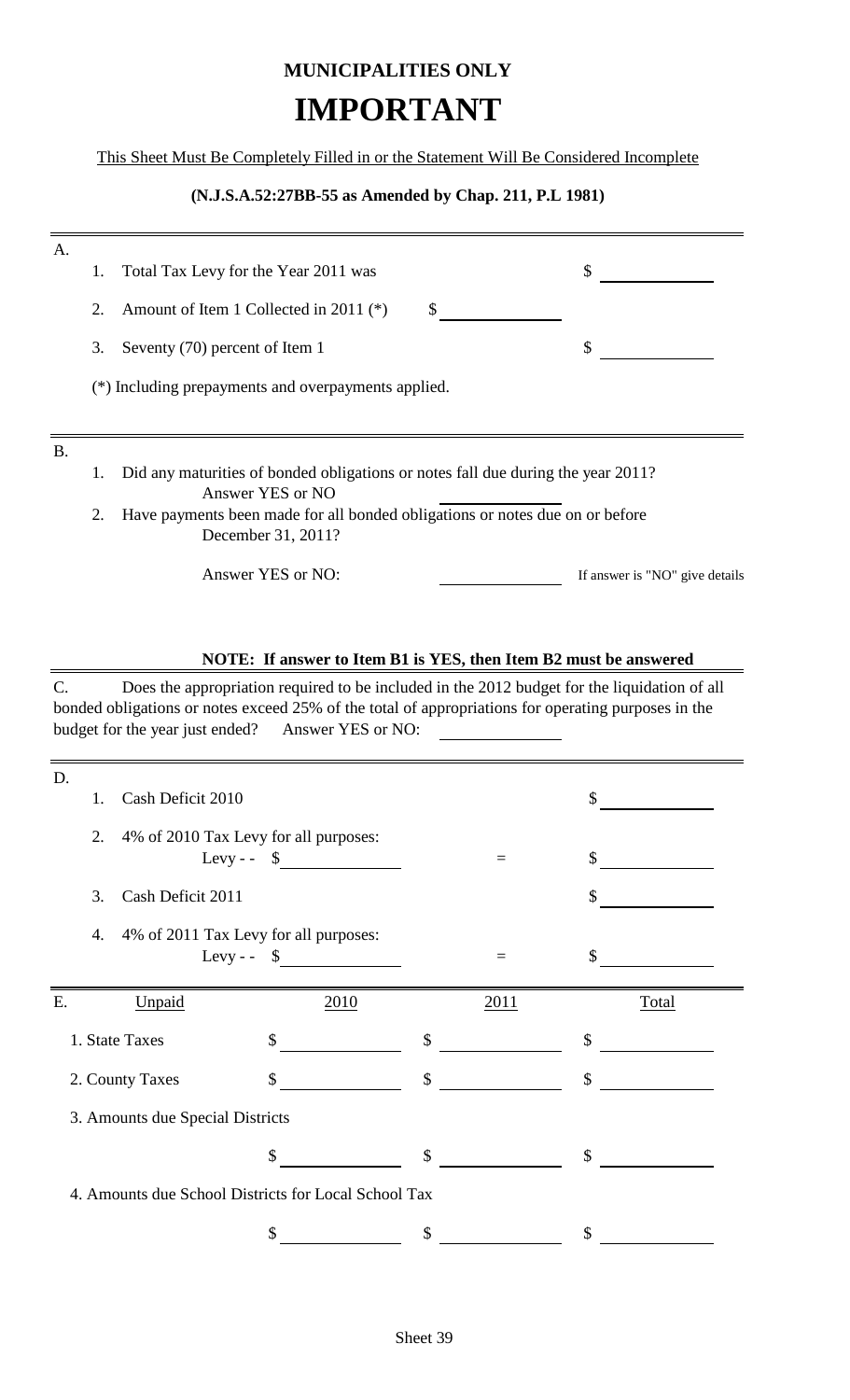### **SHEETS 40 to 68, INCLUSIVE, PERTAIN TO**

# **UTILITIES ONLY**

**Note:**

If no "utility fund" existed on the books of account and if no utility was owned and operated by the municipality during the year 2011, please observe instructions of Sheet 2.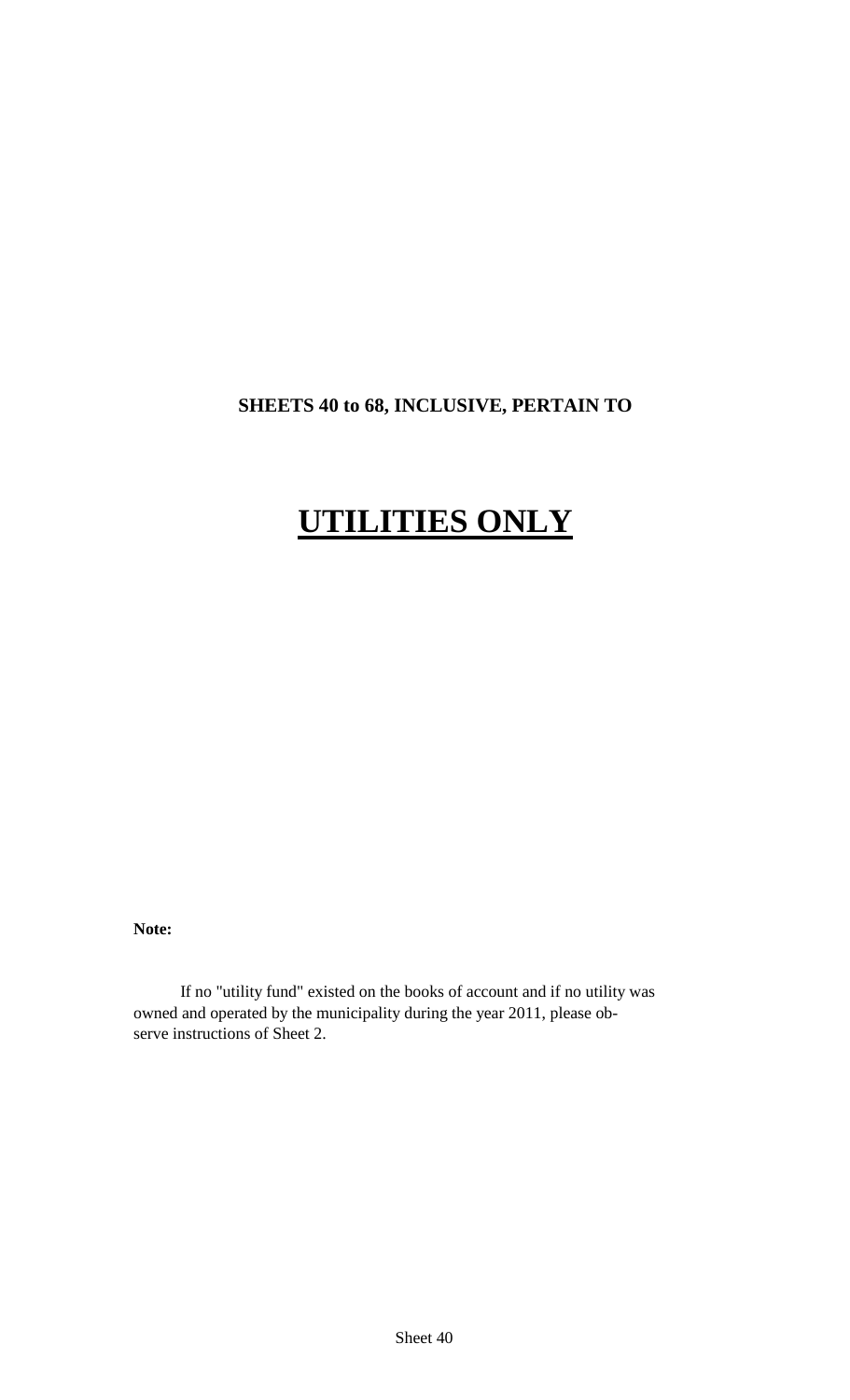Section in the same manner as set forth in General Capital Fund on Sheet 8 Bonds and Notes Authorized but Not Issued must be disclosed in this Utility Capital

## **POST CLOSING**

## **TRIAL BALANCE - WATER UTILITY FUND**

AS AT DECEMBER 31, 2011

### **Operating and Capital Sections**

Separately Stated)

**Cash Liabilities Must Be Subtotaled and Subtotal Must Be Marked With "C"**

| Title of Account | Debit | $\bf Credit$ |  |  |  |
|------------------|-------|--------------|--|--|--|
|                  |       |              |  |  |  |
|                  |       |              |  |  |  |
|                  |       |              |  |  |  |
|                  |       |              |  |  |  |
|                  |       |              |  |  |  |
|                  |       |              |  |  |  |
|                  |       |              |  |  |  |
|                  |       |              |  |  |  |
|                  |       |              |  |  |  |
|                  |       |              |  |  |  |
|                  |       |              |  |  |  |
|                  |       |              |  |  |  |
|                  |       |              |  |  |  |
|                  |       |              |  |  |  |
|                  |       |              |  |  |  |
|                  |       |              |  |  |  |
|                  |       |              |  |  |  |
|                  |       |              |  |  |  |
|                  |       |              |  |  |  |
|                  |       |              |  |  |  |
|                  |       |              |  |  |  |
|                  |       |              |  |  |  |
|                  |       |              |  |  |  |
|                  |       |              |  |  |  |
|                  |       |              |  |  |  |
|                  |       |              |  |  |  |
|                  |       |              |  |  |  |
|                  |       |              |  |  |  |
|                  |       |              |  |  |  |
|                  |       |              |  |  |  |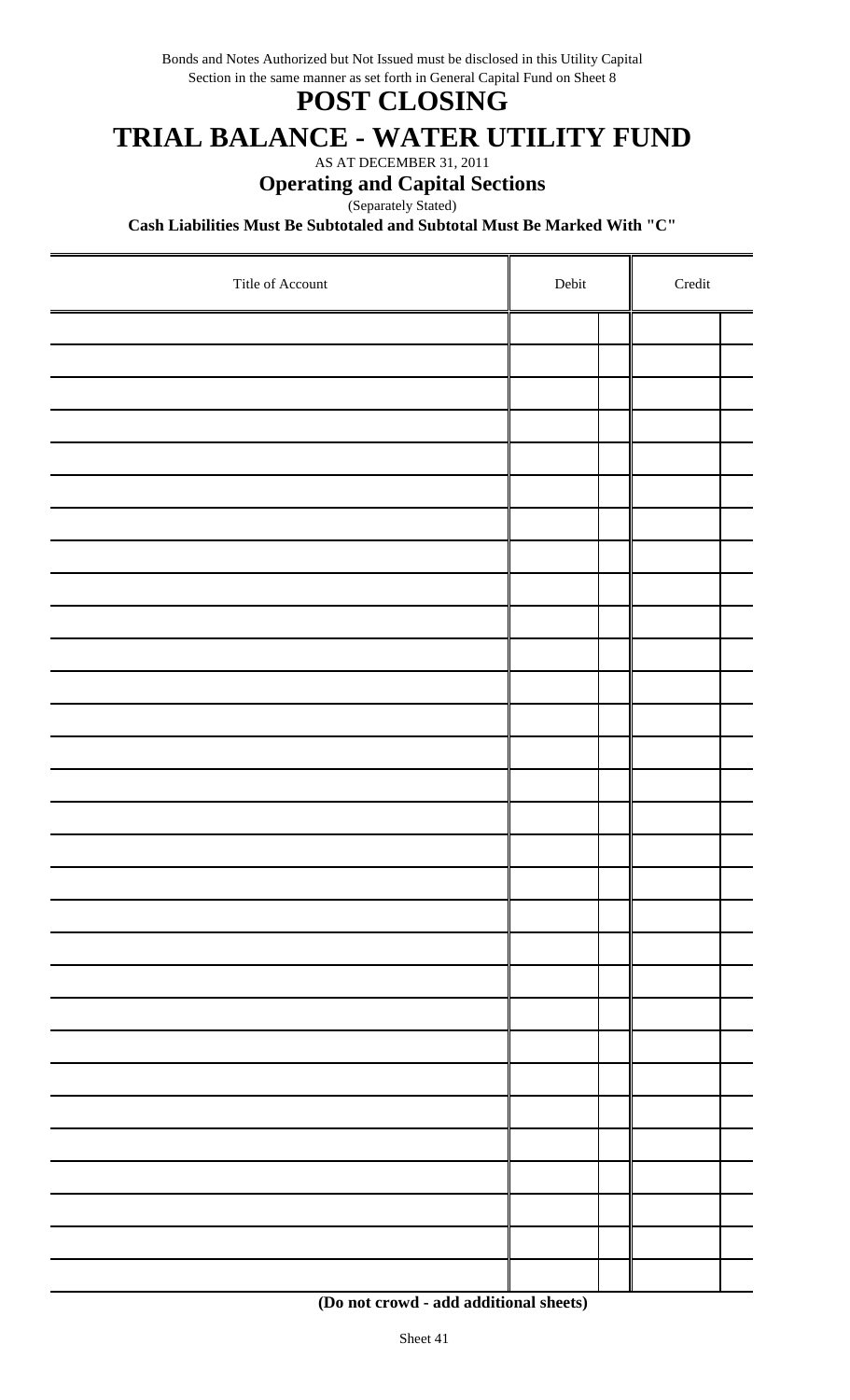# **POST CLOSING TRIAL BALANCE UTILITY ASSESSMENT TRUST FUNDS**

### **IF MORE THAN ONE UTILITY**

**EACH ASSESSMENT SECTION MUST BE SEPARATELY STATED**

AS AT DECEMBER 31, 2011

| Title of Account | ${\rm Debit}$ | $\bf Credit$ |
|------------------|---------------|--------------|
|                  |               |              |
|                  |               |              |
|                  |               |              |
|                  |               |              |
|                  |               |              |
|                  |               |              |
|                  |               |              |
|                  |               |              |
|                  |               |              |
|                  |               |              |
|                  |               |              |
|                  |               |              |
|                  |               |              |
|                  |               |              |
|                  |               |              |
|                  |               |              |
|                  |               |              |
|                  |               |              |
|                  |               |              |
|                  |               |              |
|                  |               |              |
|                  |               |              |
|                  |               |              |
|                  |               |              |
|                  |               |              |
|                  |               |              |
|                  |               |              |
|                  |               |              |
|                  |               |              |
|                  |               |              |

 **<sup>(</sup>Do not crowd - add additional sheets)**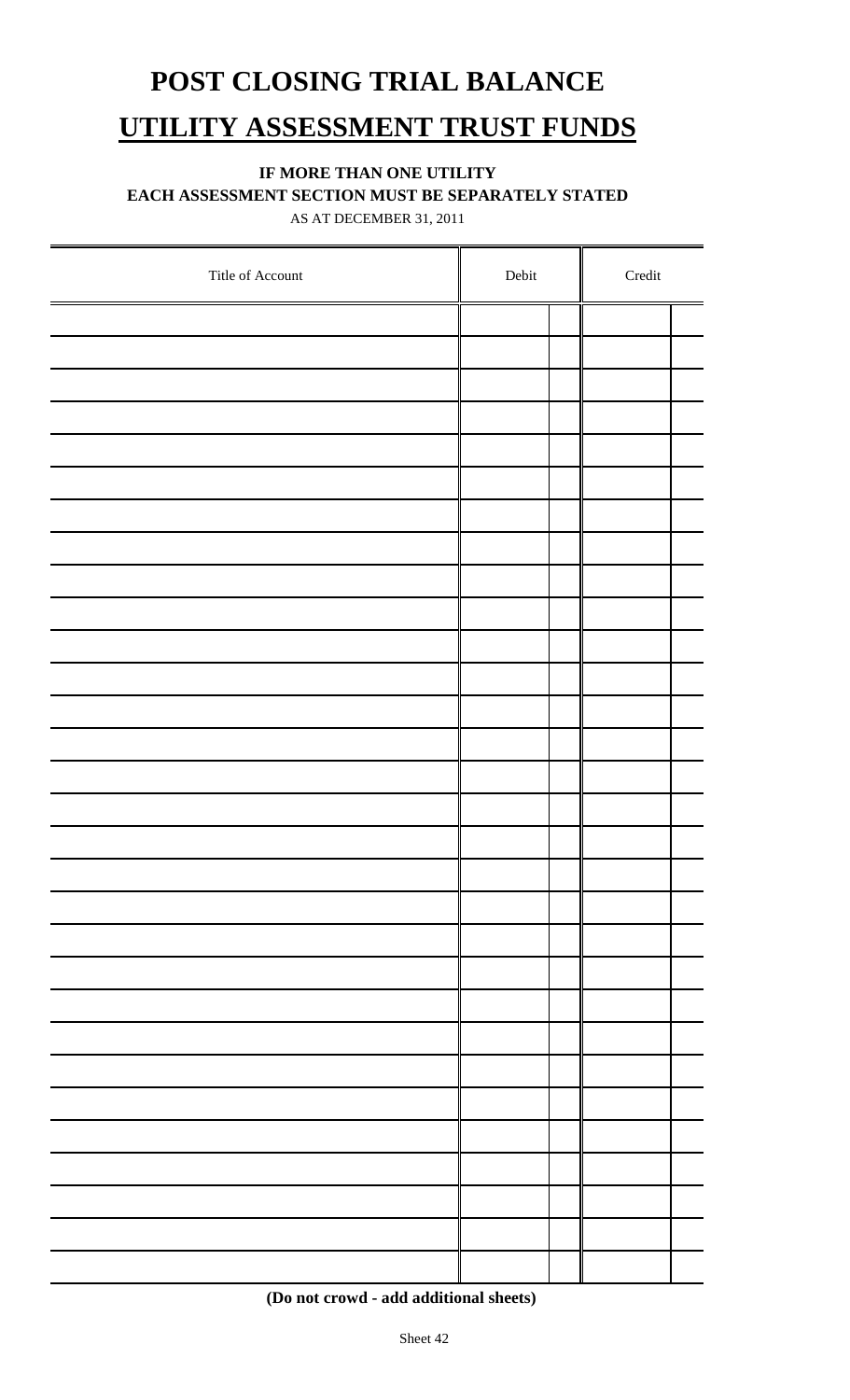### **ANALYSIS OF WATER UTILITY ASSESSMENT TRUST CASH AND INVESTMENTS PLEDGED TO LIABILITIES AND SURPLUS**

| Title of Liability to which Cash          | Audit<br>Balance |    | <b>RECEIPTS</b> |                                                        |               |    |               |    | Disbursements |    | Balance       |                        |        |    |               |    |
|-------------------------------------------|------------------|----|-----------------|--------------------------------------------------------|---------------|----|---------------|----|---------------|----|---------------|------------------------|--------|----|---------------|----|
| and Investments are Pledged               | Dec. 31, 2010    |    |                 | Operating<br>Assessments<br>and Liens<br><b>Budget</b> |               |    |               |    |               |    | Dec. 31, 2011 |                        |        |    |               |    |
| Assessment Serial Bond Issues:            | ${\bf XXXXXX}$   | XX | <b>XXXXXX</b>   | $\mathbf{X}\mathbf{X}$                                 | XXXXXX        | XX | <b>XXXXXX</b> | XX | <b>XXXXXX</b> | XX | XXXXXX        | XX                     | XXXXXX | XX | <b>XXXXXX</b> | XX |
|                                           |                  |    |                 |                                                        |               |    |               |    |               |    |               |                        |        |    |               |    |
|                                           |                  |    |                 |                                                        |               |    |               |    |               |    |               |                        |        |    |               |    |
| Assessment Bond Anticipation Note Issues: | <b>XXXXXX</b>    | XX | <b>XXXXXX</b>   | XX                                                     | <b>XXXXXX</b> | XX | XXXXXX        | XX | XXXXXX        | XX | XXXXXX        | $\mathbf{X}\mathbf{X}$ | XXXXXX | XX | XXXXXX        | XX |
|                                           |                  |    |                 |                                                        |               |    |               |    |               |    |               |                        |        |    |               |    |
|                                           |                  |    |                 |                                                        |               |    |               |    |               |    |               |                        |        |    |               |    |
| Other Liabilities                         |                  |    |                 |                                                        |               |    |               |    |               |    |               |                        |        |    |               |    |
| <b>Trust Surplus</b>                      |                  |    |                 |                                                        |               |    |               |    |               |    |               |                        |        |    |               |    |
| Less Assets "Unfinanced"                  | <b>XXXXXX</b>    | XX | <b>XXXXXX</b>   | $\mathbf{X}\mathbf{X}$                                 | XXXXXX        | XX | <b>XXXXXX</b> | XX | <b>XXXXXX</b> | XX | <b>XXXXXX</b> | $\mathbf{X}\mathbf{X}$ | XXXXXX | XX | <b>XXXXXX</b> | XX |
|                                           |                  |    |                 |                                                        |               |    |               |    |               |    |               |                        |        |    |               |    |
|                                           |                  |    |                 |                                                        |               |    |               |    |               |    |               |                        |        |    |               |    |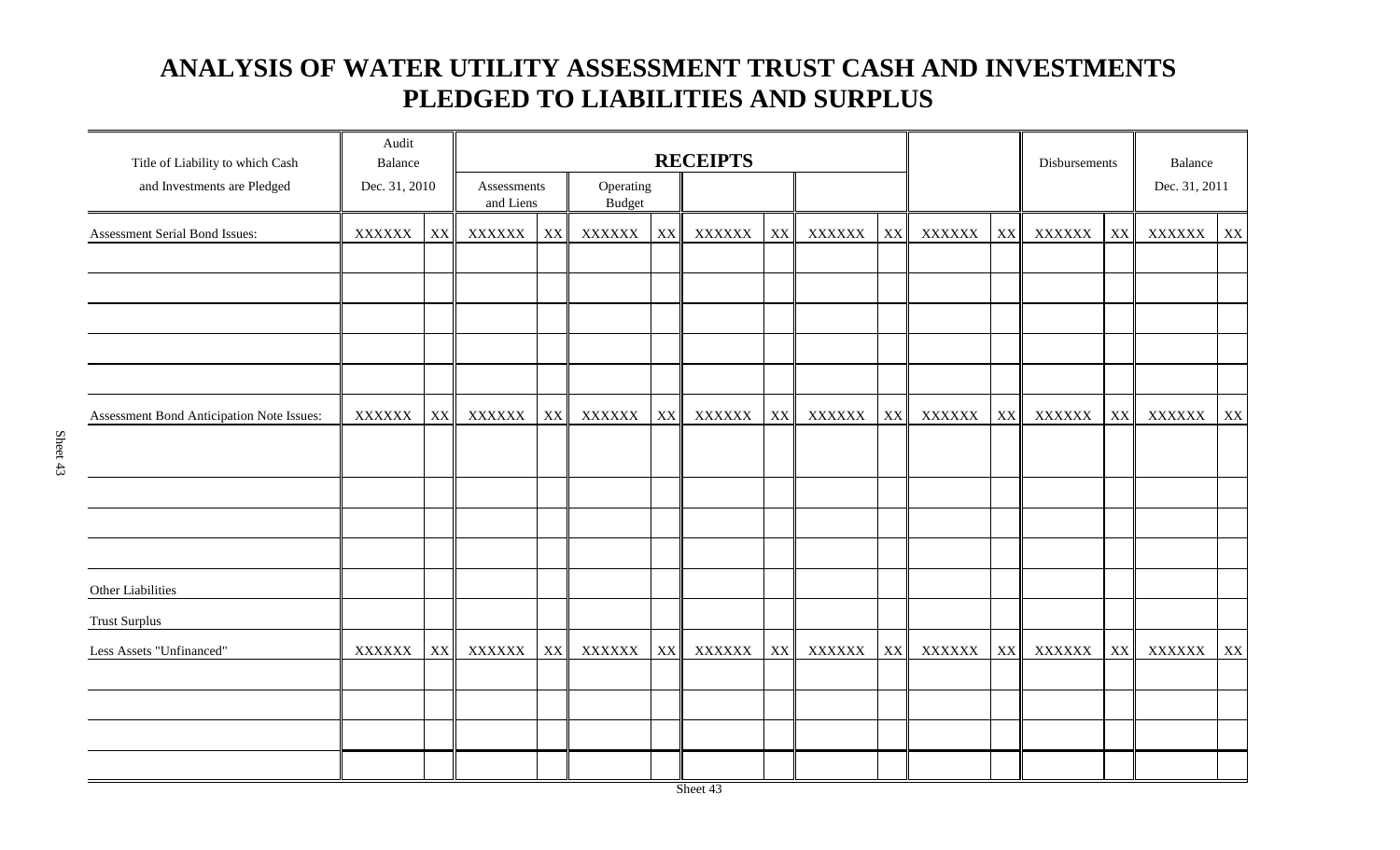## **SCHEDULE OF WATER UTILITY BUDGET - 2011**

#### **BUDGET REVENUES**

| Source                                                                            | <b>Budget</b> |               | Received<br>in Cash |               | Excess or<br>Deficit* |               |    |
|-----------------------------------------------------------------------------------|---------------|---------------|---------------------|---------------|-----------------------|---------------|----|
| <b>Operating Surplus Anticipated</b>                                              | 91301-        |               |                     |               |                       |               |    |
| Operating Surplus Anticipated with Consent<br>of Director of Local Govt. Services | 91302-        |               |                     |               |                       |               |    |
| Rents                                                                             | 91303-        |               |                     |               |                       |               |    |
| Fire Hydrant Service                                                              | 91304-        |               |                     |               |                       |               |    |
| Miscellaneous                                                                     | 91305-        |               |                     |               |                       |               |    |
|                                                                                   |               |               |                     |               |                       |               |    |
|                                                                                   |               |               |                     |               |                       |               |    |
|                                                                                   |               |               |                     |               |                       |               |    |
| Added by N.J.S. 40A:4-87: (List)                                                  |               | <b>XXXXXX</b> | XX                  | <b>XXXXXX</b> | XX                    | <b>XXXXXX</b> | XX |
|                                                                                   |               |               |                     |               |                       |               |    |
|                                                                                   |               |               |                     |               |                       |               |    |
| Subtotal                                                                          |               |               |                     |               |                       |               |    |
| Deficit (General Budget) **                                                       | 91306-        |               |                     |               |                       |               |    |
|                                                                                   | 91307-        |               |                     |               |                       |               |    |

\*\*Amount in "Received in Cash" column for "Deficit (General Budget)" and amount expended for "Surplus (General Budget)" must agree with amounts shown for such items on Sheet 45.

#### **STATEMENT OF BUDGET APPROPRIATIONS**

| Appropriations                                   | <b>XXXXXX</b> | XX |
|--------------------------------------------------|---------------|----|
| Adopted Budget                                   |               |    |
| Added by N.J.S. 40A:4-87                         |               |    |
| Emergency                                        |               |    |
| <b>Total Appropriations</b>                      |               |    |
| Add: Overexpenditures (See Footnote)             |               |    |
| <b>Total Appropriations and Overexpenditures</b> |               |    |
| Deduct Expenditures:                             |               |    |
| Paid or Charged                                  |               |    |
| Reserved                                         |               |    |
| Surplus (General Budget) **                      |               |    |
| <b>Total Expenditures</b>                        |               |    |
| Unexpended Balance Canceled (See Footnote)       |               |    |

FOOTNOTES: - RE: OVEREXPENDITURES:

Every appropriation overexpended in the budget document must be marked with an \* and must agree in the aggregate with this item.

RE: UNEXPENDED BALANCES CANCELED:

Are not to be shown as "Paid or Charged" in the budget document. In all instances "Total Appropriations" and "Overexpenditures" must equal the sum of "Total Expenditures" and "Unexpended Balances Canceled"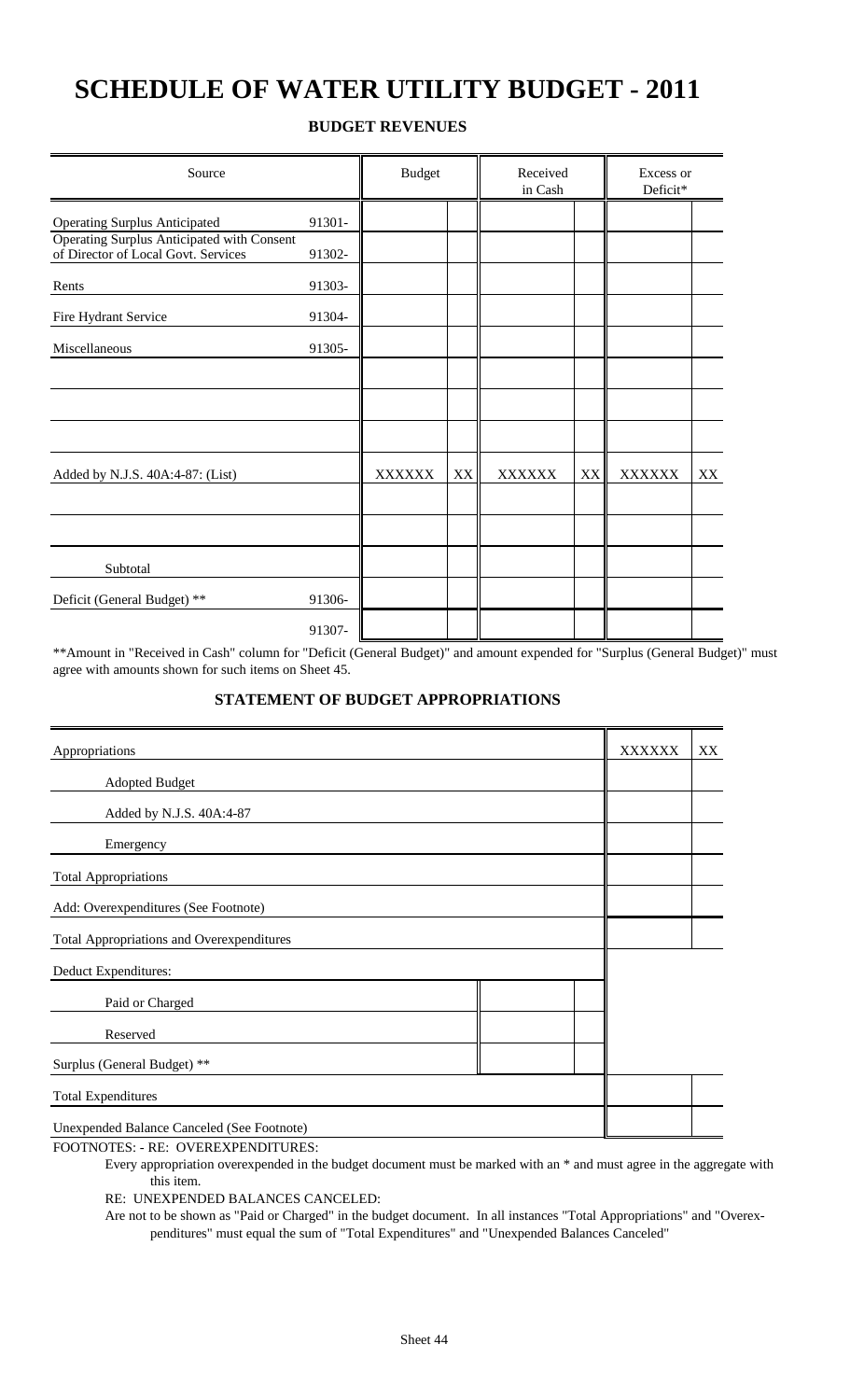## **STATEMENT OF 2011 OPERATION WATER UTILITY**

NOTE: Section 1 of this sheet is required to be filled out ONLY IF the 2011 Water Utility Budget contained either an item of revenue "Deficit (General Budget)" or an item of appropriation "Surplus (General Budget)"

Section 2 should be filled out in every case.

### **SECTION 1:**

| Revenue Realized:                                                                                                                                             | <b>XXXXXX</b> | XX |  |
|---------------------------------------------------------------------------------------------------------------------------------------------------------------|---------------|----|--|
| Budget Revenue (Not Including "Deficit (General Budget)")                                                                                                     |               |    |  |
| Miscellaneous Revenue Not Anticipated                                                                                                                         |               |    |  |
| 2010 Appropriation Reserves Canceled *                                                                                                                        |               |    |  |
|                                                                                                                                                               |               |    |  |
|                                                                                                                                                               |               |    |  |
| <b>Total Revenue Realized</b>                                                                                                                                 |               |    |  |
| Expenditures:                                                                                                                                                 | <b>XXXXXX</b> | XX |  |
| Appropriations (Not Including "Surplus (General Budget)")                                                                                                     | <b>XXXXXX</b> | XX |  |
| Paid or Charged                                                                                                                                               |               |    |  |
| Reserved                                                                                                                                                      |               |    |  |
| <b>Expended Without Appropriation</b>                                                                                                                         |               |    |  |
| Cash Refund of Prior Year's Revenue                                                                                                                           |               |    |  |
| Overexpenditure of Appropriation Reserves                                                                                                                     |               |    |  |
| <b>Total Expenditures</b><br>Less: Deferred Charges Included In<br>Above "Total Expenditures"                                                                 |               |    |  |
| Total Expenditures - As Adjusted                                                                                                                              |               |    |  |
| Excess                                                                                                                                                        |               |    |  |
| Budget Appropriation - Surplus (General Budget) **<br>Balance of "Results of 2011 Operation"<br>Remainder= ("Excess in Operations" - Sheet 46)                |               |    |  |
|                                                                                                                                                               |               |    |  |
| Deficit                                                                                                                                                       |               |    |  |
| Anticipated Revenue - Deficit (General Budget) **<br>Balance of "Results of 2011 Operation"<br>Remainder= ("Operating Deficit - to Trial Balance" - Sheet 46) |               |    |  |

### **SECTION 2:**

The following Item of "2010 Appropriation Reserves Canceled in 2011" Is Due to the Current Fund TO THE EXTENT OF the amount Received and Due from the General Budget of 2010 for an Anticipated Deficit in the Water Utility for 2010:

| 2010 Appropriation Reserves Canceled in 2011                                                                    |  |  |
|-----------------------------------------------------------------------------------------------------------------|--|--|
| Less: Anticipated Deficit in 2010 Budget - Amount Received<br>and Due from Current Fund - If none, enter "None" |  |  |
| *Excess (Revenue Realized)                                                                                      |  |  |

\*\*Items must be shown in same amounts on Sheet 44.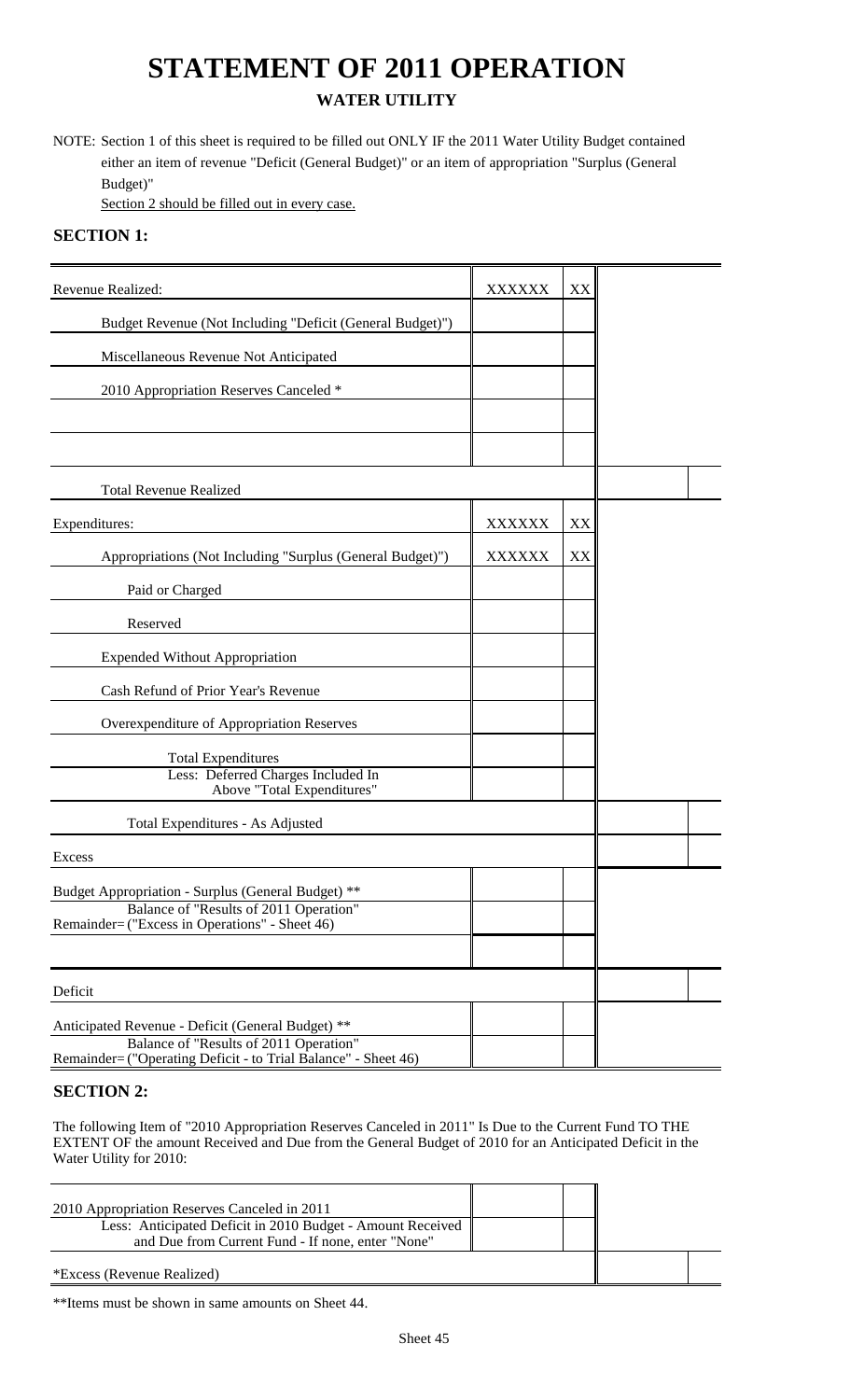## **RESULTS OF 2011 OPERATIONS - WATER UTILITY**

|                                                                                    | Debit               |                   | Credit               |    |
|------------------------------------------------------------------------------------|---------------------|-------------------|----------------------|----|
| <b>Excess in Anticipated Revenues</b>                                              | XX<br><b>XXXXXX</b> |                   |                      |    |
| <b>Unexpended Balances of Appropriations</b>                                       | <b>XXXXXX</b>       | XX                |                      |    |
| Miscellaneous Revenue Not Anticipated                                              | <b>XXXXXX</b>       | XX                |                      |    |
| Unexpended Balances of 2010 Appropriation Reserves *                               | <b>XXXXXX</b>       | XX                |                      |    |
|                                                                                    |                     |                   |                      |    |
| Deficit in Anticipated Revenue                                                     |                     |                   | <b>XXXXXX</b>        | XX |
|                                                                                    |                     |                   | <b>XXXXXX</b>        | XX |
| <b>Operating Deficit - to Trial Balance</b>                                        | <b>XXXXXX</b>       | XX.               |                      |    |
| Excess in Operations - to Operating Surplus                                        |                     |                   | <b>XXXXXX</b>        | XX |
| *See restriction in amount on Sheet 45, SECTION 2<br>ABUR LEBIA AIDBE IIA<br>– – 7 | $\mathbf{r}$        | ¥ 7 <b>rint v</b> | <del>- - - -</del> - |    |

## **OPERATING SURPLUS - WATER UTILITY**

|                                                                                                                  | Debit         |    | Credit        |    |
|------------------------------------------------------------------------------------------------------------------|---------------|----|---------------|----|
| Balance January 1, 2011                                                                                          | <b>XXXXXX</b> | XX |               |    |
|                                                                                                                  |               |    |               |    |
| Excess in Results of 2011 Operations                                                                             | <b>XXXXXX</b> | XX |               |    |
| Amount Appropriated in 2011 Budget - Cash                                                                        |               |    | <b>XXXXXX</b> | XX |
| Amount Appropriated in 2011 Budget with Prior Written<br><b>Consent of Director of Local Government Services</b> |               |    | <b>XXXXXX</b> | XX |
|                                                                                                                  |               |    |               |    |
| Balance December 31, 2011                                                                                        |               |    | <b>XXXXXX</b> | XX |
|                                                                                                                  |               |    |               |    |

## **ANALYSIS OF BALANCE DECEMBER 31, 2011 (FROM WATER UTILITY - TRIAL BALANCE)**

| Cash                                                          |  |
|---------------------------------------------------------------|--|
| Investments                                                   |  |
| Interfund Accounts Receivable                                 |  |
| Subtotal                                                      |  |
| Deduct Cash Liabilities Marked with "C" on Trial Balance      |  |
| Operating Surplus Cash or (Deficit in Operating Surplus Cash) |  |
| Other Assets Pledged to Operating Surplus*                    |  |
| Deferred Charges #                                            |  |
| Operating Deficit #                                           |  |
| <b>Total Other Assets</b>                                     |  |
| # MAY NOT BE ANTICIPATED AS NON-CASH SURPLUS IN 2012 BUDGET.  |  |

\* In the case of a "Deficit in Operating Surplus Cash",

"other Assets" would be also pledged to cash liabilities.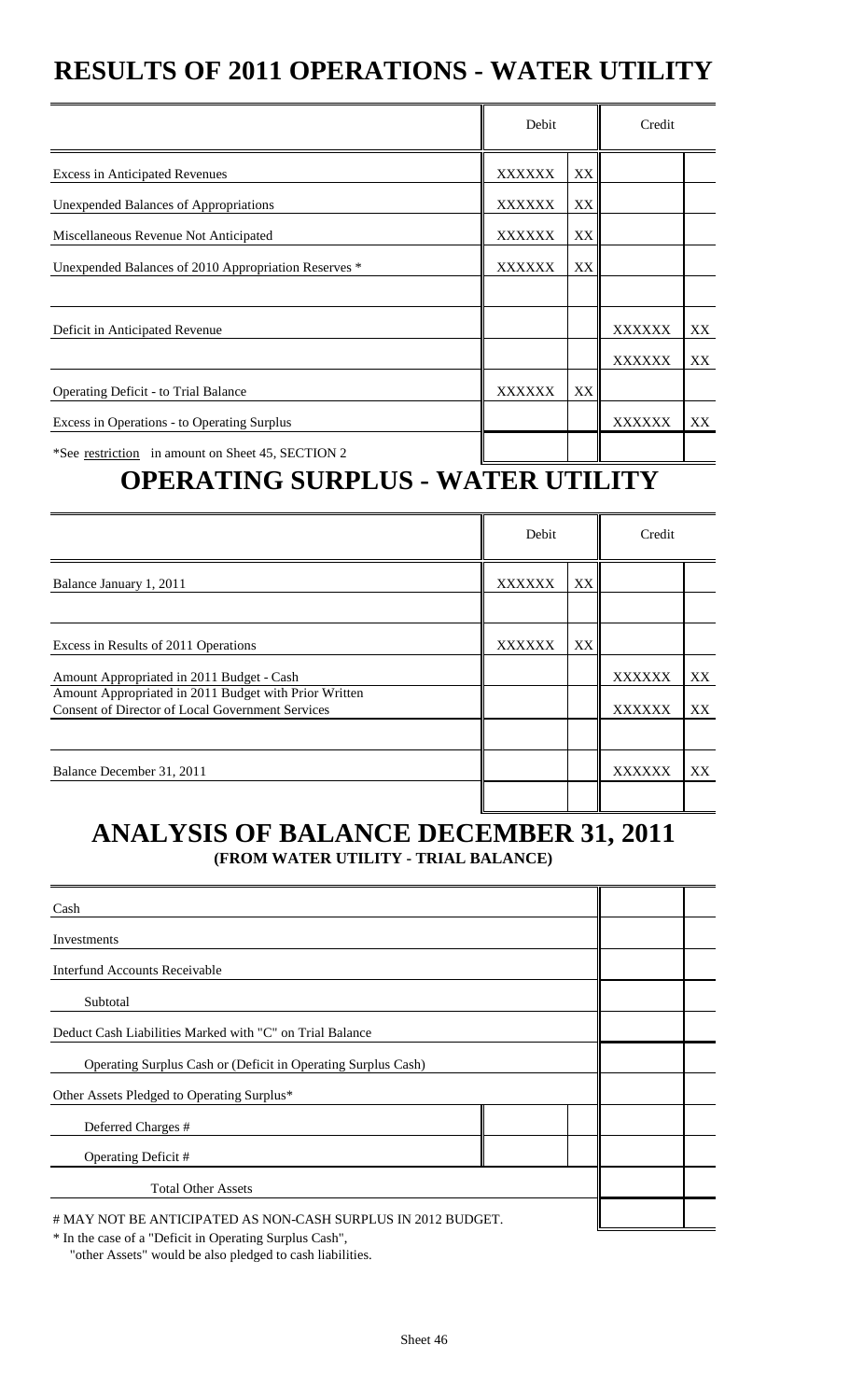### **SCHEDULE OF WATER UTILITY ACCOUNTS RECEIVABLE**

|               | Balance December 31, 2010      | \$ |
|---------------|--------------------------------|----|
| Increased by: |                                |    |
|               | <b>Water Rents Levied</b>      | \$ |
| Decreased by: |                                |    |
|               | Collections                    | \$ |
|               | Overpayments applied           | \$ |
|               | <b>Transfer to Water Liens</b> | \$ |
|               | Other                          | \$ |
|               |                                | \$ |
|               | Balance December 31, 2011      | \$ |

## **SCHEDULE OF WATER UTILITY LIENS**

|               | Balance December 31, 2010                 | \$ |
|---------------|-------------------------------------------|----|
| Increased by: |                                           |    |
|               | <b>Transfers from Accounts Receivable</b> | \$ |
|               | <b>Penalties and Costs</b>                | \$ |
|               | Other                                     | \$ |
|               |                                           | \$ |
| Decreased by: |                                           |    |
|               | Collections                               | \$ |
|               | Other                                     | \$ |
|               |                                           | \$ |
|               | Balance December 31, 2011                 | \$ |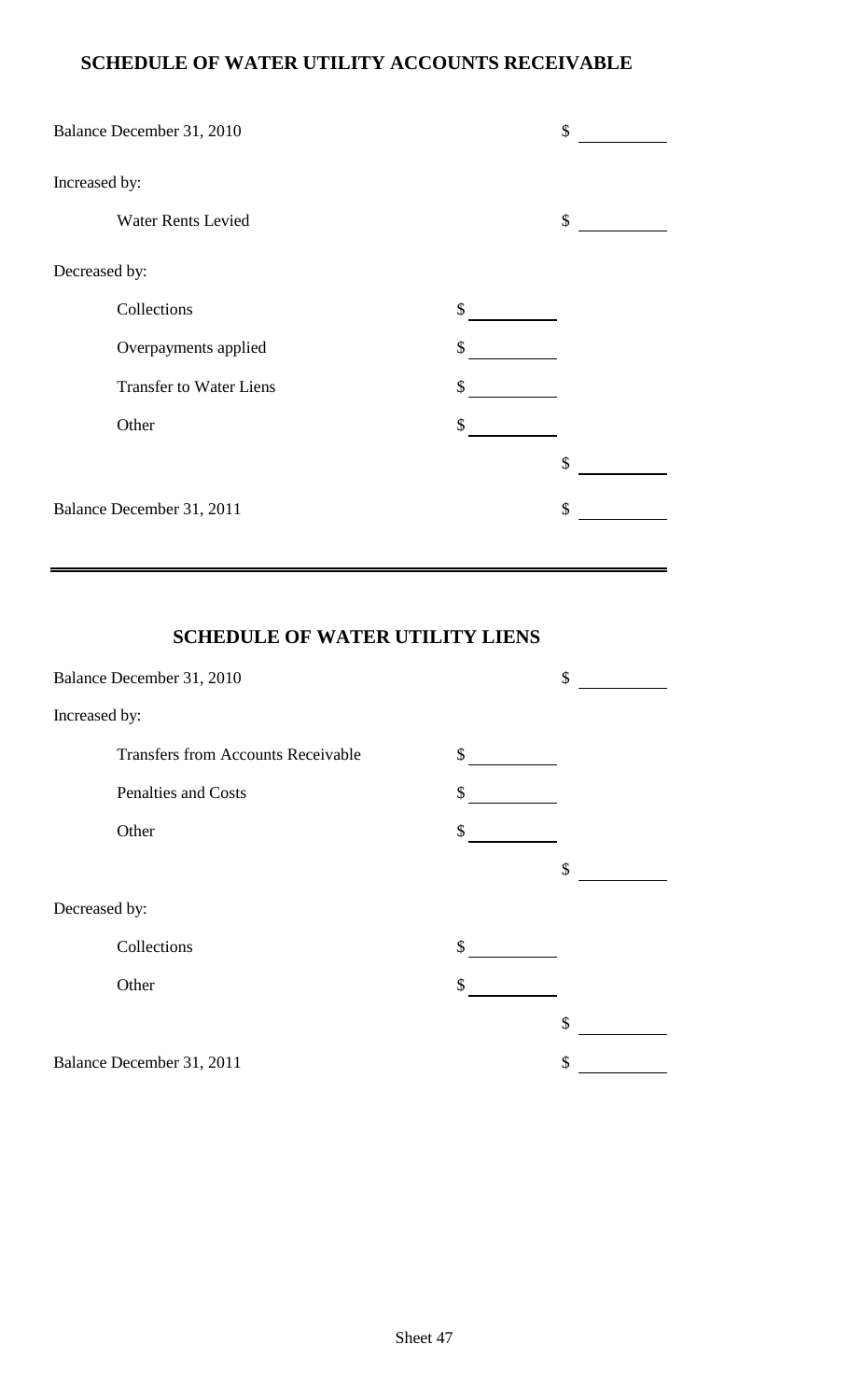## **DEFERRED CHARGES - MANDATORY CHARGES ONLY - WATER UTILITY FUND**

### **(Do not include the emergency authorizations pursuant to N.J.S. 40A:4-55, listed on Sheet 29)**

|     | Caused by                   |              | Amount<br>Dec. 31, 2010<br>per Audit<br>Report | Amount in<br>2011<br><b>Budget</b>                      |                           | Amount<br>Resulting<br>from 2011 |               | Balance<br>as at<br>Dec. 31, 2011 |
|-----|-----------------------------|--------------|------------------------------------------------|---------------------------------------------------------|---------------------------|----------------------------------|---------------|-----------------------------------|
| 1.  | Emergency Authorization - * |              |                                                | $\frac{s}{s}$ $\frac{s}{s}$ $\frac{s}{s}$ $\frac{s}{s}$ |                           |                                  |               |                                   |
| 2.  |                             |              | $\sim$                                         | $\sim$                                                  |                           | $\sim$                           |               | $\mathbb{S}$                      |
| 3.  |                             |              | $\sim$                                         | \$                                                      |                           | $\mathcal{S}$                    | $\mathsf{\$}$ |                                   |
| 4.  |                             |              | $\sim$                                         | \$                                                      |                           | $\frac{1}{2}$                    | \$            |                                   |
| 5.  |                             | $\mathbb{S}$ |                                                | \$                                                      | $\mathcal{S}$             |                                  | \$            |                                   |
| 6.  |                             | \$           |                                                | \$                                                      | $\boldsymbol{\mathsf{S}}$ |                                  | \$            |                                   |
| 7.  |                             | \$           |                                                | \$                                                      | \$                        |                                  | \$            |                                   |
| 8.  |                             | \$           |                                                | \$                                                      | \$                        |                                  | \$            |                                   |
| 9.  |                             | \$           |                                                | \$                                                      | \$                        |                                  | \$            |                                   |
| 10. |                             | \$           |                                                | \$                                                      | \$.                       |                                  | \$.           |                                   |

\*Do not include items funded or refunded as listed below.

### **EMERGENCY AUTHORIZATIONS UNDER N.J.S. 40A:4-47 WHICH HAVE BEEN FUNDED OR REFUNDED UNDER N.J.S. 40A:2-3 OR N.J.S. 40A:2-51**

| Date | Purpose | Amount        |
|------|---------|---------------|
| 1.   |         | $\mathcal{D}$ |
| 2.   |         |               |
| 3.   |         |               |
| 4.   |         |               |
| 5.   |         |               |

### **JUDGEMENTS ENTERED AGAINST MUNICIPALITY AND NOT SATISFIED**

|    | In favor of | On Account of | Date Entered | Amount | Appropriated for<br>in Budget of<br><b>Year 2012</b> |
|----|-------------|---------------|--------------|--------|------------------------------------------------------|
| 1. |             |               |              | \$     |                                                      |
| 2. |             |               |              | \$     |                                                      |
| 3. |             |               |              | \$     |                                                      |
| 4. |             |               |              | \$     |                                                      |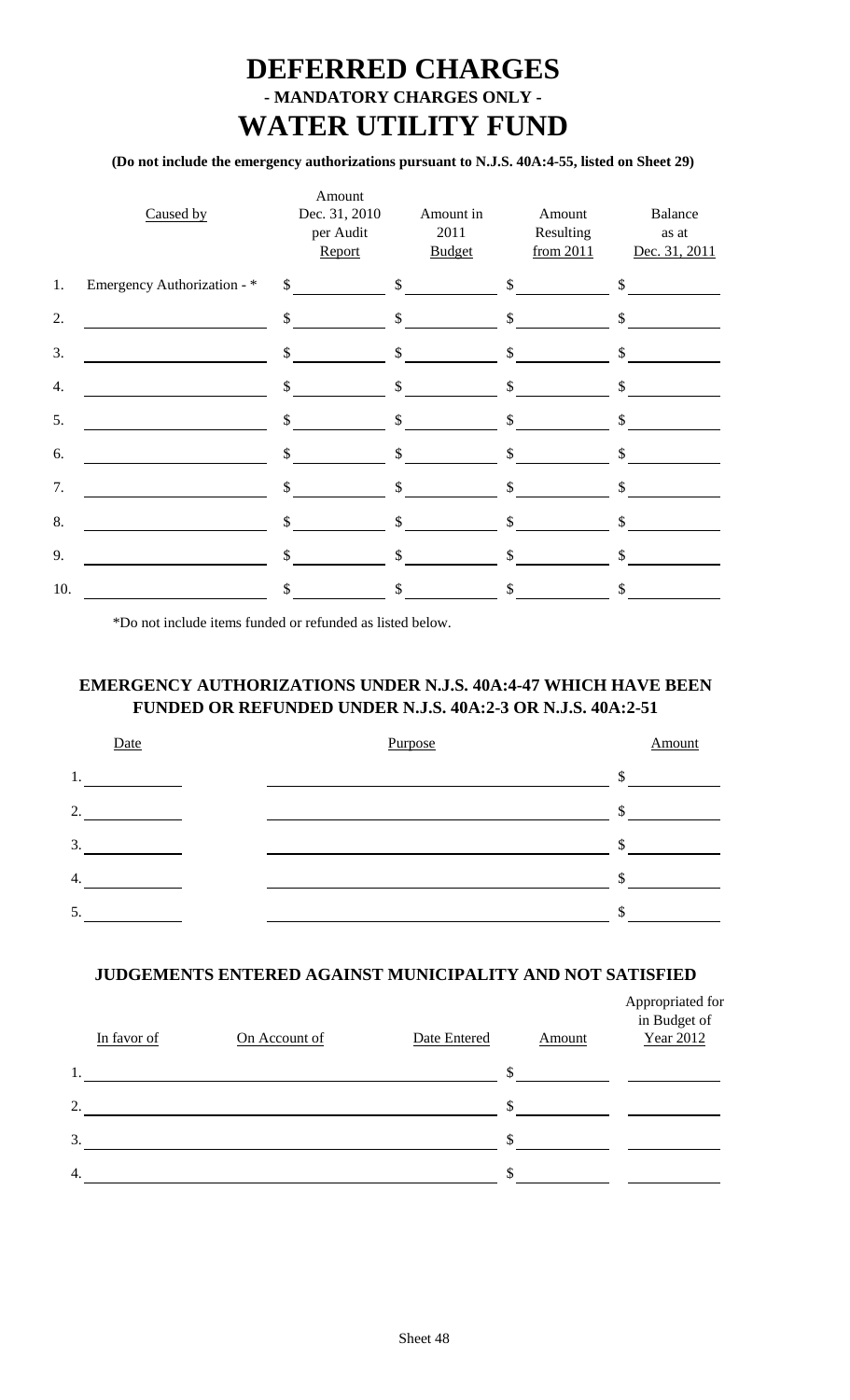# **SCHEDULE OF BONDS ISSUED AND OUTSTANDING AND 2012 DEBT SERVICE FOR BONDS**

**WATER UTILITY ASSESSMENT BONDS**

|                                         | Debit         |                           | Credit                         |          | 2012 Debt<br>Service |
|-----------------------------------------|---------------|---------------------------|--------------------------------|----------|----------------------|
| Outstanding January 1, 2011             | <b>XXXXXX</b> | XX                        |                                |          |                      |
| Issued                                  | <b>XXXXXX</b> | XX                        |                                |          |                      |
|                                         |               |                           |                                |          |                      |
| Paid<br>Outstanding December 31, 2011   |               |                           | <b>XXXXXX</b><br><b>XXXXXX</b> | XX<br>XX |                      |
| 2012 Bond Maturities - Assessment Bonds |               |                           |                                | S        |                      |
| 2012 Interest on Bonds *                |               | \$                        |                                |          |                      |
| <b>WATER UTILITY CAPITAL BONDS</b>      |               |                           |                                |          |                      |
| Outstanding January 1, 2011             | <b>XXXXXX</b> | XX                        |                                |          |                      |
| Issued                                  | <b>XXXXXX</b> | XX                        |                                |          |                      |
| Paid                                    |               |                           | <b>XXXXXX</b>                  | XX       |                      |
|                                         |               |                           |                                |          |                      |
| Outstanding December 31, 2011           |               |                           | <b>XXXXXX</b>                  | XX       |                      |
| 2012 Bond Maturities - Capital Bonds    |               |                           |                                | \$       |                      |
| 2012 Interest on Bonds *                |               | $\boldsymbol{\mathsf{S}}$ |                                |          |                      |

### **INTEREST ON BONDS - WATER UTILITY BUDGET**

| 2011 Interest on Bonds (*Items)                      |  |  |
|------------------------------------------------------|--|--|
| Less: Interest Accrued to 12/31/2011 (Trial Balance) |  |  |
| Subtotal                                             |  |  |
| Add: Interest to be Accrued as of 12/31/2012         |  |  |
| Required Appropriation 2012                          |  |  |

### **LIST OF BONDS ISSUED DURING 2011**

| Purpose | 2012 Maturity | Amount Issued | Date of $\parallel$<br>Issue | Interest<br>Rate |
|---------|---------------|---------------|------------------------------|------------------|
|         |               |               |                              |                  |
|         |               |               |                              |                  |
|         |               |               |                              |                  |
|         |               |               |                              |                  |
|         |               |               |                              |                  |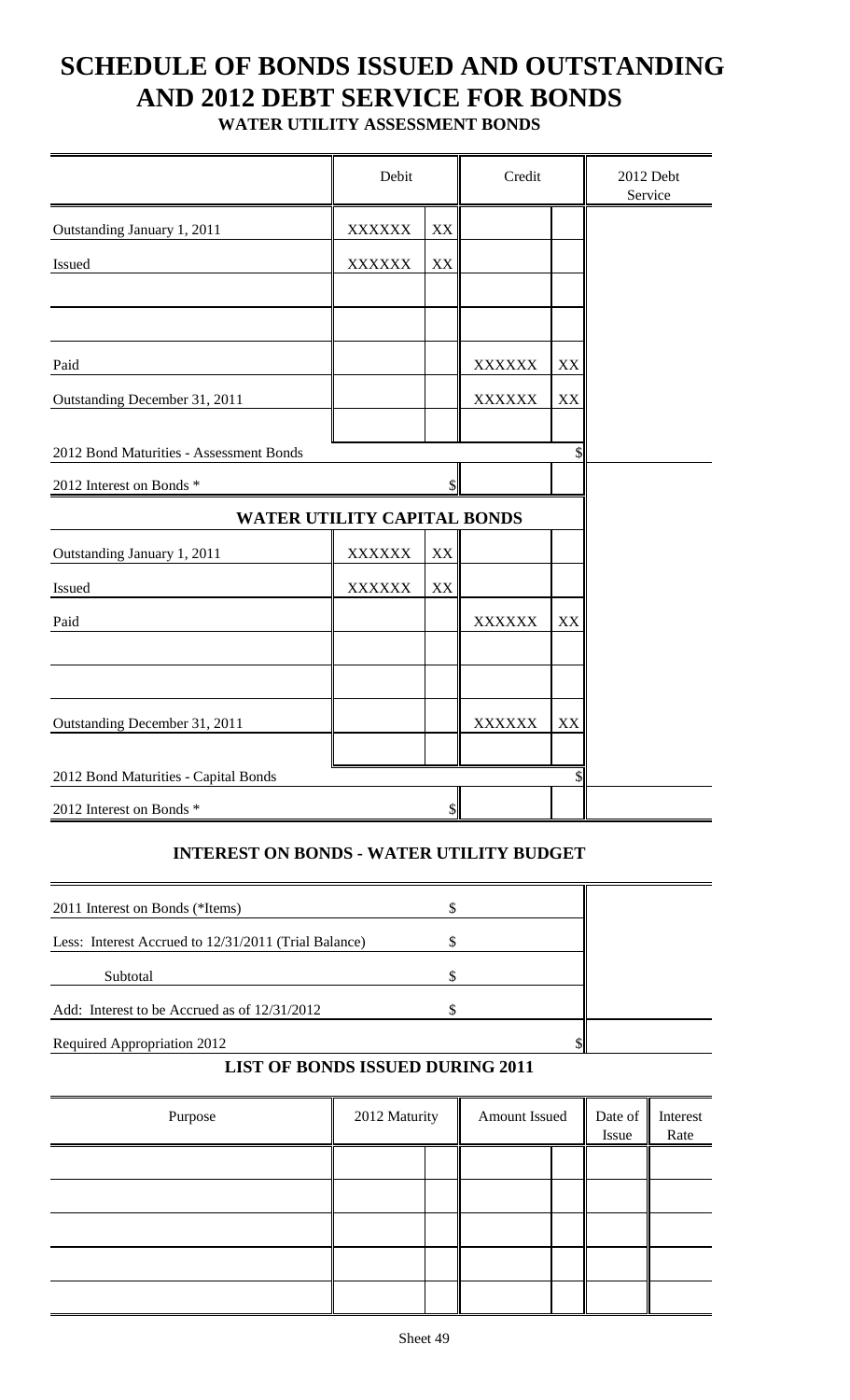# **SCHEDULE OF LOANS ISSUED AND OUTSTANDING AND 2012 DEBT SERVICE FOR LOANS**

**WATER UTILITY LOAN**

|                                       | Debit         |                         | Credit                         |          | 2012 Debt<br>Service |
|---------------------------------------|---------------|-------------------------|--------------------------------|----------|----------------------|
| Outstanding January 1, 2011           | <b>XXXXXX</b> | XX                      |                                |          |                      |
| Issued                                | <b>XXXXXX</b> | XX                      |                                |          |                      |
|                                       |               |                         |                                |          |                      |
| Paid<br>Outstanding December 31, 2011 |               |                         | <b>XXXXXX</b><br><b>XXXXXX</b> | XX<br>XX |                      |
| 2012 Loan Maturities                  |               |                         |                                | \$       |                      |
| 2012 Interest on Loans *              |               | \$                      |                                |          |                      |
| <b>WATER UTILITY</b>                  |               |                         | <b>LOAN</b>                    |          |                      |
| Outstanding January 1, 2011           | <b>XXXXXX</b> | XX                      |                                |          |                      |
| Issued                                | <b>XXXXXX</b> | $\mathbf{X} \mathbf{X}$ |                                |          |                      |
| Paid                                  |               |                         | <b>XXXXXX</b>                  | XX       |                      |
|                                       |               |                         |                                |          |                      |
| Outstanding December 31, 2011         |               |                         | <b>XXXXXX</b>                  | XX       |                      |
| 2012 Loan Maturities                  |               |                         |                                | \$       |                      |
| 2012 Interest on Loans *              |               | $\$$                    |                                |          |                      |

### **INTEREST ON LOANS - WATER UTILITY BUDGET**

| 2011 Interest on Loans (*Items)                      |  |  |
|------------------------------------------------------|--|--|
| Less: Interest Accrued to 12/31/2011 (Trial Balance) |  |  |
| Subtotal                                             |  |  |
| Add: Interest to be Accrued as of $12/31/2012$       |  |  |
| <b>Required Appropriation 2012</b>                   |  |  |

## **LIST OF LOANS ISSUED DURING 2011**

| Purpose | 2012 Maturity | Amount Issued | Issue | Date of Interest<br>Rate |
|---------|---------------|---------------|-------|--------------------------|
|         |               |               |       |                          |
|         |               |               |       |                          |
|         |               |               |       |                          |
|         |               |               |       |                          |
|         |               |               |       |                          |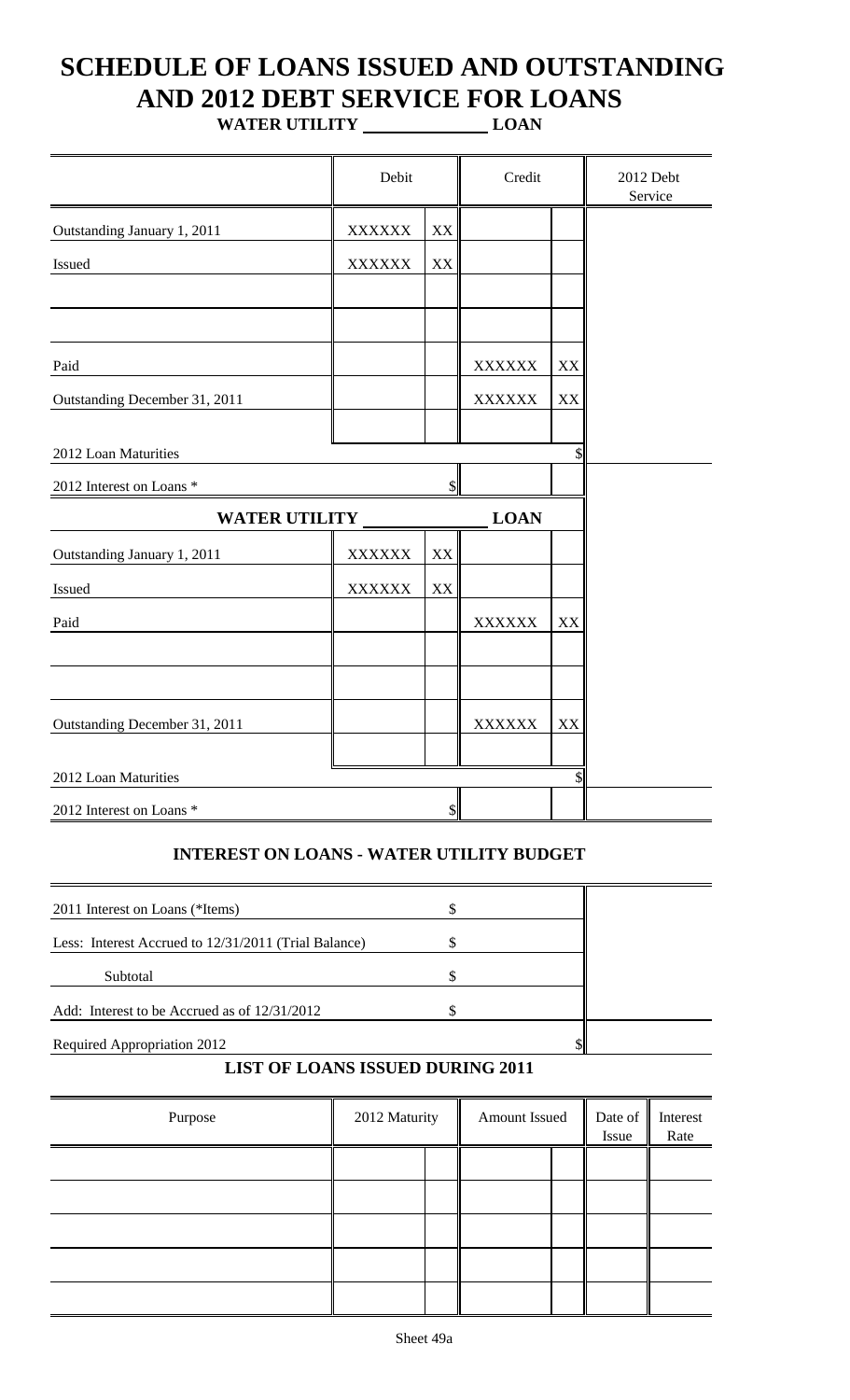## **DEBT SERVICE SCHEDULE FOR UTILITY NOTES (OTHER THAN UTILITY ASSESSMENT NOTES)**

| Title or Purpose of Issue      | Original<br>Amount<br>Issued | Original<br>Date of<br>Issue* | Amount<br>of Note<br>Outstanding<br>Dec. 31, 2011 | Date<br>of<br>Maturity | Rate<br>of<br>Interest | For Principal | 2012 Budget Requirement<br>For Interest<br>$**$ |  |
|--------------------------------|------------------------------|-------------------------------|---------------------------------------------------|------------------------|------------------------|---------------|-------------------------------------------------|--|
|                                |                              |                               |                                                   |                        |                        |               |                                                 |  |
| 2.                             |                              |                               |                                                   |                        |                        |               |                                                 |  |
| 3.                             |                              |                               |                                                   |                        |                        |               |                                                 |  |
|                                |                              |                               |                                                   |                        |                        |               |                                                 |  |
| 5.                             |                              |                               |                                                   |                        |                        |               |                                                 |  |
| 6.                             |                              |                               |                                                   |                        |                        |               |                                                 |  |
| 7.                             |                              |                               |                                                   |                        |                        |               |                                                 |  |
| $rac{\infty}{\text{Sheet 50}}$ |                              |                               |                                                   |                        |                        |               |                                                 |  |
| $\mathbf{Q}$                   |                              |                               |                                                   |                        |                        |               |                                                 |  |
| 10.                            |                              |                               |                                                   |                        |                        |               |                                                 |  |

Important: If there is more than one utility in the municipality, identify each note.

Memo: Designate all "Capital Notes" issued under N.J.S. 40A:2-8(b) with "C". Such notes must be retired at the rate

of 20% of the original amount issued annually.

\* See Sheet 33 for clarification of "Original Date of Issue".

All notes with an original date of issue of 2009 or prior require one legal payable installment to be budgeted if it

is contemplated that such notes will be renewed in 2012 or written intent of permanent financing submitted.

\*\* If interest on note is financed by ordinance, designate same, otherwise an amount must be included in this

| INTEREST ON NOTES - WATER UTILITY BUDGET             |  |  |  |  |  |  |  |  |
|------------------------------------------------------|--|--|--|--|--|--|--|--|
| 2011 Interest on Notes                               |  |  |  |  |  |  |  |  |
| Less: Interest Accrued to 12/31/2011 (Trial Balance) |  |  |  |  |  |  |  |  |
| Subtotal                                             |  |  |  |  |  |  |  |  |
| Add: Interest to be Accrued as of $12/31/2012$       |  |  |  |  |  |  |  |  |
| Required Appropriation - 2012                        |  |  |  |  |  |  |  |  |

column. **(Do not crowd - add additional sheets)**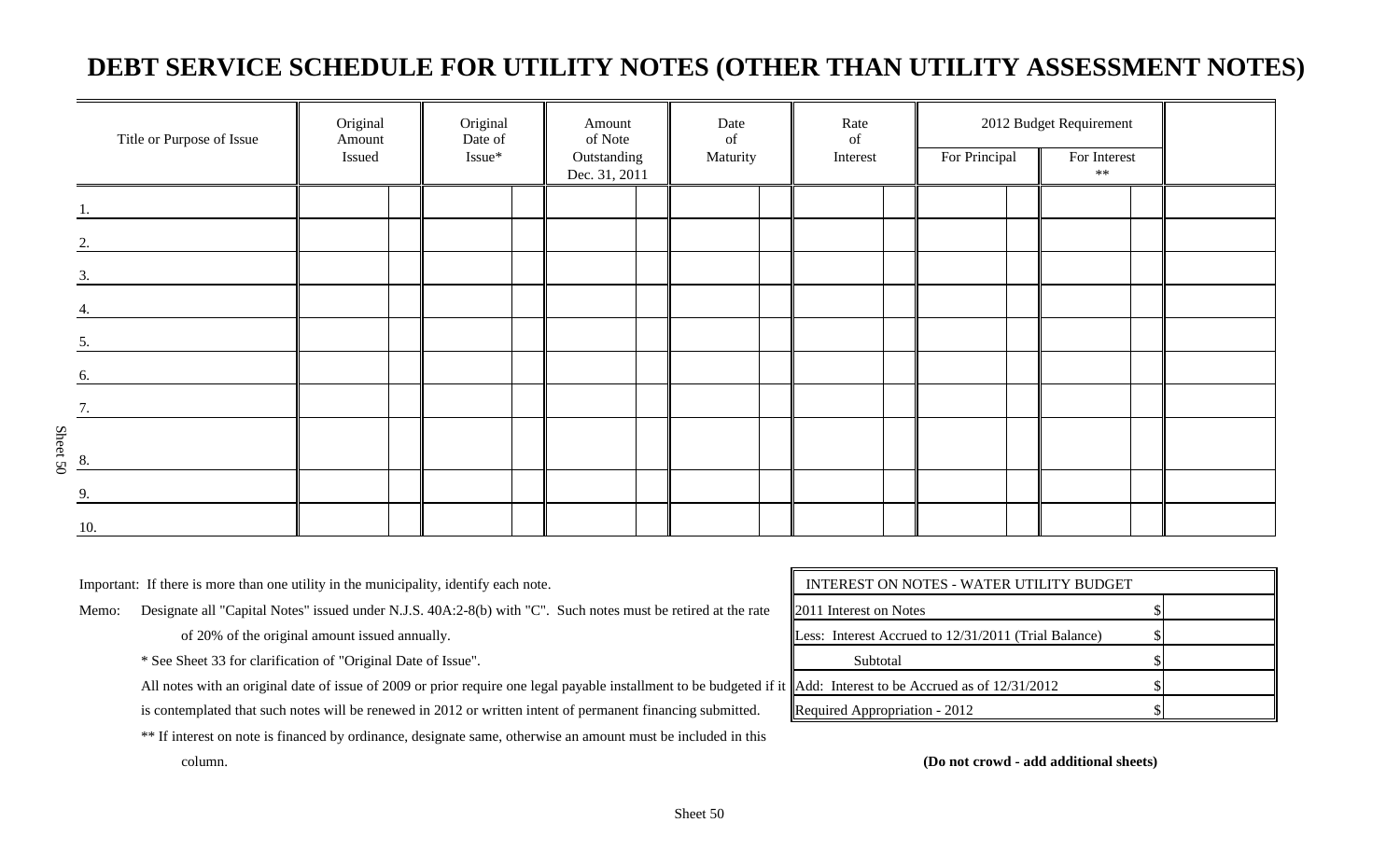## **DEBT SERVICE SCHEDULE FOR UTILITY ASSESSMENT NOTES**

|                      | Title or Purpose of Issue      | Original<br>Amount<br>Issued | Original<br>Date of<br>Issue* | Amount<br>of Note<br>Outstanding<br>Dec. 31, 2011 | Date<br>$% \left( \left( \mathcal{A},\mathcal{A}\right) \right)$ of<br>Maturity | Rate<br>of<br>Interest | For Principal | 2012 Budget Requirement<br>For Interest<br>$***$ | Interest<br>Computed to<br>(Insert Date) |
|----------------------|--------------------------------|------------------------------|-------------------------------|---------------------------------------------------|---------------------------------------------------------------------------------|------------------------|---------------|--------------------------------------------------|------------------------------------------|
| 1.                   |                                |                              |                               |                                                   |                                                                                 |                        |               |                                                  |                                          |
|                      | 2.                             |                              |                               |                                                   |                                                                                 |                        |               |                                                  |                                          |
| 3.                   |                                |                              |                               |                                                   |                                                                                 |                        |               |                                                  |                                          |
| 4.                   |                                |                              |                               |                                                   |                                                                                 |                        |               |                                                  |                                          |
| 5.                   |                                |                              |                               |                                                   |                                                                                 |                        |               |                                                  |                                          |
| 6.                   |                                |                              |                               |                                                   |                                                                                 |                        |               |                                                  |                                          |
| Sheet 51<br>Sheet 51 |                                |                              |                               |                                                   |                                                                                 |                        |               |                                                  |                                          |
|                      |                                |                              |                               |                                                   |                                                                                 |                        |               |                                                  |                                          |
| 8.                   |                                |                              |                               |                                                   |                                                                                 |                        |               |                                                  |                                          |
| 9.                   |                                |                              |                               |                                                   |                                                                                 |                        |               |                                                  |                                          |
| 10.                  |                                |                              |                               |                                                   |                                                                                 |                        |               |                                                  |                                          |
| 12.                  | $\underline{\hspace{1cm}}$ 11. |                              |                               |                                                   |                                                                                 |                        |               |                                                  |                                          |
| 13.                  |                                |                              |                               |                                                   |                                                                                 |                        |               |                                                  |                                          |
| 14.                  |                                |                              |                               |                                                   |                                                                                 |                        |               |                                                  |                                          |
| 15.                  |                                |                              |                               |                                                   |                                                                                 |                        |               |                                                  |                                          |

Important: If there is more than one utility in the municipality, identify each note.

Memo \*See Sheet 33 for clarification of "Original Date of Issue".

Utility Assessment Notes with an original date of issue of December 31, 2009 or prior must be appropriated in full in the 2012 Dedicated Utility Assessment Budget or written intent of permanent financing submitted.

\*\* Interest on Utility Assessment Notes must be included in the Utility Budget appropriation "Interest on Notes".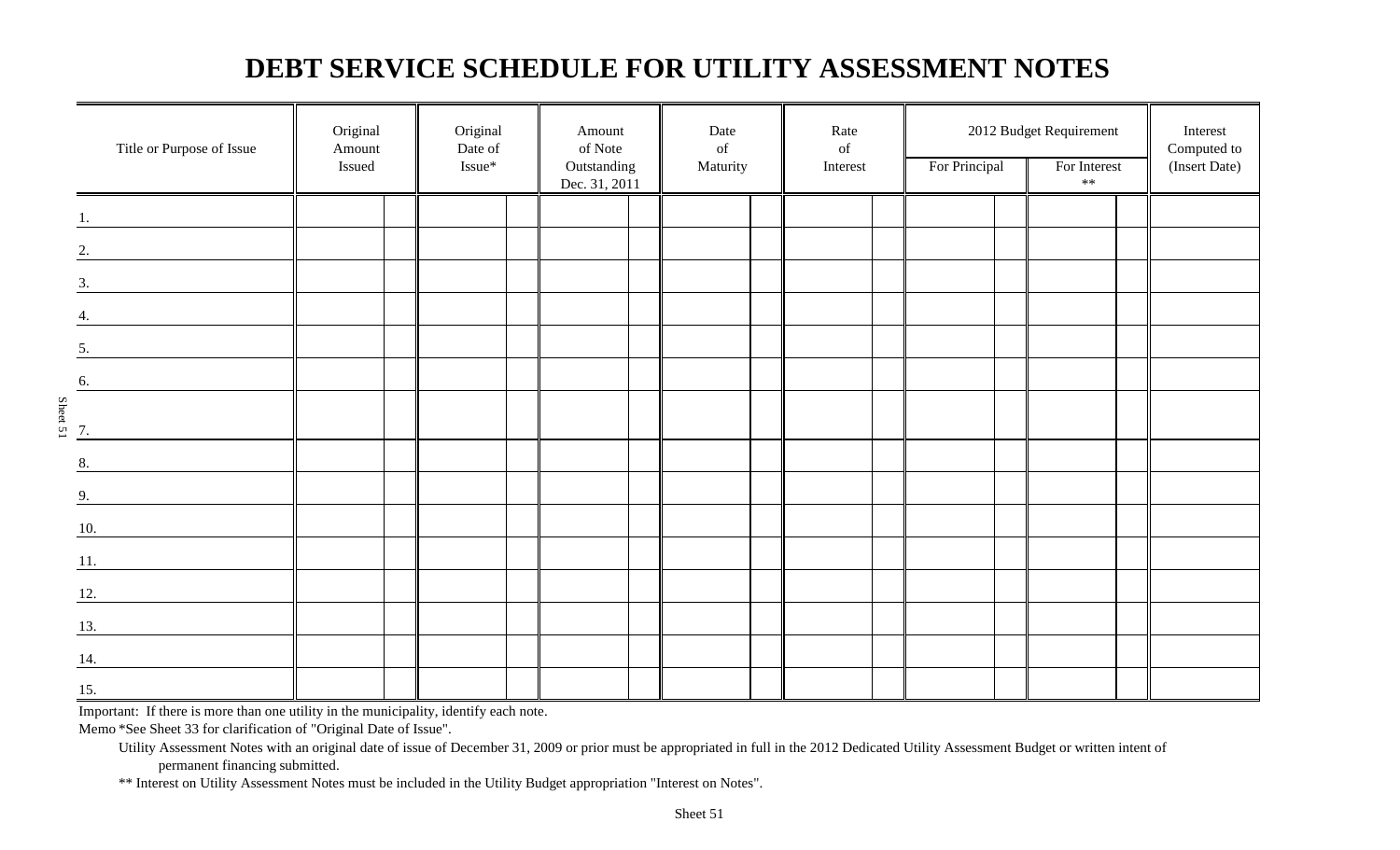## **SCHEDULE OF CAPITAL LEASE PROGRAM OBLIGATIONS**

| Purpose                                                                                                                      | Amount<br>of Obligation      |               | 2012 Budget Requirement |  |  |
|------------------------------------------------------------------------------------------------------------------------------|------------------------------|---------------|-------------------------|--|--|
|                                                                                                                              | Outstanding<br>Dec. 31, 2011 | For Principal | For Interest/Fees       |  |  |
|                                                                                                                              |                              |               |                         |  |  |
| 2.                                                                                                                           |                              |               |                         |  |  |
| 3.                                                                                                                           |                              |               |                         |  |  |
| 4.                                                                                                                           |                              |               |                         |  |  |
| 5.                                                                                                                           |                              |               |                         |  |  |
| 6.                                                                                                                           |                              |               |                         |  |  |
|                                                                                                                              |                              |               |                         |  |  |
| Sheet 51a<br>$\overline{7}$ .                                                                                                |                              |               |                         |  |  |
| 8.<br><u> 1989 - Andrea Barbara, politikar politikar (h. 1989)</u>                                                           |                              |               |                         |  |  |
| 9.                                                                                                                           |                              |               |                         |  |  |
| $\underline{10}$ .<br><u> 1980 - Jan James Barnett, fransk politik (d. 1980)</u>                                             |                              |               |                         |  |  |
| 11.<br><u> 1980 - Jan Samuel Barbara, martin di sebagai personal di sebagai personal di sebagai personal di sebagai per</u>  |                              |               |                         |  |  |
| 12.                                                                                                                          |                              |               |                         |  |  |
| 13.<br><u> 1989 - Andrea State Barbara, amerikan personal di sebagai personal di sebagai personal di sebagai personal di</u> |                              |               |                         |  |  |
| 14.                                                                                                                          |                              |               |                         |  |  |
| Total                                                                                                                        |                              |               |                         |  |  |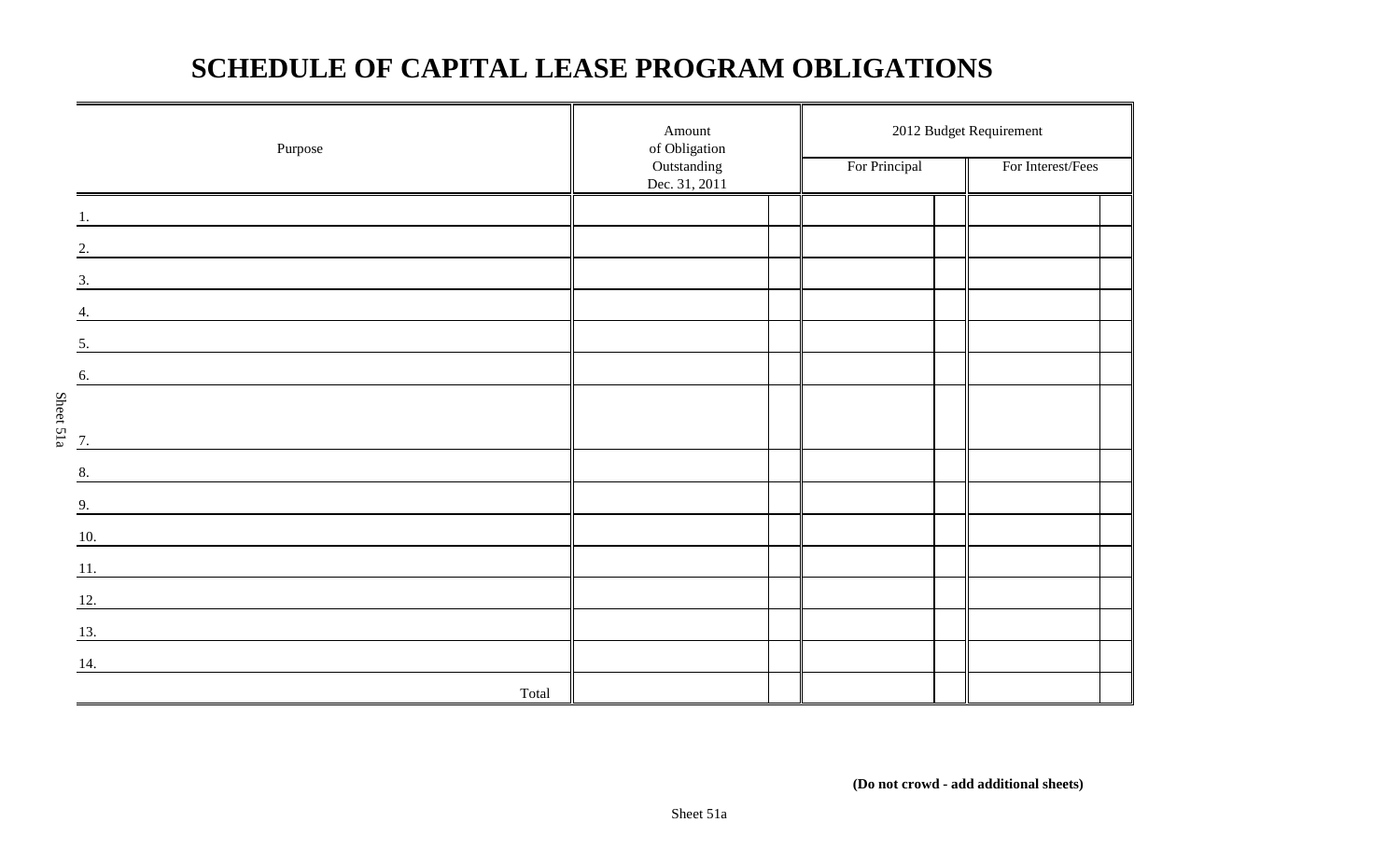## **SCHEDULE OF IMPROVEMENT AUTHORIZATIONS (UTILITY CAPITAL FUND)**

| <b>IMPROVEMENTS</b><br>Specify each authorization by purpose. $Do$<br>not merely designate by a code number. | Funded | Balance - January 1, 2011<br>Unfunded | $2011\,$<br>Authorizations |  |  | Expended |  |  |  | Authorizations<br>Canceled |  | Balance - December 31, 2011<br>Funded<br>Unfunded |  |  |
|--------------------------------------------------------------------------------------------------------------|--------|---------------------------------------|----------------------------|--|--|----------|--|--|--|----------------------------|--|---------------------------------------------------|--|--|
|                                                                                                              |        |                                       |                            |  |  |          |  |  |  |                            |  |                                                   |  |  |
|                                                                                                              |        |                                       |                            |  |  |          |  |  |  |                            |  |                                                   |  |  |
|                                                                                                              |        |                                       |                            |  |  |          |  |  |  |                            |  |                                                   |  |  |
|                                                                                                              |        |                                       |                            |  |  |          |  |  |  |                            |  |                                                   |  |  |
|                                                                                                              |        |                                       |                            |  |  |          |  |  |  |                            |  |                                                   |  |  |
|                                                                                                              |        |                                       |                            |  |  |          |  |  |  |                            |  |                                                   |  |  |
|                                                                                                              |        |                                       |                            |  |  |          |  |  |  |                            |  |                                                   |  |  |
|                                                                                                              |        |                                       |                            |  |  |          |  |  |  |                            |  |                                                   |  |  |
|                                                                                                              |        |                                       |                            |  |  |          |  |  |  |                            |  |                                                   |  |  |
|                                                                                                              |        |                                       |                            |  |  |          |  |  |  |                            |  |                                                   |  |  |
|                                                                                                              |        |                                       |                            |  |  |          |  |  |  |                            |  |                                                   |  |  |
|                                                                                                              |        |                                       |                            |  |  |          |  |  |  |                            |  |                                                   |  |  |
|                                                                                                              |        |                                       |                            |  |  |          |  |  |  |                            |  |                                                   |  |  |
|                                                                                                              |        |                                       |                            |  |  |          |  |  |  |                            |  |                                                   |  |  |
|                                                                                                              |        |                                       |                            |  |  |          |  |  |  |                            |  |                                                   |  |  |
|                                                                                                              |        |                                       |                            |  |  |          |  |  |  |                            |  |                                                   |  |  |
|                                                                                                              |        |                                       |                            |  |  |          |  |  |  |                            |  |                                                   |  |  |
|                                                                                                              |        |                                       |                            |  |  |          |  |  |  |                            |  |                                                   |  |  |
|                                                                                                              |        |                                       |                            |  |  |          |  |  |  |                            |  |                                                   |  |  |
| Total<br>70000-                                                                                              |        |                                       |                            |  |  |          |  |  |  |                            |  |                                                   |  |  |

Place an \* before each item of "Improvement" which represents a funding or refunding of an emergency authorization.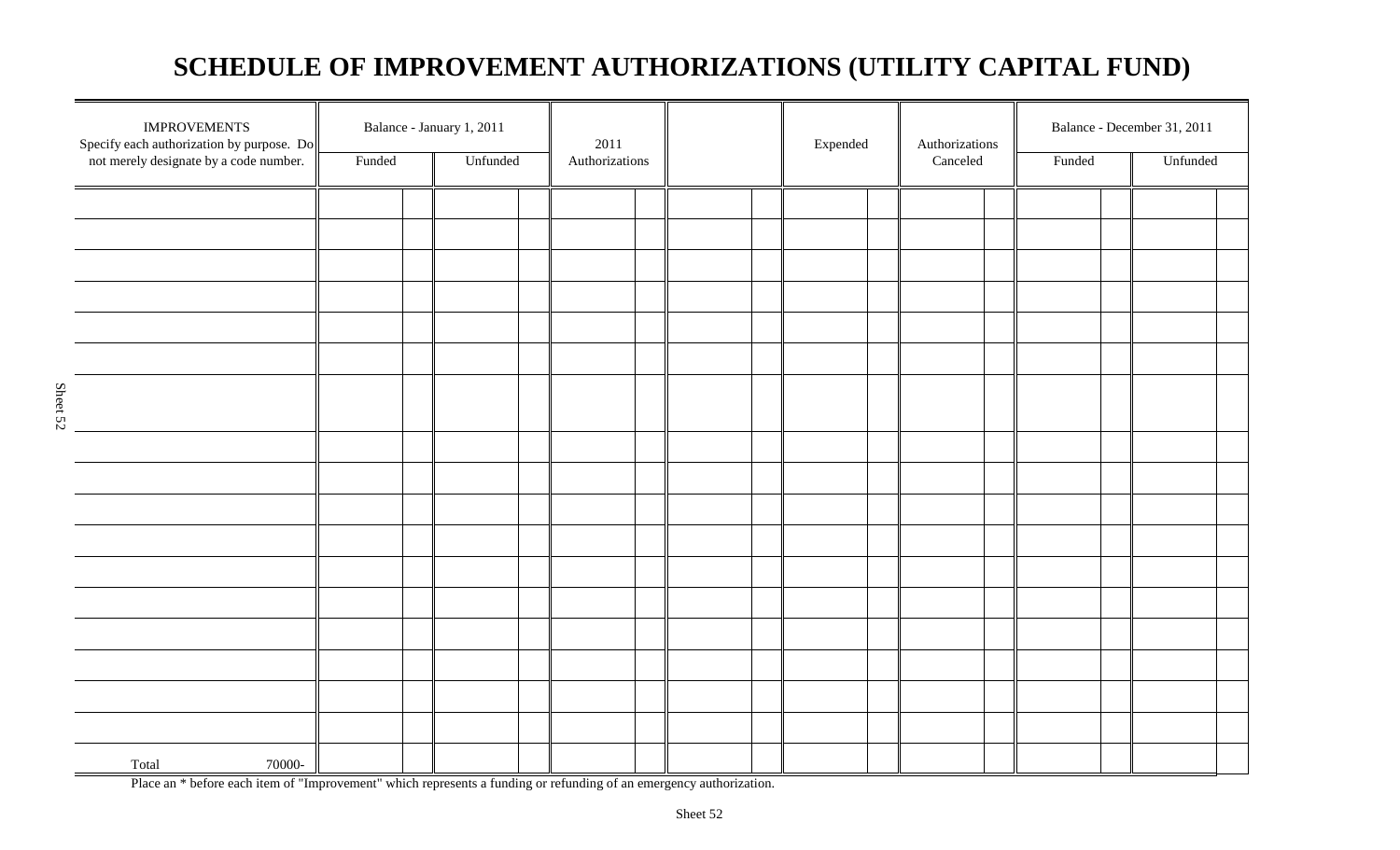# **WATER UTILITY CAPITAL FUND**

## **SCHEDULE OF CAPITAL IMPROVEMENT FUND**

|                                                                                                   | Debit         |    | Credit        |    |
|---------------------------------------------------------------------------------------------------|---------------|----|---------------|----|
| Balance January 1, 2011                                                                           | <b>XXXXXX</b> | XX |               |    |
| Received from 2011 Budget Appropriation *                                                         | <b>XXXXXX</b> | XX |               |    |
|                                                                                                   | <b>XXXXXX</b> | XX |               |    |
| <b>Improvement Authorizations Canceled</b><br>(financed in whole by the Capital Improvement Fund) | <b>XXXXXX</b> | XX |               |    |
|                                                                                                   |               |    |               |    |
| List by Improvements - Direct Charges Made for Preliminary Costs:                                 | <b>XXXXXX</b> | XX | <b>XXXXXX</b> | XX |
|                                                                                                   |               |    | <b>XXXXXX</b> | XX |
|                                                                                                   |               |    | <b>XXXXXX</b> | XX |
|                                                                                                   |               |    | <b>XXXXXX</b> | XX |
|                                                                                                   |               |    | <b>XXXXXX</b> | XX |
|                                                                                                   |               |    | <b>XXXXXX</b> | XX |
|                                                                                                   |               |    | <b>XXXXXX</b> | XX |
|                                                                                                   |               |    | <b>XXXXXX</b> | XX |
| Appropriated to Finance Improvement Authorizations                                                |               |    | <b>XXXXXX</b> | XX |
|                                                                                                   |               |    | <b>XXXXXX</b> | XX |
| Balance December 31, 2011                                                                         |               |    | <b>XXXXXX</b> | XX |
|                                                                                                   |               |    |               |    |

## **WATER UTILITY CAPITAL FUND SCHEDULE OF DOWN PAYMENTS ON IMPROVEMENTS**

|                                                    | Debit         |    | Credit        |    |
|----------------------------------------------------|---------------|----|---------------|----|
| Balance January 1, 2011                            | <b>XXXXXX</b> | XX |               |    |
| Received from 2011 Budget Appropriation *          | <b>XXXXXX</b> | XX |               |    |
| Received from 2011 Emergency Appropriation *       | <b>XXXXXX</b> | XX |               |    |
|                                                    |               |    |               |    |
| Appropriated to Finance Improvement Authorizations |               |    | <b>XXXXXX</b> | XX |
|                                                    |               |    | <b>XXXXXX</b> | XX |
| Balance December 31, 2011                          |               |    | <b>XXXXXX</b> | XX |
|                                                    |               |    |               |    |

\*The full amount of the 2011 appropriation should be transferred to this account unless the balance of the appropriation is permitted to lapse.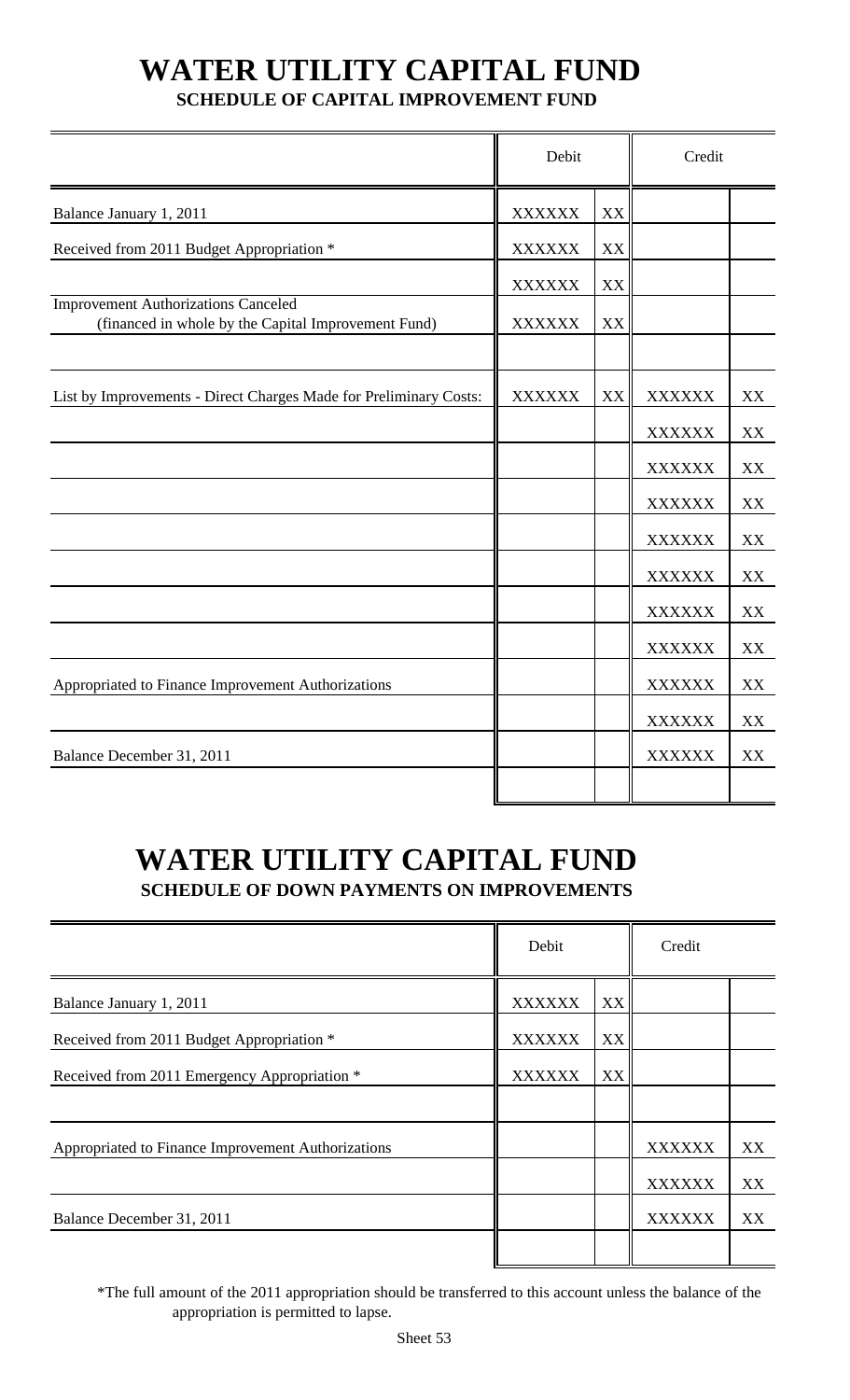## **UTILITY FUND CAPITAL IMPROVEMENTS AUTHORIZED IN 2011 AND DOWN PAYMENTS (N.J.S. 40A:2-11)**

# **UTILITIES ONLY**

| Purpose | Amount<br>Appropriated | Total<br>Obligations<br>Authorized | Down Payment<br>Provided by<br>Ordinance | Amount of Down<br>Payment in Budget<br>of 2011 or Prior<br>Years |  |  |
|---------|------------------------|------------------------------------|------------------------------------------|------------------------------------------------------------------|--|--|
|         |                        |                                    |                                          |                                                                  |  |  |
|         |                        |                                    |                                          |                                                                  |  |  |
|         |                        |                                    |                                          |                                                                  |  |  |
|         |                        |                                    |                                          |                                                                  |  |  |
|         |                        |                                    |                                          |                                                                  |  |  |
|         |                        |                                    |                                          |                                                                  |  |  |
|         |                        |                                    |                                          |                                                                  |  |  |
|         |                        |                                    |                                          |                                                                  |  |  |
|         |                        |                                    |                                          |                                                                  |  |  |
|         |                        |                                    |                                          |                                                                  |  |  |
| Total   |                        |                                    |                                          |                                                                  |  |  |

# **WATER UTILITY CAPITAL FUND STATEMENT OF CAPITAL SURPLUS**

### **YEAR 2011**

|                                                    | Debit         |    | Credit        |    |
|----------------------------------------------------|---------------|----|---------------|----|
| Balance January 1, 2011                            | <b>XXXXXX</b> | XX |               |    |
| Premium on Sale of Bonds                           | <b>XXXXXX</b> | XX |               |    |
| Funded Improvement Authorizations Canceled         | <b>XXXXXX</b> | XX |               |    |
|                                                    |               |    |               |    |
|                                                    |               |    |               |    |
|                                                    |               |    |               |    |
| Appropriated to Finance Improvement Authorizations |               |    | <b>XXXXXX</b> | XX |
| Appropriated to 2011 Budget Revenue                |               |    | <b>XXXXXX</b> | XX |
| Balance December 31, 2011                          |               |    | <b>XXXXXX</b> | XX |
|                                                    |               |    |               |    |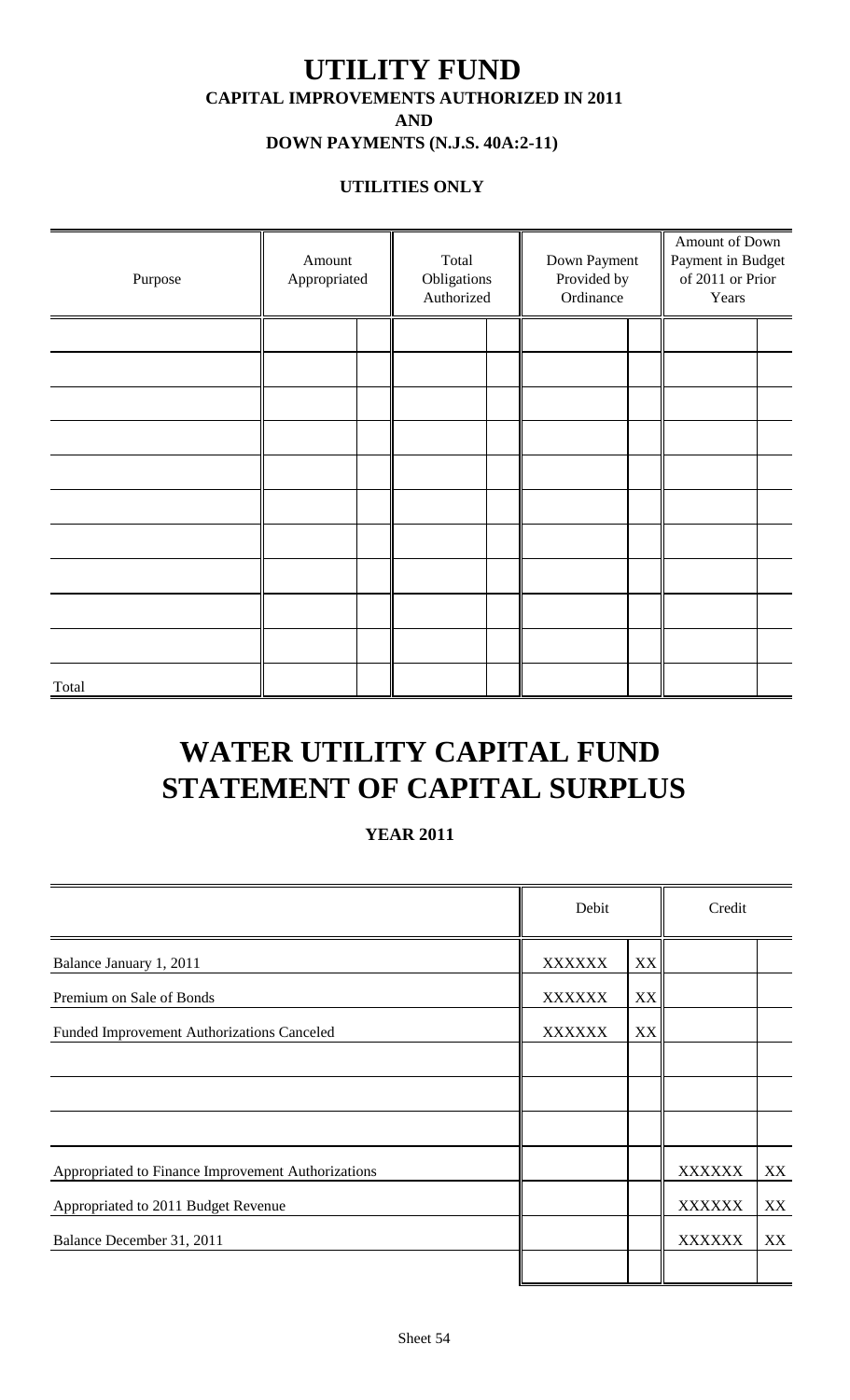Bonds and Notes Authorized but Not Issued must be disclosed in this Utility Capital Section in the same manner as set forth in General Capital Fund on Sheet 8

## **POST CLOSING**

 **TRIAL BALANCE - . . . . . . . . . . .UTILITY FUND**

AS AT DECEMBER 31, 2011

### **OPERATING AND CAPITAL SECTIONS**

(Separately Stated)

**Cash Liabilities Must Be Subtotaled and Subtotal Must Be Marked With "C"**

| Title of Account | Debit |  | $\bf Credit$ |  |
|------------------|-------|--|--------------|--|
|                  |       |  |              |  |
|                  |       |  |              |  |
|                  |       |  |              |  |
|                  |       |  |              |  |
|                  |       |  |              |  |
|                  |       |  |              |  |
|                  |       |  |              |  |
|                  |       |  |              |  |
|                  |       |  |              |  |
|                  |       |  |              |  |
|                  |       |  |              |  |
|                  |       |  |              |  |
|                  |       |  |              |  |
|                  |       |  |              |  |
|                  |       |  |              |  |
|                  |       |  |              |  |
|                  |       |  |              |  |
|                  |       |  |              |  |
|                  |       |  |              |  |
|                  |       |  |              |  |
|                  |       |  |              |  |
|                  |       |  |              |  |
|                  |       |  |              |  |
|                  |       |  |              |  |
|                  |       |  |              |  |
|                  |       |  |              |  |
|                  |       |  |              |  |
|                  |       |  |              |  |
|                  |       |  |              |  |
|                  |       |  |              |  |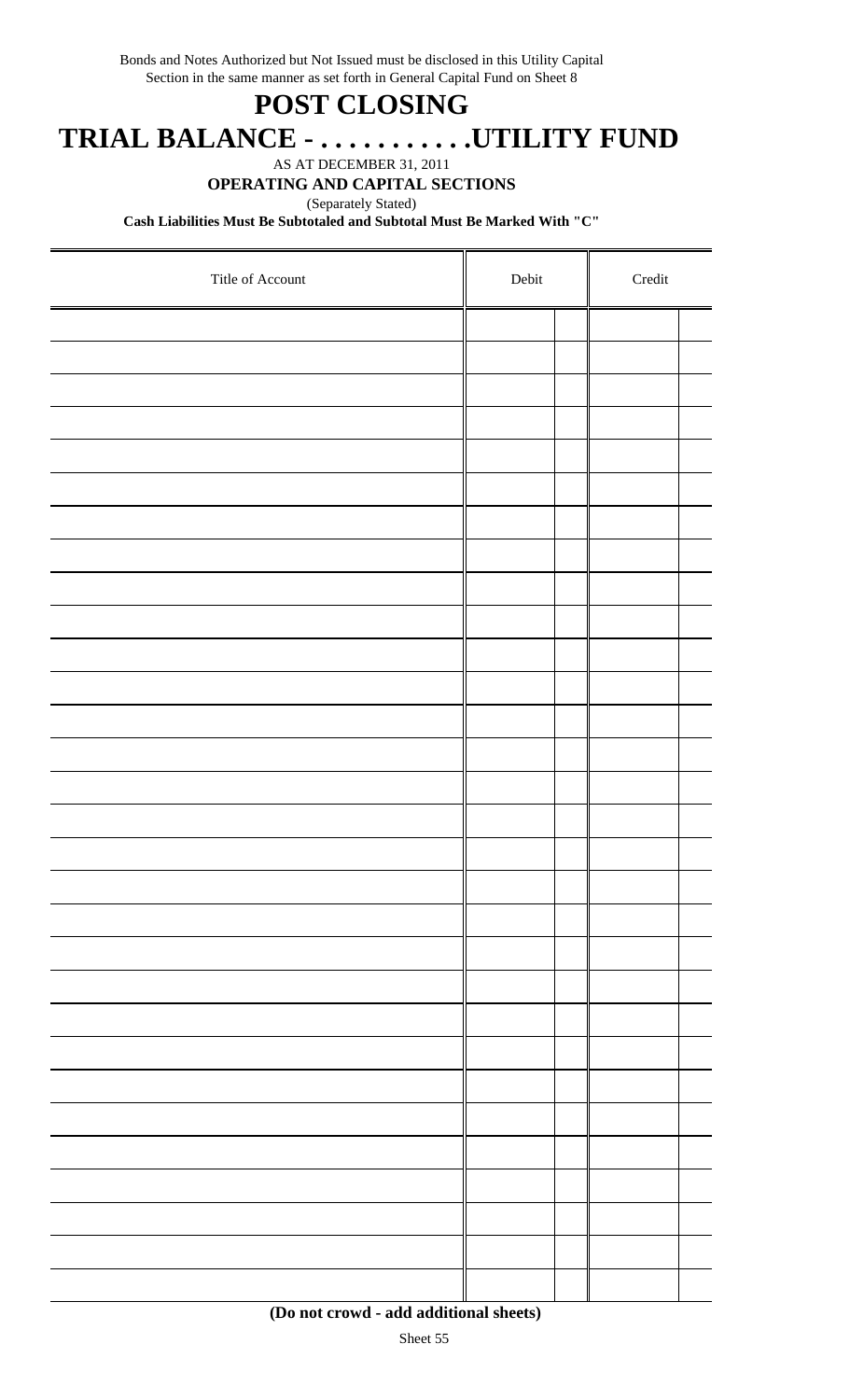## **POST CLOSING TRIAL BALANCE UTILITY ASSESSMENT TRUST FUNDS**

### **IF MORE THAN ONE UTILITY**

**EACH ASSESSMENT SECTION MUST BE SEPARATELY STATED**

AS AT DECEMBER 31, 2011

| Title of Account | Debit |  | $\bf Credit$ |  |  |
|------------------|-------|--|--------------|--|--|
|                  |       |  |              |  |  |
|                  |       |  |              |  |  |
|                  |       |  |              |  |  |
|                  |       |  |              |  |  |
|                  |       |  |              |  |  |
|                  |       |  |              |  |  |
|                  |       |  |              |  |  |
|                  |       |  |              |  |  |
|                  |       |  |              |  |  |
|                  |       |  |              |  |  |
|                  |       |  |              |  |  |
|                  |       |  |              |  |  |
|                  |       |  |              |  |  |
|                  |       |  |              |  |  |
|                  |       |  |              |  |  |
|                  |       |  |              |  |  |
|                  |       |  |              |  |  |
|                  |       |  |              |  |  |
|                  |       |  |              |  |  |
|                  |       |  |              |  |  |
|                  |       |  |              |  |  |
|                  |       |  |              |  |  |
|                  |       |  |              |  |  |
|                  |       |  |              |  |  |
|                  |       |  |              |  |  |
|                  |       |  |              |  |  |
|                  |       |  |              |  |  |
|                  |       |  |              |  |  |
|                  |       |  |              |  |  |
|                  |       |  |              |  |  |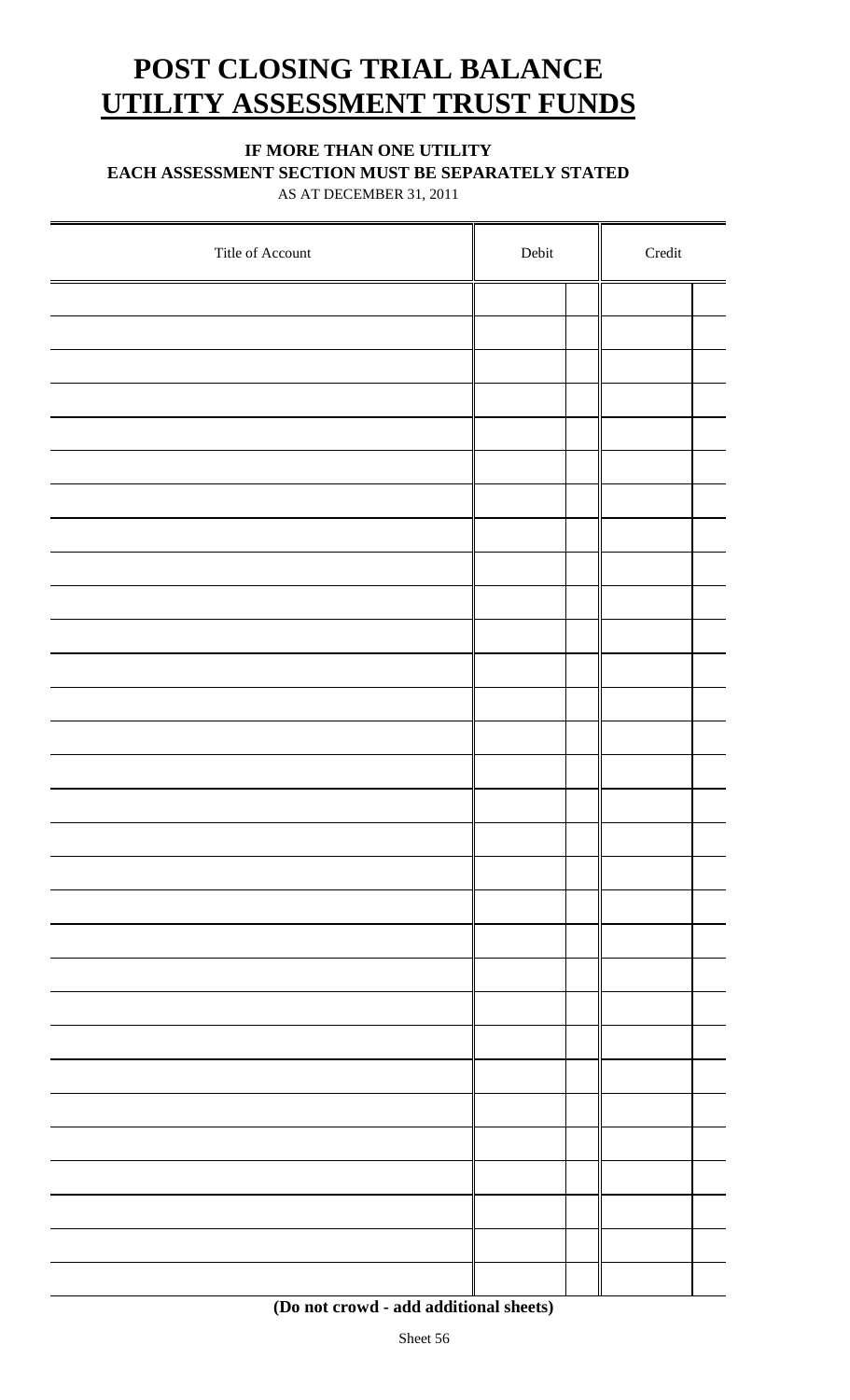## **ANALYSIS OF UTILITY ASSESSMENT TRUST CASH AND INVESTMENTS PLEDGED TO LIABILITIES AND SURPLUS**

| Title of Liability to which Cash          | Audit         | Balance                |                          | <b>RECEIPTS</b> |                            |    |                |    |              | Disbursements |              | Balance<br>Dec. 31, 2011 |              |    |              |                    |
|-------------------------------------------|---------------|------------------------|--------------------------|-----------------|----------------------------|----|----------------|----|--------------|---------------|--------------|--------------------------|--------------|----|--------------|--------------------|
| and Investments are Pledged               | Dec. 31, 2010 |                        | Assessments<br>and Liens |                 | Operating<br><b>Budget</b> |    |                |    |              |               |              |                          |              |    |              |                    |
| Assessment Serial Bond Issues:            | <b>XXXXX</b>  | XX                     | <b>XXXXX</b>             | XX              | <b>XXXXX</b>               | XX | <b>XXXXX</b>   | XX | <b>XXXXX</b> | XX            | <b>XXXXX</b> | XX                       | <b>XXXXX</b> | XX | <b>XXXXX</b> | $\bold{X}\bold{X}$ |
|                                           |               |                        |                          |                 |                            |    |                |    |              |               |              |                          |              |    |              |                    |
|                                           |               |                        |                          |                 |                            |    |                |    |              |               |              |                          |              |    |              |                    |
| Assessment Bond Anticipation Note Issues: | <b>XXXXX</b>  | $\mathbf{X}\mathbf{X}$ | <b>XXXXX</b>             | XX              | <b>XXXXX</b>               | XX | $\bold{XXXXX}$ | XX | <b>XXXXX</b> | XX            | <b>XXXXX</b> | $\mathbf{X}\mathbf{X}$   | <b>XXXXX</b> | XX | <b>XXXXX</b> | $\mathbf{XX}$      |
|                                           |               |                        |                          |                 |                            |    |                |    |              |               |              |                          |              |    |              |                    |
| Other Liabilities                         |               |                        |                          |                 |                            |    |                |    |              |               |              |                          |              |    |              |                    |
| <b>Trust Surplus</b>                      |               |                        |                          |                 |                            |    |                |    |              |               |              |                          |              |    |              |                    |
| Less Assets "Unfinanced"                  | <b>XXXXX</b>  | XX                     | <b>XXXXX</b>             | XX              | <b>XXXXX</b>               | XX | <b>XXXXX</b>   | XX | <b>XXXXX</b> | XX            | <b>XXXXX</b> | XX                       | <b>XXXXX</b> | XX | <b>XXXXX</b> | $\mathbf{XX}$      |
|                                           |               |                        |                          |                 |                            |    |                |    |              |               |              |                          |              |    |              |                    |
|                                           |               |                        |                          |                 |                            |    |                |    |              |               |              |                          |              |    |              |                    |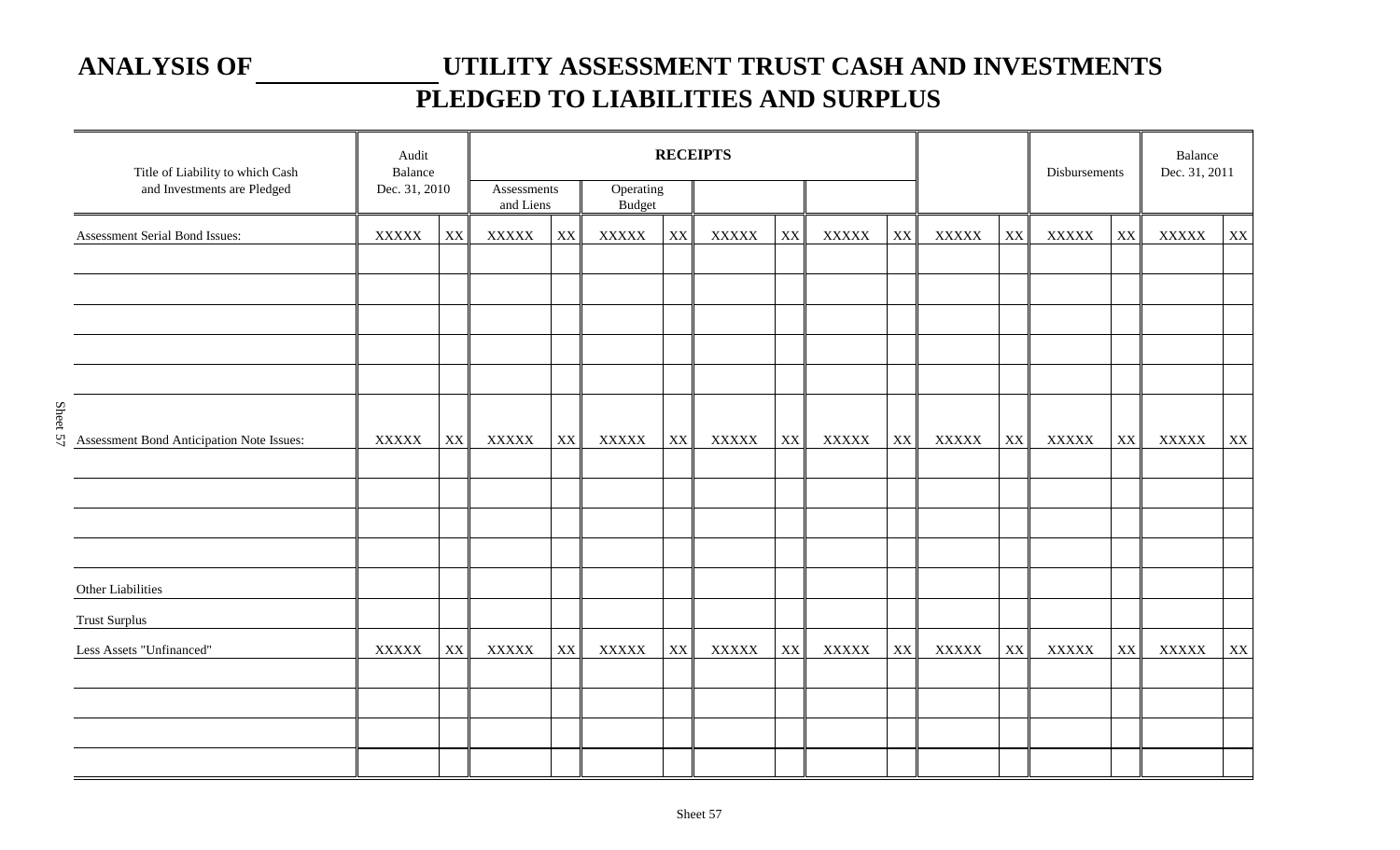## **SCHEDULE OF UTILITY BUDGET - 2011**

### **BUDGET REVENUES**

| Source                                                                                                                                | <b>Budget</b> |    | Received<br>in Cash |    | Excess or<br>Deficit* |    |
|---------------------------------------------------------------------------------------------------------------------------------------|---------------|----|---------------------|----|-----------------------|----|
| <b>Operating Surplus Anticipated</b><br>01<br>Operating Surplus Anticipated with Consent<br>of Director of Local Govt. Services<br>02 |               |    |                     |    |                       |    |
| Added by N.J.S. 40A:4-87 (List)                                                                                                       | <b>XXXXXX</b> | XX | <b>XXXXXX</b>       | XX | <b>XXXXXX</b>         | XX |
| Subtotal                                                                                                                              |               |    |                     |    |                       |    |
| Deficit (General Budget) **<br>07<br>08                                                                                               |               |    |                     |    |                       |    |

\*\*Amount in "Received in Cash" column for "Deficit (General Budget)" and amount expended for "Surplus (General Budget)" must agree with amounts shown for such items on Sheet 59.

### **STATEMENT OF BUDGET APPROPRIATIONS**

| Appropriations:                                   | <b>XXXXXX</b> | XX |
|---------------------------------------------------|---------------|----|
| <b>Adopted Budget</b>                             |               |    |
| Added by N.J.S. 40A:4-87                          |               |    |
| Emergency                                         |               |    |
| <b>Total Appropriations</b>                       |               |    |
| Add: Overexpenditures (See Footnote)              |               |    |
| <b>Total Appropriations and Overexpenditures</b>  |               |    |
| Deduct Expenditures:                              |               |    |
| Paid or Charged                                   |               |    |
| Reserved                                          |               |    |
| Surplus (General Budget) **                       |               |    |
| <b>Total Expenditures</b>                         |               |    |
| <b>Unexpended Balance Canceled (See Footnote)</b> |               |    |

FOOTNOTES - RE: OVEREXPENDITURES:

Every appropriation overexpended in the budget document must be marked with an \* and must agree in the aggregate with this item. RE: UNEXPENDED BALANCE CANCELED:

Are not to be shown as "Paid or Charged" in the budget document. In all instances "Total Appropriations" and "Over expenditures" must equal the sum of "Total Expenditures" and "Unexpended Balances Canceled"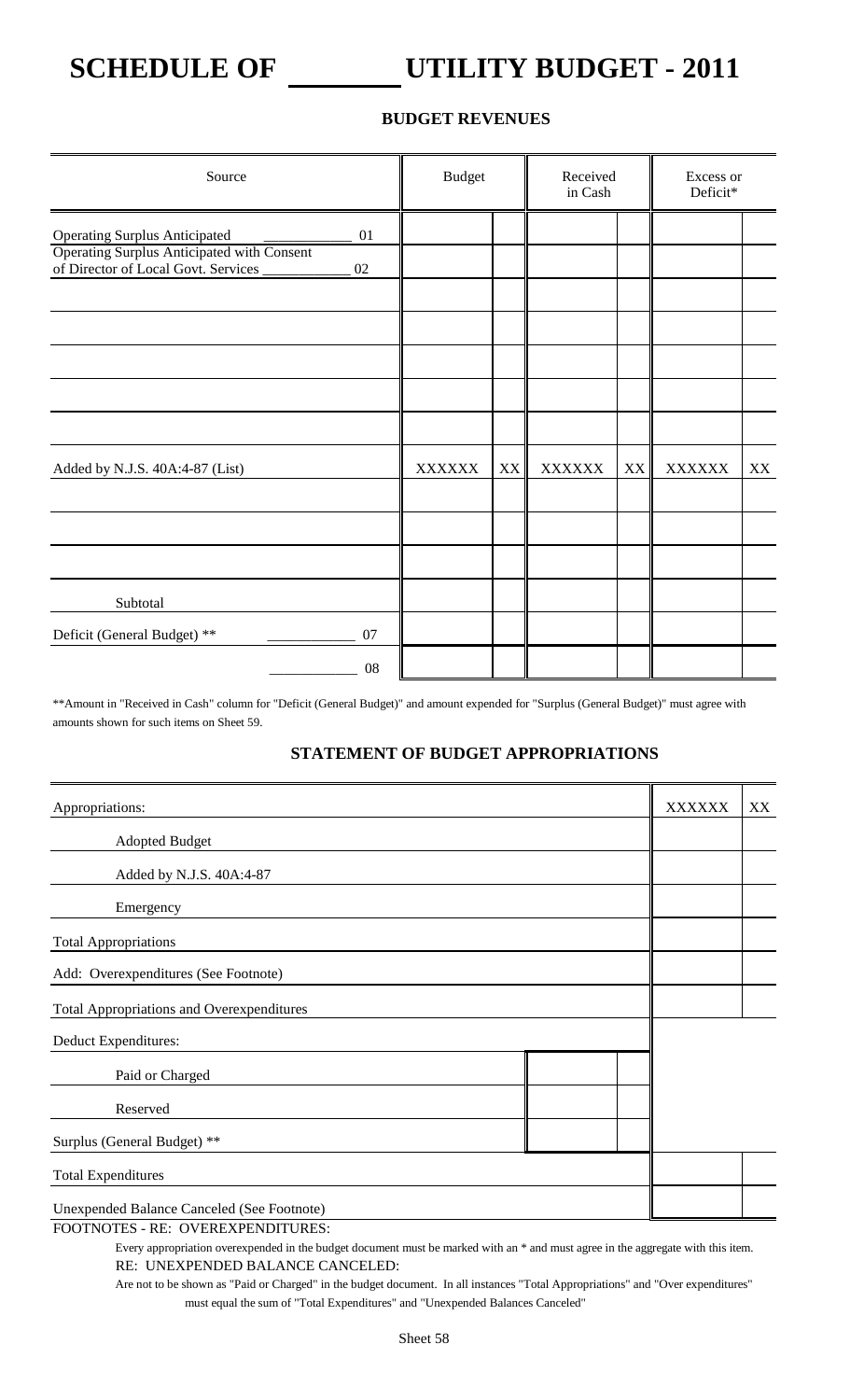## **STATEMENT OF 2011 OPERATION UTILITY**

NOTE: Section 1 of this sheet is required to be filled out ONLY IF the 2011 Utility Budget contained either an item of revenue "Deficit (General Budget)" or an item of appropriation "Surplus (General Budget)" Section 2 should be filled out in every case.

### **SECTION 1:**

| Revenue Realized:                                         | <b>XXXXXX</b> | XX |  |
|-----------------------------------------------------------|---------------|----|--|
| Budget Revenue (Not Including "Deficit (General Budget)") |               |    |  |
| Miscellaneous Revenue Not Anticipated                     |               |    |  |
| 2010 Appropriation Reserves Canceled *                    |               |    |  |
| (Excess Revenue Realized)                                 |               |    |  |
|                                                           |               |    |  |
|                                                           |               |    |  |
|                                                           |               |    |  |
| <b>Total Revenue Realized</b>                             |               |    |  |
| Expenditures:                                             | <b>XXXXXX</b> | XX |  |
| Appropriations (Not Including "Surplus (General Budget)") | <b>XXXXXX</b> | XX |  |
| Paid or Charged                                           |               |    |  |
| Reserved                                                  |               |    |  |
|                                                           |               |    |  |
| <b>Expended Without Appropriation</b>                     |               |    |  |
| Cash Refund of Prior Year's Revenue                       |               |    |  |
| Overexpenditure of Appropriation Reserves                 |               |    |  |
| <b>Total Expenditures</b>                                 |               |    |  |
| Deferred Charges Included In<br>Less:                     |               |    |  |
| Above "Total Expenditures"                                |               |    |  |
| Total Expenditures - As Adjusted                          |               |    |  |
| Excess                                                    |               |    |  |
| Budget Appropriation - Surplus (General Budget) **        |               |    |  |
| Remainder = Balance of "Results of 2011 Operation"        |               |    |  |
| ("Excess in Operations" - Sheet 60)                       |               |    |  |
|                                                           |               |    |  |
|                                                           |               |    |  |
| Deficit                                                   |               |    |  |
| Anticipated Revenue - Deficit (General Budget) **         |               |    |  |
| Remainder = Balance of "Results of 2011 Operation"        |               |    |  |
| ("Operating Deficit - to Trial Balance" - Sheet 60)       |               |    |  |

### **SECTION 2:**

The following Item of "2010 Appropriation Reserves Canceled in 2011" Is Due to the Current Fund TO THE EXTENT OF the amount Received and Due from the General Budget of 2010 for an Anticipated Deficit in the Utility for 2010:

| 2010 Appropriation Reserves Canceled in 2011               |  |  |
|------------------------------------------------------------|--|--|
| Less: Anticipated Deficit in 2010 Budget - Amount Received |  |  |
| and Due from Current Fund - If none, enter "None"          |  |  |
| * Excess (Revenue Realized)                                |  |  |

\*\*Items must be shown in same amounts on Sheet 58.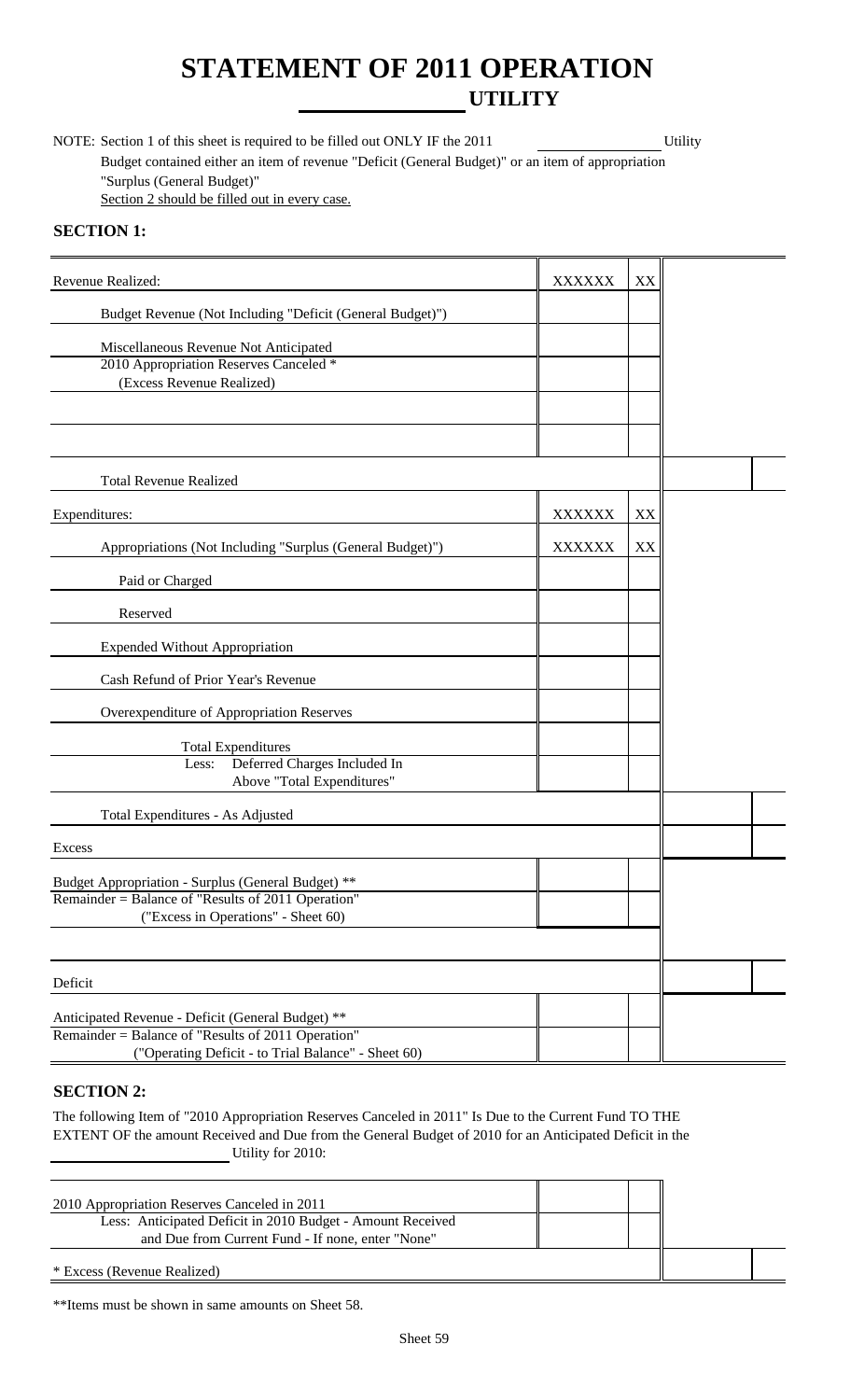## **RESULTS OF 2011 OPERATIONS UTILITY**

|                                                                                  | Debit         |    |        |     |
|----------------------------------------------------------------------------------|---------------|----|--------|-----|
| <b>Excess in Anticipated Revenues</b>                                            | <b>XXXXXX</b> | XX |        |     |
| <b>Unexpended Balances of Appropriations</b>                                     | <b>XXXXXX</b> | XX |        |     |
| Miscellaneous Revenue Not Anticipated                                            | <b>XXXXXX</b> | XX |        |     |
| Unexpended Balances of 2010 Appropriation Reserves*                              | XXXXXX        | XX |        |     |
|                                                                                  |               |    |        |     |
| Deficit in Anticipated Revenue                                                   |               |    | XXXXXX | XX  |
|                                                                                  |               |    | XXXXXX | XX  |
| <b>Operating Deficit - to Trial Balance</b>                                      | <b>XXXXXX</b> | XX |        |     |
| Excess in Operations - to Operating Surplus                                      |               |    | XXXXXX | XX. |
| * See restriction in amount on Sheet 59, SECTION 2<br><b>OPERATING SURPLUS -</b> |               |    |        |     |

|                                                                                                           | Debit         |    |        |     |
|-----------------------------------------------------------------------------------------------------------|---------------|----|--------|-----|
| Balance January 1, 2011                                                                                   | <b>XXXXXX</b> | XX |        |     |
|                                                                                                           |               |    |        |     |
| Excess in Results of 2011 Operations                                                                      | <b>XXXXXX</b> | XX |        |     |
| Amount Appropriated in 2011 Budget - Cash                                                                 |               |    | XXXXXX | XX. |
| Amount Appropriated in 2011 Budget with Prior Written Consent<br>of Director of Local Government Services |               |    | XXXXXX | XX  |
|                                                                                                           |               |    |        |     |
| Balance December 31, 2011                                                                                 |               |    | XXXXXX | XX  |
|                                                                                                           |               |    |        |     |

## **ANALYSIS OF BALANCE DECEMBER 31, 2011 (FROM UTILITY - TRIAL BALANCE)**

| Cash                                                                                                |  |  |
|-----------------------------------------------------------------------------------------------------|--|--|
| Investments                                                                                         |  |  |
| <b>Interfund Accounts Receivable</b>                                                                |  |  |
| Subtotal                                                                                            |  |  |
| Deduct Cash Liabilities Marked with "C" on Trial Balance                                            |  |  |
| Operating Surplus Cash or (Deficit in Operating Surplus Cash)                                       |  |  |
| *Other Assets Pledged to Operating Surplus                                                          |  |  |
| Deferred Charges #                                                                                  |  |  |
| Operating Deficit #                                                                                 |  |  |
| <b>Total Other Assets</b>                                                                           |  |  |
| # MAY NOT BE ANTICIPATED AS NON-CASH SURPLUS IN 2012 BUDGET                                         |  |  |
| * In the case of a "Deficit in Operating Surplus Cash" "Other Assets" would also be pledged to cash |  |  |

In the case of a "Deficit in Operating Surplus Cash", "Other Assets" would also be pledged to cash liabilities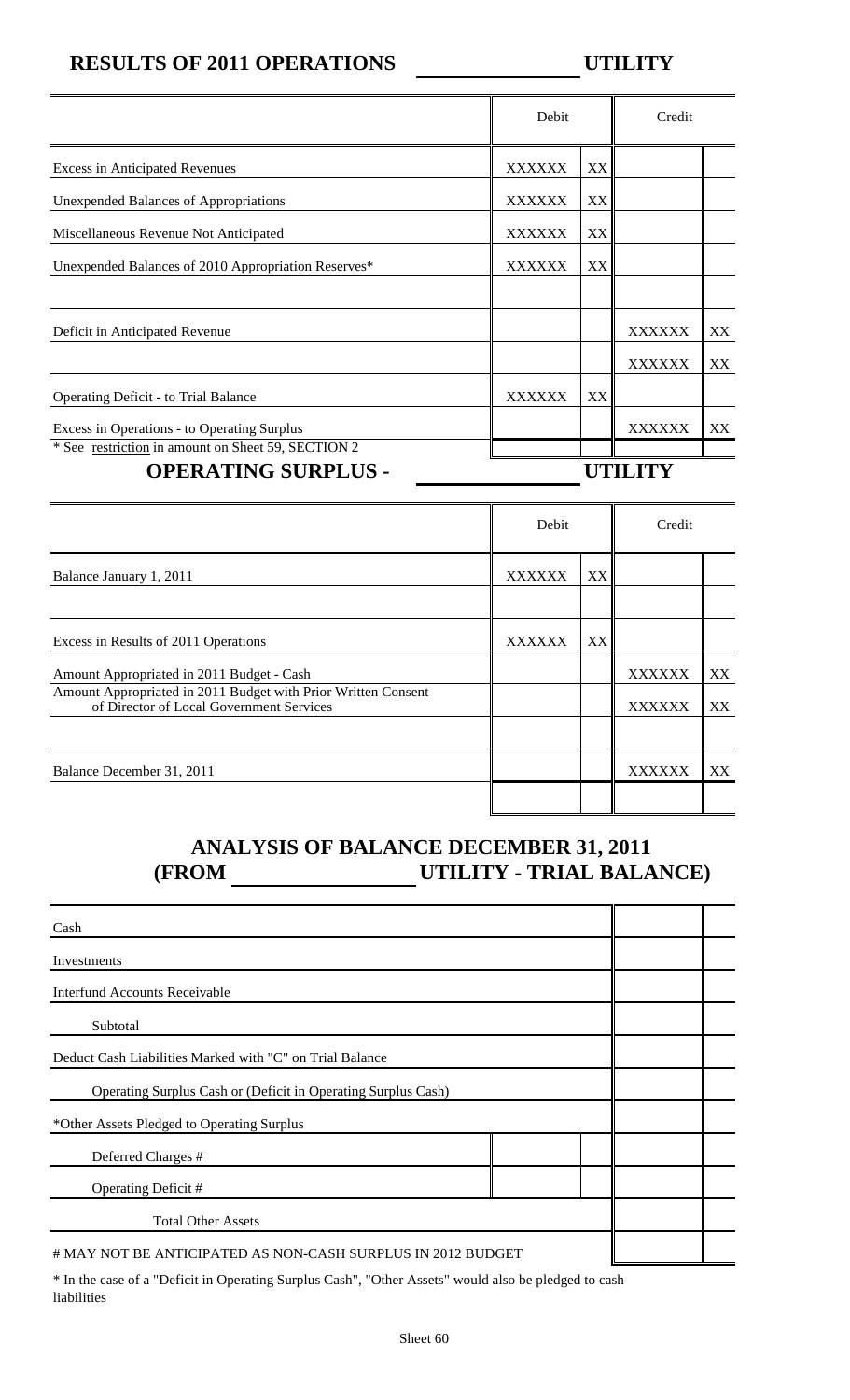| Balance December 31, 2010                 |              |                           | \$                        |
|-------------------------------------------|--------------|---------------------------|---------------------------|
| Increased by:                             | Rents Levied |                           | \$                        |
| Decreased by:                             |              |                           |                           |
| Collections                               |              | $\int$                    |                           |
| Overpayments applied                      |              | $\mathbb{S}$              |                           |
| Transfer to                               | Liens        | \$                        |                           |
| Other                                     |              | \$                        |                           |
|                                           |              |                           | \$                        |
| Balance December 31, 2011                 |              |                           | \$                        |
|                                           |              |                           |                           |
|                                           |              |                           |                           |
| <b>SCHEDULE OF</b>                        |              | <b>LIENS</b>              |                           |
| Balance December 31, 2010                 |              |                           | \$                        |
| Increased by:                             |              |                           |                           |
| <b>Transfers from Accounts Receivable</b> |              | $\mathbb{S}$              |                           |
| Penalties and Costs                       |              | $\boldsymbol{\mathsf{S}}$ |                           |
| Other                                     |              | \$                        |                           |
|                                           |              |                           | \$                        |
| Decreased by:                             |              |                           |                           |
| Collections                               |              | \$                        |                           |
| Other                                     |              | $\boldsymbol{\mathsf{S}}$ | $\boldsymbol{\mathsf{S}}$ |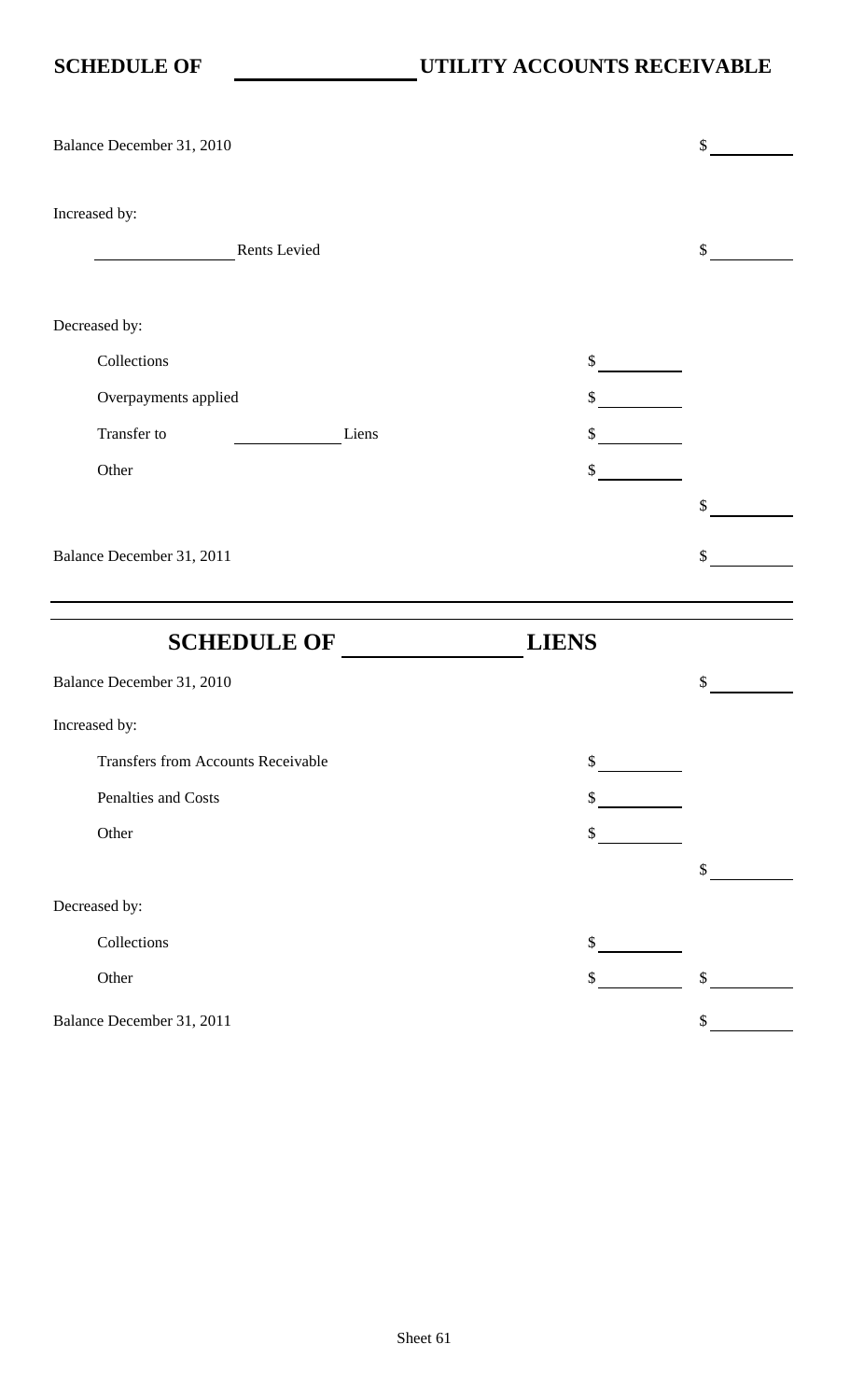## **DEFERRED CHARGES - MANDATORY CHARGES ONLY - \_\_\_\_\_\_\_\_\_\_\_ UTILITY FUND**

### **(Do not include the emergency authorizations pursuant to N.J.S. 40A:4-55, listed on Sheet 29)**

|     | Caused by                   | Amount<br>Dec. 31, 2010<br>per Audit<br>Report | Amount in<br>2011<br><b>Budget</b> | Amount<br>Resulting<br>from 2011 | Balance<br>as at<br>Dec. 31, 2011 |
|-----|-----------------------------|------------------------------------------------|------------------------------------|----------------------------------|-----------------------------------|
| 1.  | Emergency Authorization - * | $\sim$                                         | $\sim$                             | $\sim$                           | $\mathcal{S}$                     |
| 2.  |                             | $\mathcal{S}$                                  | $\mathcal{S}$                      | $\sim$                           | $\mathcal{S}$                     |
| 3.  |                             | $\mathsf{\$}$                                  | $\int$                             | $\frac{1}{2}$                    | \$                                |
| 4.  |                             | $\mathcal{S}$                                  | $\mathbb{S}$                       | $\frac{1}{2}$                    | $\mathsf{S}$                      |
| 5.  |                             | $\mathcal{S}$                                  | $\mathbb{S}$                       | $\mathbb{S}$                     | \$                                |
| 6.  |                             | $\mathbf{\hat{S}}$                             | $\mathbb{S}$                       | \$                               | \$                                |
| 7.  |                             | \$                                             | $\mathcal{S}$                      | \$                               | \$                                |
| 8.  |                             | \$                                             | \$                                 | \$                               | \$                                |
| 9.  |                             | \$                                             | \$                                 | \$                               | \$                                |
| 10. |                             | \$                                             | \$                                 | \$                               | \$                                |

\*Do not include items funded or refunded as listed below.

### **EMERGENCY AUTHORIZATIONS UNDER N.J.S. 40A:4-47 WHICH HAVE BEEN FUNDED OR REFUNDED UNDER N.J.S. 40A:2-3 OR N.J.S. 40A:2-51**



### **JUDGEMENTS ENTERED AGAINST MUNICIPALITY AND NOT SATISFIED**

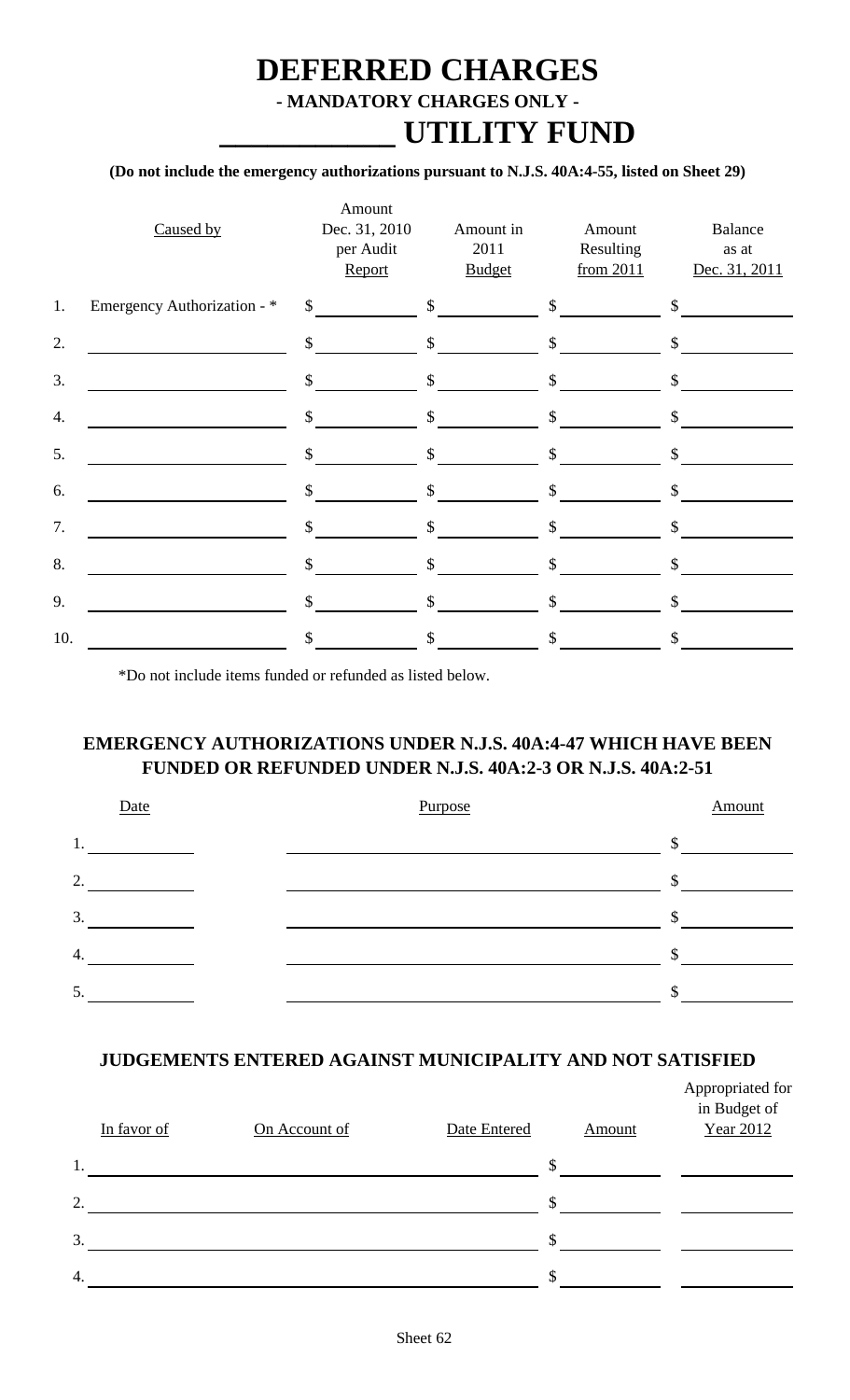# **SCHEDULE OF BONDS ISSUED AND OUTSTANDING AND 2012 DEBT SERVICE FOR BONDS**

**UTILITY ASSESSMENT BONDS**

|                                                                     | Debit                 |                         | Credit                |    | 2012 Debt<br>Service |  |
|---------------------------------------------------------------------|-----------------------|-------------------------|-----------------------|----|----------------------|--|
| Outstanding January 1, 2011                                         | <b>XXXXXX</b>         | $\mathbf{X}\mathbf{X}$  |                       |    |                      |  |
| Issued                                                              | <b>XXXXXX</b>         | XX                      |                       |    |                      |  |
|                                                                     |                       |                         |                       |    |                      |  |
|                                                                     |                       |                         |                       |    |                      |  |
| Paid                                                                |                       |                         | <b>XXXXXX</b>         | XX |                      |  |
| Outstanding December 31, 2011                                       |                       |                         | <b>XXXXXX</b>         | XX |                      |  |
|                                                                     |                       |                         |                       |    |                      |  |
| 2012 Bond Maturities - Assessment Bonds<br>2012 Interest on Bonds * |                       | $\overline{\mathbb{S}}$ |                       | \$ |                      |  |
|                                                                     | UTILITY CAPITAL BONDS |                         |                       |    |                      |  |
| Outstanding January 1, 2011                                         | <b>XXXXXX</b>         | XX                      |                       |    |                      |  |
| Issued                                                              | <b>XXXXXX</b>         | XX                      |                       |    |                      |  |
| Paid                                                                |                       |                         | <b>XXXXXX</b>         | XX |                      |  |
|                                                                     |                       |                         |                       |    |                      |  |
|                                                                     |                       |                         |                       |    |                      |  |
| Outstanding December 31, 2011                                       |                       |                         | <b>XXXXXX</b>         | XX |                      |  |
|                                                                     |                       |                         |                       |    |                      |  |
| 2012 Bond Maturities - Capital Bonds                                |                       |                         |                       | \$ |                      |  |
| 2012 Interest on Bonds *                                            |                       |                         |                       |    |                      |  |
| <b>INTEREST ON BONDS -</b>                                          |                       |                         | <b>UTILITY BUDGET</b> |    |                      |  |
| 2011 Interest on Bonds (*Items)                                     |                       | \$                      |                       |    |                      |  |
| Less: Interest Accrued to 12/31/2011 (Trial Balance)                |                       | \$                      |                       |    |                      |  |
| Subtotal                                                            |                       | \$                      |                       |    |                      |  |
| Add: Interest to be Accrued as of 12/31/2012                        |                       | \$                      |                       |    |                      |  |
| Required Appropriation 2012                                         |                       |                         |                       |    |                      |  |
| <b>LIST OF BONDS ISSUED DURING 2011</b>                             |                       |                         |                       |    |                      |  |
| Purpose                                                             | 2012 Maturity         | Date of<br>Issue        | Interest<br>Rate      |    |                      |  |
|                                                                     |                       |                         |                       |    |                      |  |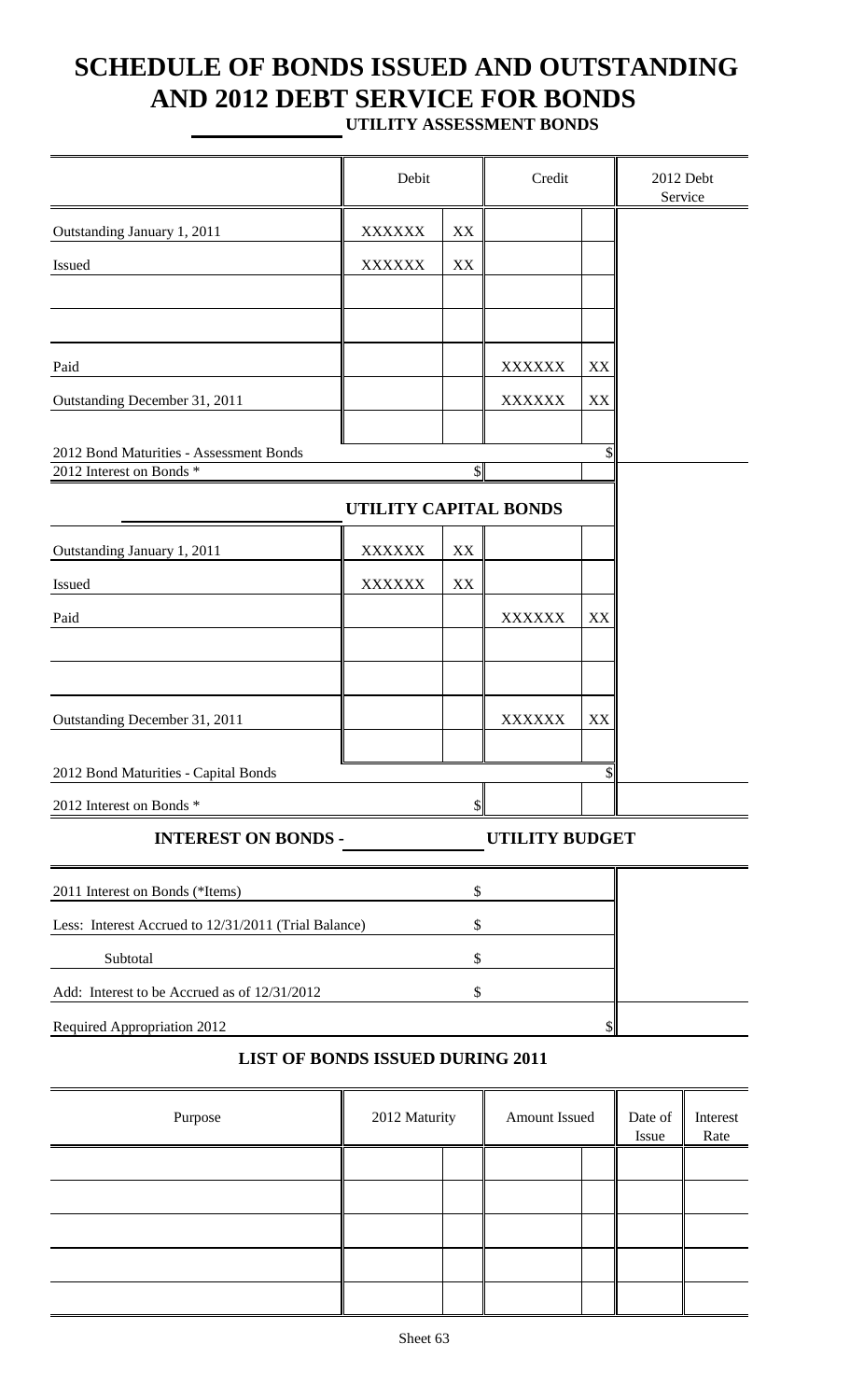## **SCHEDULE OF LOANS ISSUED AND OUTSTANDING AND 2012 DEBT SERVICE FOR LOANS UTILITY LOAN**

|                                                      | Debit               |                        | Credit                |    | 2012 Debt<br>Service |  |  |  |  |
|------------------------------------------------------|---------------------|------------------------|-----------------------|----|----------------------|--|--|--|--|
| Outstanding January 1, 2011                          | <b>XXXXXX</b>       | $\mathbf{XX}$          |                       |    |                      |  |  |  |  |
| Issued                                               | <b>XXXXXX</b>       | $\mathbf{XX}$          |                       |    |                      |  |  |  |  |
|                                                      |                     |                        |                       |    |                      |  |  |  |  |
|                                                      |                     |                        |                       |    |                      |  |  |  |  |
| Paid                                                 |                     |                        | <b>XXXXXX</b>         | XX |                      |  |  |  |  |
| Outstanding December 31, 2011                        |                     |                        | <b>XXXXXX</b>         | XX |                      |  |  |  |  |
|                                                      |                     |                        |                       |    |                      |  |  |  |  |
| 2012 Loan Maturities<br>2012 Interest on Loans *     |                     | $\mathcal{S}$          |                       |    |                      |  |  |  |  |
|                                                      | <b>UTILITY LOAN</b> |                        |                       |    |                      |  |  |  |  |
|                                                      |                     |                        |                       |    |                      |  |  |  |  |
| Outstanding January 1, 2011                          | <b>XXXXXX</b>       | XX                     |                       |    |                      |  |  |  |  |
| Issued                                               | <b>XXXXXX</b>       | $\mathbf{X}\mathbf{X}$ |                       |    |                      |  |  |  |  |
| Paid                                                 |                     |                        | <b>XXXXXX</b>         | XX |                      |  |  |  |  |
|                                                      |                     |                        |                       |    |                      |  |  |  |  |
|                                                      |                     |                        |                       |    |                      |  |  |  |  |
| Outstanding December 31, 2011                        |                     |                        | <b>XXXXXX</b>         | XX |                      |  |  |  |  |
| 2012 Loan Maturities                                 |                     |                        |                       |    |                      |  |  |  |  |
| 2012 Interest on Loans *                             |                     |                        |                       |    |                      |  |  |  |  |
| <b>INTEREST ON LOANS -</b>                           |                     |                        | <b>UTILITY BUDGET</b> |    |                      |  |  |  |  |
| 2011 Interest on Loans (*Items)                      |                     | \$                     |                       |    |                      |  |  |  |  |
| Less: Interest Accrued to 12/31/2011 (Trial Balance) |                     | \$                     |                       |    |                      |  |  |  |  |
| Subtotal<br>\$                                       |                     |                        |                       |    |                      |  |  |  |  |
| Add: Interest to be Accrued as of 12/31/2012         |                     | \$                     |                       |    |                      |  |  |  |  |
| Required Appropriation 2012                          |                     |                        |                       |    |                      |  |  |  |  |

### **LIST OF LOANS ISSUED DURING 2011**

| Purpose | 2012 Maturity | Amount Issued | Date of<br>Issue | Interest<br>Rate |
|---------|---------------|---------------|------------------|------------------|
|         |               |               |                  |                  |
|         |               |               |                  |                  |
|         |               |               |                  |                  |
|         |               |               |                  |                  |
|         |               |               |                  |                  |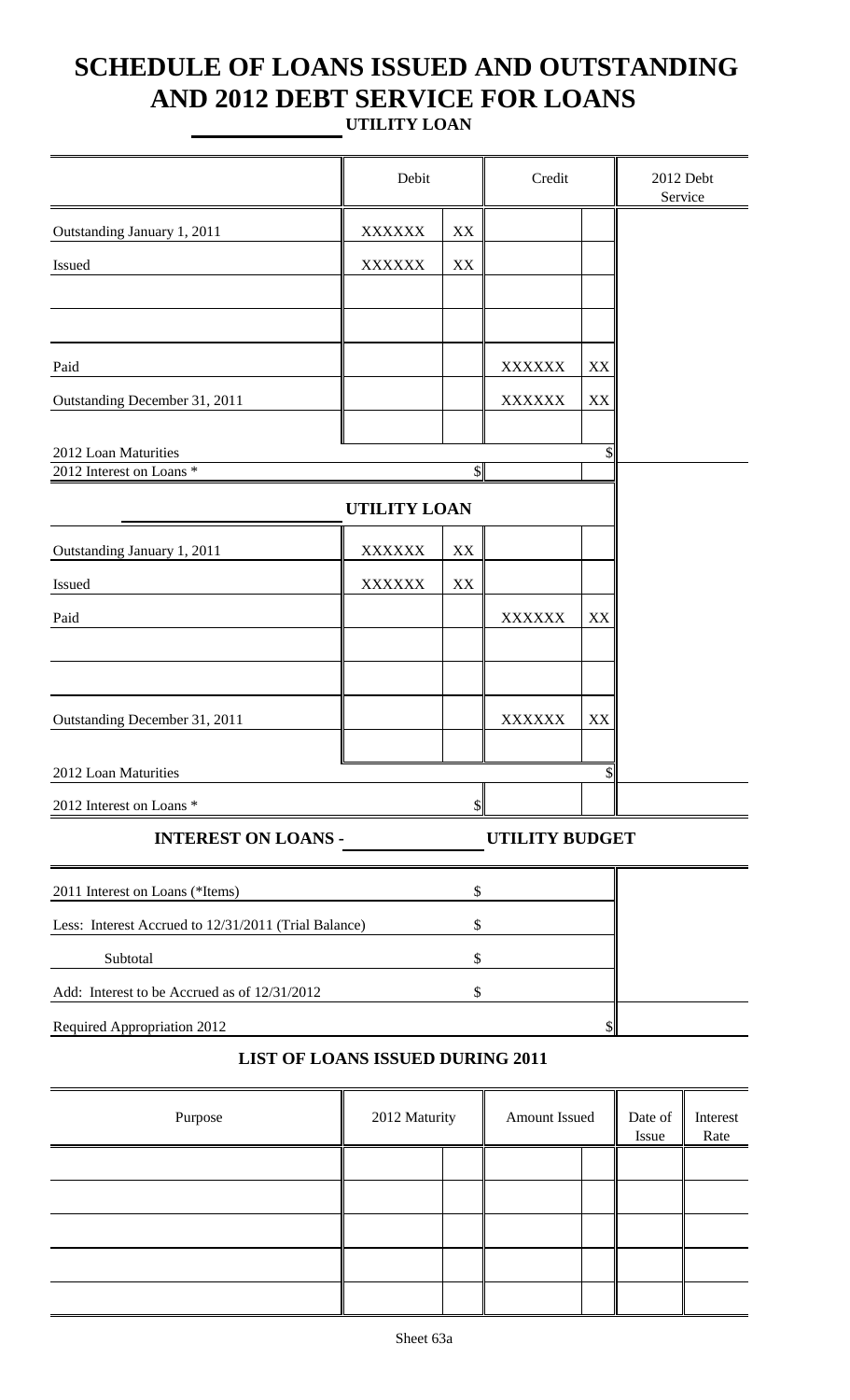## **DEBT SERVICE SCHEDULE FOR UTILITY NOTES (OTHER THAN UTILITY ASSESSMENT NOTES)**

|                      | Title or Purpose of Issue | Original<br>Amount<br>Issued | Original<br>Date of<br>Issue* | Amount<br>of Note<br>Outstanding<br>Dec. 31, 2011 | Date<br>of<br>Maturity | Rate<br>of<br>Interest | For Principal | 2012 Budget Requirement<br>For Interest<br>$\ast\ast$ |  |
|----------------------|---------------------------|------------------------------|-------------------------------|---------------------------------------------------|------------------------|------------------------|---------------|-------------------------------------------------------|--|
|                      |                           |                              |                               |                                                   |                        |                        |               |                                                       |  |
| 2.                   |                           |                              |                               |                                                   |                        |                        |               |                                                       |  |
| 3.                   |                           |                              |                               |                                                   |                        |                        |               |                                                       |  |
|                      |                           |                              |                               |                                                   |                        |                        |               |                                                       |  |
| 5.                   |                           |                              |                               |                                                   |                        |                        |               |                                                       |  |
| 6.                   |                           |                              |                               |                                                   |                        |                        |               |                                                       |  |
| $S_{\text{heet 64}}$ |                           |                              |                               |                                                   |                        |                        |               |                                                       |  |
| 8.                   |                           |                              |                               |                                                   |                        |                        |               |                                                       |  |
| 9.                   |                           |                              |                               |                                                   |                        |                        |               |                                                       |  |
| 10.                  |                           |                              |                               |                                                   |                        |                        |               |                                                       |  |

Important: If there is more than one utility in the municipality, identify each note.

Memo: Designate all "Capital Notes" issued under N.J.S. 40A:2-8(b) with "C". Such notes must be retired at the rate

of 20% of the original amount issued annually.

\* See Sheet 33 for clarification of "Original Date of Issue".

All notes with an original date of issue of 2009 or prior require one legal payable installment to be budgeted if it is contemplated that such notes will be renewed in 2012 or written intent of permanent financing submitted.

\*\* If interest on note is financed by ordinance, designate same, otherwise an amount must be included in this

| <b>INTEREST ON NOTES -</b>                          | UTILITY BUDGET |  |
|-----------------------------------------------------|----------------|--|
| <b>2011</b> Interest on Notes                       |                |  |
| Less: Interest Accrued to 12/31/2011 Trial Balance) |                |  |
| Subtotal                                            |                |  |
| Add: Interest to be Accrued as of $12/31/2012$      |                |  |
| Required Appropriation - 2012                       |                |  |

column. **(Do not crowd - add additional sheets)**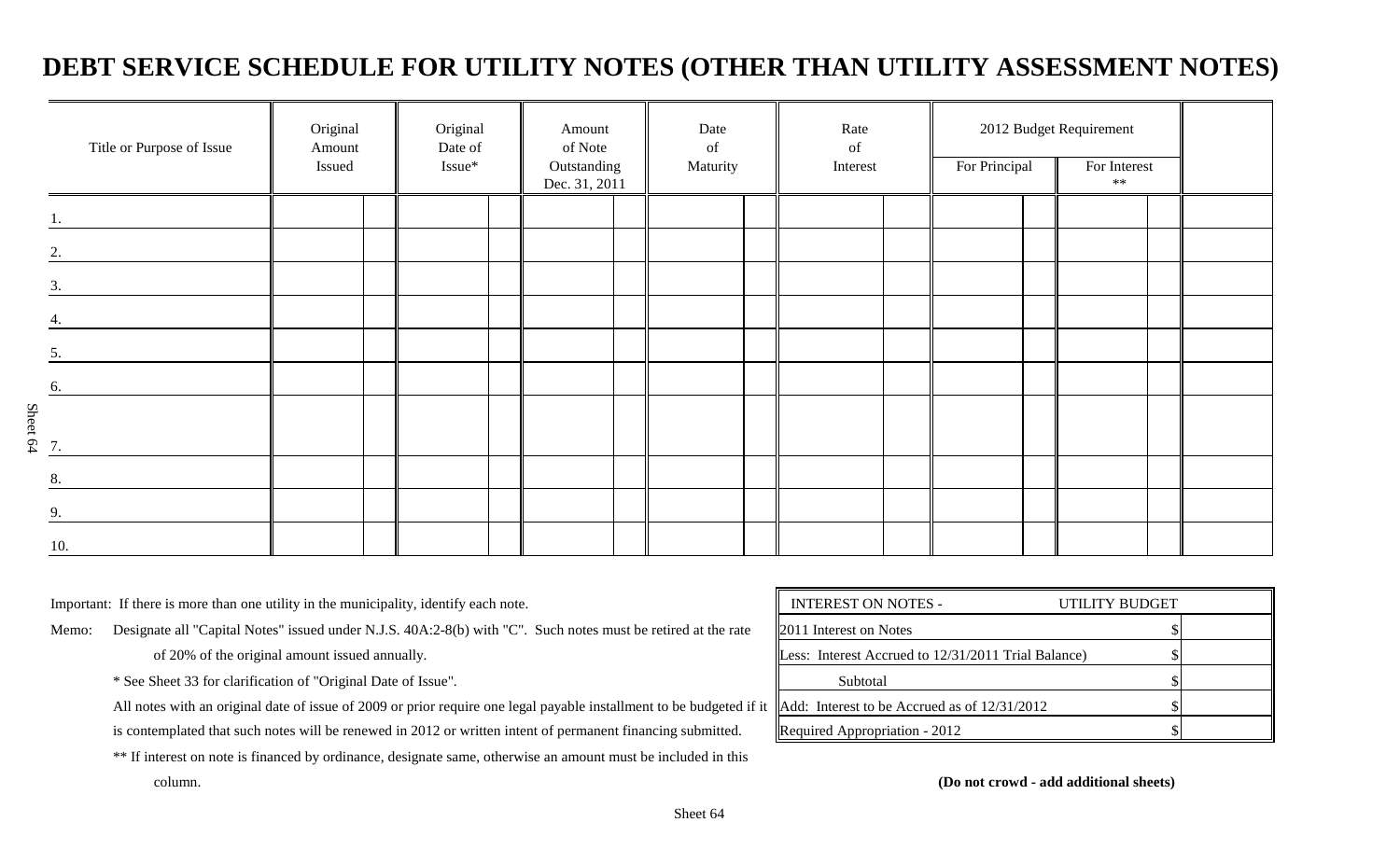## **DEBT SERVICE SCHEDULE FOR UTILITY ASSESSMENT NOTES**

|                                | Title or Purpose of Issue                    | Original<br>Amount<br>Issued | Original<br>Date of<br>Issue* | Amount<br>of Note<br>Outstanding<br>Dec. 31, 2011 | Date<br>of<br>Maturity | Rate<br>$% \left( \left( \mathcal{A},\mathcal{A}\right) \right) =\left( \mathcal{A},\mathcal{A}\right)$ of<br>Interest | For Principal | 2012 Budget Requirement<br>For Interest<br>$\ast\ast$ | Interest<br>Computed to<br>(Insert Date) |
|--------------------------------|----------------------------------------------|------------------------------|-------------------------------|---------------------------------------------------|------------------------|------------------------------------------------------------------------------------------------------------------------|---------------|-------------------------------------------------------|------------------------------------------|
|                                |                                              |                              |                               |                                                   |                        |                                                                                                                        |               |                                                       |                                          |
|                                | $\overline{\mathbf{2}}$ .                    |                              |                               |                                                   |                        |                                                                                                                        |               |                                                       |                                          |
|                                | $\overline{\mathbf{3}}$ .                    |                              |                               |                                                   |                        |                                                                                                                        |               |                                                       |                                          |
|                                | $\overline{4}$ .                             |                              |                               |                                                   |                        |                                                                                                                        |               |                                                       |                                          |
| 5.                             |                                              |                              |                               |                                                   |                        |                                                                                                                        |               |                                                       |                                          |
| 6.                             | <u> 1990 - Jan Jawa</u>                      |                              |                               |                                                   |                        |                                                                                                                        |               |                                                       |                                          |
| Sheet 65                       |                                              |                              |                               |                                                   |                        |                                                                                                                        |               |                                                       |                                          |
| 7.                             |                                              |                              |                               |                                                   |                        |                                                                                                                        |               |                                                       |                                          |
| 8.                             | <u> 1980 - Jan Salaman III, masa ka</u>      |                              |                               |                                                   |                        |                                                                                                                        |               |                                                       |                                          |
| 9.                             | <u> 1990 - Jan Barnett, fransk politik (</u> |                              |                               |                                                   |                        |                                                                                                                        |               |                                                       |                                          |
| 10.                            |                                              |                              |                               |                                                   |                        |                                                                                                                        |               |                                                       |                                          |
| 11.                            |                                              |                              |                               |                                                   |                        |                                                                                                                        |               |                                                       |                                          |
| 12.                            |                                              |                              |                               |                                                   |                        |                                                                                                                        |               |                                                       |                                          |
| 13.                            |                                              |                              |                               |                                                   |                        |                                                                                                                        |               |                                                       |                                          |
| 14.                            |                                              |                              |                               |                                                   |                        |                                                                                                                        |               |                                                       |                                          |
| $\underline{\underline{15}}$ . |                                              |                              |                               |                                                   |                        |                                                                                                                        |               |                                                       |                                          |

Important: If there is more than one utility in the municipality, identify each note.

Memo: \*See Sheet 33 for clarification of "Original Date of Issue".

\*\* Interest on Utility Assessment Notes must be included in the Utility Budget appropriation "Interest on Notes".

Utility Assessment Notes with an original date of issue of December 31, 2009 or prior must be appropriated in full in the 2012 Dedicated Utility Assessment Budget or written intent of permanent financing submitted.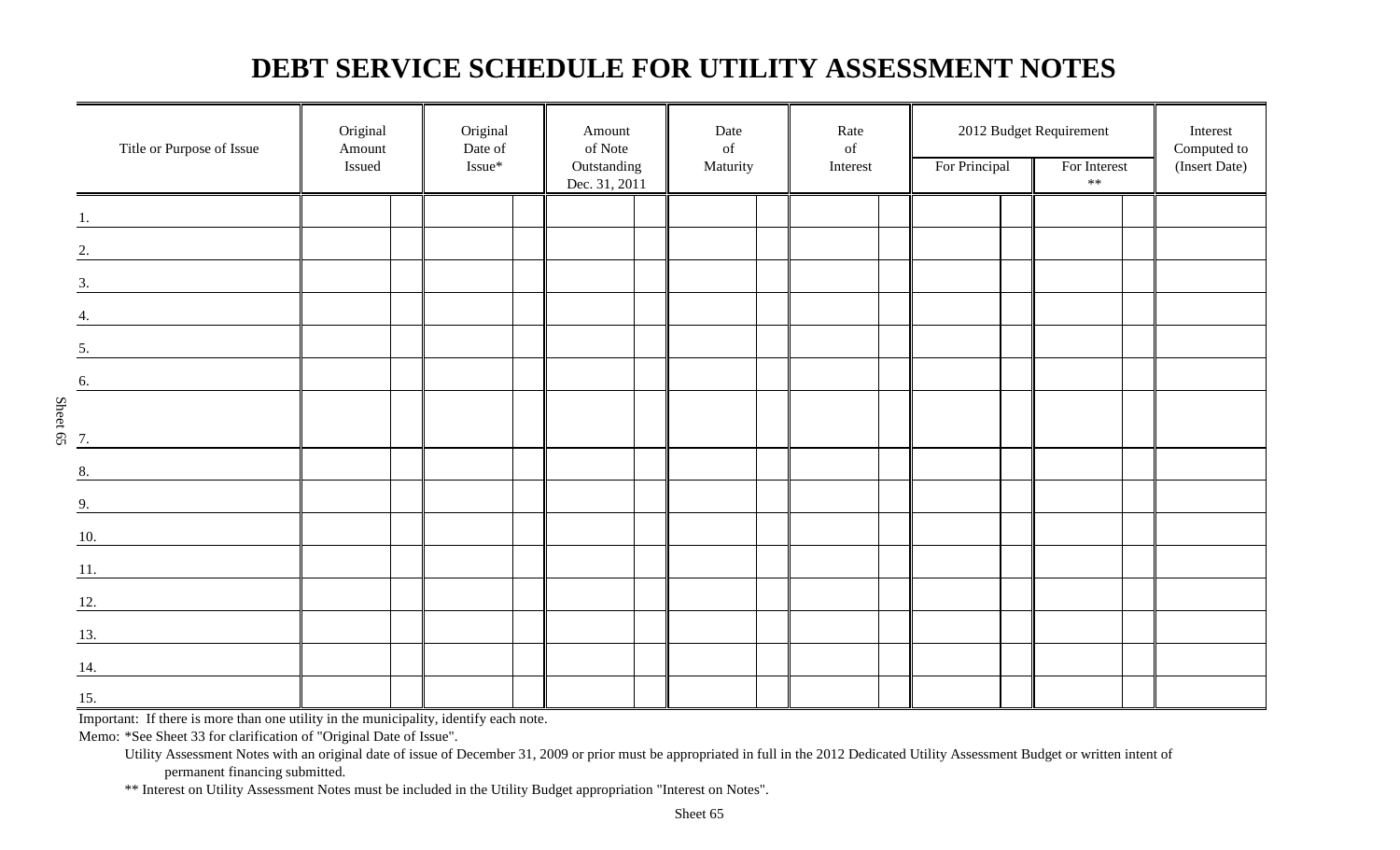## **SCHEDULE OF CAPITAL LEASE PROGRAM OBLIGATIONS**

|           | Purpose | Amount<br>of Obligation      | 2012 Budget Requirement |                   |  |  |  |  |  |
|-----------|---------|------------------------------|-------------------------|-------------------|--|--|--|--|--|
|           |         | Outstanding<br>Dec. 31, 2011 | For Principal           | For Interest/Fees |  |  |  |  |  |
|           |         |                              |                         |                   |  |  |  |  |  |
|           | 2.      |                              |                         |                   |  |  |  |  |  |
|           | 3.      |                              |                         |                   |  |  |  |  |  |
|           | 4.      |                              |                         |                   |  |  |  |  |  |
|           | 5.      |                              |                         |                   |  |  |  |  |  |
|           | 6.      |                              |                         |                   |  |  |  |  |  |
|           |         |                              |                         |                   |  |  |  |  |  |
| Sheet 65a | 7.      |                              |                         |                   |  |  |  |  |  |
|           | 8.      |                              |                         |                   |  |  |  |  |  |
|           | 9.      |                              |                         |                   |  |  |  |  |  |
|           | 10.     |                              |                         |                   |  |  |  |  |  |
|           | 11.     |                              |                         |                   |  |  |  |  |  |
|           | 12.     |                              |                         |                   |  |  |  |  |  |
|           | 13.     |                              |                         |                   |  |  |  |  |  |
|           | 14.     |                              |                         |                   |  |  |  |  |  |
|           | Total   |                              |                         |                   |  |  |  |  |  |
|           |         |                              | 80051-01                | 80051-02          |  |  |  |  |  |

 **(Do not crowd - add additional sheets)**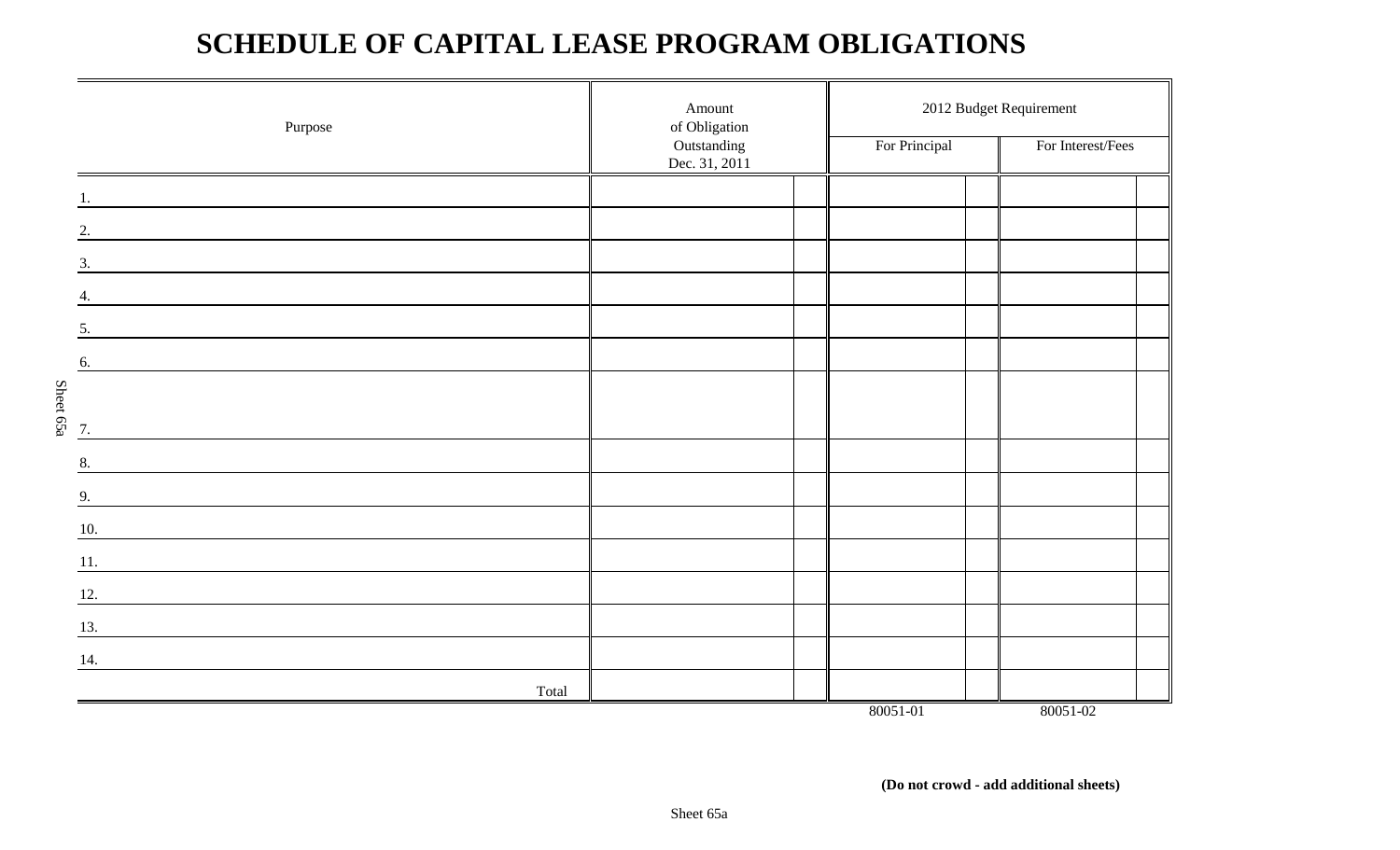## **SCHEDULE OF IMPROVEMENT AUTHORIZATIONS (UTILITY CAPITAL FUND)**

| <b>IMPROVEMENTS</b><br>Specify each authorization by purpose. Do |        | Balance - January 1, 2011 | 2011           |  | Expended | Authorizations | Balance - December 31, 2011 |          |  |
|------------------------------------------------------------------|--------|---------------------------|----------------|--|----------|----------------|-----------------------------|----------|--|
| not merely designate by a code number.                           | Funded | Unfunded                  | Authorizations |  |          | Canceled       | Funded                      | Unfunded |  |
|                                                                  |        |                           |                |  |          |                |                             |          |  |
|                                                                  |        |                           |                |  |          |                |                             |          |  |
|                                                                  |        |                           |                |  |          |                |                             |          |  |
|                                                                  |        |                           |                |  |          |                |                             |          |  |
|                                                                  |        |                           |                |  |          |                |                             |          |  |
|                                                                  |        |                           |                |  |          |                |                             |          |  |
|                                                                  |        |                           |                |  |          |                |                             |          |  |
|                                                                  |        |                           |                |  |          |                |                             |          |  |
|                                                                  |        |                           |                |  |          |                |                             |          |  |
|                                                                  |        |                           |                |  |          |                |                             |          |  |
|                                                                  |        |                           |                |  |          |                |                             |          |  |
|                                                                  |        |                           |                |  |          |                |                             |          |  |
|                                                                  |        |                           |                |  |          |                |                             |          |  |
|                                                                  |        |                           |                |  |          |                |                             |          |  |
|                                                                  |        |                           |                |  |          |                |                             |          |  |
|                                                                  |        |                           |                |  |          |                |                             |          |  |
|                                                                  |        |                           |                |  |          |                |                             |          |  |
| 70000-<br>Total                                                  |        |                           |                |  |          |                |                             |          |  |

Place an \* before each item of "Improvement" which represents a funding or refunding of an emergency authorization.

Sheet 66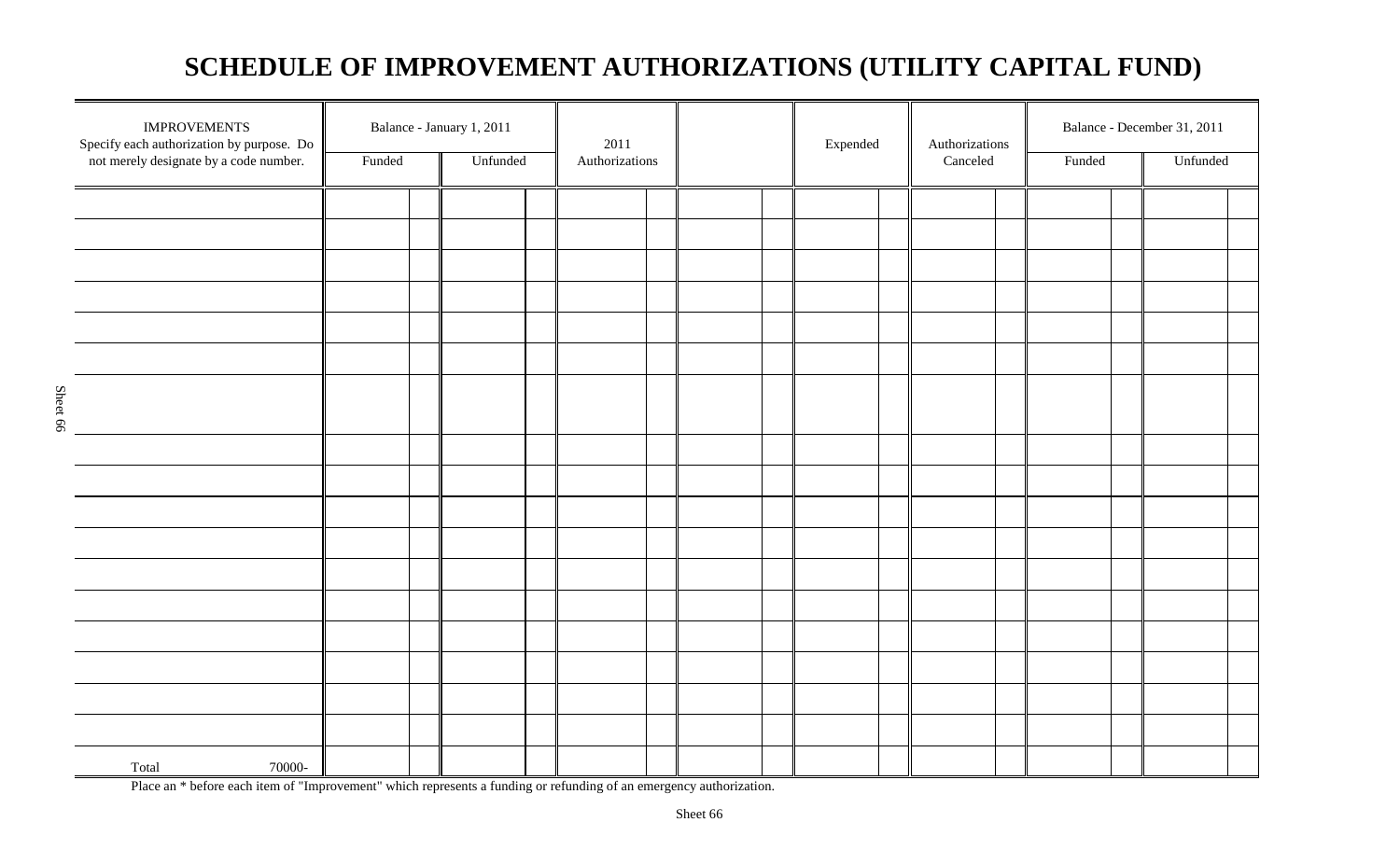# **UTILITY CAPITAL FUND**

|                                                                                                   | Debit         |    | Credit        |               |
|---------------------------------------------------------------------------------------------------|---------------|----|---------------|---------------|
| Balance January 1, 2011                                                                           | <b>XXXXXX</b> | XX |               |               |
| Received from 2011 Budget Appropriation *                                                         | <b>XXXXXX</b> | XX |               |               |
|                                                                                                   | <b>XXXXXX</b> | XX |               |               |
| <b>Improvement Authorizations Canceled</b><br>(financed in whole by the Capital Improvement Fund) | <b>XXXXXX</b> | XX |               |               |
| List by Improvements - Direct Charges Made for Preliminary Costs:                                 | XXXXXX        | XX | <b>XXXXXX</b> | XX            |
|                                                                                                   |               |    | <b>XXXXXX</b> | XX            |
|                                                                                                   |               |    | <b>XXXXXX</b> | XX            |
|                                                                                                   |               |    | <b>XXXXXX</b> | $\mathbf{XX}$ |
|                                                                                                   |               |    | <b>XXXXXX</b> | XX            |
|                                                                                                   |               |    | <b>XXXXXX</b> | XX            |
|                                                                                                   |               |    | <b>XXXXXX</b> | XX            |
|                                                                                                   |               |    | <b>XXXXXX</b> | XX            |
| Appropriated to Finance Improvement Authorizations                                                |               |    | <b>XXXXXX</b> | XX            |
|                                                                                                   |               |    | <b>XXXXXX</b> | XX            |
| Balance December 31, 2011                                                                         |               |    | <b>XXXXXX</b> | XX            |
|                                                                                                   |               |    |               |               |

### **SCHEDULE OF CAPITAL IMPROVEMENT FUND**

## **UTILITY CAPITAL FUND**

## **SCHEDULE OF DOWN PAYMENTS ON IMPROVEMENTS**

|                                                    | Debit         |    | Credit        |    |
|----------------------------------------------------|---------------|----|---------------|----|
| Balance January 1, 2011                            | <b>XXXXXX</b> | XX |               |    |
| Received from 2011 Budget Appropriation *          | <b>XXXXXX</b> | XX |               |    |
| Received from 2011 Emergency Appropriation *       | <b>XXXXXX</b> | XX |               |    |
|                                                    |               |    |               |    |
| Appropriated to Finance Improvement Authorizations |               |    | <b>XXXXXX</b> | XX |
|                                                    |               |    | <b>XXXXXX</b> | XX |
| Balance December 31, 2011                          |               |    | <b>XXXXXX</b> | XX |
|                                                    |               |    |               |    |

\*The full amount of the 2011 appropriation should be transferred to this account unless the balance of the appropriation is permitted to lapse.